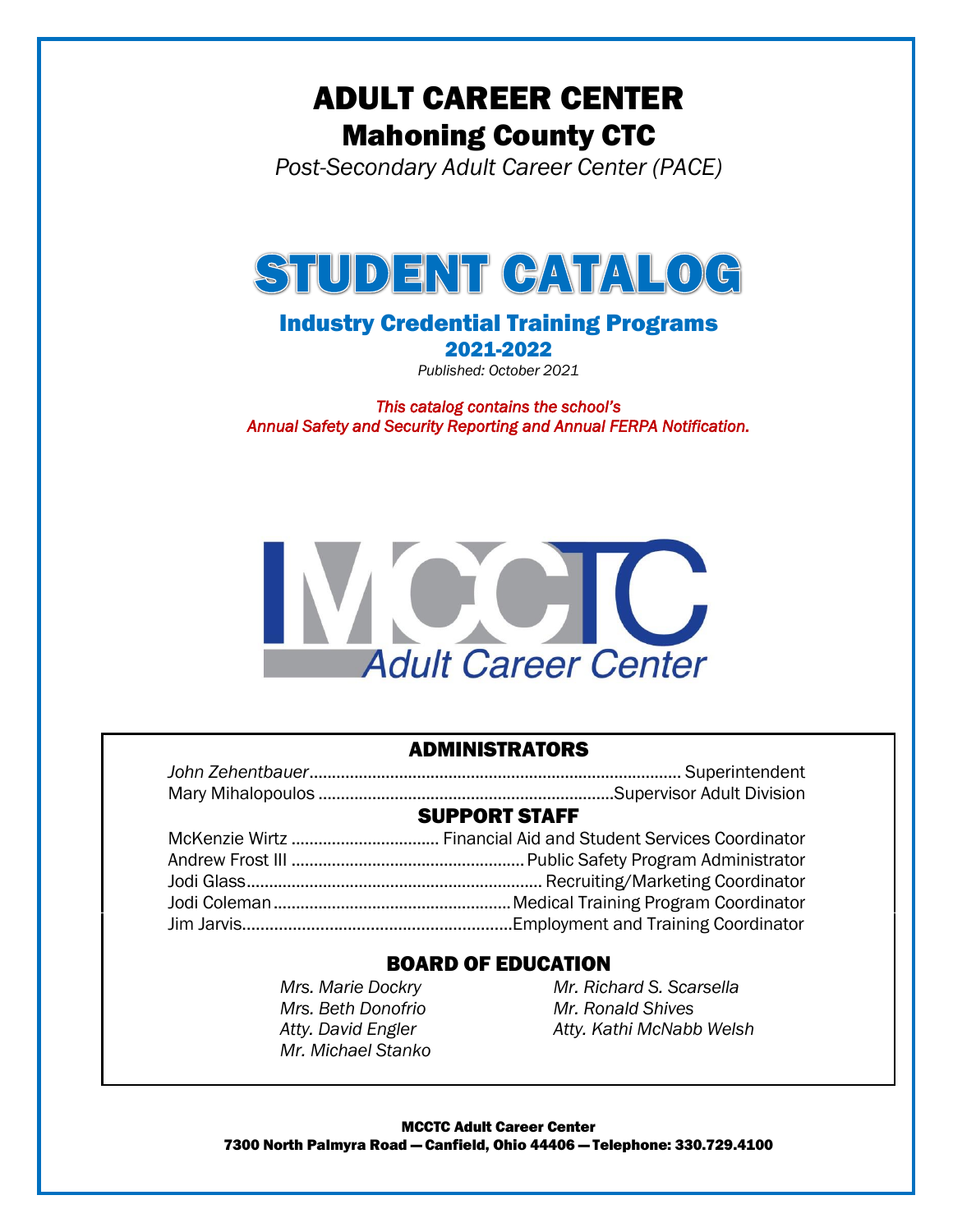### ANNUAL NOTIFICATION TO STUDENTS — FAMILY EDUCATION RIGHT AND PRIVACY ACT

The Family Educational Rights and Privacy Act (FERPA) afford eligible students certain rights with respect to their education records. (An "eligible student" under FERPA is a student who is 18 years of age or older or who attends a postsecondary institution). These rights include:

- The right to inspect and review the student's education records within 45 days after the day MCCTC Adult Career Center receives a request for access. A student should submit to the Adult Career Center office a written request that identifies the record(s) that student wishes to inspect. The school official will make arrangements for access and notify the student of the time and place where the records may be inspected.
- The right to request the amendment of the student's education records that the student believes are inaccurate, misleading, or otherwise in violation of the student's privacy rights under FERPA.
- A student who wishes to ask the school to amend a record should write the Adult Career Center Supervisor clearly identifying the part of the record the student wants changed and specify why it should be changed.
- If the school decides not to amend the record as requested, the school will notify the student in writing of the decision and the student's rights to a hearing regarding the request for amendment. Additional information regarding the hearing procedures will be provided to the student when notified of the right to a hearing.
- The right to provide written consent before the school discloses personally identifiable information (PII) from the student's education records, except to the extent that FERPA authorizes disclosure without consent.
- The school discloses education records without a student's prior written consent under the FERPA exception for disclosure to school officials with legitimate educational interests. A school official is a person employed by MCCTC Adult Career Center as an administrative, supervisory, academic, research, or support staff position; a person serving on the board of trustees; or law enforcement unit personnel and health staff. A school official has a legitimate educational interest if the official needs to review the education record in order to fulfill his or her professional responsibilities for MCCTC Adult Career Center.
- The right to file a complaint with the U.S. Department of Education concerning alleged failures by MCCTC Adult Career Center to comply with the requirements of FERPA. The name and address of the Office that administers FERPA is:

Family Policy Compliance Office U.S. Department of Education 400 Maryland Avenue, SW Washington, DC 20202

### Disclosure without Consent

FERPA permits the disclosure of Personally Identifiable Information from students' education records, without consent of the student if the disclosure meets certain conditions found in 99.31 of the FERPA regulations. Except for disclosures to school officials, disclosures related to some judicial orders or lawfully issued subpoenas, disclosures of directory information, and disclosures of the student, 99.32 of FERPA regulations requires the institution to record the disclosure. Eligible students have a right to inspect and review the record of the disclosures. A postsecondary institution may disclose PII from the education records without obtaining prior written consent of the student –

- To other school officials, including teachers, within MCCTC Adult Career Center whom the school has determined to have legitimate educational interests;
- To officials of another school where the student seeks or intends to enroll, or where the student is already enrolled in the disclosure is for purposes related to the student's enrollment or transfer;
- To authorized representatives of the U.S. Comptroller General, the U.S. Attorney General, the U.S. Secretary of Education, or State and local educational authorities;
- In connection with financial aid for which the student has applied or which the student has received, if the information is necessary to determine eligibility for the aid, determine the amount of the aid, determine the conditions of the aid, or enforce the terms and conditions of the aid;
- To accrediting organizations to carry out their accrediting functions;
- To parents of an eligible student if the student is a dependent for IRS tax purposes;
- To parents if a health or safety emergency involves their son or daughter;
- To appropriate officials in connection with a health or safety emergency;
- To comply with judicial order or lawfully issued subpoena;
- Information the school has designated as "directory information." MCCTC directory information includes: name, program of study, attendance dates, honors/awards, and photo. To "opt out" of directory information, the student must complete the appropriate section of the "Adult Student Consent to Release Records" form or notify the ACC in writing within seven (7) days of program start date;
- To parents of a student regarding the student's violation of any Federal, State, or local law, or of any rule or policy of the school, governing the use or possession of alcohol or a controlled substance if the school determines the student committed a disciplinary violation and the student is under the age of 21.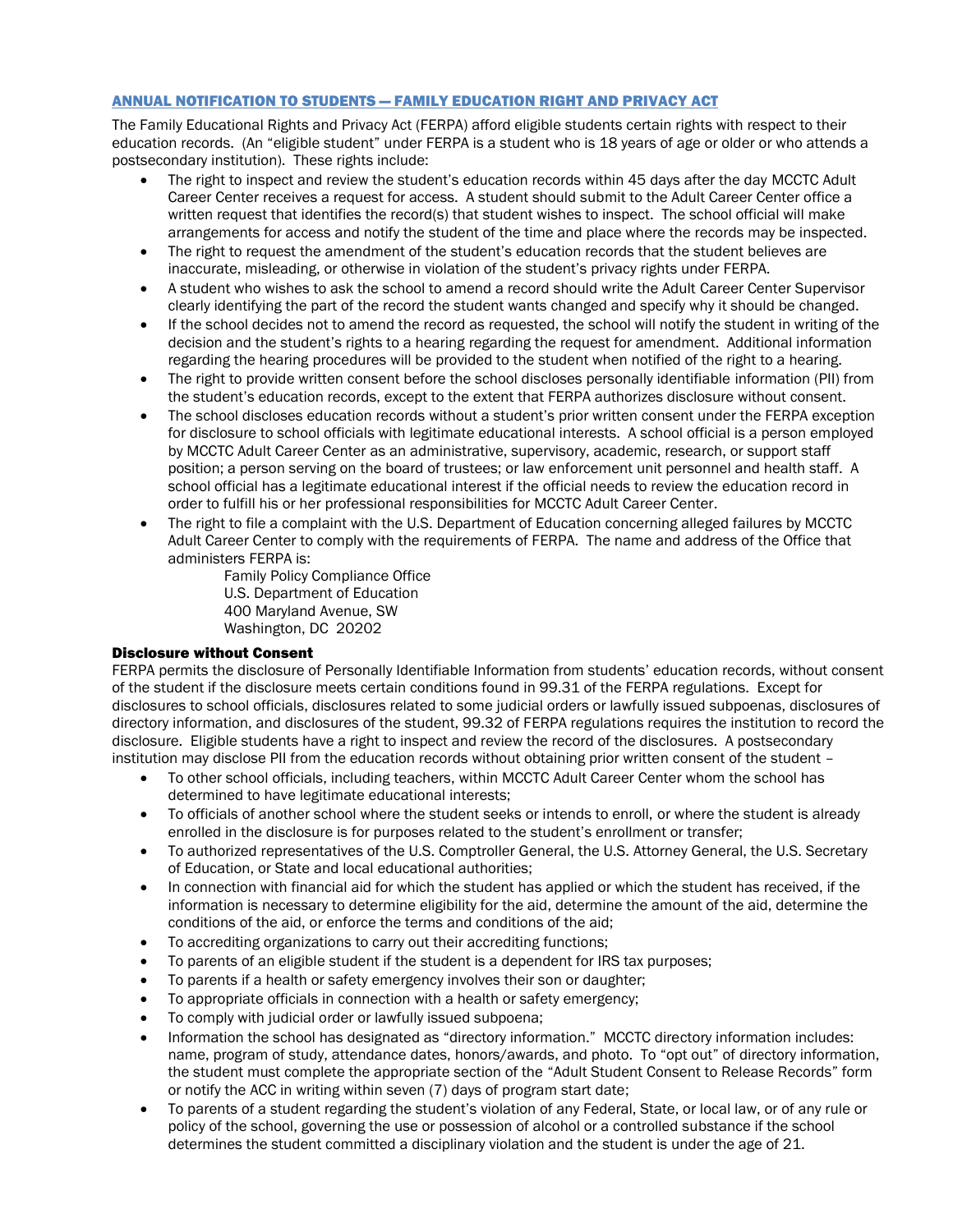### **SECTION I - GENERAL INFORMATION**

### **SECTION II - STUDENT SERVICES AND RESOURCES**

### **SECTION III - INSTITUTIONAL POLICIES AND PROCEDURES**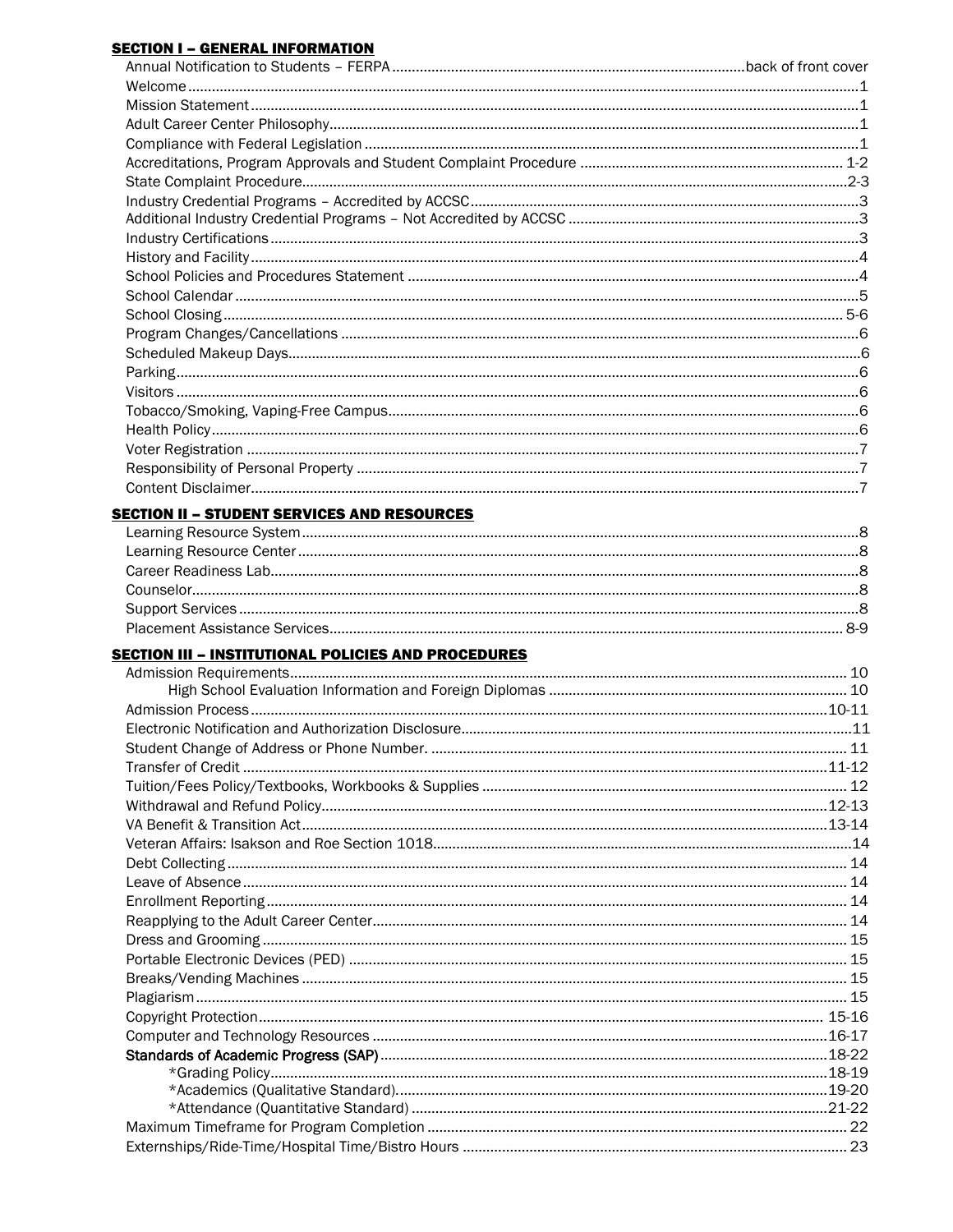### **SECTION IV - INSTITUTIONAL POLICIES AND PROCEDURES - JEANNE CLERY DISCLOSURE OF CAMPUS SECURITY POLICY AND CAMPUS CRIME STATISTICS**

| <b>SECTION V - INSTITUTIONAL POLICIES AND PROCEDURES - COMPLAINT AND GRIEVANCE PROCEDURES</b> |  |
|-----------------------------------------------------------------------------------------------|--|
|                                                                                               |  |
|                                                                                               |  |
| <b>SECTION VI - INDUSTRY CREDENTIAL PROGRAMS</b>                                              |  |
|                                                                                               |  |
|                                                                                               |  |
|                                                                                               |  |
|                                                                                               |  |
|                                                                                               |  |
|                                                                                               |  |
|                                                                                               |  |
|                                                                                               |  |
|                                                                                               |  |
|                                                                                               |  |
|                                                                                               |  |
|                                                                                               |  |
|                                                                                               |  |
|                                                                                               |  |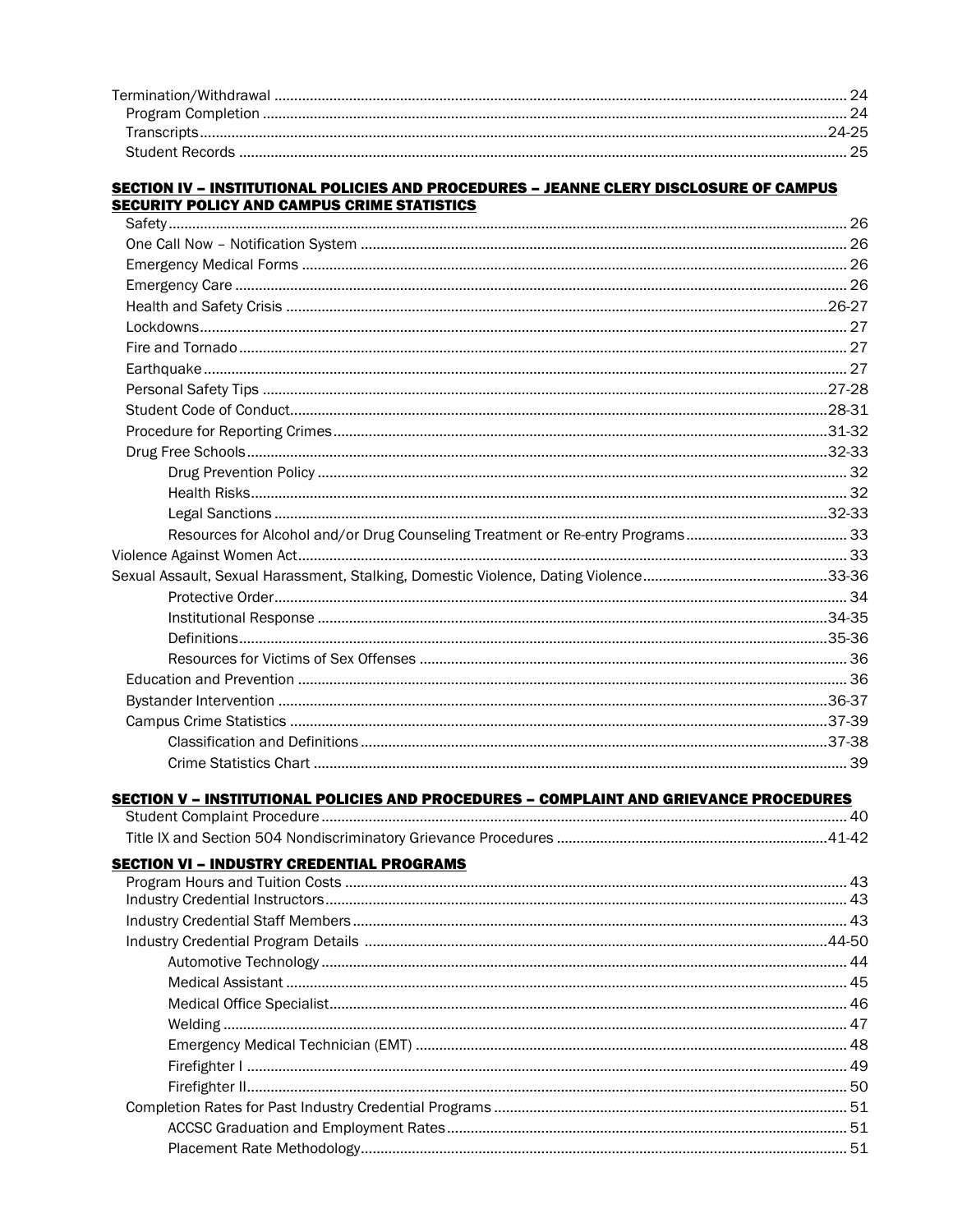### **ADDENDUM A - FINANCIAL AID GENERAL INFORMATION, POLICIES AND PROCEDURES**

## ADDENDUM B - FACILITY EQUIPMENT AND GENERAL COURSE DESCRIPTIONS

| B-2–B-8 |
|---------|
|         |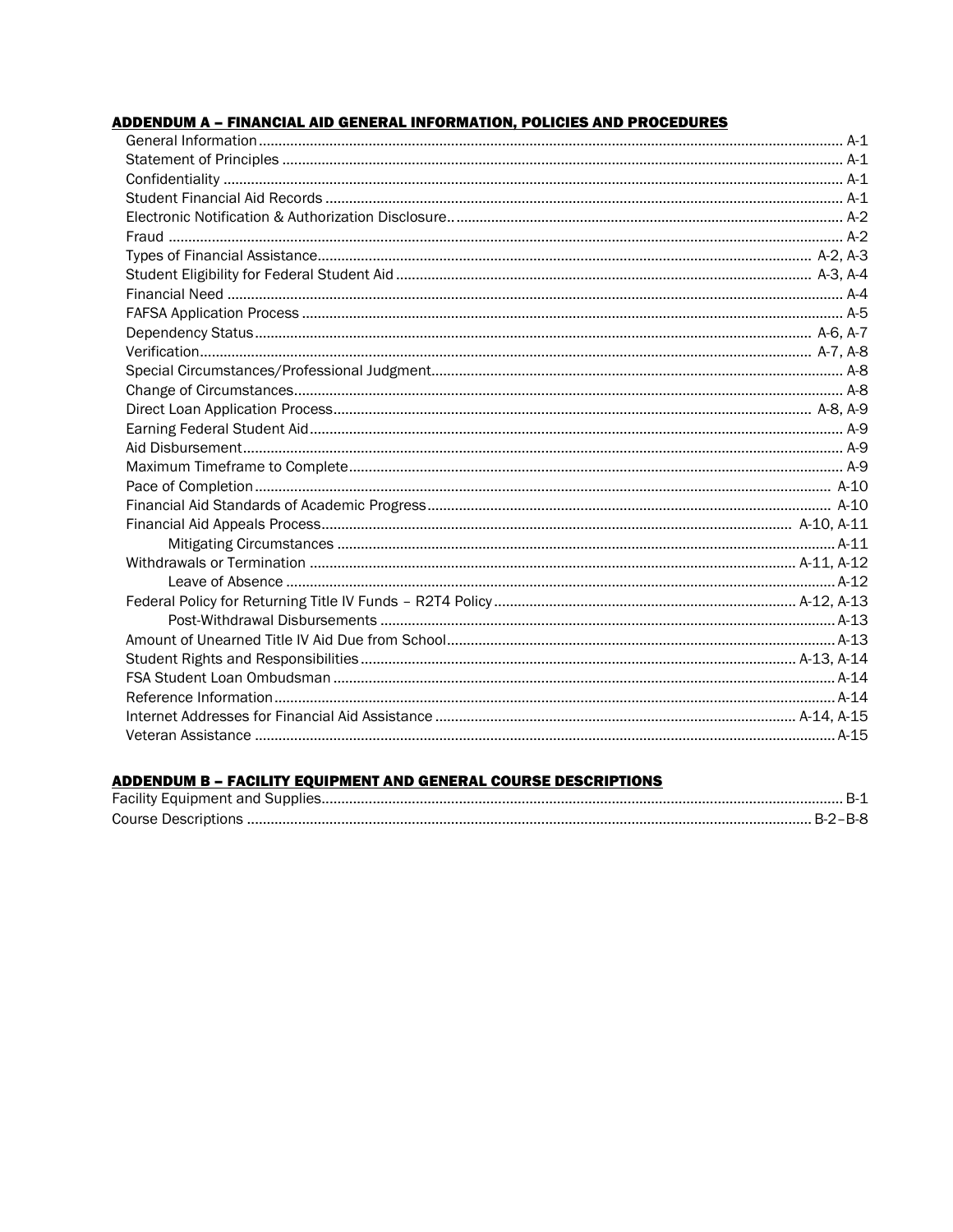*Eric Hoffer said, "In times of change learners inherit the earth; while the learned find themselves beautifully equipped to deal with a world that no longer exists."* 

*In an ever changing society, we need to be learners, perpetually growing our skills for an adapting world.*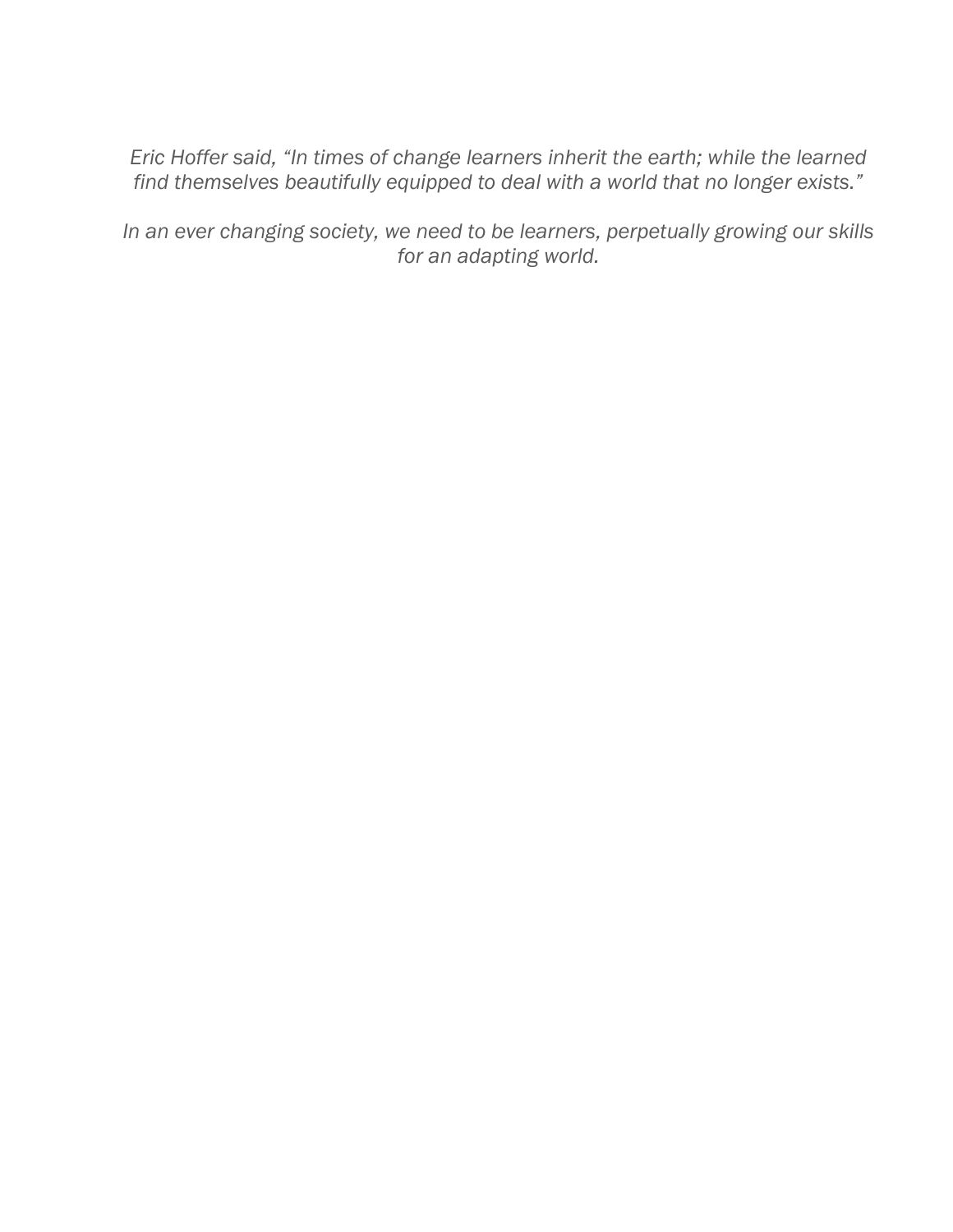#### WELCOME

The members of the faculty, staff and administration welcome you to the Post-Secondary MCCTC Adult Career Center. As you pursue your occupational and academic study through the Adult Career Center (ACC), we will do everything possible to help you achieve your career goals. We hope you will take advantage of the many educational opportunities available to you, and that your career and technical experience will be successful.

We have high expectations for you. This catalog is intended to serve as your guide throughout your new and exciting journey. We expect you will commit to your studies and strictly adhere to the attendance requirements and the procedures outlined in this catalog as you meet new challenges and make new friends. We recommend that you read and become familiar with the information presented in the following pages. Please keep this catalog for your future reference.

#### MISSION STATEMENT

As a premier educational center, the mission of MCCTC is to create lifelong learners through dynamic, relevant curriculum that encompasses advanced technology, rigorous academics, college credit options, industry credentials and strategic partnerships.

#### ADULT CAREER CENTER PHILOSOPHY

The Adult Career Center (post-secondary division) is an integral part of the Mahoning County Career & Technical Center. Mahoning Valley residents help comprise a workforce in one of the leading manufacturing areas in the nation, as well as the forthcoming oil and shale industry, and are interested in learning new workplace skills. To answer these needs, the Mahoning County Career & Technical Center Board of Education provides a program of classes for adults through MCCTC Adult Career Center. The aim of the Adult Career Center is to meet the vocational/technical training and retraining needs of the local workforce as well as offering academic, cultural, and hobby-based classes for the community.

The Adult Career Center is staffed by well-qualified, certificated instructors. The Adult administrator invites the participation of representatives of the community, cooperates with local organizations and agencies, and assesses the needs of the community to develop relevant programs. There is strong cooperation between high school administration and staff members and the Adult Career Center's administration and staff. All equipment and accommodations belong to the MCCTC School District and are equally shared among all students regardless of age.

#### COMPLIANCE WITH FEDERAL LEGISLATION

The Board of Education, Mahoning County CTC is an equal opportunity employer and does not discriminate on the basis of race, color, national origin, religion, sex, disability, or age in its employment policies, personnel practices or educational programs and provides equal access to the Boys Scouts and other designated youth groups. The following person has been designated to handle inquiries regarding the non-discrimination policies: Maurice Taylor, MCCTC, 7300 N. Palmyra Road, Canfield, OH 44406-9710, phone: 330-729-4000.

#### ACCREDITATIONS, PROGRAM APPROVALS AND STUDENT COMPLAINT PROCEDURE

MCCTC Adult Career Center is accredited by the Accrediting Commission of Career Schools and Colleges (ACCSC). The Accrediting Commission of Career Schools and Colleges is a recognized accrediting agency by the U.S. Department of Education. Schools accredited by the Accrediting Commission of Career Schools and Colleges must have a procedure and operational plan for handling student complaints. If a student does not feel that the school has adequately addressed a complaint or concern, the student may consider contacting the Accrediting Commission. All complaints reviewed by the Commission must be in written form and should grant permission for the Commission to forward a copy of the complaint to the school for a response. This can be accomplished by filing the ACCSC Complaint Form. The complainant(s) will be kept informed as to the status of the complaint as well as the final resolution by the Commission. Please direct all inquiries to: Accrediting Commission of Career Schools & Colleges, 2101 Wilson Boulevard, Suite 302, Arlington, VA 22201, Phone: (703) 247-4212, website: [www.accsc.org.](http://www.accsc.org/) A copy of the ACCSC Complaint Form is available at the school and may be obtained by contacting Mary Mihalopoulos, Adult Division Supervisor or online at **www.accsc.org**.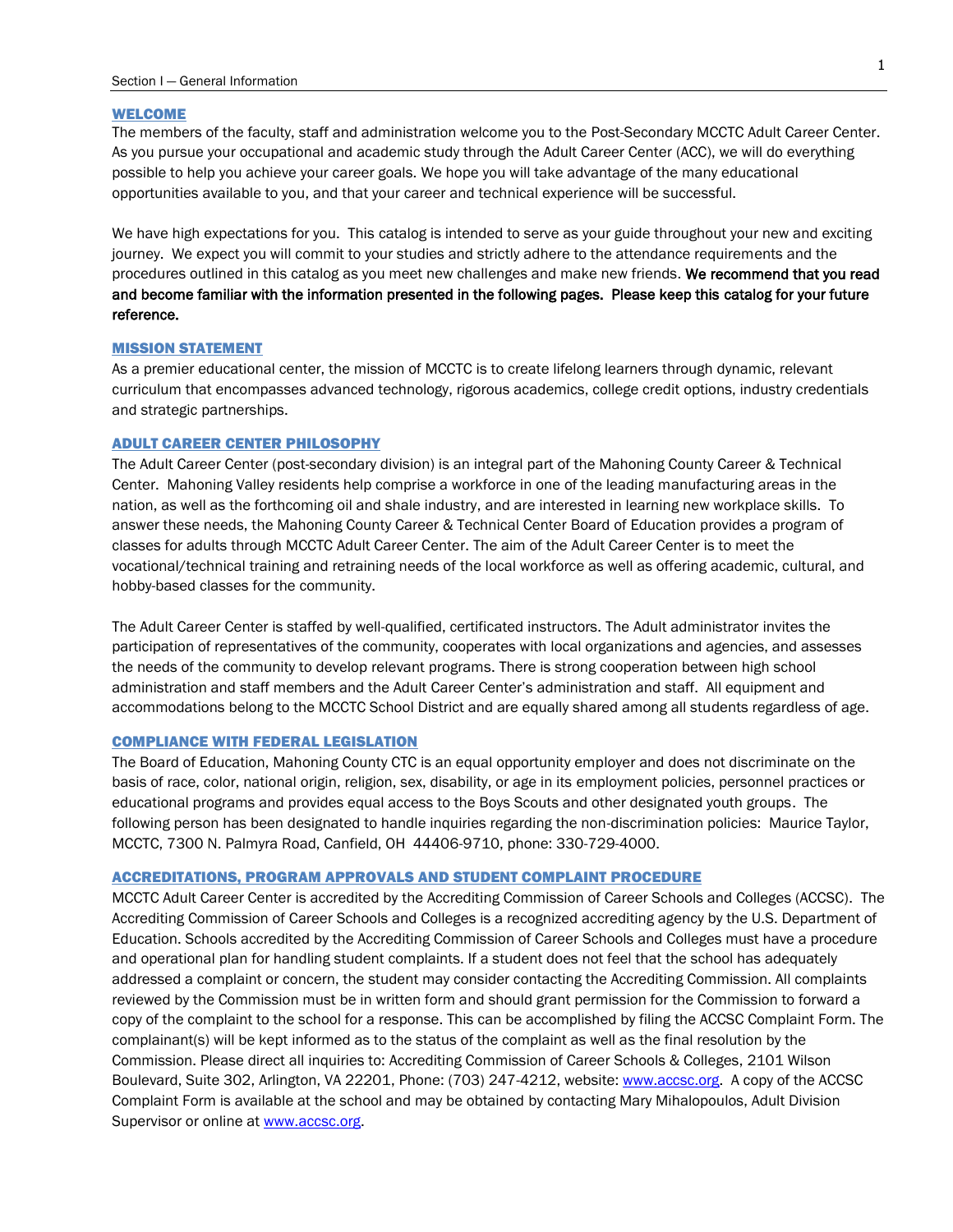#### Section I — General Information

The school is designated as an Adult Full Service Center by the State of Ohio and is a member of the Ohio Department of Higher Education.

The Medical Assistant program is accredited by the Commission on Accreditation of Allied Health Education Programs [\(www.caahep.org\)](http://www.caahep.org/) upon the recommendation of Medical Assisting Education Review Board (MAERB). Commission on Accreditation of Allied Health Education Programs, 25400 US Highway 19 North, Suite 158, Clearwater, FL 33763, 727-210-2350[, www.caahep.org.](http://www.caahep.org/) Students who meet accreditation requirements may take the National credentialing exams for Certified Medical Assistant (AAMA) and Phlebotomy (NCCT).

Firefighter - Pursuant to Section 4765.55 of the Ohio Revised Code and having fulfilled the requirements set forth Mahoning County Career and Technical Center was issued a Fire Charter to conduct fire service training in the State of Ohio at and below the following certification levels: Volunteer Firefighter, Firefighter I, Firefighter II, Fire Safety Inspector and Public Safety Inspector. The current Fire Charter expires June 30, 2024. Students who meet completion requirements may take the appropriate Fire Level exam.

EMT - Pursuant to Section 4765.17 of the Ohio Revised Code Mahoning County Career and Technical Center is accredited to conduct Emergency Medical Services Education Programs in the State of Ohio by the Ohio Department of Public Safety EMS for the following programs: EMR and EMT. The current Certificate of Accreditation expires on June 30, 2024. Students who meet completion requirements may take the National Registry exam.

Copies of the school's accreditation approval may be viewed in the Adult Career Center office upon written request.

### STATE COMPLAINT PROCEDURE

A student with concerns related to administrative action or classroom situations should first work to resolve those concerns by contacting the relevant parties involved in the conflict. Students may contact their instructor or administrative staff for more information on the formal student complaint procedures *(See Student Complaint Procedure pg. 40)*.

If the student's complaint is not resolved satisfactorily, or the complaint cannot be resolved through the institution's established complaint process, the student should contact the Ohio Department of Higher Education within two years of the completion of the institution's complaint process. A complaint form can be submitted online at [https://www.ohiohighered.org/students/complaint](https://www.ohiohighered.org/students/complaints)s

#### Ohio Department of Higher Education

25 South Front Street Columbus, OH 43215 Phone: 614-466-600 Fax: 614-466-5866 [hotline@highered.ohio.gov](mailto:hotline@highered.ohio.gov)

According to the Ohio Department of Higher Education, submitted materials are reviewed by the Chancellor's staff, and, if needed, additional information is collected from the student submitting the complaint. A copy of the complaint will be sent to the institution against which the complaint was made for response. After reviewing all materials, the Chancellor's staff determines what additional steps, if any, will be taken. All parties are informed in writing of the review's outcome. Most state complaint procedures are complete within 4-6 weeks.

#### COMPLAINTS NOT UNDER THE CHANCELLOR'S JURISDICTION

- Complaints filed more than two years after the incident
- Grade disputes
- Student conduct violations
- Criminal misconduct\*
- Violations of federal law\*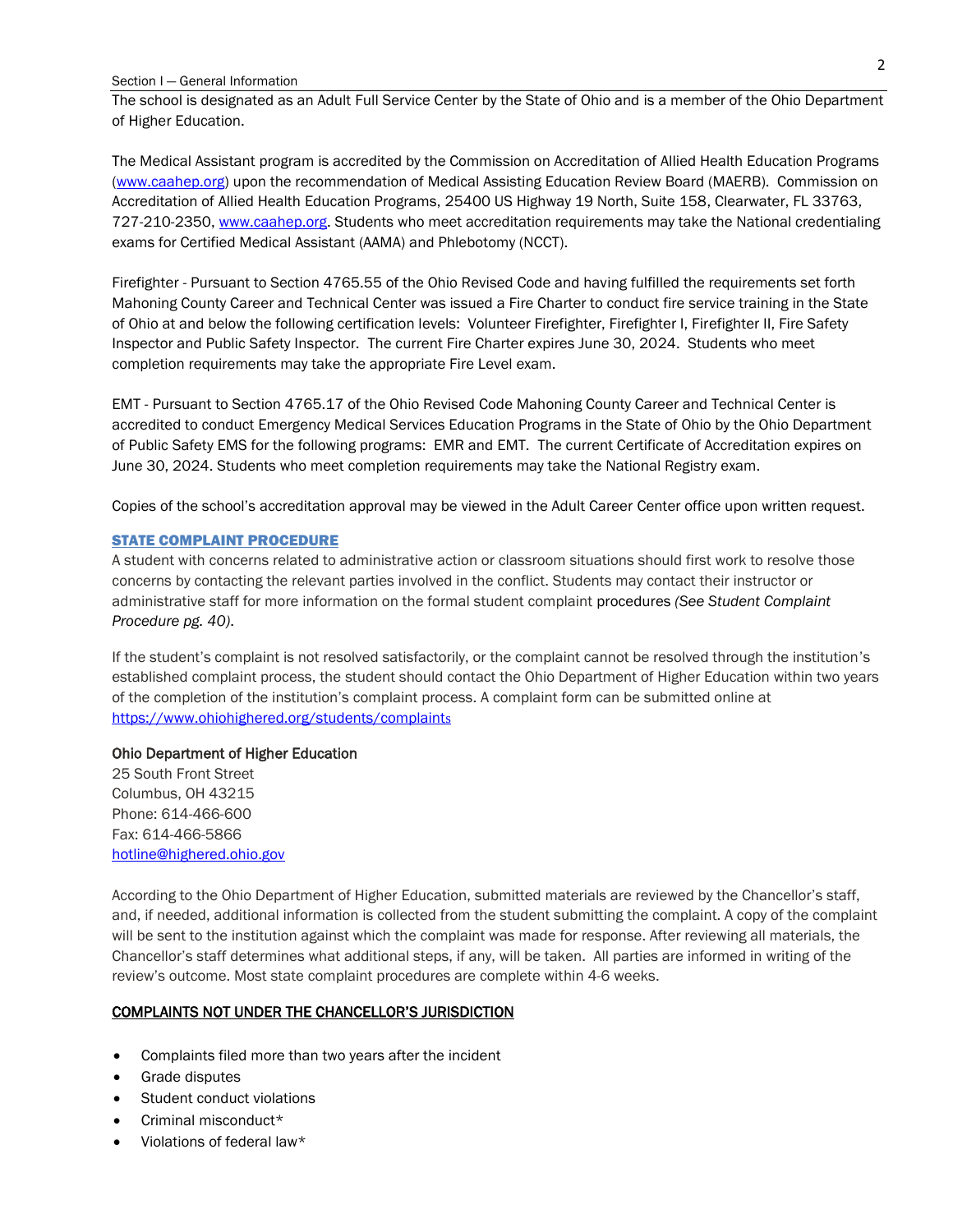#### Section I — General Information

*\*Complaints concerning criminal misconduct should be filed with local law enforcement. \*Complaints relating to violations of federal law should be filed directly with the federal agency having jurisdiction over the matter.*

*Credit: Ohio Department of Higher Education https://www.ohiohighered.org/students/complaints*

### INDUSTRY CREDENTIAL PROGRAMS

- Automotive Technology
- Medical Office Specialist
- Medical Assistant
- Welding
- Emergency Medical Technician (EMT) (not Pell eligible)
- Firefighter II (not Pell eligible)

### ADDITIONAL INDUSTRY CREDENTIAL PROGRAMS

- Firefighter I (not Pell eligible; Firefighter I does not fall under the scope of ACCSC institutional accreditation.)
- Fire Inspector

### INDUSTRY CERTIFICATIONS

Students successfully completing requirements within the following Industry Credential Programs may sit for the credentialing exams listed below. All industry certifications are State and/or National Certifications.

### VOCATIONAL PROGRAM CERTIFICATION TEST\*

| C1 Automobile Service Consultant, A5 Hydraulic<br>Brakes, G1 Maintenance and Light Repair, A1 Engine<br>Repair |
|----------------------------------------------------------------------------------------------------------------|
| Coding and Billing                                                                                             |
| Technician                                                                                                     |
| D1.1 Pipe 6G STT, AWS D1.1 Pipe 6G TIG                                                                         |
| (EMT)                                                                                                          |
|                                                                                                                |
|                                                                                                                |

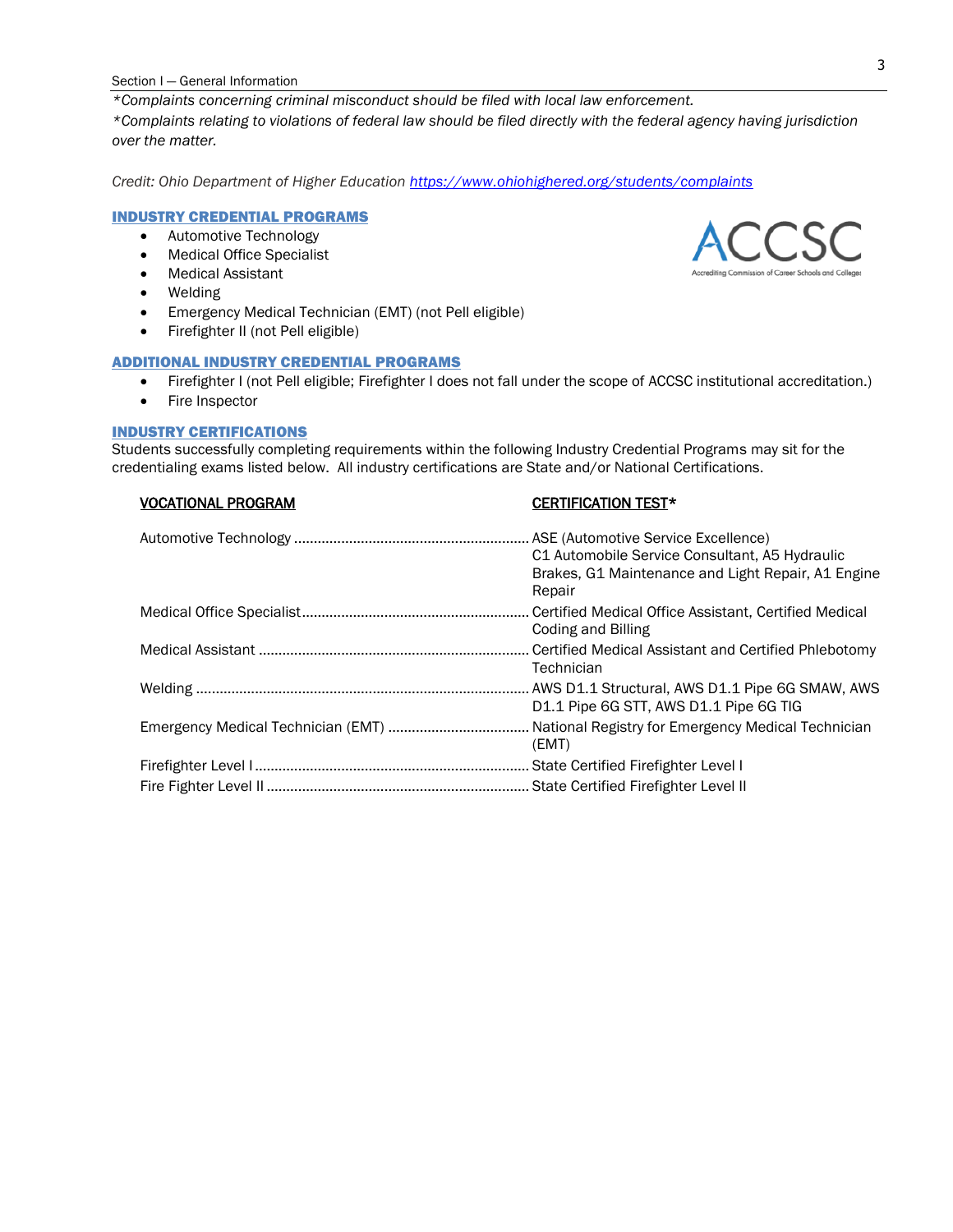#### HISTORY AND FACILITY

Mahoning County Career and Technical Center is centrally located and easily accessible from Route 224 in Canfield, Ohio. Since 1972, the Adult Career Center has been committed to education through innovative career programs that equip students for lifelong learning by transforming their passions, education, and skills to prepare them as a professional in their chosen career field. The Center is a multi-purpose facility that addresses current training needs of industry, creates new opportunities for employment of individuals, and promotes education as the crucial link between the needs of community employers and area adults.

|                          | Resources at the Mahoning County Career and Technical Center include, but are not limited to: |                                   |
|--------------------------|-----------------------------------------------------------------------------------------------|-----------------------------------|
| <b>Computer Centers</b>  | Conference Center                                                                             | <b>General Meeting Facilities</b> |
| Learning Resource Center | Aspire Classes                                                                                | Joyce Brooks Conference Center    |
| Assessment Center        | Lecture Hall                                                                                  |                                   |

The success of an Adult Career Center program is enhanced by the strength of the career & technical education hands-on training. The maximum number of students in typical classroom or lab settings of instruction is between 12-20 students.

Individuals who attend Adult Industry Credential Programs obtain comprehensive training that is current and responsive to the community's needs, guided by advisory boards comprised of professional leaders from business, labor and industry. Curriculum is reviewed and updated on a regular basis to reflect the changing needs of business and industry.

Career advising is available to those students who are unemployed, underemployed, or making a career change. Preand post-tests are administered to measure basic skill achievement.

Assistance in the application process is available. Financial aid is available for students who qualify. Funding sources include Federal Pell Grants and/or Direct Loans, Opportunities for Ohioans with Disabilities (OOD) funds, Workforce Investment Opportunities Act (WIOA) funds and Veterans Benefits. (See Appendix A, Financial Aid Procedures for more information).

Learning Resource Center activities enable students to gain a higher level of skill in reading, locating information and math. The Financial Aid and Student Services Coordinator, Program Coordinators, and instructors provide employability and life skills training as well as assistance to students in the job search process.

Upon successful completion of an Industry Credential Program, students receive a Career Passport which may include a letter from the superintendent, a certificate of completion stating hours attended, a transcript of grades, a resume, and credentials earned. Some programs may include additional portfolio items based on curriculum design.

A list of equipment utilized by students may be found in Addendum B, page B-1 of this Catalog.

#### SCHOOL POLICIES AND PROCEDURES STATEMENT

MCCTC Adult Career Center reserves the right to change or add to any of the school policies, rules or procedures whenever deemed necessary. All changes will be posted prior to their enforcement. This Student Consumer Catalog, in its entirety, can be accessed on line at [http://www.mahoningctc.com/mcctc-adult-career-center/.](http://www.mahoningctc.com/mcctc-adult-career-center/) In addition to the policies and procedures printed in this catalog, the Adult Career Center adopts the policies and procedures set forth by the MCCTC District, including the School Emergency Procedures and Safety-Security Reference Plans.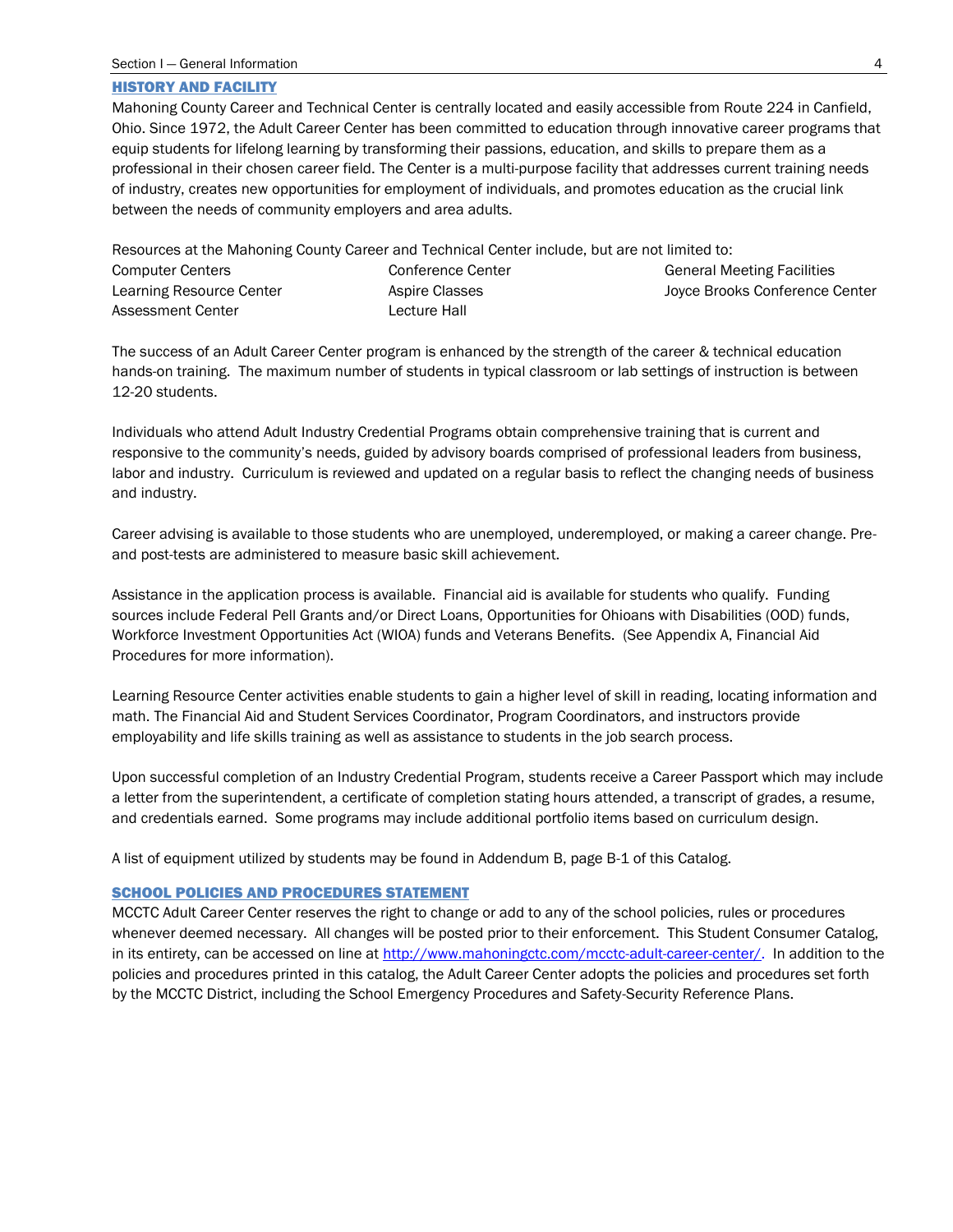|                                           | <b>SCHOOL CALENDAR/ HOLIDAY BREAKS</b>                    |                                                 |                                                      |
|-------------------------------------------|-----------------------------------------------------------|-------------------------------------------------|------------------------------------------------------|
| *Scheduled breaks may vary by program     |                                                           |                                                 |                                                      |
|                                           |                                                           | December 20, 2021 - January 1, 2022Winter Break |                                                      |
|                                           |                                                           |                                                 |                                                      |
|                                           |                                                           |                                                 |                                                      |
|                                           |                                                           |                                                 |                                                      |
|                                           | <b>AUTOMOTIVE TECHNOLOGY</b>                              |                                                 |                                                      |
|                                           | Total Class Hours: 900                                    |                                                 |                                                      |
|                                           | Dates: 09/13/21-11/16/22                                  | Days/Times: M, T, W, Th                         | 6:00 p.m. $-$ 10:00 p.m.                             |
|                                           | <b>MEDICAL ASSISTANT</b>                                  |                                                 |                                                      |
|                                           | <b>Total Class Hours: 945</b><br>Dates: 09/07/21-06/16/22 | Days/Times: M, T, W, Th                         | $8:30$ a.m. $-3:30$ p.m.                             |
|                                           | <b>MEDICAL OFFICE SPECIALIST</b>                          |                                                 |                                                      |
|                                           | Total Class Hours: 740<br>Dates: 09/07/21-06/16/22        | Days/Times: M, T, W, Th                         | 5:00 p.m. - 10:00 p.m.                               |
| <b>WELDING</b>                            |                                                           |                                                 |                                                      |
|                                           | <b>Total Class Hours: 900</b>                             |                                                 |                                                      |
|                                           | Dates: 09/07/21-08/25/22                                  | Days/Times: M, T, W, Th                         | 5:00 p.m. $-$ 10:00 p.m.                             |
| <b>EMERGENCY MEDICAL TECHNICIAN (EMT)</b> |                                                           |                                                 |                                                      |
|                                           | <b>Total Class Hours: 172</b>                             |                                                 |                                                      |
|                                           | Dates: 10/04/21-01/26/22<br>2/5: Practical Skills         | Days/Times: M, W<br>Sa                          | 6:00 p.m. $-$ 10:00 p.m.<br>$9:00$ a.m. $-5:00$ p.m. |
|                                           | Dates: 02/23/22-06/08/22                                  | Days/Times: M, W                                | 6:00 p.m. $-$ 10:00 p.m.                             |
|                                           | 6/11: Practical Skills                                    | Sa                                              | $9:00$ a.m. $-5:00$ p.m.                             |
| <b>FIREFIGHTER I</b>                      |                                                           |                                                 |                                                      |
|                                           | <b>Total Class Hours: 184</b>                             |                                                 |                                                      |
|                                           | Dates: 08/25/21-12/04/21                                  | Days/Times: M, W<br>Sa                          | 6:00 p.m. $-$ 10:00 p.m.<br>8:00 a.m. - 5:00 p.m.    |
|                                           | Dates: 01/26/22-04/30/22                                  | Days/Times: M, W                                | 6:00 p.m. - 10:00 p.m.                               |
|                                           |                                                           | Sa                                              | 8:00 a.m. - 5:00 p.m.                                |
| <b>FIREFIGHTER II</b>                     |                                                           |                                                 |                                                      |
|                                           | <b>Total Class Hours: 84</b><br>Dates: 09/07/21-11/09/21  | Days/Times: T, Th                               | 6:00 p.m. $-$ 10:00 p.m.                             |
|                                           |                                                           | Su                                              | 8:00 a.m. - 5:00 p.m.                                |
| Dates:                                    | 03/01/22-05/03/22                                         | (9/26, 10/17, 11/11)<br>Days/Times: T, Th       | 6:00 p.m. $-$ 10:00 p.m.                             |
|                                           |                                                           | Su                                              | 8:00 a.m. - 5:00 p.m.                                |
|                                           |                                                           | (3/20, 4/10, 5/1)                               |                                                      |

### SCHOOL CLOSING

Occasionally school will be closed due to weather conditions or other emergency situations. If it becomes necessary to cancel adult classes, refer to your local television and radio stations for announcements. Instructors may use a phone call list to inform students of class adjustments. Check with your instructor. The Adult Career Center office will not call individual students with closing information.

Day school closing often does not necessitate closing the building for evening classes. Listen to your radio/television for Adult Career Center updates.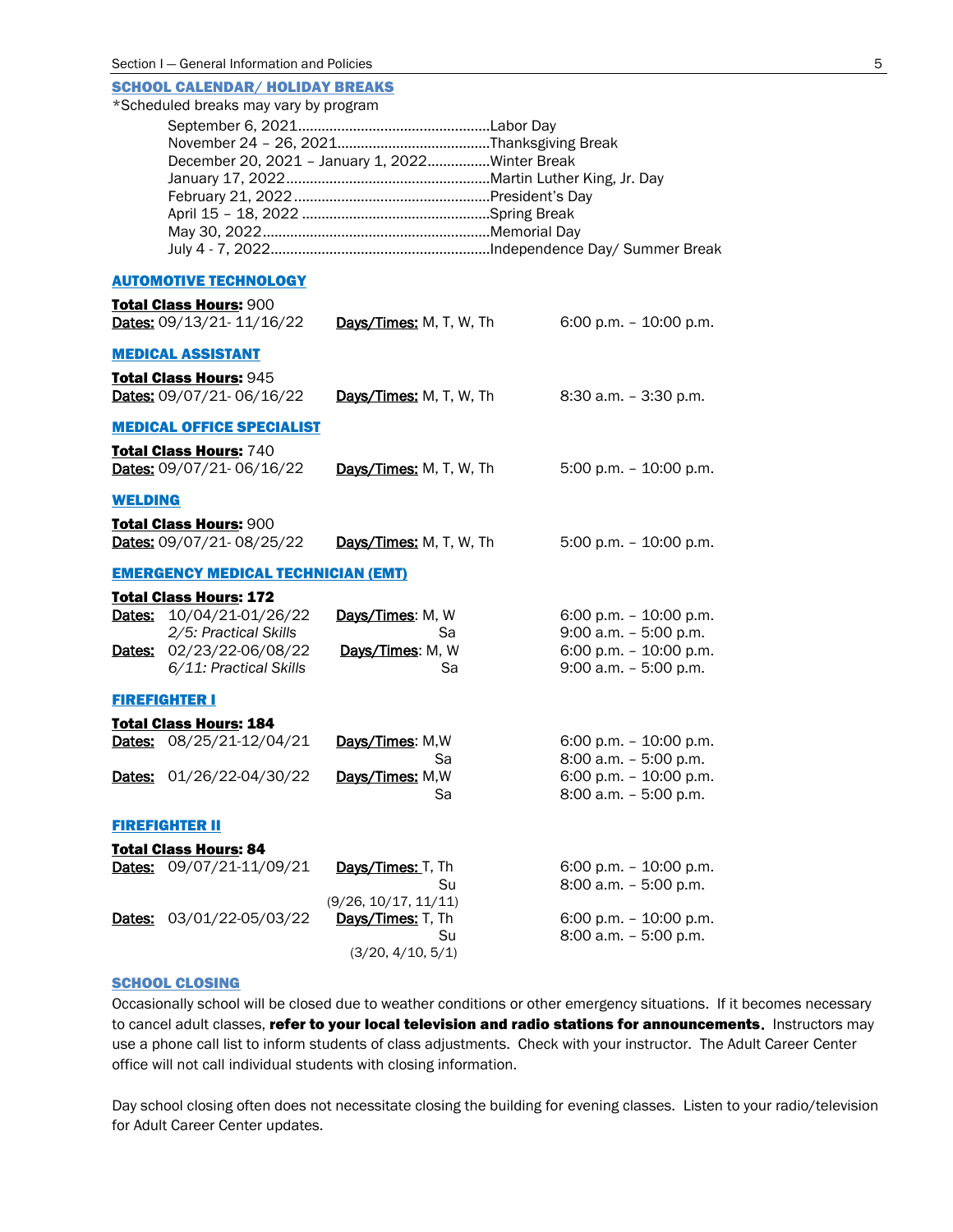If inclement weather makeup days/hours are necessary, the lead instructor will notify the students of the makeup schedule in a timely manner.

#### PROGRAM CHANGES/CANCELLATIONS

The Adult Career Center reserves the right to cancel, discontinue, postpone, or combine classes. In the event of a canceled course, students will be notified by mail or phone.

#### SCHEDULED MAKEUP DAYS

Each program will have a designated makeup day scheduled on their calendar in each payment period. The designated makeup day is put in place to make up class seat time in the event of a temporary school or program closure at any point during the payment period. Students are expected to be available for class on this date. Students will be notified if the makeup day is deemed unnecessary prior to the scheduled date.

#### PARKING

Students are permitted to park anytime in the North lot (by the greenhouses, fourth driveway off of N. Palmyra Road from Route 224) or after 3p in the South lot (first driveway off of N. Palmyra Road closest to Route 224) and enter through Door 1. There is no parking in the fire lanes leading to each shop area at any time. Fire lanes are for emergency vehicles only. Parking is not permitted in the grass. Parking is available in lots and at the front of the school for persons with disabilities in designated areas for those students displaying appropriate identification in their vehicle. The school assumes no responsibilities for loss, for damage to student's personal property, for any damage to any car, for loss by theft of any vehicle, or for any of its contents in or adjacent to school property.

#### VISITORS

The Adult Career Center welcomes visitors to its facility. Visitors must obtain authorization from administrative staff prior to their visit in order to enter the building. All visitors must enter the building using the school's main entrance, Door 1, and must present a valid State ID at the Main Office. The school will keep a daily log of visitors, as to name, date, time in/out, and reason for visits. All school personnel have the right to exclude uninvited or unauthorized persons from the school premises. Students are not permitted to bring visitors or children to attend class or to wait on school property for the student. For reasons of safety, no visitor may confer with an Adult Career Center student in school without permission from the Adult Career Center office.

The ACC holds periodic open houses for the public. Civic groups, organizations, clubs and business groups are encouraged to visit the school. Special arrangements may be made by calling the Adult Career Center office.

#### TOBACCO/SMOKING, VAPING-FREE CAMPUS

No use of tobacco products, including cigarettes, smokeless tobacco, and electronic cigarettes, is permitted within the facilities or on the property of Mahoning County Career and Technical Center at any time. "Property" means the school's facilities "curb to curb," including buildings, grounds, adjacent sidewalks, parking lots/driveways, school owned vehicles, and individual owned vehicles parked on MCCTC property. Individuals found violating this policy are subject to fines by the Canfield Police Department.

#### HEALTH POLICY

Each student must accept responsibility for his/her own health. High levels of physical, mental, and emotional health are important factors which correlate directly to student academic achievement. All appointments with private physicians or at a clinic must be scheduled so as to avoid conflict with classes and clinical experience.

Since students are not employees of the Mahoning County Career and Technical Center, they are not entitled to Workers Compensation benefits. The student will be financially responsible for any medical treatment received while a student. Based on this, it is strongly recommended that students carry adequate medical insurance.

It is required that any illness or injury occurring while in attendance at MCCTC or an externship site be reported immediately to a member of the MCCTC Adult Career Center faculty.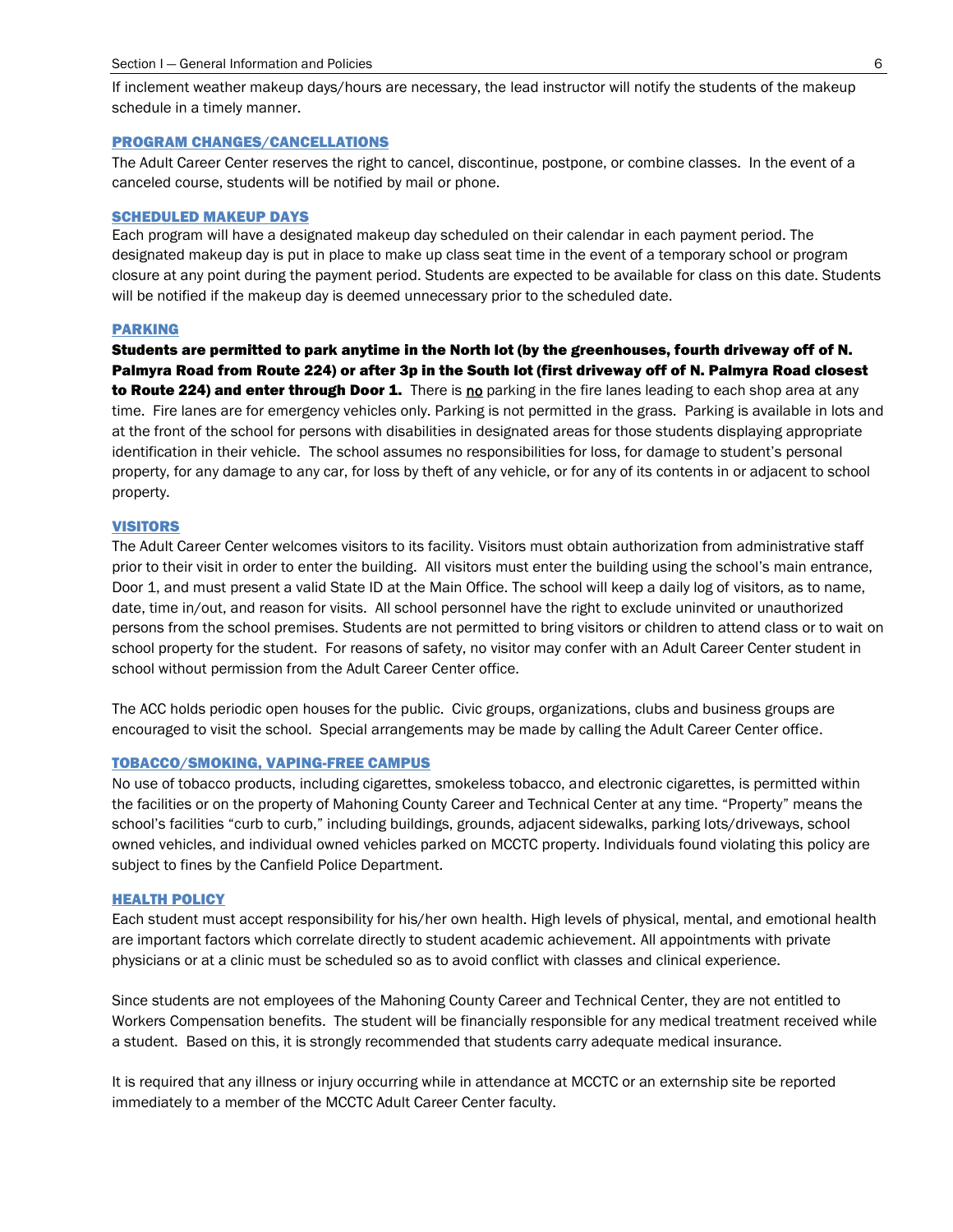### VOTER REGISTRATION

Students are encouraged to register to vote and to keep their address up-to-date with the board of elections. This can be done on-line at [https://www.sos.state.oh.us/elections/voters/o](https://www.sos.state.oh.us/elections/voters/)r through the link on our website at [https://mahoningctc.com/mcctc-adult-career-center/.](https://mahoningctc.com/mcctc-adult-career-center/) Prospective students receive a paper copy of the *Voter Registration and Information Update Form* in their folder at an Information Session/Open House. Students may pick up an additional paper *Voter Registration and Information Update Form* in the lobby outside the Adult Career Center office. Completed form should be mailed to: Secretary of State, P.O. Box 2828, Columbus, OH 43216-2828.

#### RESPONSIBILITY OF PERSONAL PROPERTY

MCCTC assumes no responsibility or liability for theft, damage, or loss of money, valuables, or other personal property of any student or guest caused by fire, water, other causality, neglect or the actions of a third party that occur on school property or at school related events.

#### CONTENT DISCLAIMER

Although every effort is made to ensure the accuracy of the information contained in this Catalog, MCCTC is not be responsible for any errors or omissions and reserves the right to make changes without notice.

#### *End of Section I*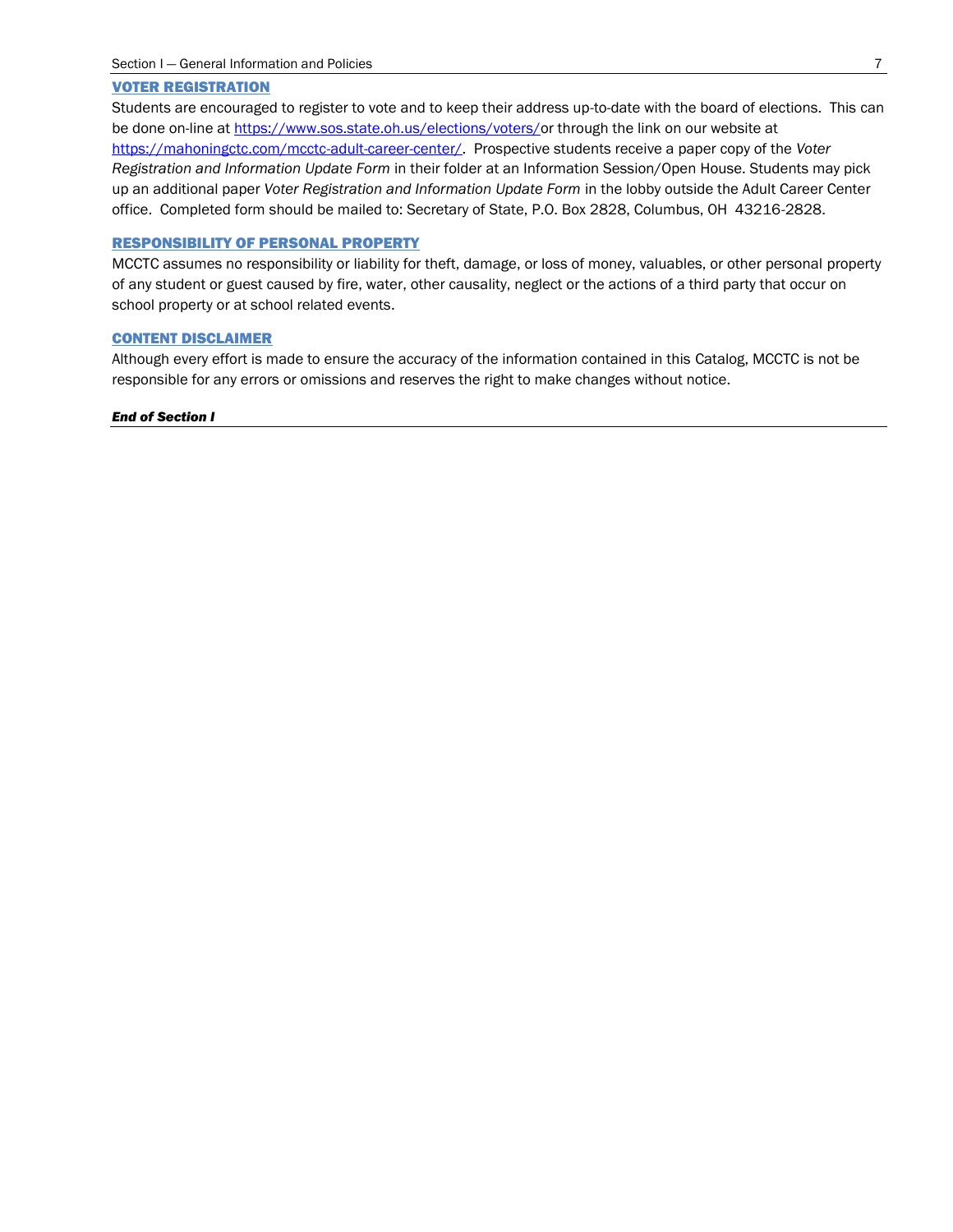#### LEARNING RESOURCE SYSTEM

MCCTC Adult Career Center is committed to assisting students in the pursuit of their academic and career goals. As such, we strive to provide effective programs and support services to enhance the student learning experience. The Learning Resource System consists of the Learning Resource Center, resources for preparing for post-secondary academic classes, technology access, study tools, project research tools, career readiness & employment research tools, accessibility services, and referral of outside support services.

#### LEARNING RESOURCE CENTER

The Learning Resource Center, provides a classroom setting that allows students to receive individual tutoring and assistance in relation to classroom assignments such as writing, math and reading skills. For completion of classwork, the Center is also available to students for open study time, research, computer access or group work.

Access to the Learning Resource Center is available before, during and after class hours. Research materials are available in the Center as well as in individual program classrooms. The Center is equipped with computers with Microsoft Office programs and internet capability for research projects. Students may utilize the Center's computers for access to online learning resources including but not limited to the Mahoning County Public Library, Learning Express Library, WIN Learning, and Khan Academy.

ASPIRE classes will be available prior to the start of Industry Credential Programs to assist students needing additional help in reading, math, or language before entering a training program. If reinforcement is needed, students will be admitted into a program only after successfully completing prerequisite requirements.

#### CAREER READINESS LAB

All Industry Training Credential Programs include a Career Readiness course to help Students understand the soft skills and employability skills identified by our business and industry partners as skills needed for successful, longterm employment. Students are provided with career and academic advising and preparation for employment search including resume building, cover letter writing, and interviewing practice.

Instructors are expected to hone student employability skills over the course of the program and serve as mentors for students as they navigate through both their academic and professional careers.

Resources for career preparation are available to instructors and students in the physical Learning Resource Center and on the Learning Resource Center Online.

#### COUNSELOR

Alta counselors are available for eligible Adult Career Center Students. Non-eligible students may be referred to local mental health agencies.

#### SUPPORT SERVICES

Referral of support services, based on the needs of the student, includes but is not limited to financial need, counseling, and other needs. Students may consult with the Financial Aid and Student Services Coordinator or any staff on the need for information and assistance from community resources. Continued guidance and communication with staff is an integral part of developing career, educational and personal goals for the students.

#### PLACEMENT ASSISTANCE SERVICES

Although student employment is the goal of the Adult Career Center for all its graduates, employment upon program completion is not guaranteed. Placement Assistance Services are available to all students who complete an Industry credential Training Program at MCCTC and receive a Career Passport. Students are to maintain an active role in acquiring employment in their related career field. Instruction is provided to assist job seekers in finding related employment. The Career Readiness course provides students with skills in locating available jobs, preparing for interviews, and producing resumes that clearly define the applicant's qualifications and objectives. Each student is responsible for developing a resume for the placement file and Career Passport prior to completing his/her training program and for providing a current address and telephone number before and after leaving school.

To continue assistance following graduation, the Adult Career Center must have current student information to maintain contact.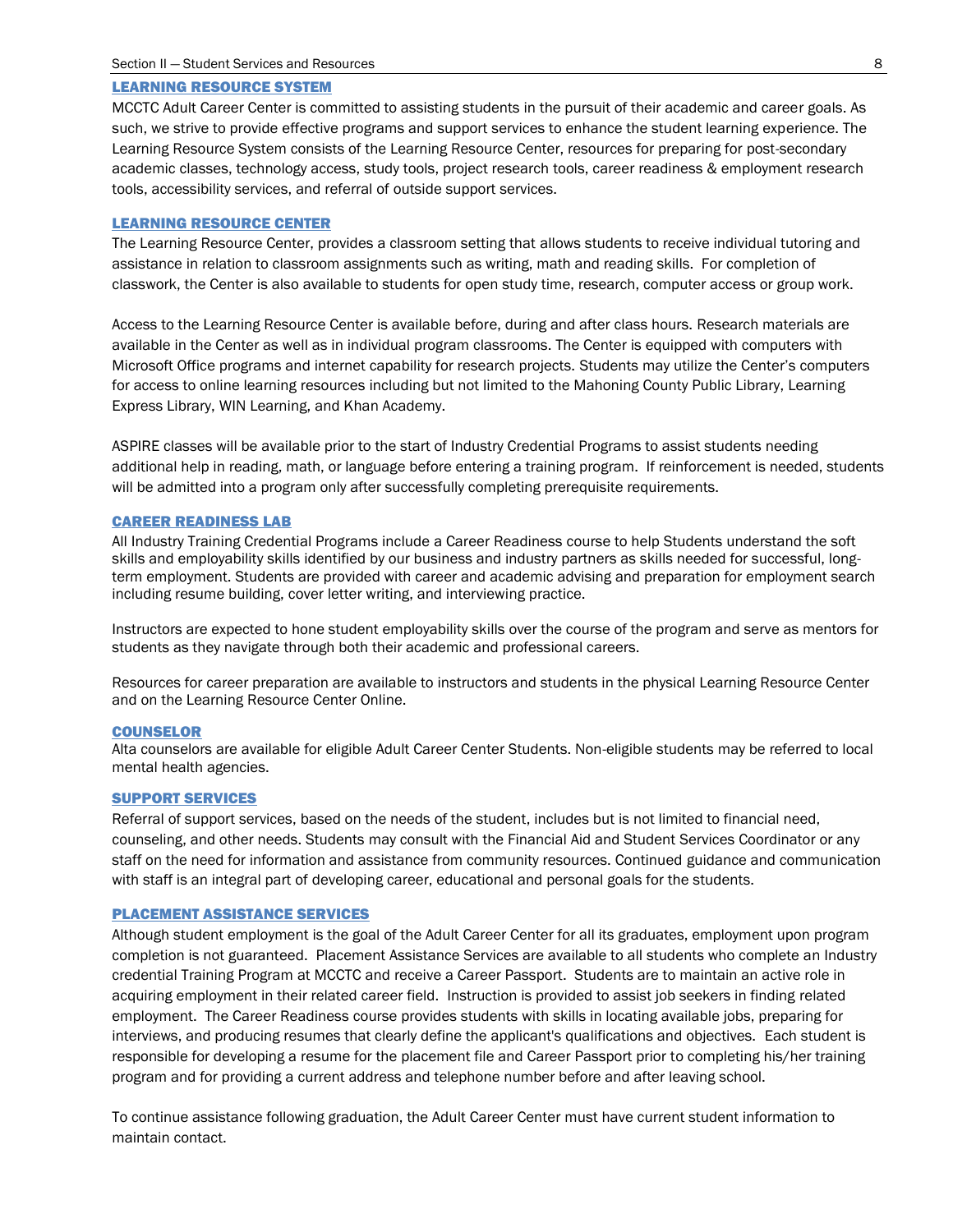When a student obtains employment, either during training or following completion, the student is requested to provide the following information to the program instructor: employer name, address and phone number, immediate supervisor, job title, hourly wage and hours per week, and start date.

Throughout the year, students who completed or withdrew during the previous 12-month period are contacted by mail, phone or email to determine current employment status. Students will be asked to complete an informationsharing form at the time of orientation so that post-program employment can be tracked through state employment records.

Placement data for past graduates is available on our Adult Career Center website at [https://mahoningctc.com/consumerinfo/,](https://mahoningctc.com/consumerinfo/) in the Adult Career Center office and in this catalog following the descriptions of our Industry Credential Programs.

#### *End of Section II*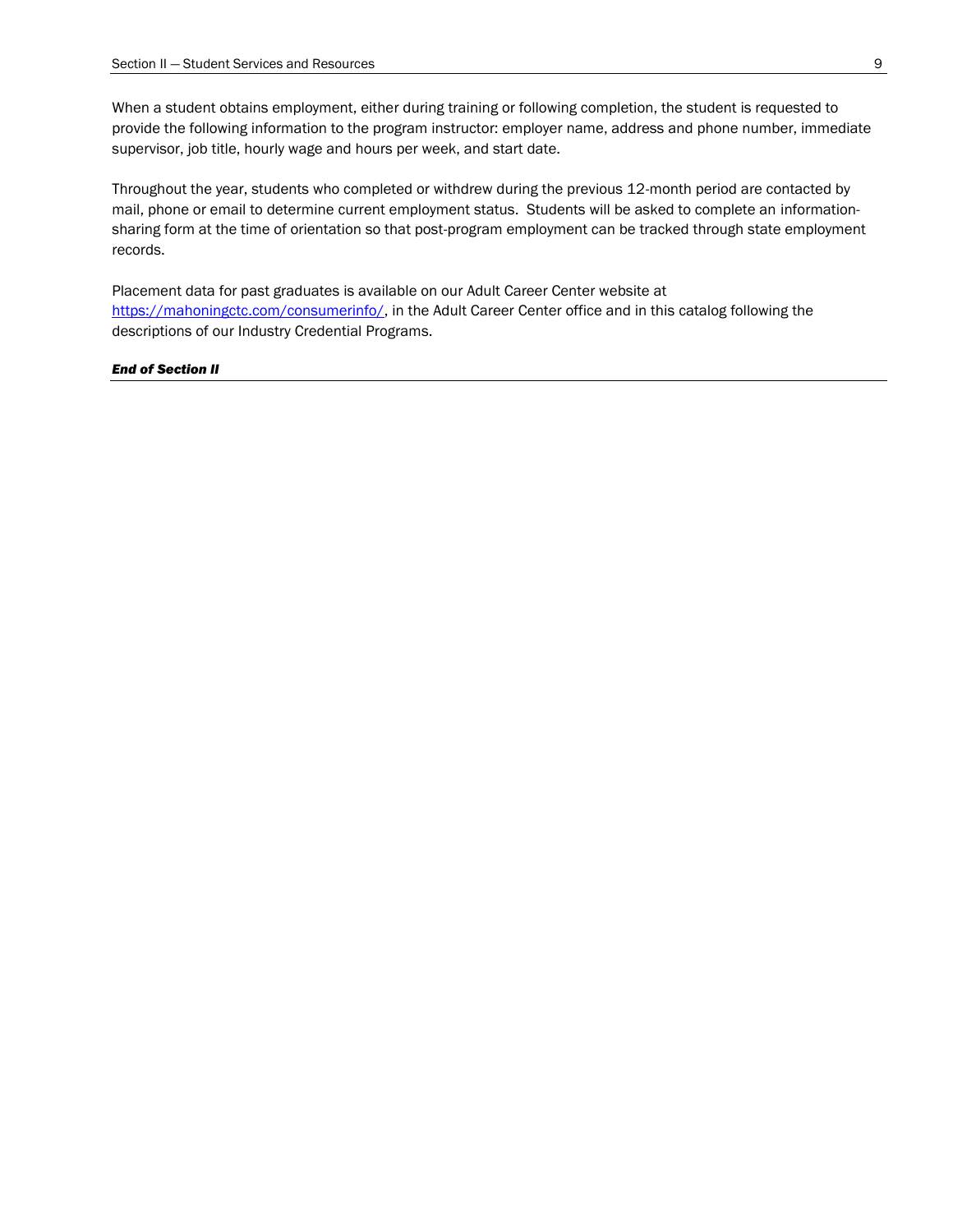### ADMISSION REQUIREMENTS

All industry credential students must have completed secondary education (high school\* or equivalent) prior to admission. Class size is limited and students are enrolled on a first-come, first served basis. Completion of necessary paperwork determines the date of enrollment. Students are required to attend a scheduled Informational Session and Orientation and meet the following program prerequisites prior to beginning class:

- Achieve the required score in basic skills tests covering math, and/or reading or attain provisional requirements (see Industry Credential Program Details section of this catalog for required levels.);
- Complete any other program prerequisites as stated in the course outlines.

### High School Evaluation Information and Foreign Diplomas

If the US DOE or the school questions the validity of the high schools' credentials, the institution will first check the "Unacceptable Proof of Graduation" list. If the high school is on that list it will be judged as unacceptable. If it is not on that list but the institution still questions the validity of the high school credential we will ask for a transcript from the high school showing classes completed and passed. If the Adult Career Center is still not satisfied as to the validity of the credential, we may contact the states' Department of Education in which the school is located to ascertain if the high school is approved by the state.

If your diploma is from a foreign country you must:

- 1. Have the diploma translated into English
- 2. Once the diploma has been translated into English it must be reviewed by a credential evaluator to determine if it is equivalent to a U.S. diploma.
- 3. Student must submit the credential evaluator's determination information in its original format.

A list of evaluators who belong to The National Association of Credential Evaluation Services can be found on-line at [http://www.naces.org.](http://www.naces.org/) This list is for your comparison. The Adult Career Center does not recommend one agency above another. Evaluators do charge for this service and it can take several weeks, so be sure to start this process early in your enrollment process.

If high school or High School Equivalency verification cannot be produced, mitigating circumstances will be considered at the request of the student if the student can produce an alternate transcript or proof of degree from a post-secondary institution to the Adult Career Center.

The final determination on the validity of high school credentials rests solely with MCCTC Adult Career Center.

### ADMISSION PROCESS

- 1. Attend an Open House or meet with an Adult Division staff member to discuss your program(s) of interest, tour the school and receive general financial aid information.
- 2. Apply to the program by submitting your Application Form and \$40.00 Application Fee.
- 3. Schedule a time to take the CASAS entrance exam. All Credential Program students must meet required CASAS scores for their desired program. Applications will not be reviewed for acceptance into the program until required CASAS scores have been achieved.
- 4. Submit the following documents to the school:
	- An unexpired, valid government-issued photo identification (ID), such as, but not limited to, a driver's license, other state-issued ID, or passport;
	- An official high school transcript, diploma or high school equivalency diploma/certificate. (For high school credential validity see High School Evaluation Information and Foreign Diplomas section above.)
- 5. Receive notification you have been accepted into the desired program.
- 6. Establish a method of payment (self-pay, interest-free payment plan, Federal financial aid, VA benefits, agency funding, etc.).
	- If your desired program is over 600 hours, complete the Free Application for Federal Student Aid (FAFSA) at [fafsa.ed.gov](http://fafsa.ed.gov/) to determine your eligibility for the Pell Grant and Federal Direct Student Loans.
		- After your FAFSA report has been received by the school our Financial Aid Officer will schedule an appointment to review your financial aid eligibility.
- 7. Submit your signed Enrollment Agreement, complete any additional paperwork, submit payment if required.
- 8. Complete required prerequisites (ex.: background check, vaccinations, etc.) for your intended program, if applicable.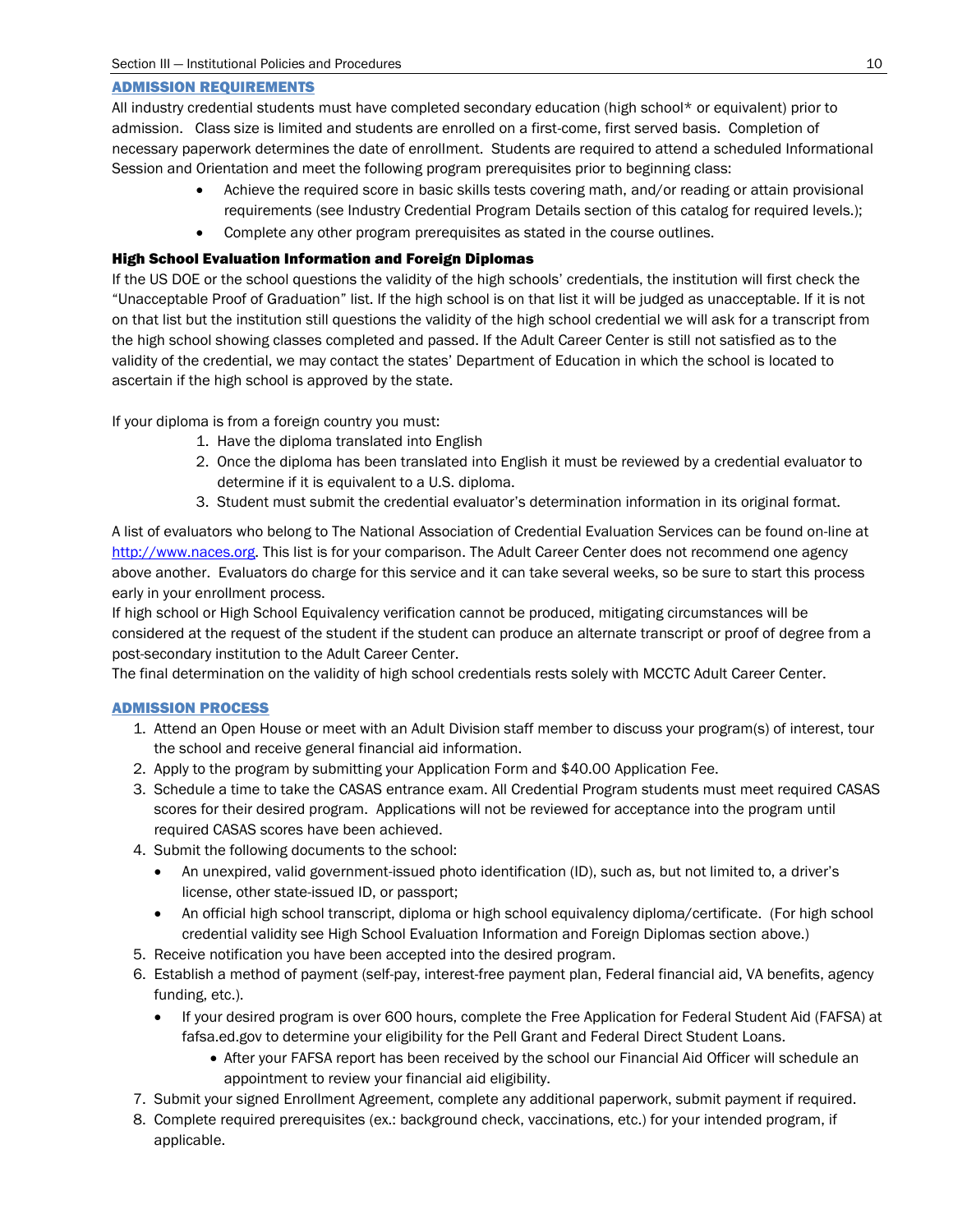The completed file of each applicant will be reviewed. Applicants qualified for the program of choice will be granted admission and will be placed on the enrollment roster to the next available class according to the date the file is completed. Falsification of any student information submitted will be grounds for student termination. Enrollment in the program is complete only when: (1) all required forms and documents have been completed, submitted and reviewed by the Adult Career Center office; (2) required CASAS scores have been met; (3) method of payment has been finalized; and (4) any required payment or down payment for the program has been made.

MCCTC does not allow for automatic acceptance to a program based on prior enrollment. All students must submit an application for admission to be reviewed for each new program of study in which they plan to enroll.

### ELECTRONIC NOTIFICATION AND AUTHORIZATION DISCLOSURE

The Mahoning County Career and Technical Center utilizes secure electronic process to provide notices, make disclosures, and collect authorizations from Adult Career Center Students and Staff.

Information to be disclosed this year;

| Financial Aid Offer |  |
|---------------------|--|
| Disbursement Notice |  |
| Grade Reports       |  |

Verification Requests Credit Balance Notice Enrollment Information **Conservation** Other as Determined Attendance Reports

Information regarding Federal Financial Aid will be securely disseminated by the Financial Aid and Student Services Representative via student email through Docusign.com. *Financial Aid & Student Services Coordinator: McKenzie Wirtz; [maxie.wirtz@mahoningctc.com](mailto:maxie.wirtz@mahoningctc.com)*

Additional pertinent or secure information may be securely disseminated by the Adult Career Center Business Office Support Staff and Adult Career Center Supervisor via student email through Docusign.com. *Adult Career Center Supervisor: Mary Mihalopoulos; [mary.mihalopoulos@mahoningctc.com](mailto:mary.mihalopoulos@mahoningctc.com)*

Upon request, individuals are entitled to a paper copy of any notice, disclosure, or authorization provided by the MCCTC Adult Career Center. To request a paper copy students may contact the Adult Career Center Office at 330.729.4100.

### STUDENT CHANGE OF ADDRESS OR PHONE NUMBER

Any student who changes their address or phone number during the year must report the change of address to the Adult Career Center Business Office and the Financial Aid Office if receiving aid.

### TRANSFER OF CREDIT

Accepting transfer of credit for another institution is at the discretion of MCCTC Adult Career Center. There is no guarantee that transfer of credit is accepted unless met by the stated guidelines. Students wishing to transfer prior credit must submit their transcripts within 30 days of applying to the Career Center. Veteran students must submit their transcripts within 60 days of applying. Acceptance of a transfer credit for a course completed in other postsecondary institutions when comparable in scope to the coursework offered may be granted based on meeting the following factors:

- Comparability of the nature, content, and level of transfer of credit and the appropriateness and applicability of the credit earned to programs offered by MCCTC Adult Career Center are determining factors in the evaluation process for transfer credit to be awarded.
- The student must also meet the acceptable standards of educational accomplishment through a given assessment according to the offered course module (must obtain a 2.0 or better). The assessment will reflect a valid evaluation measure to represent a student learning outcomes applicable to that transfer of credit that is reflective of the coursework offered within the Industry Credential Program.
- The course should align with the curriculum and materials and topics covered in the courses offered at the Adult Career Center program.
- Evidence of appropriate academic level may also be requested showing satisfactory grades for the course completed as well as a request of the syllabus or study guide for the course.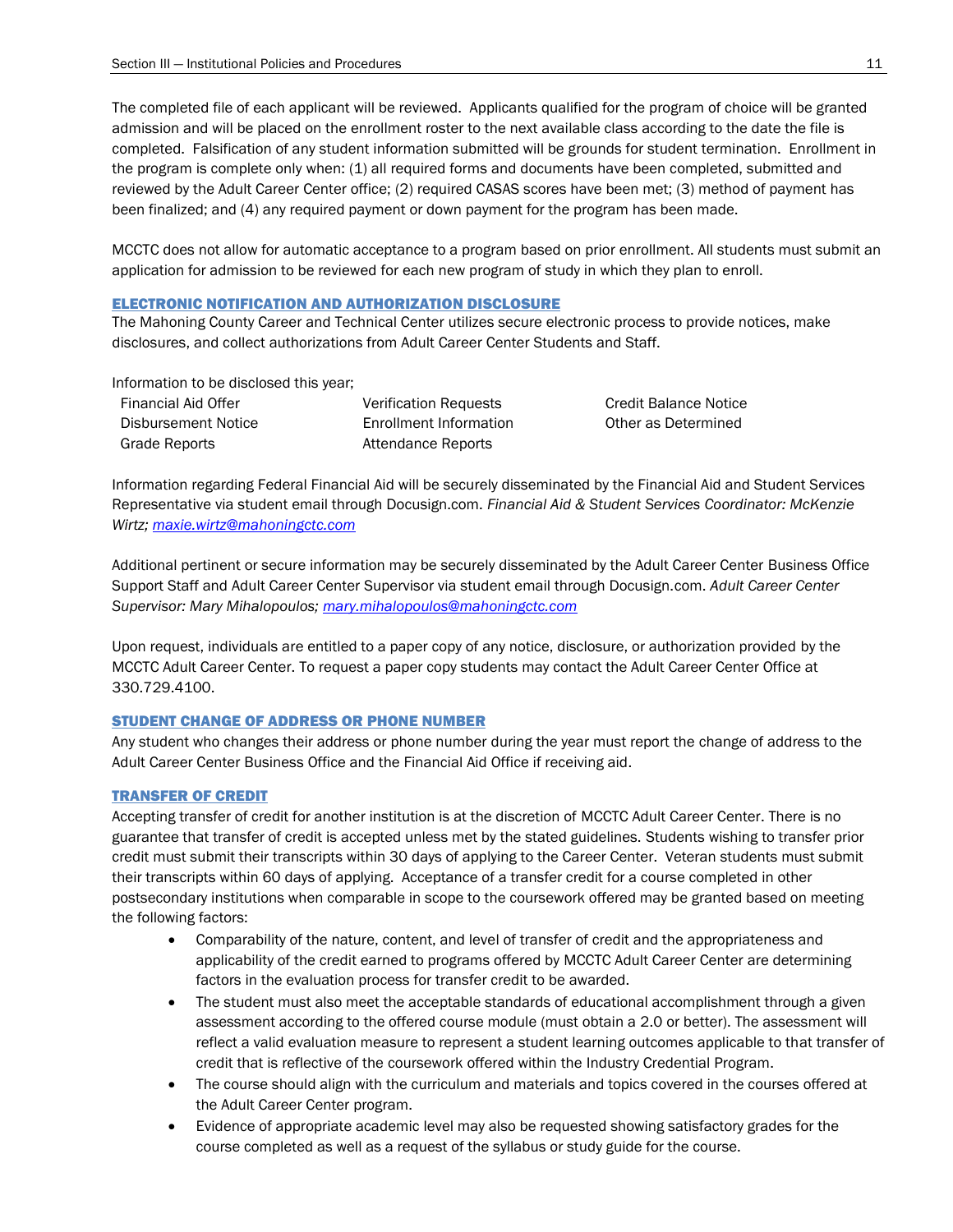The decision to accept an academic transfer of credit may include the Adult Career Center Supervisor, Program Coordinators, and instructors of Mahoning County Career and Technical Center. No more than 10% of the total program hours can be granted as transfer credits.

For Adult Diploma graduates, the credit of hours as designated by the approved course will be granted upon successful completion of the training program and meeting the requirements to obtain the high school diploma issued by the Ohio Department of Education. The credit of hours for Adult Diploma may only be granted for entering the full-time program at Mahoning County Career and Technical Center that correlates to the specific career pathway. Tuition and fees will be prorated accordingly.

### TUITION/FEES POLICY/TEXTBOOKS, WORKBOOKS AND SUPPLIES

Most program tuitions include the first-time cost of required books, supplies, uniforms, and certification fees, unless otherwise noted. Students must provide their own hand tools in some of the classes. Students in Pell-eligible programs will determine if they would like books and supplies included in their tuition and also authorize the use of Title IV funds towards these expenses or if they would like to opt out including these in tuition and utilize their own resources to purchase these outside of MCCTC. A financial aid offer with this option to "include or opt out" will be given to students receiving Title IV funds prior to the first day of class. Lost or stolen books, tools and/or supplies will be replaced at the expense of the student. Students not passing their certification exams the first time will incur out of pocket expenses each additional exam sitting including, but not limited to: certification fees as set by certifying body and proctoring fees of \$50.00 per hour as applicable.

There will be a \$35.00 charge for any checks returned for insufficient funds. Students with an excellent payment history with the ACC may set up a school payment plan to cover school-related expenses. If an employer will be making payment for a course, an original letter on company letterhead must accompany the registration form.

In order for a student to continue enrollment into the next payment period all tuition costs from the previous payment period must be paid in full. All account balances must be paid in full prior to a student beginning an externship, sitting for certifications and in order to graduate.

In regards to students utilizing Veteran benefits, MCCTC will not impose any penalty, including the assessment of late fees, the denial of access to classes, libraries or other institutional facilities, or require that a Chapter 31 or Chapter 33 recipient borrow additional funds to cover the individual's inability to meet his or her financial obligations to the institution due to the delayed disbursement of a payment by the U.S. Department of Veteran Affairs.

Programs requiring a minimum number of completed hours prior to certification testing, EMT and Firefighting will offer makeup hours at the student's expense at a rate of \$30.00 per hour. Please note: Because of the scope of these programs, some hours cannot be made up. Please discuss any absences with your instructor prior to absence.

### WITHDRAWAL AND REFUND POLICY

Students who have been accepted into the program may withdraw from the program voluntarily at any point. It is highly recommended that the student have a personal interview with an administrator upon withdrawal. Students attending classes should submit a written notification of withdrawal within seven (7) days of their last day in attendance. Upon withdrawal the following policy will apply:

#### Full-Time Credential Programs (600 hours or more):

| <b>Timeframe</b>                       | Amount Charged                                                         |
|----------------------------------------|------------------------------------------------------------------------|
| Prior to 1 <sup>st</sup> scheduled day | Withdrawal fee, registration fee, BCI/FBI fees if already administered |
| $1st$ day - 30 scheduled hours         | 25% of total program tuition and fees, plus books supplies & tools     |
| 31-60 scheduled hours                  | 50% of total program tuition and fees, plus books, supplies & tools    |
| 61-90 scheduled hours                  | 75% of total program tuition and fees, plus books, supplies & tools    |
| 91 or more scheduled hours             | 100% of total program tuition and fees, plus books, supplies & tools   |
|                                        |                                                                        |

#### Credential Programs (below 600 hours):

Timeframe **Amount Charged**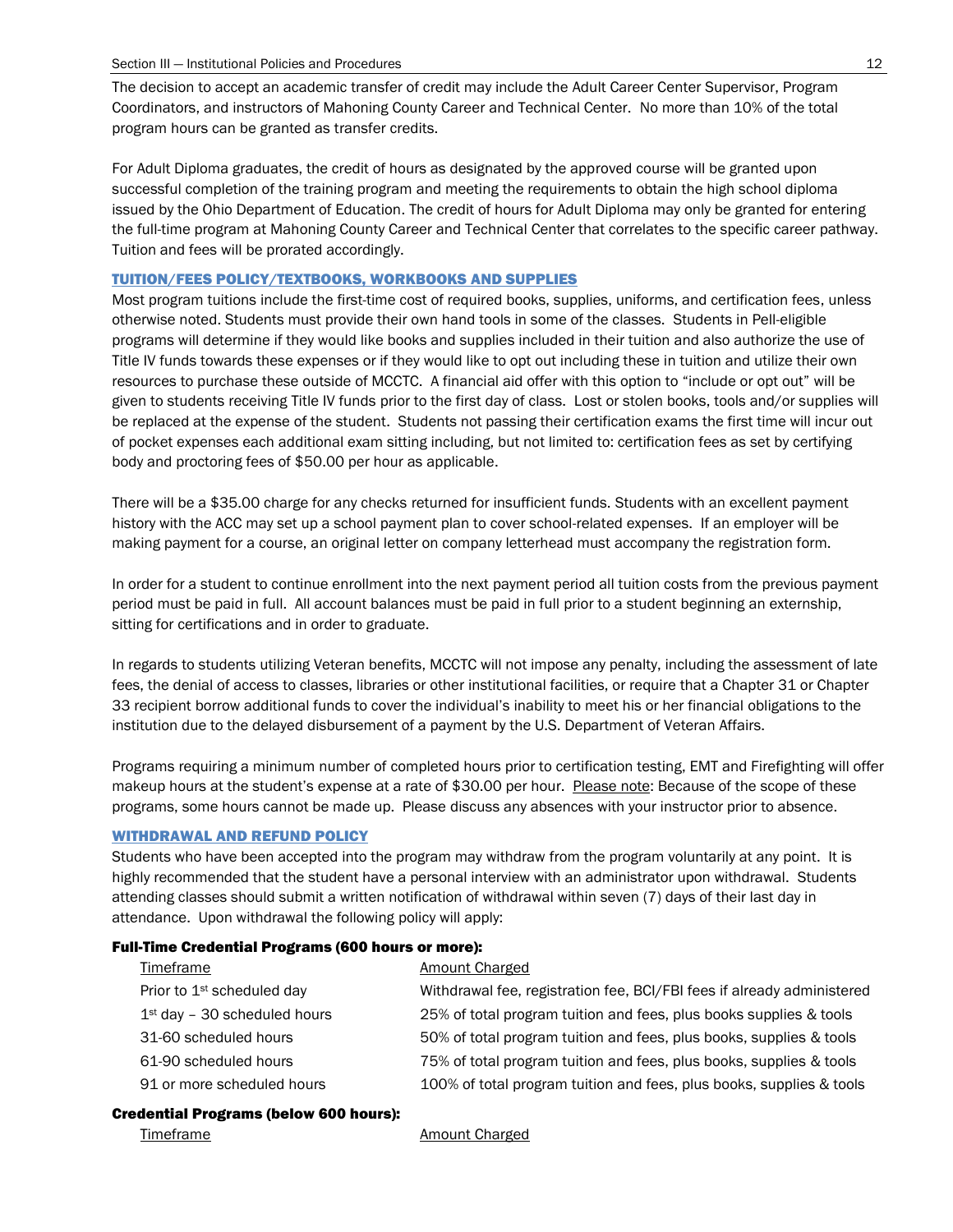| Prior to 1 <sup>st</sup> scheduled day    | Withdrawal fee, registration fee, BCI/FBI fee if already administered |
|-------------------------------------------|-----------------------------------------------------------------------|
| Prior to 3rd scheduled day                | 50% of total program tuition and fees, plus books, supplies or tools  |
| On or after 3 <sup>rd</sup> scheduled day | 100% of program tuition and fees, plus books, supplies or tools       |

Please Note: • The term "withdraw" defines any reason for a student leaving school, whether it is initiated by the student or by the school.

- Student accounts are charged all related costs for the entire program (start to finish) upon initial enrollment, not per term or payment period.
- The student is responsible upon separation from the program for their account.
- The only mark given for withdrawing from a certification program after classes have begun is a "W."

When calculating refunds, failure to give notification of withdrawal (unofficial drop) will result in the Adult Career Center waiting 10 calendar days from your last day in attendance to officially withdraw you from the program and defining that 10<sup>th</sup> day as your official withdrawal date.

Students withdrawn from school who have not fulfilled financial obligations to the school will not be awarded certificates until the students' accounts are paid in full. Students who withdrawal will not receive a Career Passport.

Students receiving the Pell Grant, Direct Student Loans and/or other financial assistance who withdraw or are terminated may not have "earned" the full amount of financial assistance he/she was originally scheduled to receive. The student "earns" his or her Title IV funds by attending classes and may be required to return all or a portion of those funds upon leaving school. Therefore students planning to withdraw should schedule an appointment with the Financial Aid Officer before leaving the program to discuss their aid eligibility and financial responsibilities. If the student is receiving Direct Student Loans, the student is required to complete federal loan exit counseling at [studentaid.gov a](http://studentloans.gov/)nd any other federal financial aid loan requirements upon withdrawal.

Regardless of circumstances, students receiving Title IV funds that are withdrawn or terminated from a Pell eligible program are subject to the U.S. Department of Education's Return of Title IV Funds Policy (see Addendum A, Financial Aid Procedures). Title IV eligibility is calculated based on the student's last day in attendance as determined by attendance sign-in sheets; students receiving Veterans Benefits or other third party agency (e.g., TAA, WIA, MCTA) funding are subject to the return of funds policy governing that agency. For information on policies governing Veterans Benefits call the Department of Veteran Affairs Education Customer Service Office at 1-888-442-4551. For information on the return of funds policies governing specific funding agencies contact your case manager.

The refund process of any credit balance to the student will be made within 45 days of the student's last day of attendance, without request from the student. Refund checks will be mailed to the student unless other arrangements are made in writing by the student at the time of withdrawal.

In the event a student's account maintains a balance due after the student is withdrawn and all calculations are completed, the student will have 30 days of the date of notification to make full payment. Payment will be accepted in cash, cashier's check or credit card. Payments can be made by mail, in person during normal business hours or charge by phone. Any account not paid in full within 30 days will be subject to collection through the Ohio Attorney General's Office.

In the event that a student must withdraw due to extreme mitigating circumstances, an alternative pay arrangement may be made with the institution in lieu of the standard 30 day full payment requirement. Such arrangements are subject to approval by the Adult Career Center Supervisor. Payments via alternate arrangements will be accepted in monthly installment amounts no less than 10% of the account balance at the time of withdrawal. Failure to make payment by the agreed upon standards set forth in a Student Payment Plan Agreement Contract will be subject to collection through the Ohio Attorney General's Office.

### VETERAN BENEFITS AND TRANSITIONS ACT OF 2018

In compliance with the Veteran Benefits and Transitions Act of 2018, any covered individual is permitted to attend or participate in his or her intended course of education during the period beginning on the date on which the individual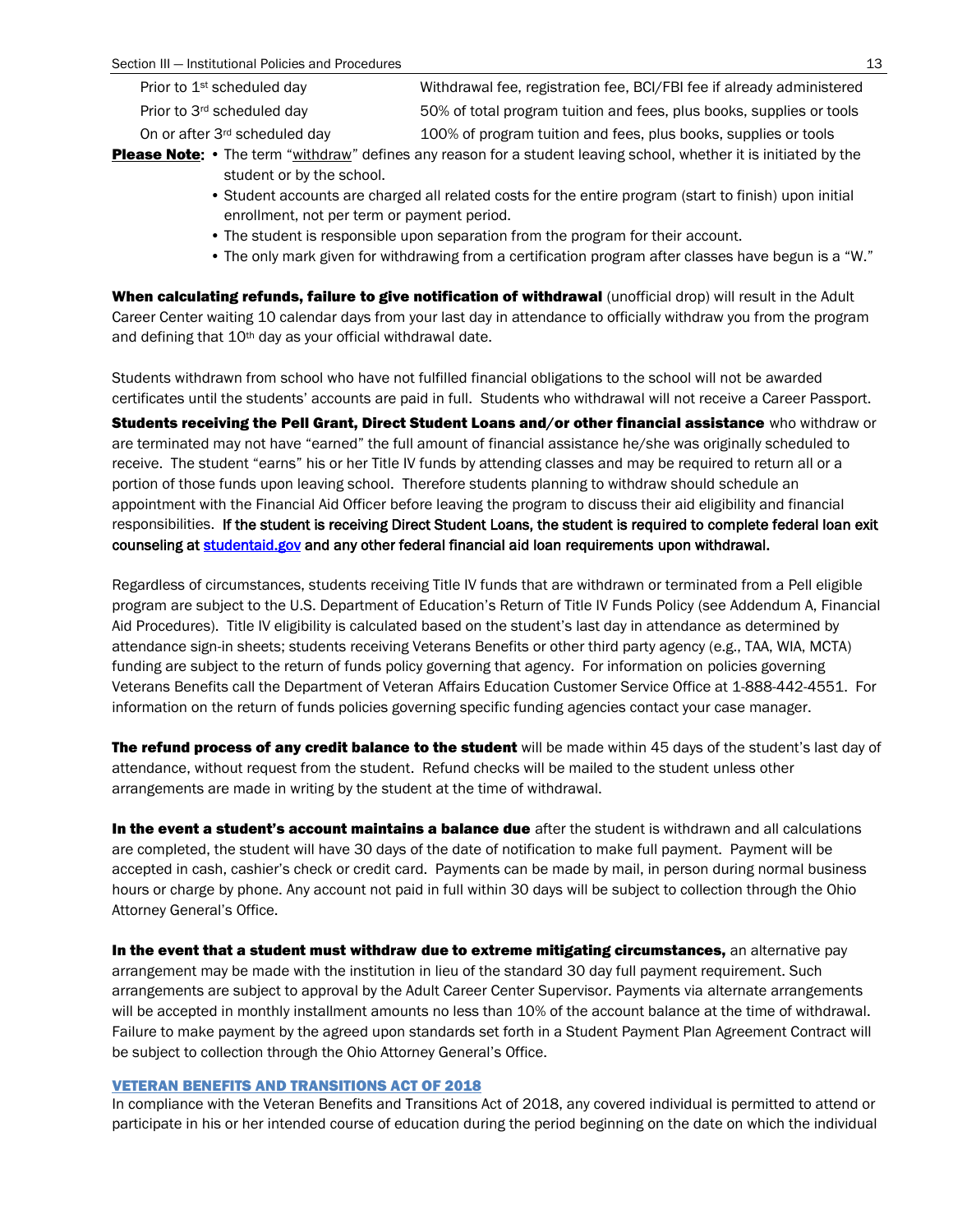provides to the educational institution a certificate of eligibility for entitlement to education assistance under Chapter 31 or Chapter 33 of this title and ending on the earlier of the following dates:

- The date on which the secretary provides payment for such course of education to such institution.
- The date that is 90 days after the date on which the educational institution certifies for tuition and fees following receipt from the student such certificate of eligibility.

MCCTC will not impose any penalty, including the assessment of late fees, the denial of access to classes, libraries, or other institutional facilities, or the requirement that a Chapter 31 or Chapter 33 Veteran Benefits recipient borrow additional funds to cover the individual's inability to meet his or her financial obligations to the institution due to the delayed disbursement of a payment by the U.S. Department of Veteran Affairs. Applicable students are required to provide MCCTC with documentation to ensure that he or she is entitled to the GI Bill® Benefits. The restriction on penalties would not apply in cases whereas the student owes additional payment to the school beyond the amount of tuition and fee payment from VA to the school.

### VETERAN AFFAIRS: ISAKSON AND ROE SECTION 1018

In compliance with Isakson and Roe Section 1018 and the Principles of Excellence, found in Executive Order 13607, MCCTC will allow service members and reservists to be readmitted to a program if they are temporarily unable to attend class or have to suspend their studies due to service requirements, and take additional steps to accommodate short absences due to service obligations, provided that satisfactory academic progress is being made by the service members and reservists prior to suspending their studies.

### DEBT COLLECTING

Student accounts that are not paid in full after 30 days will be turned over to the Ohio Attorney General's office. The Ohio Attorney General's office serves as the chief collection agent for the Adult Career Center. The Attorney General's Office charges a collection fee that will be passed on to the student debtor. When a student account has been turned over The Attorney General's Office payment from the debtor must be made directly to the Attorney General's Office in the form of check, credit cards or the internet. A debtor's state tax refund, racino, lottery and the state's unclaimed funds may be offset to obtain payment.

#### LEAVE OF ABSENCE

The Adult Career Center does not grant official leave of absence. Therefore, a student who is unable to attend classes for an extended period of time must withdraw from the training program and reapply when circumstances allow for reentry.

#### ENROLLMENT REPORTING

Federal regulations require MCCTC Adult Career Center to report student's campus- and program-level enrollment information to the National Student Loan Data System (NSLDS). All students who have received federal student aid either from the Adult Career Center or from another post-secondary institution will be reported. Information submitted to NSLDS is accessible by authorized agencies, lenders, and institutions.

#### REAPPLYING TO THE ADULT CAREER CENTER

Since Industry Credential Programs are comprehensive and not modular, students are expected to start and complete a program within the scheduled timeframe. If a student withdraws or is terminated from a program and wishes to return, he will need to wait until a new start date to reapply. Students who notified the Adult Career Center prior to exiting or were terminated due to academic or attendance requirements and have a zero account balance are permitted to reapply to the same program one time. The student will apply for enrollment in the program in its entirety, previous hours and course work completed will not carryover. Application approval will be at the discretion of the Supervisor Adult Division. Depending on the timeframe and SAP at the time of withdrawal, financial aid may not be available. The student may need to renew their FAFSA to determine Title IV eligibility. Students that reapply may be eligible for the school's interest-free payment plan only in the event the student's past payment history shows payments were made on-time and in-full. If a student did not make on-time, in-full payments the student is not eligible for a school payment plan.

Students that exited without notification prior to withdrawing or were terminated for Code of Conduct/Security violations are not permitted to enroll in any program or class at MCCTC Adult Career Center.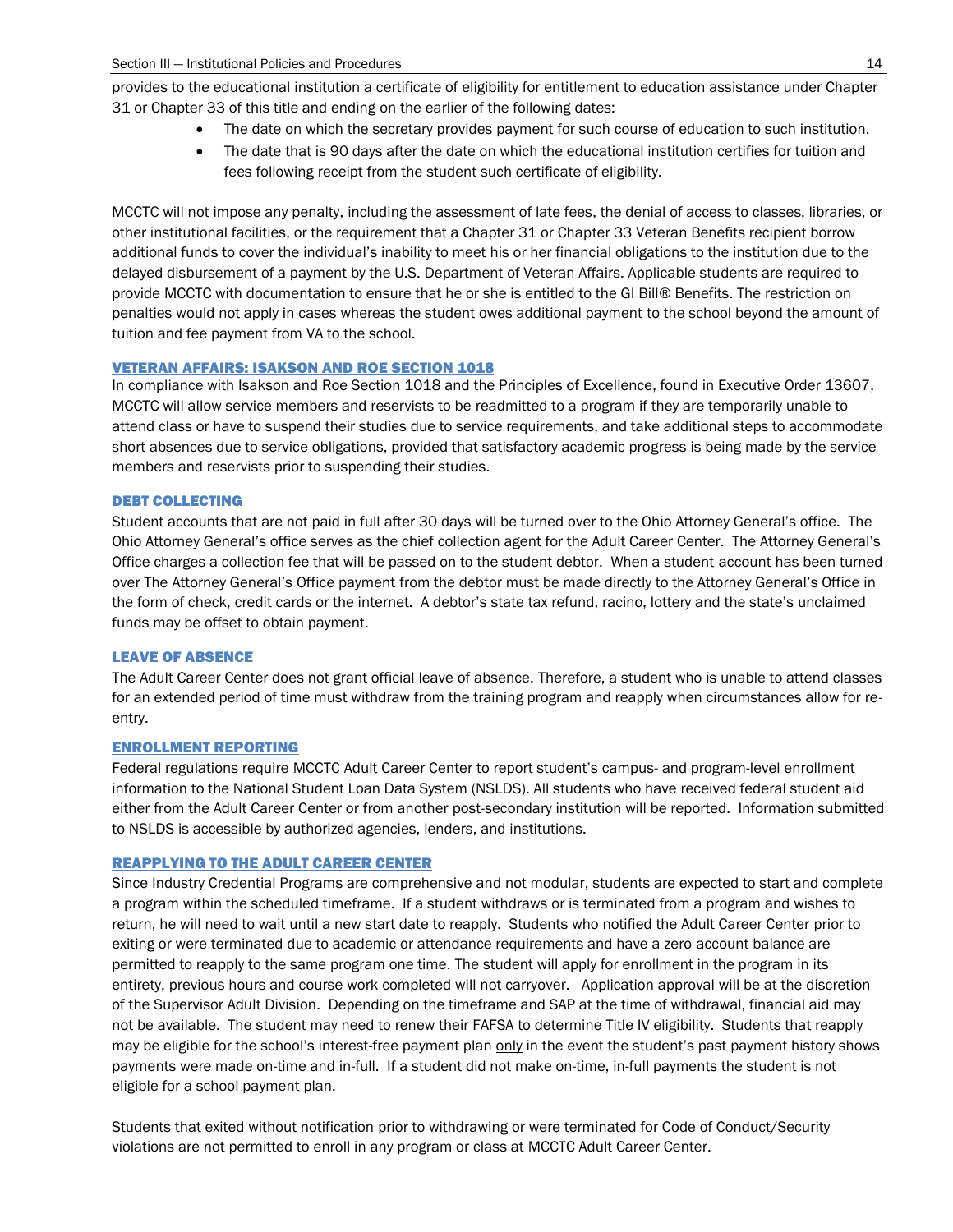#### DRESS AND GROOMING

Students will dress in clothing appropriate to industry standards. Body piercings are not permitted. Only appropriate ear piercings are permitted. No unnatural hairstyles or colors are permitted. All clothing must be clean and pressed at all times. We expect our students to be concerned with daily habits of good grooming and hygiene. Individual Industry Credential Programs may impose specific dress codes based on the program curriculum. Instructors will provide information on dress during Orientation or the first week of class. Uniforms are required in certain programs and have been included in program costs. Students are expected to dress for class as required by their program. Uniforms are also required to be worn during most externship.

The school may impose restrictions if a student's dress or grooming is inappropriate. Repeated offenses could be subject to disciplinary procedures. The Supervisor Adult Division's judgment is the final authority as to whether or not attire is considered appropriate or disruptive.

#### PORTABLE ELECTRONIC DEVICES

A portable electronic device (PED) is a lightweight, electrically or battery-powered piece of equipment. These devices are typically consumer electronic devices capable of communications and data processing. These devices include, but are not limited to: cell phones, media players, tablets, e-readers, laptops or handheld computer games.

Use of PED on school grounds is a privilege and is not permitted in the classroom at any time. Use of a device includes not only making and receiving calls and messages, but also texting and receiving text messages, taking and receiving pictures, listening to music, watching videos, or accessing apps, software programs or social media. If devices have an internet capacity, that is also prohibited during class time. Failure to act in a responsible manner regarding these devices will result in the loss of the privilege to have any such device within the school building. Course instructors will determine whether a student's behavior is disruptive to the learning environment. Students who continually disrupt the learning environment may be placed on disciplinary probation, asked to leave the classroom or laboratory and/or be dismissed from the program of study. MCCTC does not assume any legal liability or responsibility for any damage or loss of PED.

#### BREAKS/VENDING MACHINES

Appropriate break and lunch/dinner times will be assigned by the faculty. Breaks will be given at the discretion of the individual instructor. During breaks, students may remain in the classroom, use the restroom, or go to the commons area. Do not take any drinks or snacks into the classrooms or hallways. No food or drinks will be permitted in any computer labs. Soft drinks should be brought in non-breakable containers with sealable lids.

Because meal breaks offer a limited timeframe students should remain on campus for meal breaks and should eat at the tables in the commons area. A microwave and snack vending area is available for student use in the commons area during designated times.

#### PLAGIARISM

Plagiarism may lead to termination (see "*Student Code of Conduct"* section of this catalog) and is defined as follows: 1.) An act or instance of using or closely imitating the language and thoughts of another author without authorization and the representation of that author's work as one's own, as by not crediting the original author; 2.) A piece of writing or other work reflecting such unauthorized use or imitation.

#### COPYRIGHT PROTECTION

Unauthorized copying, redistribution, republication, or peer-to-peer sharing of copyrighted or licensed materials is prohibited. Violations of this policy may result in disciplinary action and may also be referred to the appropriate legal authorities and/or other legal action may be pursued.

Copyright infringement is the act of exercising, without permission or legal authority, one or more of the exclusive rights granted to the copyright owner under section 106 of the Copyright Act (Title 17 of the United States Code).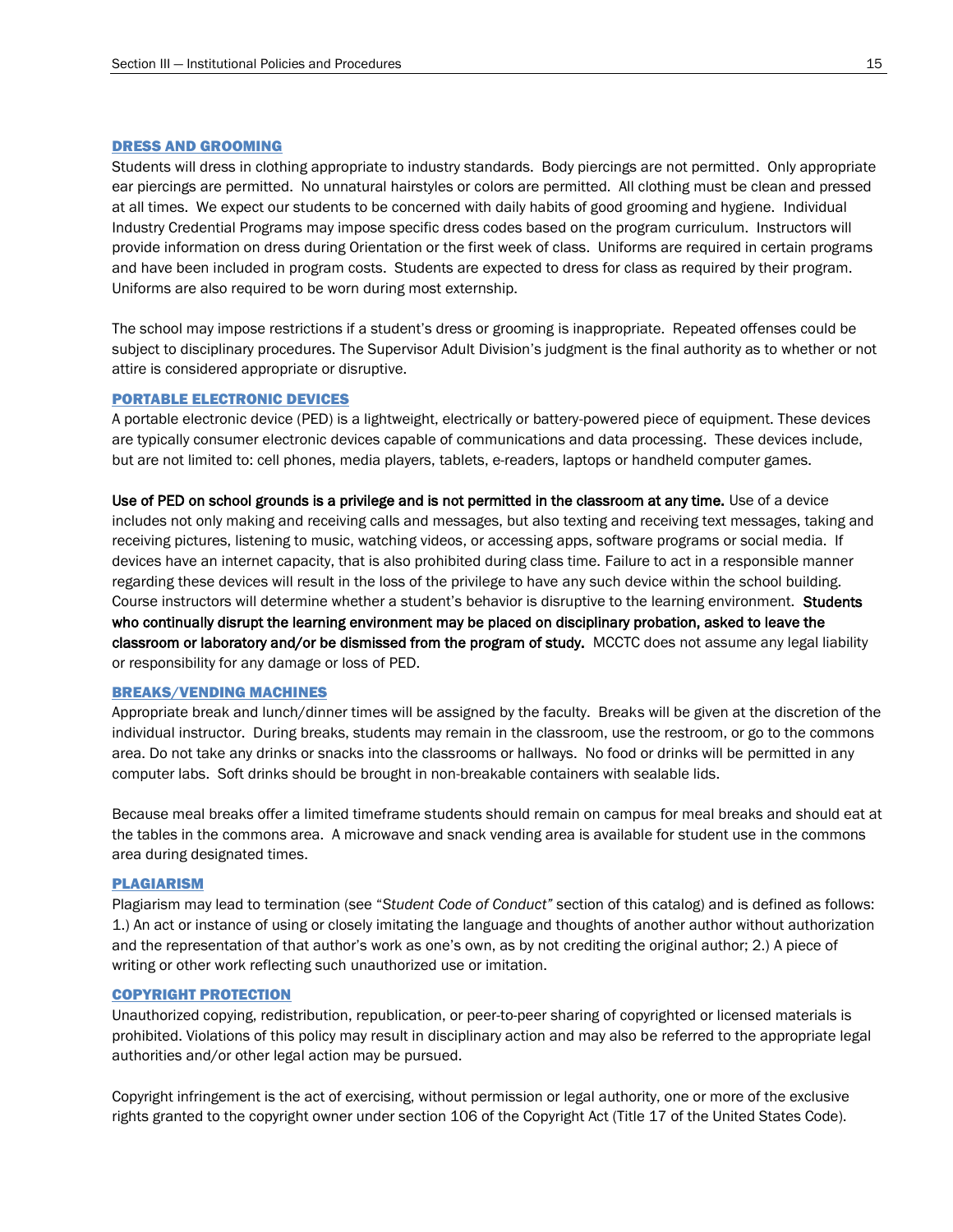These rights include the right to reproduce or distribute a copyright work. In the file-sharing context, downloading or uploading substantial parts of a copyrighted work without authority constitutes an infringement.

Penalties for copyright infringement include civil criminal penalties. In general, anyone found liable for civil copyright infringement may be ordered to pay either actual damages or "statutory" damages affixed at not less than \$750 and not more than \$30,000 per work infringed. For "willful" infringement, a court may award up to \$150.000 per work infringed. A court can, in its discretion also assess cost and attorney's fees. For details, see Title 7, United States Code, Sections 504 and 505.

Due to copyright rules and regulations regarding the use of media downloaded from the Internet, students are not permitted to download, store, or share any copyrighted material. This includes but not limited to: MP3's, WMV's, AVI's, and MIDI's. Some examples of the copyrighted materials found in the above mentioned formats are used for movies, CD's songs, and TV shows.

This does not mean that all media found on the Internet cannot be used in school projects. If a website states that the content presented on that website can be used for public or private use, then a student may use material from the website. As always, any material used in student work, that is not his or her own work, must be cited appropriately.

### COMPUTER AND TECHNOLOGY RESOURCES

Computers are in labs and computer technology resource centers throughout the building. Student use of computers and other technological resources shall be in accordance with established school rules. Failure to comply will result in disciplinary action. The school reserves the right to inspect, copy, and/or delete all files and records created or stored on school owned computers. Use of MCCTC Net Access and telecommunications is a privilege and is restricted to school related projects and must be supervised by the teaching staff. The Area Cooperative Computerized Educational Service System (ACCESS) provides services such as electronic mail and Internet access.

Industry Credential Students will be assigned an individual school email account as well as computer log on information at the start of their program.

All computers are to be used in a responsible, efficient, ethical and legal manner. Failure to adhere to this policy and the guidelines below will result in the revocation of the user's access privilege. Unauthorized distribution, including peer-to-peer sharing, may subject students to civil or criminal liabilities.

Because access to online services provides connections to other computer systems located all over the world, students must understand that neither the school nor the District can control the content of the information available on these systems. Some of the information available is controversial and sometimes offensive. The Board does not condone the use of such materials. Students must be aware that the privileges to access online services are withdrawn from users who do not respect the rights of others or who do not follow the rules and regulations established. The District has purchased monitoring devices which maintain a running log of Internet activity, recording which sites a particular user has visited. All students must read and sign the Acceptable Use Policy and User Agreement before signing on to a computer. MCCTC and/or ACCESS reserve the right to revoke these privileges.

Unacceptable uses of the computer/network include but are not limited to the items listed below.

### No student shall intentionally:

- 1. Use the network for illegal activity, including copying commercial software, downloading music, unauthorized peer-to-peer sharing, and/or other materials in violation of copyright law;
- 2. Download freeware or shareware programs;
- 3. Access the Internet when not directed by an instructor;
- 4. Access and/or view any inappropriate materials that may be on the Internet. No inappropriate material may be loaded on to school district workstations or printed from the district printers;
- 5. Access another individual's files or folders;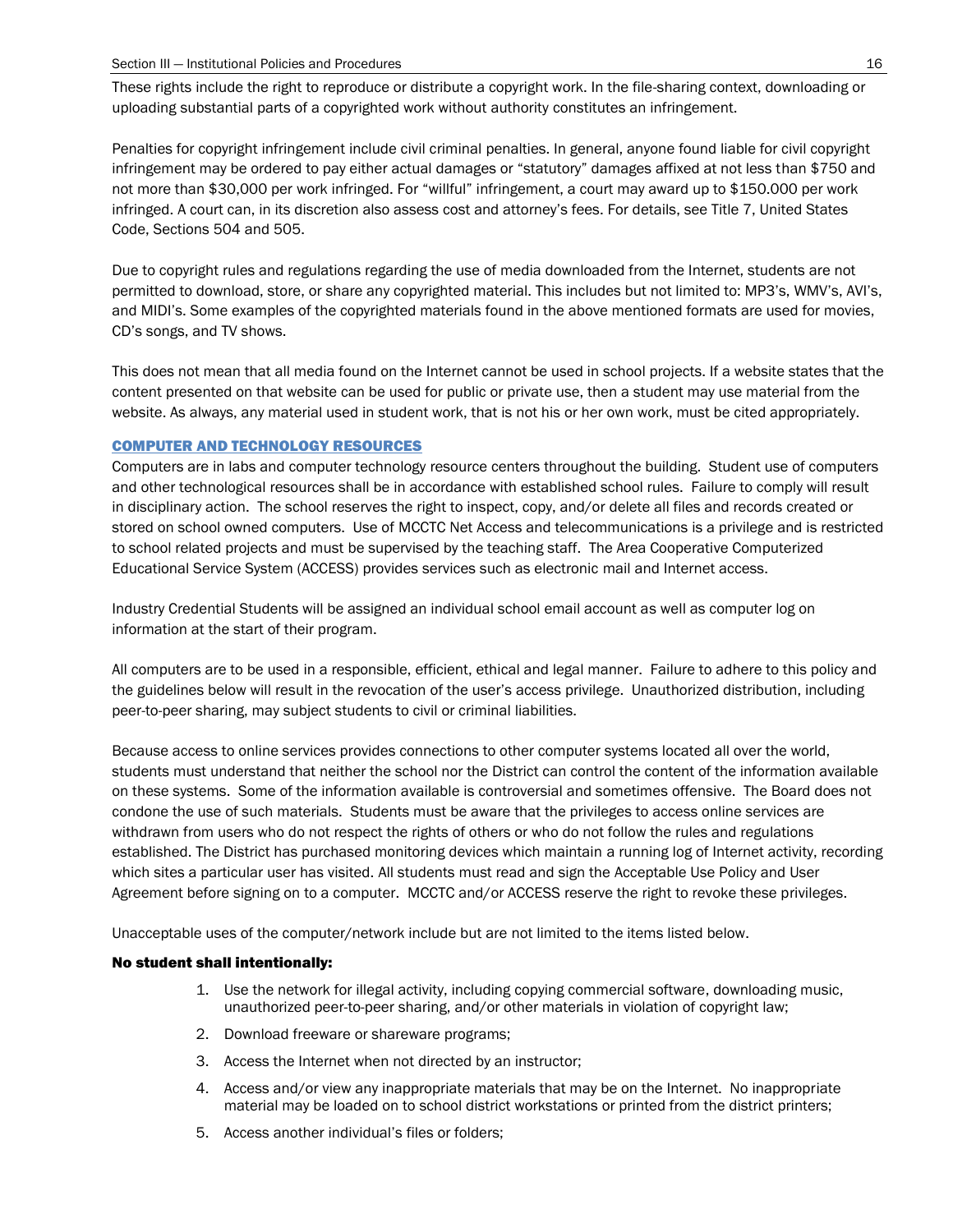- 6. Vandalize another individual's computerized data;
- 7. Use profanity, obscenity or other language which may be offensive to another user or intended to harass, intimidate or bully other users;
- 8. Access personal social networking websites for non-educational purposes;
- 9. Post personal communications on an electronic bulletin board without the author's consent. Any items produced by a student will not be posted to the Internet without his/her permission. If permission is granted, items will be considered fair use and available to the public;
- 10. Use an account owned by another user, with or without their permission;
- 11. Use the network for financial or commercial gains;
- 12. Degrade or disrupt equipment or system performance;
- 13. Gain unauthorized access to resources or entities;
- 14. Waste technology resources, including bandwidth, file space, and printers;
- 15. Use the network in ways that violate school policies and behavior standards; or
- 16. Bring food or drink into computer labs.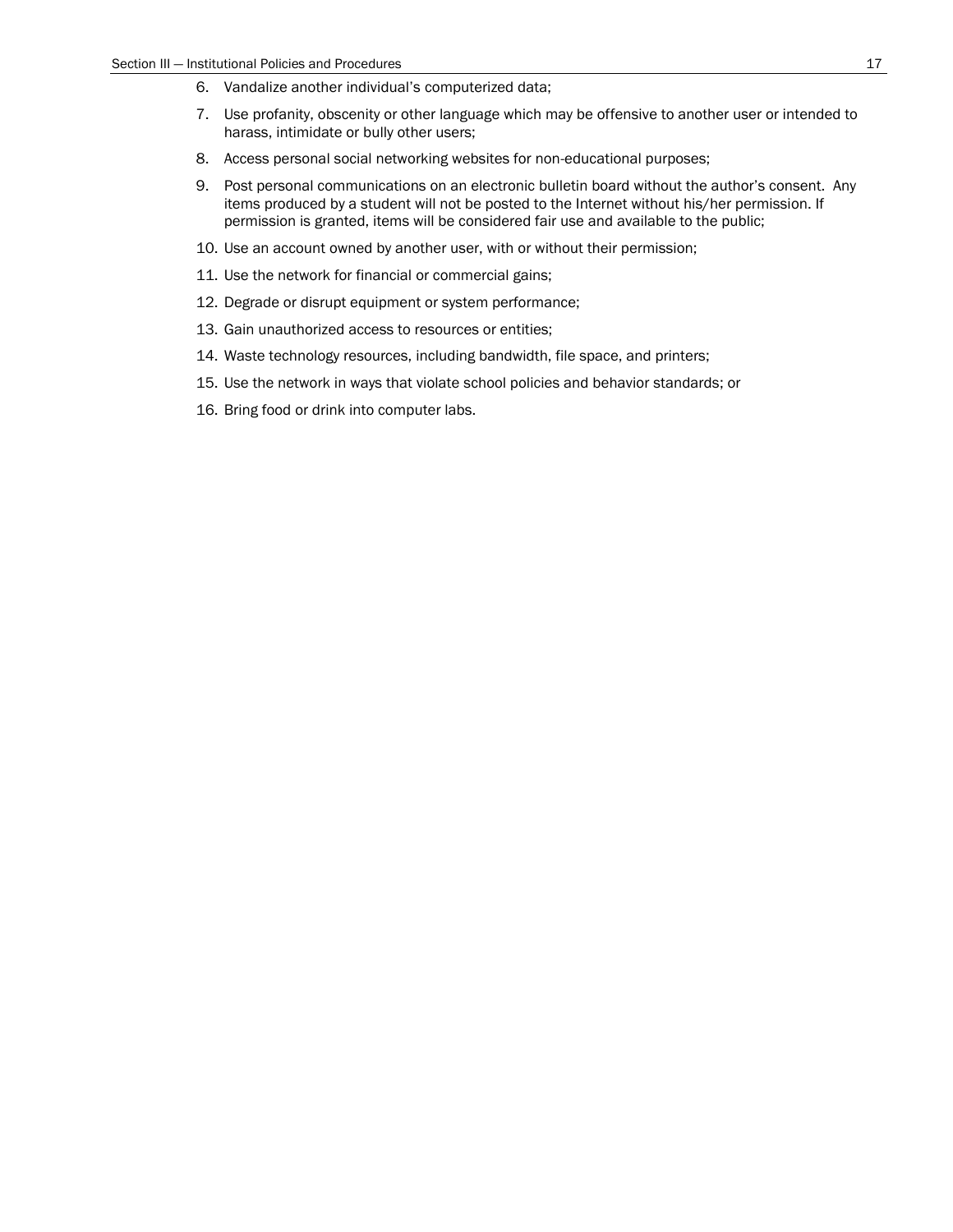#### MCCTC STANDARDS OF ACADEMIC PROGRESS (SAP)

*Note: The Institution policies on attendance and academic progress in order to remain in your program are separate and distinct policies and procedures from The Financial Aid Standards of Academic Progress, as well as the Financial Aid Appeals Process (See Addendum A: Financial Aid Procedures)*

All Industry credential students enrolled at MCCTC Adult Career Center must maintain satisfactory academic and attendance progress in their particular course of study to remain in school and receive a Career Passport upon graduation. Career Credential Students in programs 400 hours or more are required to have an academic average of 73% (2.0 GPA) or higher and at least 90% attendance. Additionally, the Emergency Medical Technician and Firefighter Training Programs have specific requirements for Satisfactory Academic Progress and certification eligibility. EMT students must maintain an academic average of 75% or higher and 100% attendance. Firefighter students must maintain an academic average of 70% (2.0 GPA) or higher to be eligible to sit for their certification exam and must achieve 100% attendance. *All students must attain minimally accumulative GPA of 2.0 in order to be eligible for graduation.*

Students will be informed in writing if they are at risk for an attendance or academic termination due to lack of continuous progress for program completion. The SAP policy applies to all students attending the career programs (full- and part-time), including students who may become eligible for Title IV funding.

#### GRADING POLICY

Instructors will conduct periodic student conferences to review academic progress and/or attendance. Grades for each course will be calculated utilizing the following grading scale:

| Percentage | Letter Grade                 |  |
|------------|------------------------------|--|
| $93 - 100$ | A                            |  |
| 90 - 92    | А-                           |  |
| 87 - 89    | B+                           |  |
| 83 - 86    | в                            |  |
| 80 - 82    | В-                           |  |
| $77 - 79$  | C+                           |  |
| 73 - 76    | C                            |  |
| 70 - 72    | C-                           |  |
| 67 - 69    | D+                           |  |
| 60 - 66    | D                            |  |
| <60        | F                            |  |
| ı          | -Incomplete- No Credit Given |  |
| P          | -Pass                        |  |
| w          | -Withdrawn, No Credit Given  |  |

Incomplete grades will not be calculated in the overall GPA. If grades are not able to be determined within two weeks of completing a module, a grade of "F" will be given and calculated in the GPA.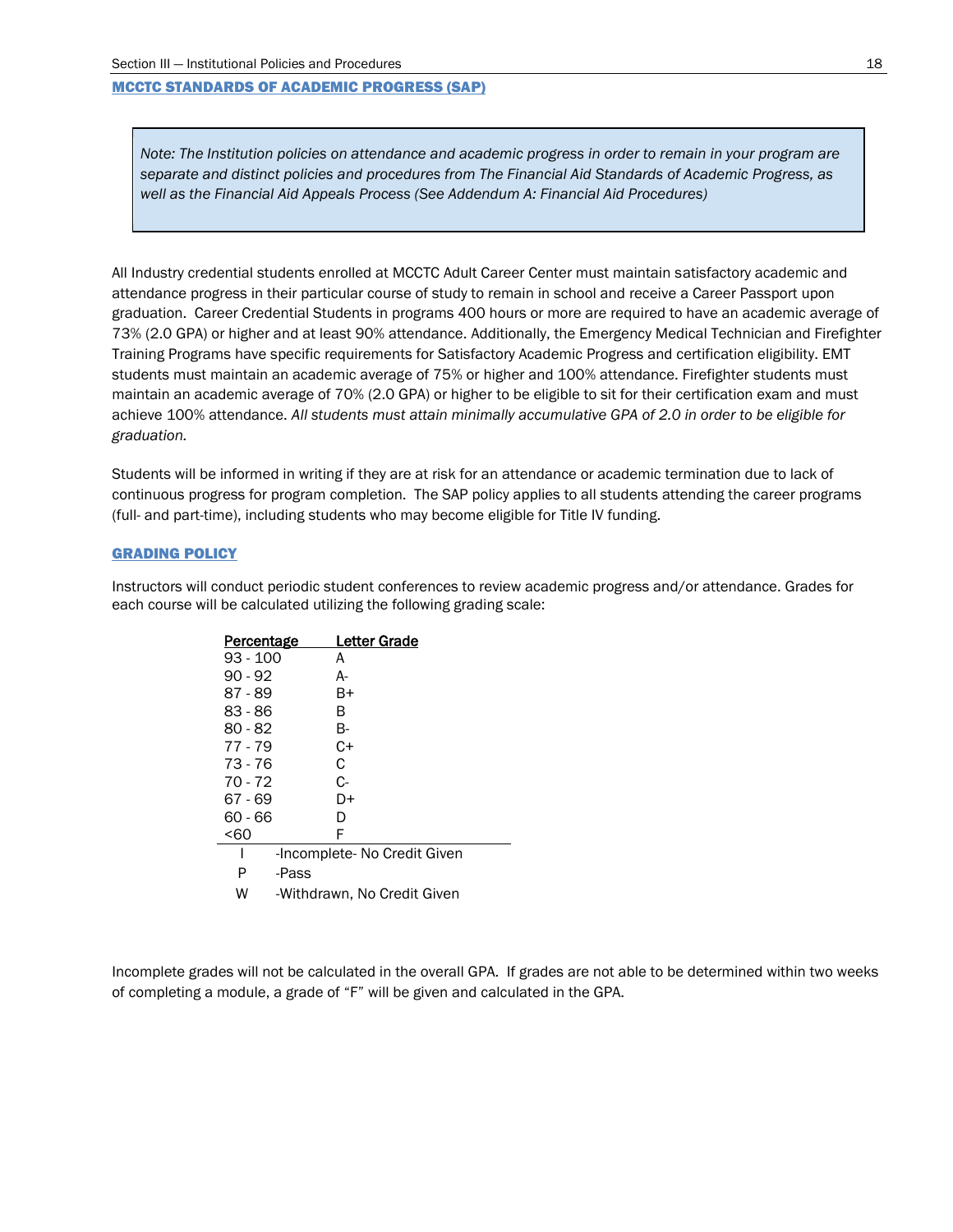The student's final grade point average (GPA) is calculated by averaging all the course grades for each completed course as listed in the scope and sequence of the program of study. The final grade point average is based upon the 4.0 scale represented below:

| <b>Letter Grade</b> | <b>Scale Score</b><br><b>Equivalent-Career</b><br><b>Credential 400</b><br><b>Hours or More</b> | <b>Scale Score</b><br><b>Equivalent- Career</b><br><b>Programs Less Than</b><br>400 Hours |
|---------------------|-------------------------------------------------------------------------------------------------|-------------------------------------------------------------------------------------------|
| A                   | 4.0                                                                                             | 4.0                                                                                       |
| $A-$                | 3.7                                                                                             | 4.0                                                                                       |
| B+                  | 3.3                                                                                             | 3.0                                                                                       |
| B                   | 3.0                                                                                             | 3.0                                                                                       |
| B-                  | 2.7                                                                                             | 3.0                                                                                       |
| $C+$                | 2.3                                                                                             | 2.0                                                                                       |
| С                   | 2.0                                                                                             | 2.0                                                                                       |
| $C -$               | 1.7                                                                                             | 2.0                                                                                       |
| D+                  | 1.3                                                                                             | 1.0                                                                                       |
| D                   | 1.0                                                                                             | 1.0                                                                                       |
| F                   | 0                                                                                               | 0                                                                                         |

#### ACADEMICS (QUALITATIVE STANDARD)

#### Make-Up Work

Students are required to make up assignments missed due to late arrival, early departure, or other absence from a scheduled class. It's the student's responsibility to contact his/her instructor concerning make-up work and tests. Students must realize that make-up work does not accomplish the same objective as actual classroom or lab time. Make-up work will count toward fulfillment of satisfactory academic progress.

A student will have no longer than one (1) week from the date of absence to make up work.

Students with extended illnesses who require frequent or extended absences should consult with the Adult Career Center Supervisor.

### ACADEMICS (QUALITATIVE STANDARD) FOR FIREFIGHTER AND EMT PROGRAMS

Firefighter students must maintain a 2.0 GPA (70% academic average) or higher in order to sit for their respective certification exam.

EMT students must maintain a 75% or higher academic average and complete all ride time and patient assessments to successfully complete the program. In order to sit for the NREMT certification exam, students must achieve a 70% or higher on the FISDAP and successfully complete Practical Skills Testing.

#### ACADEMICS (QUALITATIVE STANDARD) FOR CAREER CREDENTIAL PROGRAMS 400 HOURS OR MORE

Students must maintain a 2.0 GPA (73% academic average) or higher in order to successfully complete their program of study. A satisfactory academic average is critical for a student to be eligible to take licensing/certification exams and participate in the externship *(if applicable).* Classroom performance is based upon classroom participation, lab and written work, and instructor tests and evaluations.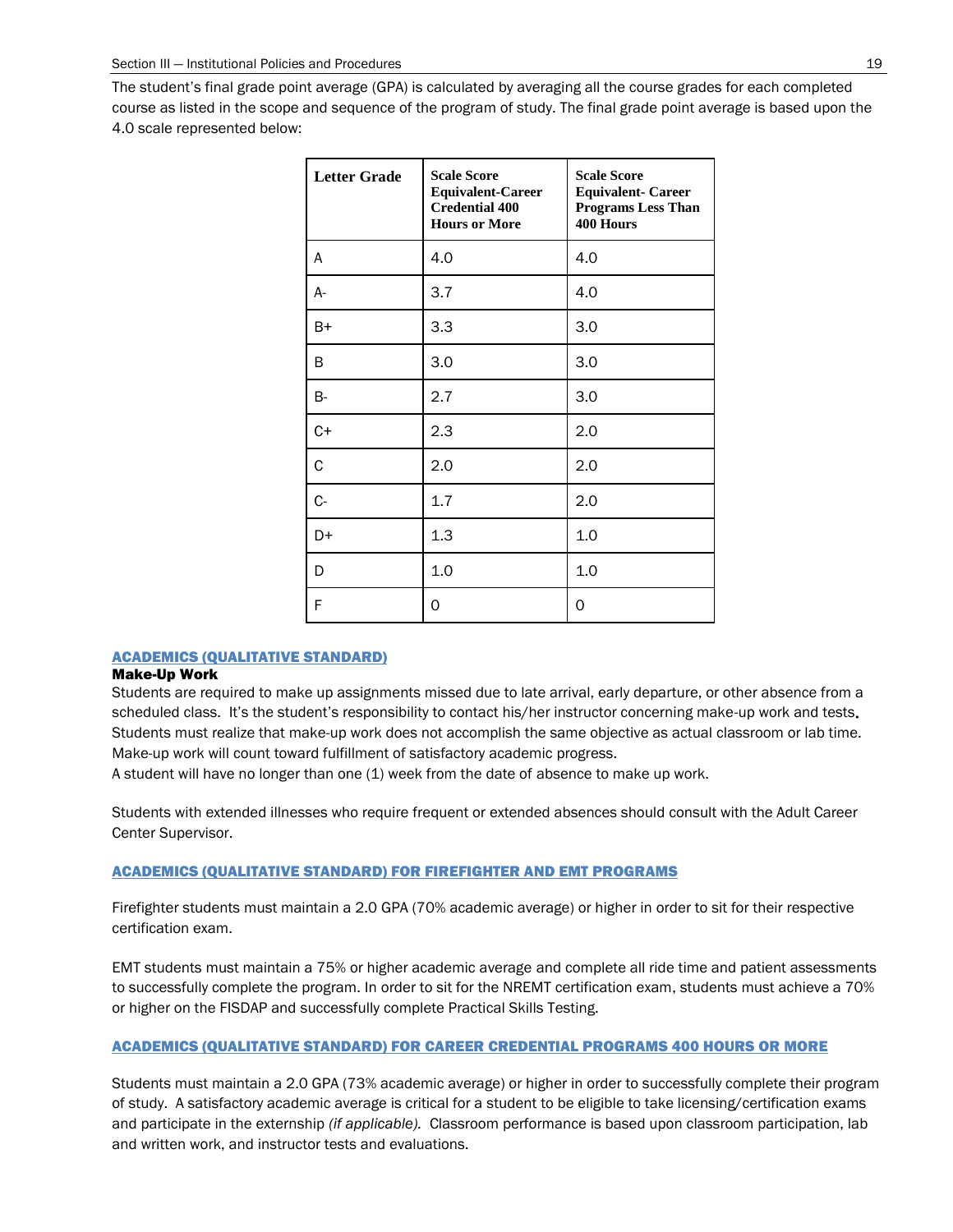### Evaluation Schedule

While grades are monitored by both instructors and the student services department over the course of a program, each student will be formally evaluated for Satisfactory Academic Progress at the end of each payment period. The end of a payment period is the point where the student's scheduled clock hours for the payment period have elapsed.

### Academic Warning

Students whose GPA falls below 2.0 will be placed on an "Academic Warning" status for one payment period following their SAP evaluation.

- The first time a student's GPA falls below 2.0 at an evaluation point, the student will be notified in writing of their warning status as well as the Academic Appeal process by the Student Services Coordinator.
- The Student Services Coordinator will meet with the student to outline action steps needed in order to be removed from warning status by the next evaluation point.
- Students placed on Academic Warning are eligible to request an Academic Appeal in writing.

#### Academic Appeal

- 1. An academic appeal form must be completed and submitted by the student.
- 2. The SSA will meet with the instructor to discuss the circumstances and develop an academic plan.

3. The academic plan will outline the process/timeline/work assignments necessary to raise their academic average.

4. The decision will then be discussed with the student and the student will agree in writing with the timeframe and responsibilities required of him/her.

5. If a student's appeal is approved, the student will be permitted to make up assignments and tests. These grades will be taken into consideration when calculating a student's grade average.

6. If the student does not meet the requirements of the academic appeal or raise their GPA to 2.0 or above by the next evaluation point, termination will result and the student will be responsible for any account balance remaining for the total program expenses based on the refund policy and return of unearned financial aid funds.

If the student is granted an academic appeal, only one academic appeal will be granted during the length of the program

### Academic Probation

Students on Academic Warning who successfully appeal, will be moved to "Academic Probation" status. If a student on Academic Probation does not reach the minimum 2.0 GPA requirement by the following evaluation point, they will be terminated from the program. Terminated students are responsible for any balance on their student account based on the refund policy and return of unearned financial aid funds.

*Note: If, at any point, it is mathematically impossible for the student to regain good academic standing by the end of the program, the student will be terminated from the program.*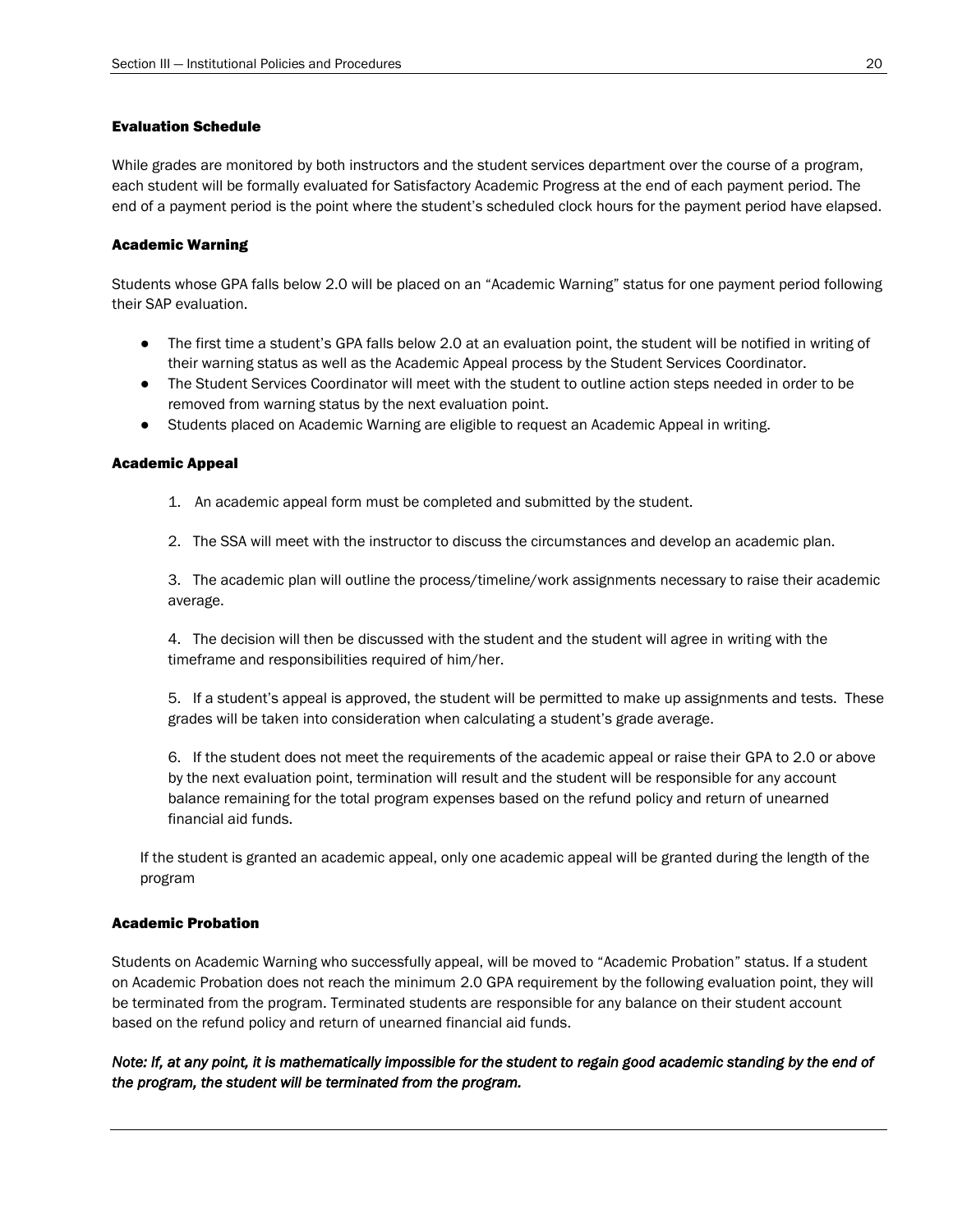#### ATTENDANCE (QUANTITATIVE STANDARD)

The MCCTC Adult Career Center operates clock-hour programs. Attendance and absences are recorded on a quarterhour basis. A record of student tardiness, early departures and absences from class will be maintained and will be included as time missed when totaling attendance records. The student is responsible for properly signing in and out each class session. Students are not permitted to sign other students in or out.

#### ATTENDANCE (QUANTITATIVE STANDARD) FOR FIREFIGHTER PROGRAMS

Firefighter students are required to complete 100% of the program hours prior to certification testing. Makeup hours may be granted at the student's expense at a rate of \$30.00 per hour. Makeup hours will not be granted for absences over 10% of the class. All hours must be made up in a structured environment. Students missing more than 10% of the program hours will be withdrawn. In addition, students are unable to make up Car Fires, any part of Hazmat, Driving Course (8 hour day) or the Live Burn. Missing any one of these hours will result in the student being withdrawn from the program.

#### ATTENDANCE (QUANTITATIVE STANDARD) FOR EMT PROGRAM

EMT students are required to complete 172 program instructional hours prior to certification testing. Makeup hours may be granted at the student's expense at a rate of \$30.00 per hour. No more than eight (8) hours can be made-up. All hours must be made up in a structured environment. Students missing more than eight hours will be withdrawn from the program. In addition, students are required to complete 100% of hospital- and ride-time requirements. Missing any one of these requirements will result in the student being withdrawn from the program.

#### ATTENDANCE (QUANTITATIVE STANDARD) FOR CAREER CREDENTIAL PROGRAMS 400 HOURS OR MORE

Students in Career Credential programs over 400 hours must maintain a cumulative theory/lab attendance average of 90% or better to remain in school, sit for certification exams and participate in the externship *(If applicable).*  Students are required to successfully attend 100% of their externship hours. Externship hours do not count as theory/lab hours for attendance calculations.

#### Learning Lab Makeup Hours (15 Hours)

Up to 15 hours of class seat time can be made up in the Learning Lab provided the student utilizes those hours to work on approved academic assignments relevant to the students' course of study. Students must sign in and out of the learning lab during each visit. A staff member must provide their initials as witness to the visit for the hours to be accepted. The learning lab can be utilized to makeup hours (up to 15) already missed. Students may not "*bank" or "accumulate"* learning lab hours. Any hours spent in the learning lab prior to an absence will not be counted towards the makeup hours. Additionally, students may not accumulate more hours in the learning lab than their overall number of absent hours.

#### Evaluation Schedule

While attendance is monitored by both instructors and the student services department over the course of a program, each student will be formally evaluated for Satisfactory Academic/Attendance Progress at the end of each payment period. The end of a payment period is the point where the student's scheduled clock hours for the payment period have elapsed.

#### Attendance Warning

Studentswhose pace of attendance falls below 90% will be placed on an "Attendance Warning" for one payment period following their SAP evaluation.

The first time a student's pace of attendance falls below the minimum required at an evaluation point, the student will be notified in writing of their warning status as well as the Attendance Appeal process by the Student Services Coordinator.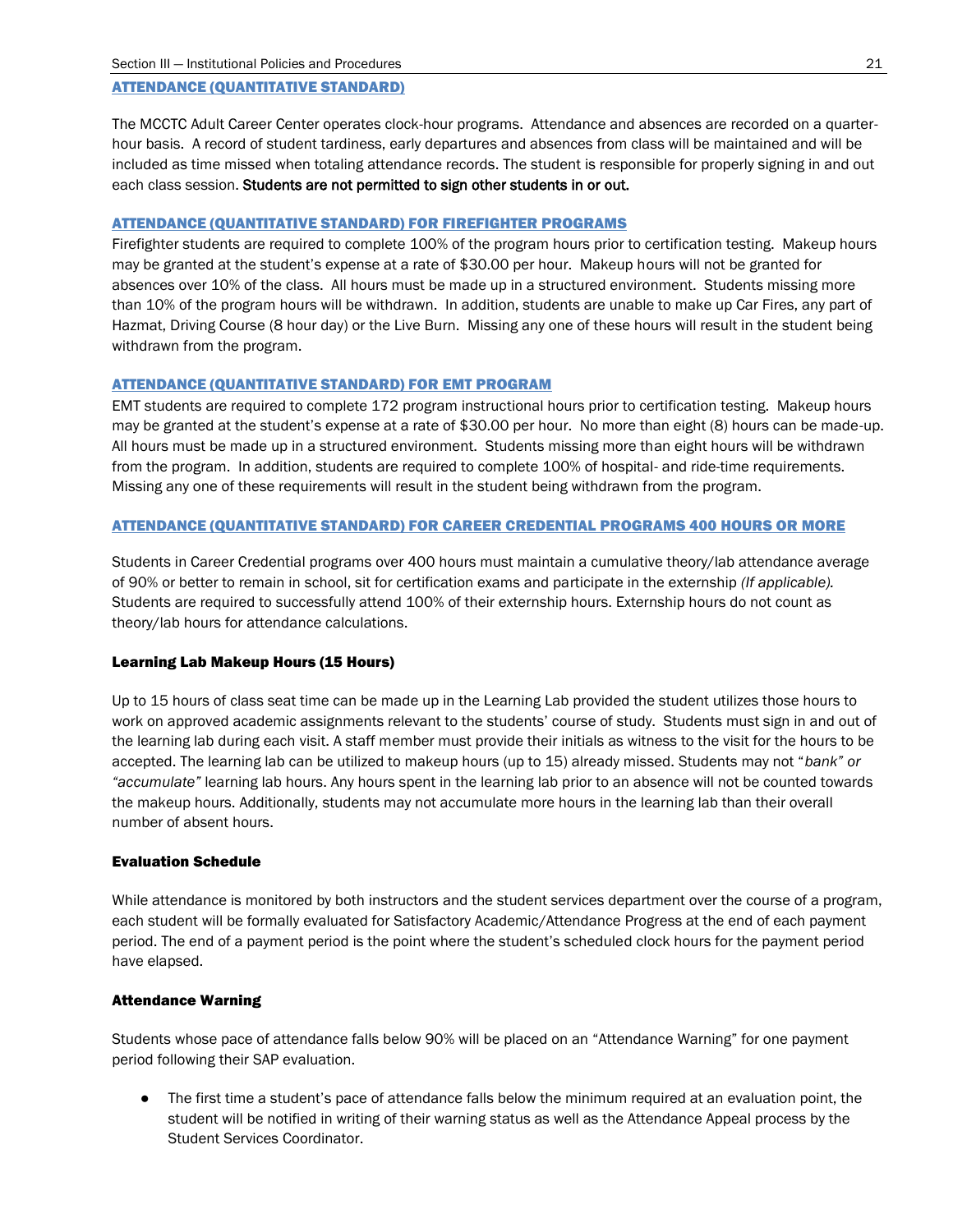- The Student Services Coordinator will meet with the student to outline action steps needed in order to be removed from warning status by the next evaluation point
- Students placed on Attendance Warning are eligible to request an Attendance Appeal in writing.

### Attendance Appeal

1. An attendance appeal form must be completed and submitted by the student, along with supporting documentation to the Student Services Coordinator (SSC), describing any undue hardship or mitigating circumstances (see below) which may have caused a failure to meet the attendance standards required.

2. The SSC will meet with the Adult Career Center Supervisor and program instructors to discuss the circumstances and develop an attendance appeal plan.

3. The attendance appeal plan will outline the process/timeline/work assignments necessary to receive make-up hours towards their program. No more than 40 hours can be made-up.

4. The decision will then be discussed with the student and the student will agree in writing with the timeframe and responsibilities required of him/her.

5. If the student does not meet the requirements of the attendance appeal, the student will be terminated.

If the student is granted an attendance appeal, only one attendance appeal will be granted during the length of the program.

#### Grounds for an Attendance Appeal – Mitigating Circumstances

An attendance appeal must be based on an undue hardship or mitigating circumstances which make it *impossible* for the student to meet the satisfactory academic progress requirement. Mitigating circumstances are defined as and limited to death in the immediate family, hospitalization of the student, documented medical problems or other special circumstances such as work-related transfers, natural disasters, weekend military service and family emergencies. Mitigating circumstances are events outside of the student's control and are unavoidable. The appeal must be supported with appropriate written documentation from legitimate sources. Students who accumulate excessive absences for life experiences such as transportation problems, child care problems, routine doctor's appointments, occasional illness, etc. will not be awarded an appeal. Students must anticipate these situations and be prepared for them before they occur.

### Attendance Probation

Students on Attendance Warning who successfully appeal, will be moved to "Attendance Probation" status. If a student on Attendance Probation does not reach at least the minimum pace of attendance requirement by the following evaluation point, they will be terminated from the program. Terminated students are responsible for any balance on their student account based on the refund policy and return of unearned financial aid funds.

### *Note: If, at any point, it is mathematically impossible for the student to regain good attendance standing by the end of the program, the student will be terminated from the program.*

### MAXIMUM TIMEFRAME FOR PROGRAM COMPLETION – CREDENTIAL PROGRAMS 400 HOURS OR MORE

The maximum timeframe for program completion is 111.11% of the published length of a program (100 / 90% = 111.11%). For example, a published program length of 41 weeks must be completed in 46 calendar weeks (41 x  $111.11\% = 45.5551$ ).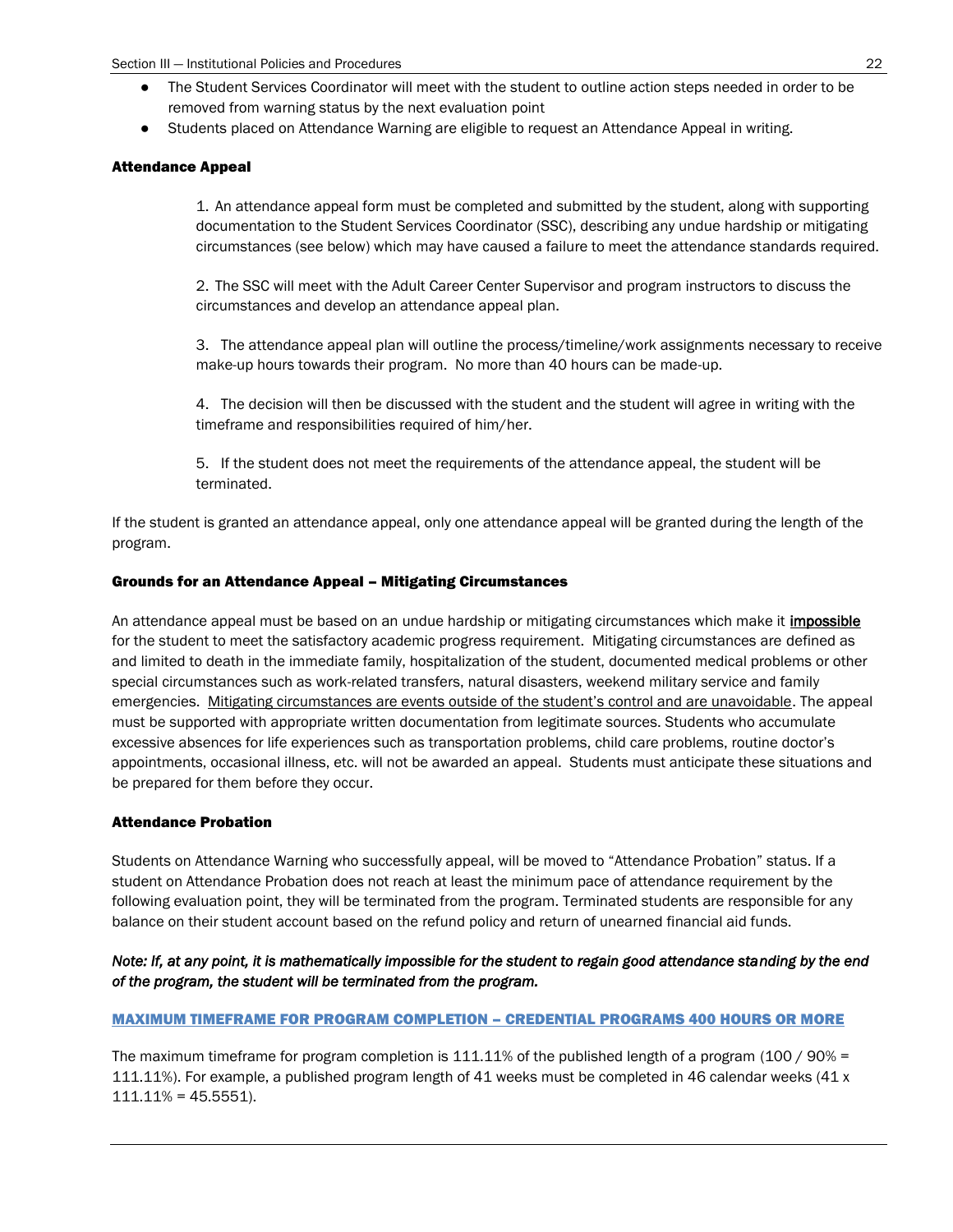#### EXTERNSHIPS/CLINICALS/RIDE-TIME/HOSPITAL TIME

Some programs include an "in-field"/externship experience as part of the training program. EMT students complete hospital and ambulance ride-time requirements. All students follow the same guidelines set forth in this section for externships. A student earns eligibility for an externship by successfully completing classroom and lab competencies, and displaying workplace professionalism within their theory/lab environment. Each student will be evaluated prior to location determination and student placement. Upon evaluation students will be notified if they are eligible for an externship.

### One hundred percent of the externship hours must be completed within the scheduled time frame to remain in the

program, sit for program certifications, and receive a Career Passport (if applicable). Externships are to be viewed as job training experience, and students are expected to conduct themselves professionally throughout this experience. Students will receive an evaluation from the externship site and a grade based on that evaluation will be recorded on the grade transcript. All externships are unpaid, learning experiences.

Your instructor will assign student externships. It is the student's responsibility to finalize their externship site with the instructor prior to the scheduled externship start date. Failure to do so will result as a "no show" to an externship (see below) and will result in termination from the program.

Once assigned, students may not change externship sites. A schedule will be determined to satisfy the hours needed and once assigned, students are expected to report as scheduled. If an emergency arises, students must report off to the work site, the school, and their instructor. The student is responsible for making up the hours reported off. Arrangements are to be made with the externship site supervisor and the student.

Students who do not report to an externship or fail to communicate with the Adult Business Office or their instructor within 48 hours of not reporting will be determined to be an Externship "No Show" (see "Externship No Show section) and will result in termination.

Prior to externships, students may be required to be drug tested, complete a BCI check, complete HepB shots or flu shots. Requirements vary by program and will be discussed in individual classes.

The student's account must be paid in full prior to beginning the externship for their program.

### Externship "No Show"

Students identified as a "No Show" to an externship site will be terminated from their program. Students will be notified by mail of their termination.

### A student will be identified as an Externship "No Show" if he/she fails to do any of the following:

- 1. Pay in full their student account prior to the externship start date;
- 2. Finalize their externship contract with their instructor;
- 3. Report to their externship;

4. Communicate with the instructor or Adult Business Office within 48 hours of not reporting to their externship;

5. Complete 100% of the externship hours within the scheduled timeframe.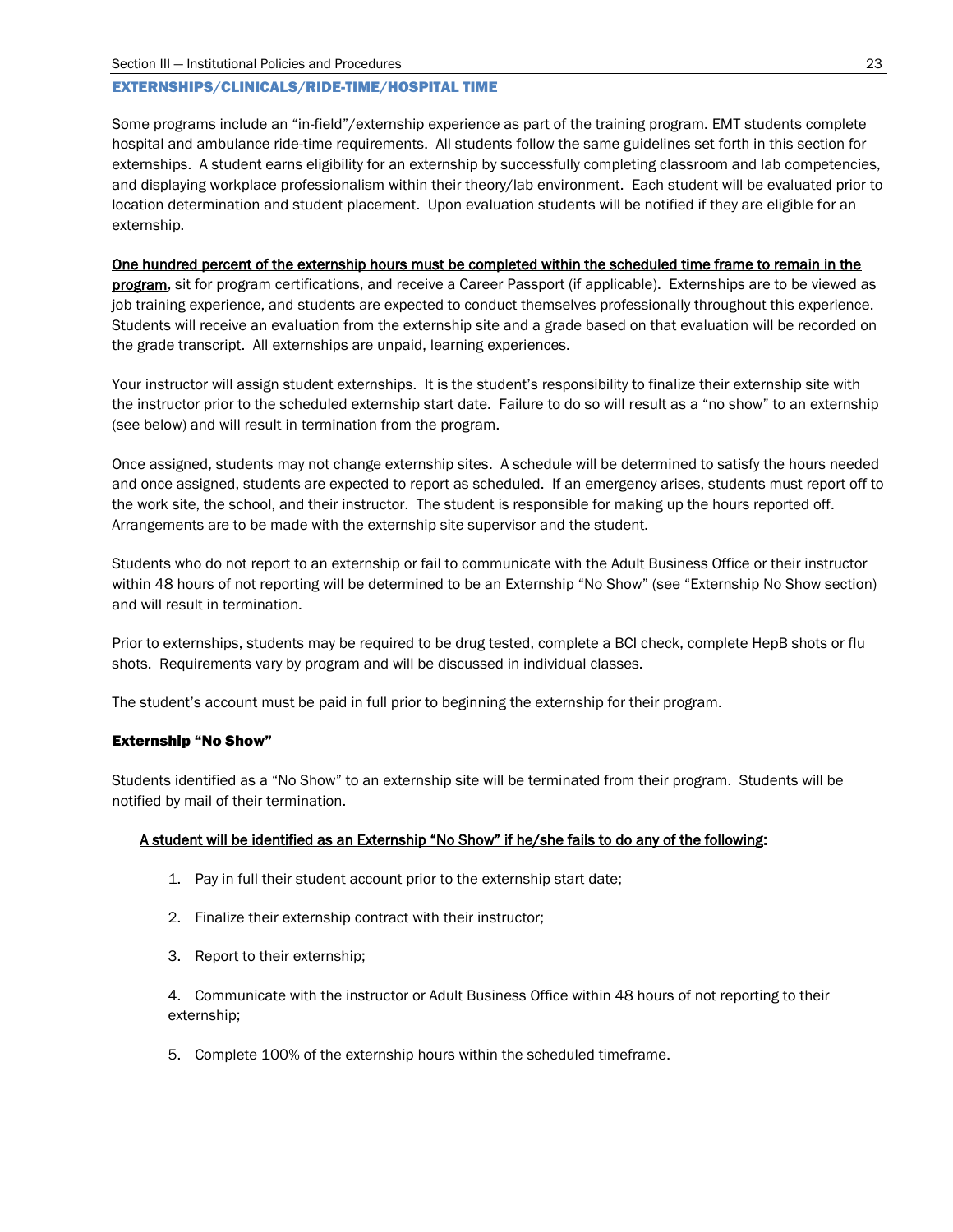#### TERMINATION/WITHDRAW

All students must show continuous progress toward program completion both academically and attendance in order to remain in school. Attendance and academic progress will be reviewed. Students will be informed in writing if they are at risk for an attendance or academic termination due to lack of continuous progress for program completion.

Violation on the part of a student of any one or more of the Student's Code of Conduct/Security policies may result in the termination of a student. These Student Code of Conduct/Security regulations are applicable to conduct while in school or at school-related activities. A student may, at any time, for any violation of the Code of Conduct/Security, be removed, suspended, terminated, and/or referred to law enforcement officials for legal action.

If a student is removed from class or asked to leave the building, the student will receive a letter containing information on the termination process.

#### Termination Process

1. Student will receive a letter regarding their termination and the termination process.

2. The student must contact the Adult Career Center office within 72 hours of notification of termination to schedule a meeting with the Adult Career Center Supervisor.

3. The meeting will be scheduled as soon as reasonably possible to discuss reinstatement into the program.

4. If granted reinstatement, the student will be responsible for any work assigned during his/her absence.

5. The student will sign a Return to Class form outlining the violation(s) and agreeing to adhere to the Adult Career Center policies and Student Code of Conduct/Security.

6. If the requirements in the termination process are not met by the student or reinstatement is not granted, the student will be terminated from the program and will be responsible for any account balance remaining for the total program tuition based on the refund policy.

### PROGRAM COMPLETION

A Career Passport will be awarded to each student who has met at least the minimum satisfactory academic progress requirements for their program of study, and completed all financial obligations including Exit Counseling for those with a loan. A Career Passport may contain as applicable: Certificate of completion, Transcript, List of career program competencies, Industry credentials and/or certificates earned during the coursework, Copy of the student's resume, Portfolio of completed student projects (if applicable).

Certificates and/or Passports will not be mailed; students must make arrangements to pick up the certificates and/or Passport during regular business hours. Students may request a duplicate certificate for a fee of \$5.00. Students who have not fulfilled financial obligations to the school will not be awarded Certificates and/or Career Passports until the students' accounts are paid in full.

### **TRANSCRIPTS**

Current and former students may request an official transcript for academic work and/or clock hours completed at the Adult Career Center. The ACC will forward a student transcript to the student, another school or employer only upon written request by the student. Please be aware that only students can request a transcript. An official transcript will only verify courses and clock hours completed. Students who have not fulfilled financial obligations to the ACC will not receive transcripts until the student's accounts are paid in full. There is a charge of \$5.00 for each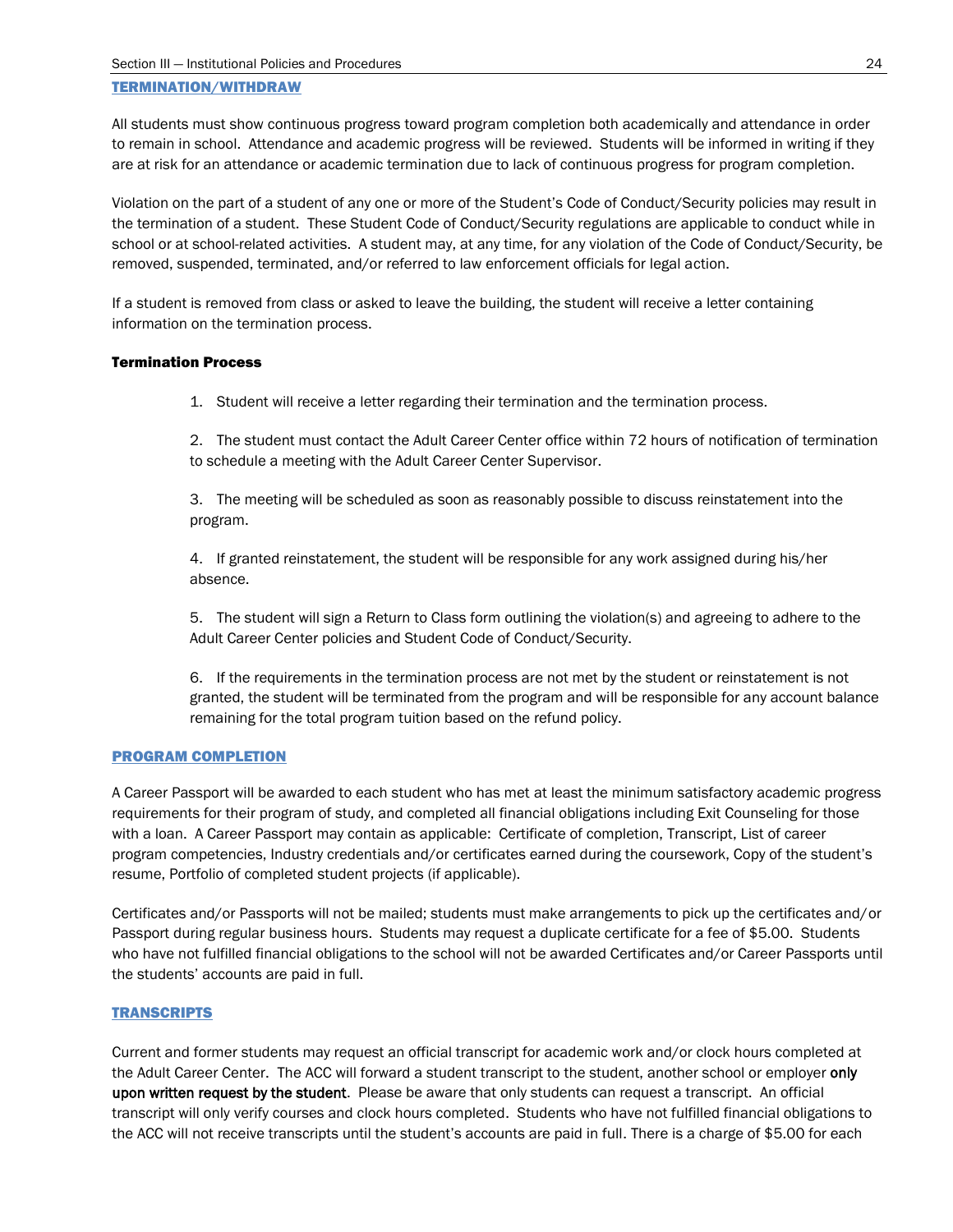transcript requested. Upon payment of the transcript fee the official transcript will be mailed via USPS or the student may make arrangements to pick up the transcript during regular business hours. Requests for transcripts must include name, social security number, class attended, dates attended, student signature, and the date request is being made as well as the name and address of the person(s) to whom the transcript is to be sent or a telephone number if the student should be notified when the transcript is available for pickup.

### **STUDENT RECORDS**

Students may request in writing copies of their records or may make an appointment to review records with the SSC in the Adult Career Center office. An appointment must be scheduled within two (2) school days of the student's request. The record must be reviewed in the presence of the SSC or designee. The student must sign a release prior to the file review. A student may have a representative review the record with him/her.

#### *End of Section III*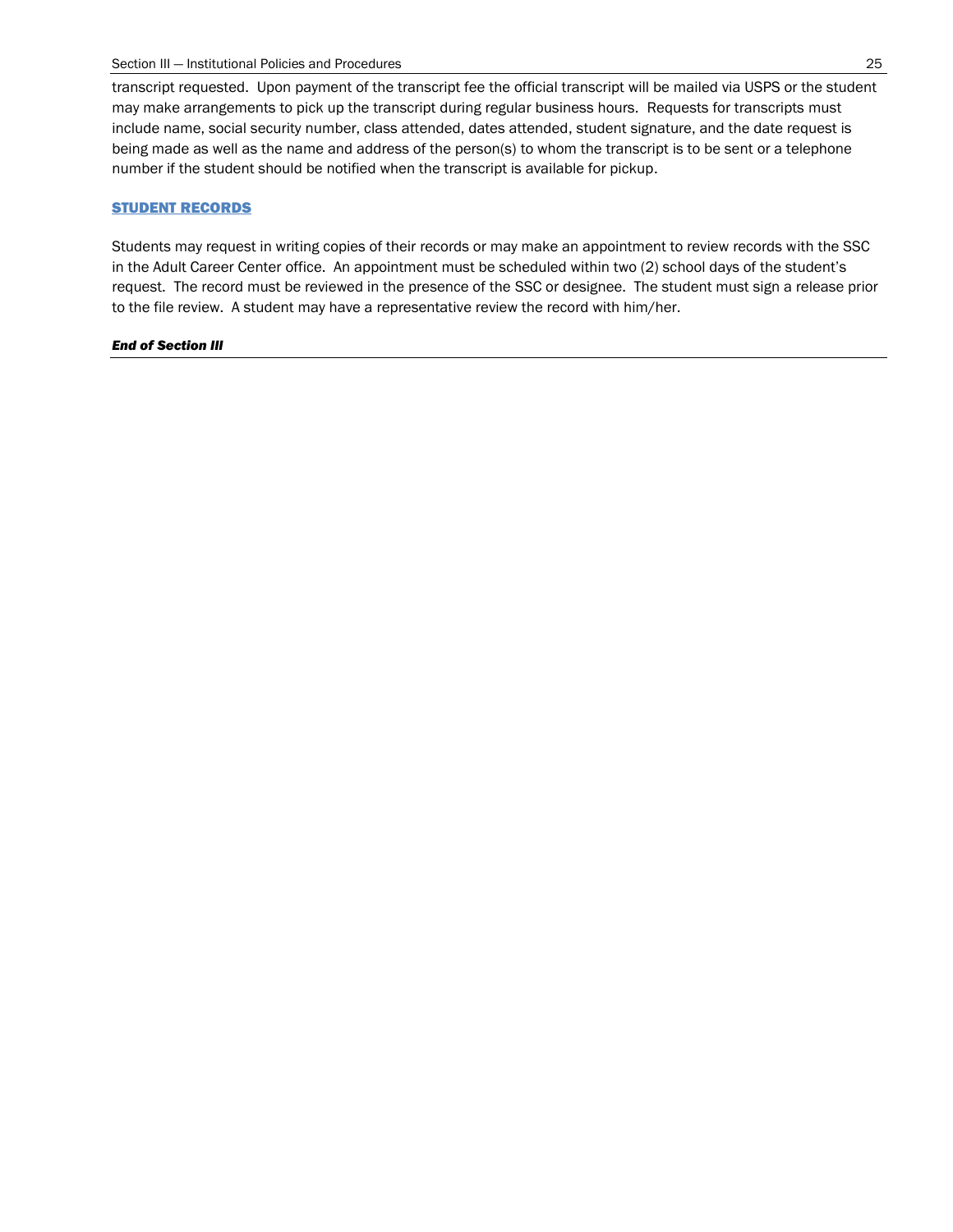#### **SAFETY**

Safety is a major concern at the Mahoning County Career and Technical Center. All instructors are required to review safety procedures with their classes. This is a very important part of each course curriculum. The Mahoning County Career and Technical Center will adhere to the industrial safety standards set up by Federal Occupational Safety and Health Act (OSHA), all appropriate laws established by the State of Ohio, and local regulations. **Students may be** suspended for violations of safety standards set in the individual laboratories, classrooms and on the campus.

#### ONE CALL NOW – NOTIFICATION SYSTEM

The Adult Career Center utilizes the One Call Now automated school notification systems to send recorded voice messages to students, teachers, and staff. The ACC will promptly notify the campus community upon the confirmation of a significant emergency or dangerous situation involving an immediate threat to the health or safety of students or staff occurring on campus, unless issuing a notification will compromise efforts to contain the emergency.

#### EMERGENCY MEDICAL FORMS

All students will be requested to fill out an Emergency Medical Form providing information including whom to call in case of an emergency. This information will be kept on file in the Adult Career Center office. Without this information, the school can take no action in case of a medical emergency. It is the student's responsibility to update the medical file as necessary during the training period.

#### EMERGENCY CARE

All emergencies must be reported to the Business Office to the Administrator or security personnel on duty.

#### HEALTH AND SAFETY CRISIS

Health Threat/Crisis: an occurrence – natural, technological, or human-caused – that requires a response to protect life or property.

In the event of a Health and Safety Crisis, the MCCTC maintains an Emergency Operations Plan which outlines the expectations of staff/faculty; roles and responsibilities; direction and control systems; internal and external communications plans; training and sustainability plans; authority and references as defined by local, tribal, State, and Federal government mandates; common and specialized procedures; and specific health hazard vulnerabilities and responses/recovery.

Superintendent, MCCTC Career Center and Supervisor, Adult Career center receive information on recommendations and mandates by local, state, federal agencies on the implementation requirement for limit or cessation of in-person learning.

Supervisor, Adult Career Center instruct staff on the implementation of modified learning environment to possible distance education delivery upon approval of ACCSC Commision for applicable programs or continuation of inperson for small group student body programs. Automated message , email and phone notifications are utilized.

Faculty and staff work cooperatively on outlining procedures and training for implementing any approved distance education or alternative delivery methods. Communication is maintained with student population by email, phone and/or automated messages for all notifications.

It is the policy of MCCTC, Adult Career Center that no guarantee is implied by this plan of a perfect incident management system utilizing quarantine and limiting in-person learning. As personnel and resources may be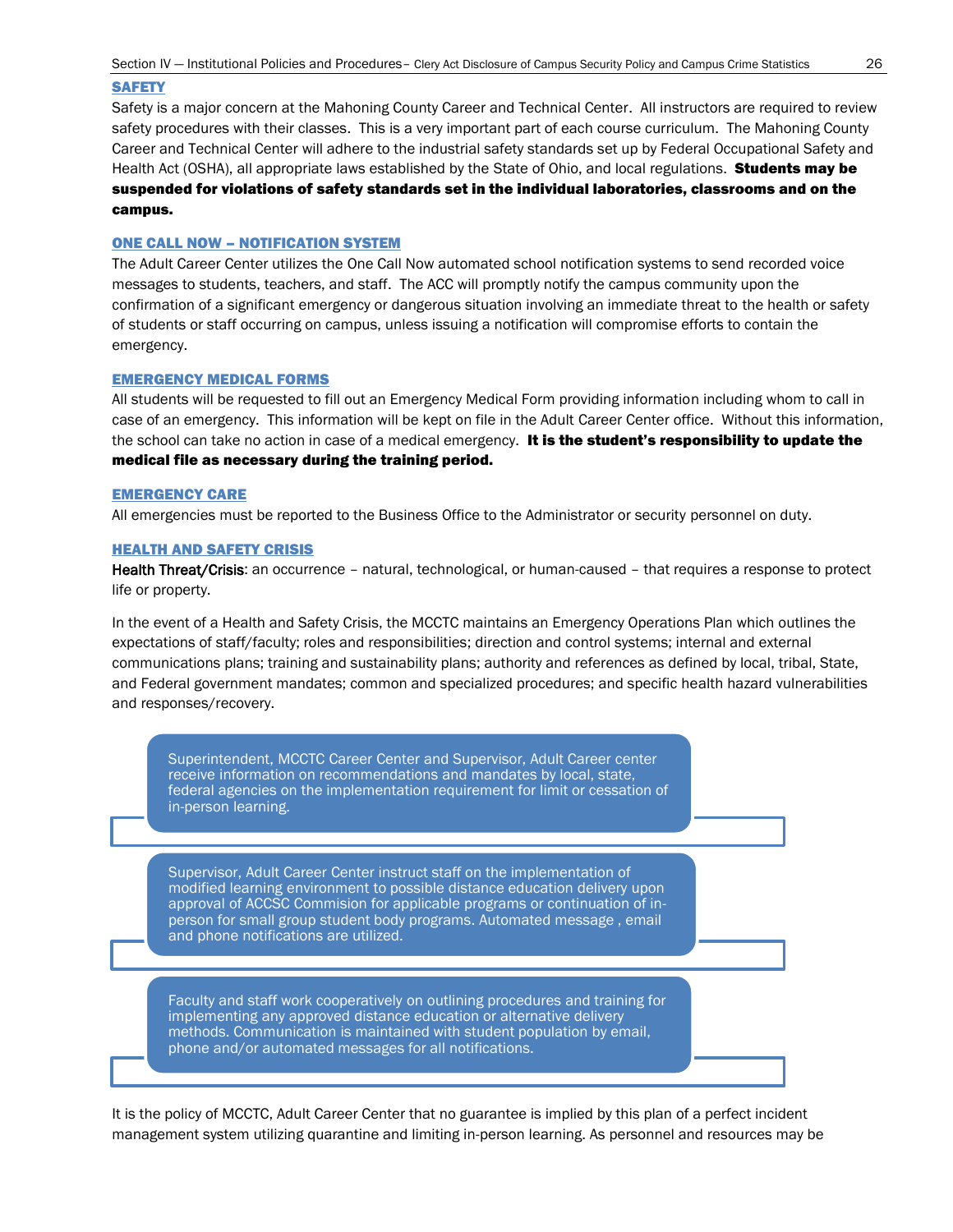overwhelmed, MCCTC can only endeavor to make every reasonable effort to manage the situation, with the resources and information available at the time. After monitoring of the situation/crisis, a decision to suspend classes may be an alternative in which an extension of the program would be considered.

#### LOCKDOWNS

All students and staff are directed to and secured in locked rooms, out of sight and sound from persons in the hallway. Students will stay in the classroom until released by an Administrator or public safety official. In an active shooter situation, the Adult Career Center will use the A.L.I.C.E. (Alert, Lockdown, Inform, Counter, Evacuation) program. More information about A.L.I.C.E. can be requested at the Adult Career Center office.

#### FIRE AND TORNADO

Periodic drills will be held during the day throughout the year. Specific instructions are posted in each room. Students shall follow the specific instructions.

In the event of a <u>fire or fire drill</u>, all persons must quickly gather personal belongings and exit the **building.** Instructions are posted above the entry door in every classroom. Please read these instructions. Each instructor will review them with his/her students. Leave all lights on. Exit the building as rapidly and as orderly as possible.

In case of a tornado drill, an announcement will be made over the PA system. This system is designed to function even in the event of a power failure. Students are requested to follow the directions of their instructors and move quickly to their assigned areas. Designated areas are posted in each classroom. In the event of a tornado **County tornado sirens** notify individuals on campus.

In the event of an energy blackout, the school is equipped with an emergency generator. There might be a 30-60 second delay in activating the system. Remain calm and patient but do not leave your room. If power is not restored, school personnel will assist students in exiting the building.

In the event of a national disaster, the district lockdown procedures will be followed. Classroom instructors will inform students of these procedures.

#### **EARTHQUAKE**

Upon the first indication of an earthquake, teachers should direct students to DUCK, COVER AND HOLD.

#### Follow the procedures listed below for all earthquake events:

- 1. Avoid glass and falling objects. Move away from windows, heavy suspended light fixtures, and other overhead hazards.
- 2. When the shaking stops, an Administrator will issue the EVACUATE BUILDING action. Use prescribed routes from the current fire drill procedures or other safe routes and proceed directly to the Assembly Area. Teachers shall notify the Student and Staff Accounting Team of missing students.
- 3. Avoid touching fallen electrical wires.
- 4. The First Aid Team will check for injuries and provide appropriate first aid.
- 5. An Administrator will direct the Maintenance and Utility Team to notify the appropriate utility company of damages (e.g., gas, power, water, or sewer).
- 6. If the area appears safe, the Fire/Rescue Team or other personnel will make an initial inspection of school buildings.
- 7. An Administrator will contact the district Superintendent to determine if additional actions are deemed necessary.

#### PERSONAL SAFETY TIPS

The Adult Career Center encourages students and employees to be responsible for their own security and the security of others. Follow these practical safety tips to further protect yourself:

#### Walking on Campus

- When walking on campus during the day but especially at night, use well-traveled, open routes to get to your destination
- Walk assertively, without day-dreaming, and be alert to everything around you.
- If possible, always use the "buddy system" when walking on campus especially at night time.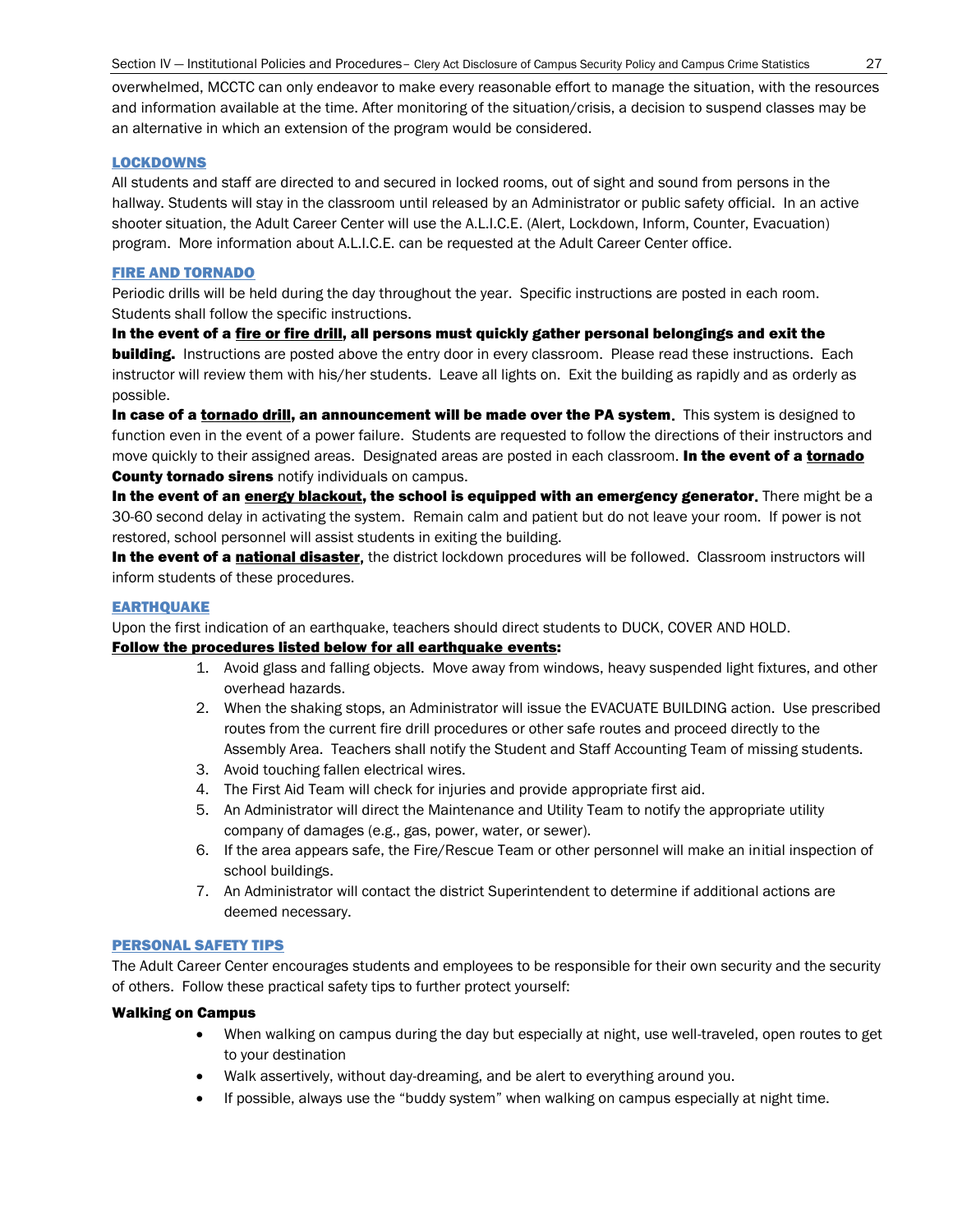#### Car Safety

- Have your keys in your hand before leaving the building, especially at night. Get into your car quickly and lock your car doors. If you see someone loitering around your vehicle, leave and notify your instructor or an administrator.
- Close all windows and sun roofs, lock all doors, and remove your key from the ignition when leaving your car parked on campus.
- Never leave your car running while unattended, even if you will only be gone for a minute.
- Don't leave valuable items, bank statements, cred card bills/statements or other personal information in your vehicle.

### Personal Items

- Engrave your name on valuables such as iPods, tablets, smartphones, calculators, etc.
- Password protect your cell phone.
- Always keep your handbags, backpacks, and wallets with you at all times. Make sure your purse is closed and your wallet does not protrude from your pocket.
- Don't carry large amounts of cash or other valuables when attending class.

#### STUDENT CODE OF CONDUCT

The Mahoning County CTC strives to provide students with the opportunity and motivation to learn. Students attending our school have the right to expect educational opportunities free from disruption. This implies an obligation to be aware of the rights of others, to be responsible for maintaining acceptable behavior while attending school and all school related activities, and to be responsible for the consequences of their actions.

MCCTC Adult Career Center will not tolerate any form of violence, disruptive, inappropriate or criminal behavior. A violation of any rule may result in disciplinary action. Discipline will be administered in a fair and just manner.

This code of student conduct sets down those guidelines that the school expects its citizens to follow. All students must adhere to this code of conduct. These guidelines are in force during any school-related activity, on or off campus, or while the student is on an externship for their program.

The Board of Education has "Zero Tolerance" for violent, disruptive, inappropriate or criminal behavior by its students.

MCCTC recognizes the basic Constitution Rights of all its students. It is emphasized to students that responsibilities accompany their rights. The administration reserves the right to review and adjust disciplinary actions on a case-bycase base. The following shall be sufficient grounds for disciplinary action against any student(s) found to be in violation of any action(s) listed below at school or school related function.

If the following code of conduct and/or security policies are violated the student may be processed for suspension and/or termination. The infraction may also result in prosecution by the law. Students, who are terminated may not be on school property, participate or attend any school functions, contests, or be present at activities on property controlled by the school or school officials.

### SECTION I

- Rule 1 **Misconduct Off School Property:** Student shall not engage in misconduct (1) that is off of district property but that is connected to activities or incidents that have occurred on district property and (2) misconduct by a student, that, regardless of where it occurs, is directed at a district official or employee or the property of a district official or employee
- Rule 2 **Disruption/Major Disruption:** A student's behavior shall not cause or contribute to the disruption of any class, program, activity, function or service approved by the MCCTC Board of Education. A disturbance determined by the administration to be major may result in termination.
- Rule 3 **Vandalism/Damage:** A student shall not vandalize or cause damage to public or private property. This includes defacement.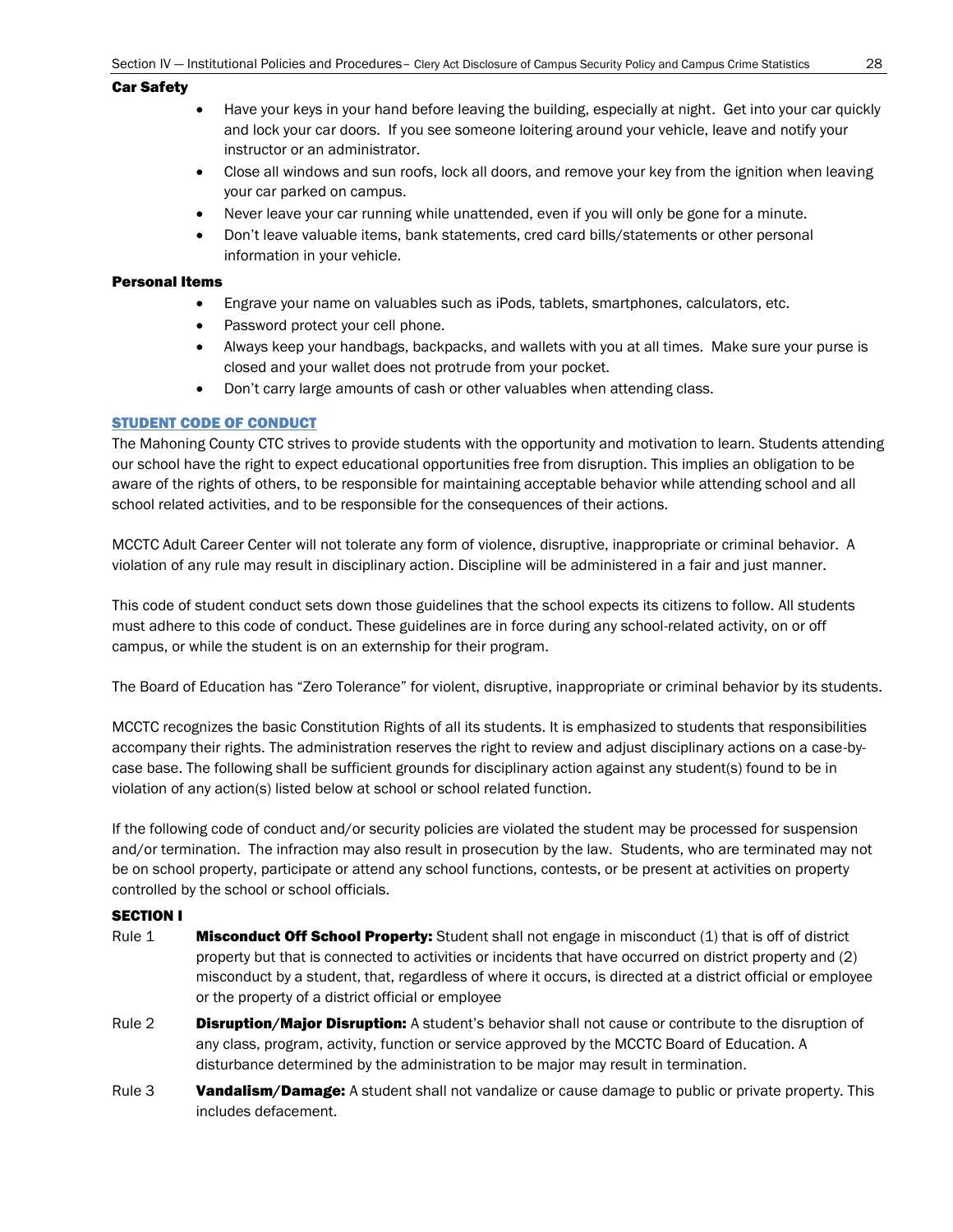Section IV — Institutional Policies and Procedures– Clery Act Disclosure of Campus Security Policy and Campus Crime Statistics 29

- Rule 4 **Inciting a Fight/Fighting:** A student shall not cause physical injury or behave in such a way that could threaten to cause physical injury to school staff, other students or visitors while under the jurisdiction of the school. A student shall not endanger another one's well-being. Depending on the severity, the student may be terminated.
- Rule 5 Tobacco/Electronic Cigarettes: A student shall not be permitted to possess, sell, smoke or use tobacco or smoking devices in any form in the school buildings or on school property, before, during or after school.
- Rule 7 **Disrespect/Insubordination/Failure to Comply:** A student shall not fail to comply with reasonable requests of administrators, faculty, substitutes, or any other authorized school personnel, during the time when the student is under the jurisdiction of the school. Depending on the severity of the act, the student may be terminated. A student providing false information during the time he/she is being questioned regarding an incident will be viewed as insubordination.
- Rule 8 **Harassment/Hazing:** A student shall not threaten, act to participate in any act that degrades, disgraces or tends to endanger the well-being of a student or employee of the school. Such acts are viewed as hazing or harassment. Some possible acts of the above would include: written or oral innuendoes; jokes; insults; disparaging remarks of gender, origin, religious beliefs, physical stature and disabilities; suggestive gestures; and unwanted bodily contact. Acts such as posting slurs on websites where students congregate or on web logs. Sending abusive or threatening text or instant messages. Using camera phones to embarrass or endanger the well-being of another. Using websites to circulate gossip and rumors to other students. Cyber-bullying. Dating violence is a form of harassment, intimidation and/or bullying. If such behavior occurs at school it will be subject to punishment. If any person believes that he/she is a victim of such acts, the person should report the incident to school administrators. Any case of harassment or bullying needs to be reported to the Adult administrator immediately. If you would like to anonymously report a bullying incident, you may call the MCCTC bullying report line at 330-965- 2847.
- Rule 9 **Profanity:** A student shall not use profanity or obscene language or gestures, written or oral, in communication with any faculty member, student, authorized school personnel or visitor.
- Rule 10 **Forgery/False Reporting:** A student shall not forge, alter, or misuse school records or forms. Submitting any forged or altered document or form to school personnel is a violation of this rule.
- Rule 11 **Cheating/Plagiarizing:** A student shall not present someone else's work as one's own work in order to obtain a grade or credit. No student shall permit or allow another student to copy his or her work. This act is considered to be plagiarizing and cheating.
- Rule 12 **Computer Policy:** A student shall not use a school computer to access the Internet without signing the school's "Acceptable Computer Use Policy". In addition, each student must abide by the classroom rules established by each teacher in the usage of the computer.
- Rule 13 **Extortion:** A student shall not use or attempt to use an expressed or implied threat, violence, harassment, coercion or intimidation to obtain money or any other type of property belonging to another student or school employee. Such an act is extortion.
- Rule 14 Gang Activities: A student shall not engage in gang-related activities including but not limited to: writing in gang language or symbols on notebooks/book covers/papers; showing colors/wearing gang apparel; initiations; intimidation and recognizing other gang members.
- Rule 15 **Aiding/Abetting:** A student shall not aid or abet another student that is acting in violation of any rule stated in the code of conduct. The students in violation of this rule will be subject to the same discipline.
- Rule 16 **Dress Code:** A student shall not violate the dress code standards stated in the student catalog.
- Rule 17 **Classroom Rules/School Rules:** It is the student's responsibility to know and understand the classroom rules (classroom plans) presented by his/her instructor. In some instances, the classroom rules may be more demanding than the school rules. All students are to adhere to classroom rules.
- Rule 18 Electronic Devices/Cell Phones/Tablets/Laptops/IPods/MP3 players/Any form of **Transmitting Devices:** Are NOT permitted during class time. Any such device used during class will be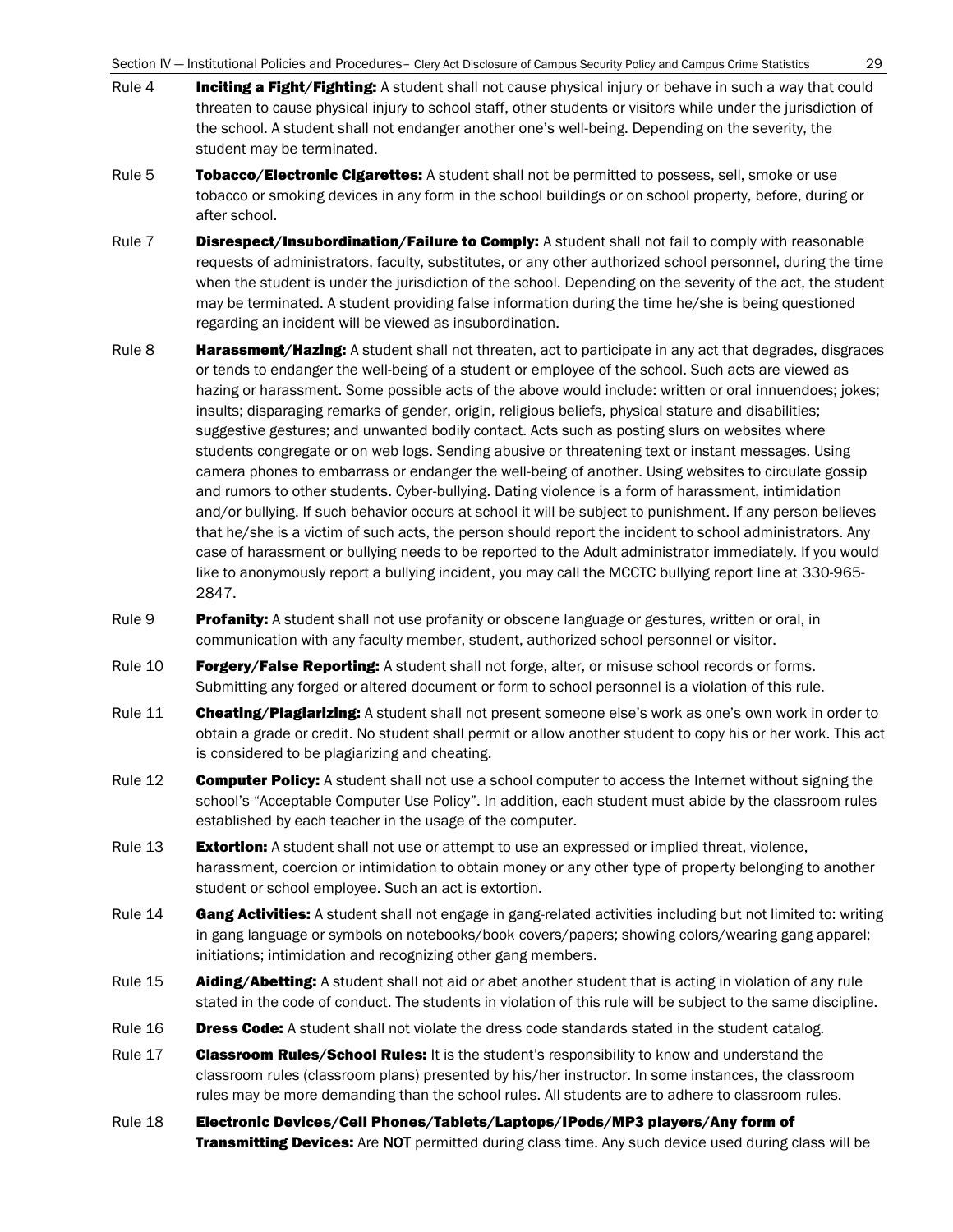confiscated and returned at the end of the day on the first offense. On a second offense the device will not be permitted in the school building for the remaining length of the program.

Students using electronic devices on school property and who are in violation of school policy by doing so do not hold any legitimate expectation of privacy with regard to the contents of the device. Any electronic device (i.e. cell phone, iPod, MP3 player, camera or recording device) may be searched by school officials when confiscated in association with a violation of school policy. All functional parts of the device, including the battery and SIM, card must be turned over along with the device.

The taking, disseminating, transferring or sharing of obscene, pornographic, lewd or otherwise illegal images of photographs, whether by electronic data transfer or otherwise (commonly called texting, emailing or sexting…etc.) may constitute a crime under State and/or Federal Law. Any person taking, disseminating or sharing obscene, pornographic, lewd or otherwise illegal images or photographs may be punished under this code of conduct and will be reported to law enforcement and/or other appropriate state or federal agencies, which may result in arrest, criminal prosecution and lifetime inclusion on sexual offender registries.

- Rule 20 **Unauthorized recording:** A student shall not record, videotape or photograph on school property or at a school function without permission from the administration.
- Rule 21 **Gambling:** Students shall not engage in card playing or promote games of chance, placing of bets, or risk anything of value, on school grounds or at school-sponsored or related functions.
- Rule 22 **Unauthorized or Unsupervised Areas:** Students may not be in areas for which they have not been authorized or areas that are unsupervised.
- Rule 23 **Trespassing:** A student shall not be on school property without proper school personnel authorization. A student who has been terminated, suspended out of school, or on removal from school or activity shall not enter onto school property. Such an act would be trespassing.
- Rule 24 Repeated Offender: A student shall not be a repeated offender of the rules of student catalog.
- Rule 25 **Inappropriate Display of Affection:** Students shall refrain from displays of affection. Students are not to hug, kiss or demonstrate other similar acts of affection. In unusual circumstances involving sorrow or extreme joy, hugging is natural and acceptable.
- Rule 26 Fraternizing with High School: Students shall not fraternize with high school students and/or staff. Active disciplinary action, including recommendation for termination, will be taken toward a student who violates the above rules.

#### SECTION II

Zero tolerance is maintained by the District. A student who is violation of the following rules will be terminated. Grounds for termination may include but are not limited to:

- Rule 1 Theft: A student shall not steal, conspire to steal or benefit from the theft of any item or have unauthorized possession of any item.
- Rule 2 **Drugs:** A student shall not use/consume, have evidence of consumption/use, possess, distribute, and offer to sell or conceal any drug, narcotic, mind-altering substance, look-alike drug or paraphernalia.
- Rule 3 **Alcohol:** A student shall not possess, use/consume, have evidence of consumption/use, transmit, sell or conceal any alcoholic beverage.
- Rule 4 **False fire alarm/setting a fire:** A student shall not set off a false fire alarm or defibrillator or set a fire on school property.
- Rule 5 **Explosive devices or bomb threats:** A student shall not be in possession of, set off or threaten to set off an explosive device; i.e. bomb, firecracker, etc. Ammunition of any kind is considered an explosive device and is prohibited on school property.
- Rule 6 **Knives and other weapons:** A student shall not possess, use, transmit or conceal a knife or any object that might be considered a dangerous weapon or instrument of violence, including look-alike weapons.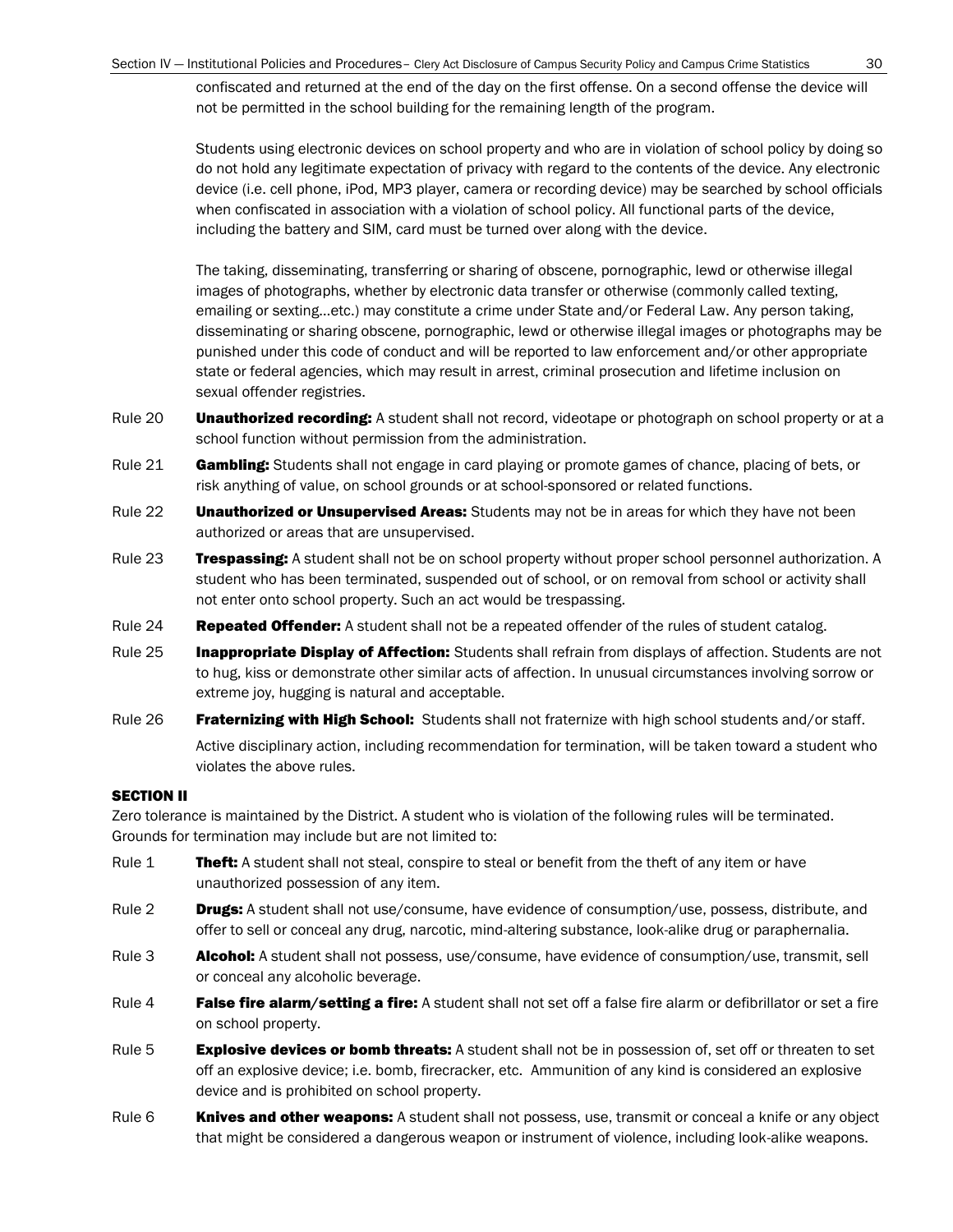"Knife" refers to any instrument that possesses a pointed or sharp-edged blade of metal or other rigid material that is designed or can be used for cutting, slicing, piercing or stabbing. This definition shall include, but is not limited to, straight razors, utility knives, box-cutters, ice picks, pocketknives, and switchblades.

- Rule 7 **Firearms:** Any student who brings a firearm on school property or to any school-sponsored activity will be terminated. A firearm, under the federal law, is defined as:
	- 1. Any weapon (including a starter gun) which will, is designed to or may be readily converted to expel a projectile by action of an explosive;
	- 2. The frame or revolver of any such weapon;
	- 3. Any firearm muffler or firearm silencer; or any destructive device, which includes, but is not limited to, any explosive, incendiary, poisonous gas or other device similar to the devices described above.
- Rule 8 **Other Violent Acts:** Students shall not commit or be involved in violent acts that occur at or on school property or any other school program or activity. The acts included are those that (1) would be criminal offenses, and (2) result in serious physical harm to persons or property.
- Rule 9 Laws: A student's conduct shall not violate federal, state or local laws. A student who violates certain school rules should, therefore, understand that charges may be filed at any time during the disciplinary process. This shall include all above mentioned rules in Section II including but not limited to underage drinking and any sexual or lewd acts committed on campus or campus activities.

#### PROCEDURE FOR REPORTING CRIMES

The Adult Career Center (ACC) is committed to creating and maintaining a professional, safe learning environment. To help us accomplish this, we ask anyone who is a victim or witness to accurately and promptly report any instance of inappropriate or criminal conduct, violations of school rules and/or local, state or federal laws to the Supervisor or Administrator on duty, campus security personnel or the Canfield Police Department (330-533-6809).

Based on an understanding with local law enforcement authorities, crimes committed on campus or school related events/activities within the city limits of Canfield will be reported to the Canfield Police Department without unnecessary delay. If occurring during the day, the report may be made to the School Resource Officer (SRO). Crimes committed at school events/activities outside of the City of Canfield should be reported to the law enforcement agency with jurisdiction or by calling 911. The ACC will monitor and record through local police agencies any criminal activity in which a student engaged in at an off-campus location during school sponsored activity.

If a victim of a crime is unable to make a report to the appropriate law enforcement agency the Supervisor, Administrator or security personnel will carry out prompt and accurate reporting of the crime to the appropriate law enforcement agency.

Any crime scene should be secured and evidence protected for the police. Do not disturb the scene. Upon their arrival police may want to photograph the scene and also photograph any injuries. If a weapon was used or any object was used as a weapon, leave it in position and do not touch it. All contraband must be turned over to the police.

Any person violating school policies by threatening and/or endangering a school employee or a fellow student will be immediately removed from class and reported to the Canfield Police Department (CPD).

The ACC shall make timely reports to the campus community on crimes considered to be a threat to other students and employees that are reported to security personnel or local law enforcement agencies. Such reports, that withhold the names of victims as confidential, shall be provided to students and employees to aid in the prevention of similar occurrences.

The ACC will evaluate requests for confidentiality in the context of the institution's responsibility to provide a safe and secure environment. All reports received, including confidential reports, are to be included in the annual disclosure of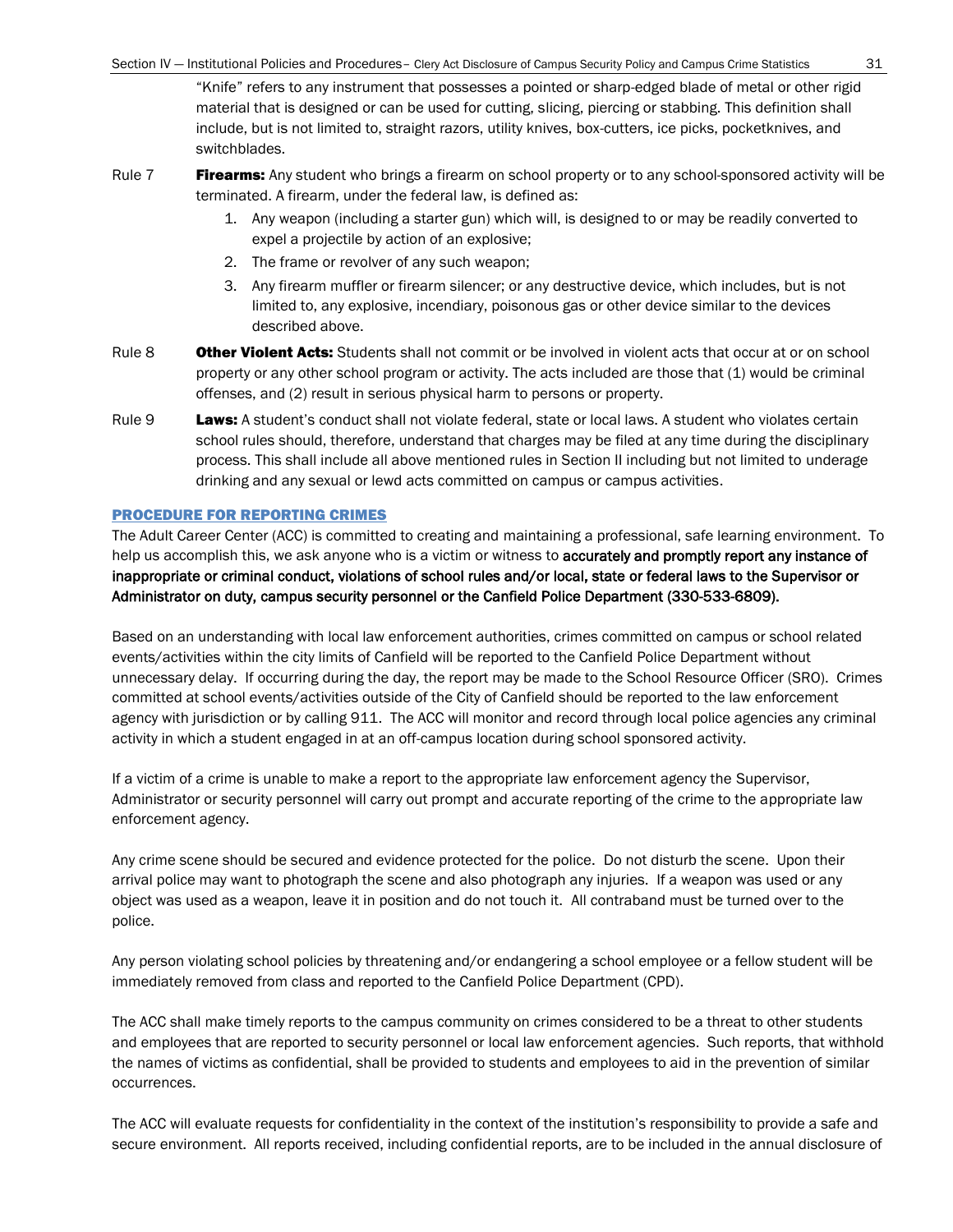crime statistics. The ACC will protect the confidentiality of victims by excluding identifying information about the victim from publicly available records to the extent permissible by law.

School officials may apply sanctions in cases of criminal misconduct, which may include, but are not limited to: suspension, termination, or restitution for school property and damages.

Jeanne Clery Disclosure of Campus Security Policy and Campus Crime Statistics are published annually in the Student Consumer Catalog. Adult students receive a printed copy of the Student Consumer Catalog prior to their program start each year. Students sign an Enrollment Agreement to indicate they have received, read and understand the catalog's policies and procedures. The Student Consumer Catalog is available to the public online at [www.mahoningctc.com.](http://www.mahoningctc.com/) Students and staff are notified when updates are made to the policies or crime statistics.

#### DRUG FREE SCHOOLS

The Board of Education recognizes that the misuse of drugs is a serious problem with legal, physical, and social implications for the whole school community. The Board prohibits anyone to be under the influence of or to use, possess, manufacture, conceal or distribute any drug on school property or at any school related function.

Students could lose eligibility for financial aid, and could be denied other federal benefits, such as social security, retirement, welfare, health, disability and veteran's benefits.

#### "Drugs" shall mean:

- All dangerous controlled substances as so designated and prohibited by local, state and Federal statute
- All chemicals, which release toxic vapors
- All alcoholic beverages

If the drug is found to be a controlled, dangerous substance, school officials will take appropriate action, including termination from the program and notification of the appropriate law enforcement agency. Anyone found to be in violation of the regulations regarding drug free schools shall be subject to disciplinary action including termination from the program and referral for prosecution consistent with local, state and federal law.

#### Drug Prevention Policy

The Adult Career Center recognizes the serious societal problem of alcohol/drug abuse and dependency. They further recognize that the dependency stage of chemical abuse is a primary illness, which is treatable.

Although health problems of society are primarily the responsibility of the home and community, schools share in the responsibility because the problems related to chemical abuse interfere with behavior, learning, and the attainment of an individual's fullest possible development.

Schools have an important role in the early detection of chemical use, abuse, and dependency. They also have a role in the protection of students from the promotion and sale of alcohol and non-prescribed drugs. A counselor is available to assist students as well as staff having difficulty with drug or alcohol abuse. Referrals will be made to agencies involved with drug or alcohol abuse rehabilitation. A listing of local and national agencies is provided in the section below titled "*Resources for Alcohol and/or Drug Counseling Treatment or Re-Entry Programs*."

#### Health Risks

Use of illegal drugs may result in any or all of the following: central nervous system disorder, paranoia, hallucinations, impaired memory, loss of energy, lack of concentration, increased heart rate, increased blood pressure, anxiety, insomnia, depression, and other health problems.

#### Legal Sanctions

All students and staff members realize that illegal possession or distribution of drugs carries with it the potential for legal action. Penalties for the possession, distribution, or manufacture of illegal substances vary. Convictions result in mandatory fines for less serious infractions to mandatory prison terms for more serious charges. Specific penalties can be found in the Ohio Revised Code Chapter 2925, Sections 2925.01 through 2925.37. Copies are available in the Adult Career Center office or online at [www.state.oh.us.](http://www.state.oh.us/) Federal Penalties and Sanctions for Illegal Possession of a Controlled Substance are as follows: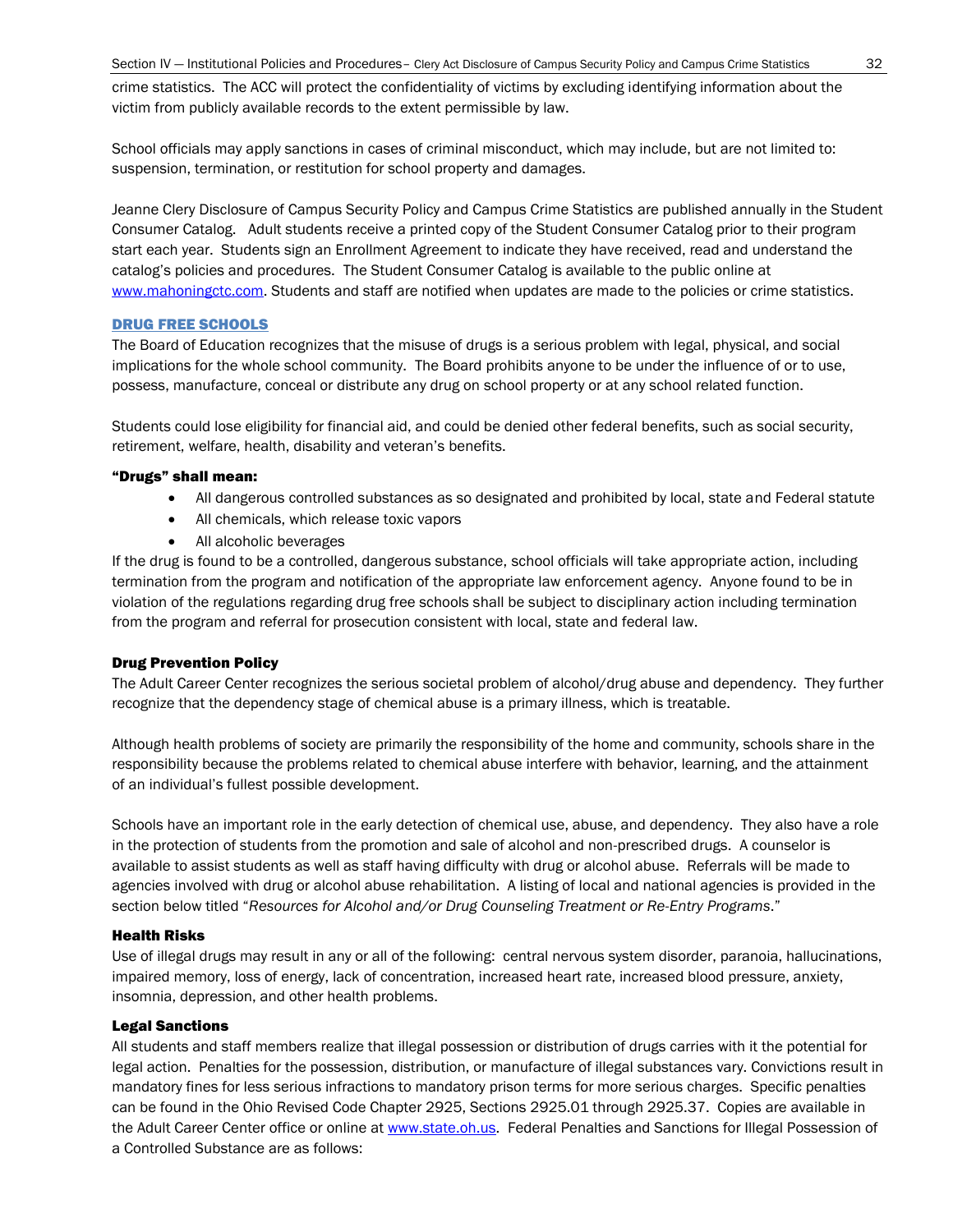#### 21 U.S.C. 844(a)

- 1st conviction: Up to 1 year imprisonment and fined at least \$1,000 but not more than \$100,000, or both.

- After 1 prior drug conviction: At least 15 days in prison, not to exceed 2 years and fined at least \$2,500 but not more than \$250,000, or both.

- After 2 or more prior drug convictions: At least 90 days in prison, not to exceed 3 years and fined at least \$5,000 but not more than \$250,000, or both.

- Special sentencing provisions for possession of crack cocaine: Mandatory at least 5 years in prison, not to exceed 20 years and fined up to \$250,000, or both, if:

(a) 1st conviction and the amount of crack possessed exceed 5 grams.

(b) 2nd crack conviction and the amount of crack possessed exceed 3 grams.

(c) 3rd or subsequent crack conviction and the amount of crack possessed exceeds 1 gram.

#### 21 U.S.C. 853(a)(2) and 881(a)(7)

Forfeiture of personal and real property used to possess or to facilitate possession of a controlled substance if that offense is punishable by more than 1 year imprisonment. (See special sentencing provisions re: crack.)

#### 21 U.S.C. 881(a)(4)

Forfeiture of vehicles, boats, aircraft or any other conveyance used to transport or conceal a controlled substance.

#### 21 U.S.C. 844a

Civil fine of up to \$10,000 (pending adoption of final regulations).

#### 21 U.S.C. 853a

Denial of Federal benefits, such as student loans, grants, contracts, and professional and commercial licenses, up to 1 year for first offense, up to 5 years for second and subsequent offenses.

#### 18 U.S.C. 922(g)

Ineligible to receive or purchase a firearm.

#### Miscellaneous

Revocation of certain Federal licenses and benefits, e.g. pilot licenses, public housing tenancy, etc., are vested within the authorities of individual Federal agencies.

#### Resources for Alcohol and/or Drug Counseling Treatment or Re-Entry Programs

There are drug or alcohol counseling, treatment and rehabilitation facilities available in our area and nationally where you can seek advice and treatment. The yellow pages of the local telephone book are also an excellent source.

| Drug AAAAH - An Abuse Action Addiction Hotline330-629-6164             |  |
|------------------------------------------------------------------------|--|
|                                                                        |  |
|                                                                        |  |
| Urban Minority Alcoholism and Drug Abuse Outreach Program 330-743-2772 |  |
|                                                                        |  |
|                                                                        |  |

#### VIOLENCE AGAINST WOMEN ACT

On March 7, 2013, President Obama signed The Violence Against Women Reauthorization Act ("VAWA"), which focuses of improving the criminal justice response to violence against women. VAWA enhanced accountability for Colleges to educate students and prevent gender based violence. Additional rights were afforded to campus victims of domestic violence, dating violence, sexual assault, and stalking.

Compliance with these provisions does not constitute a violation of section 444 of the General Education Provisions Act (20 U.S.C. 1232g), commonly known as the Family Educational Rights and Privacy Act of 1974 (FERPA).

#### SEXUAL ASSAULT, SEXUAL HARASSMENT, STALKING, DOMESTIC VIOLENCE, DATING VIOLENCE

All persons associated with the District, including, but not limited to, the Board, the administration, the staff and the students, are expected to conduct themselves at all times so as to provide an atmosphere free from incidents of sexual assault, sexual harassment, stalking, domestic violence and dating violence. Any incident, whether verbal or nonverbal, occurring inside or outside of District buildings, on other District-owned property or at school-sponsored social functions/activities, is illegal and unacceptable and will not be tolerated. Any person who engages in an incident while acting as a member of the school community is in violation of this policy.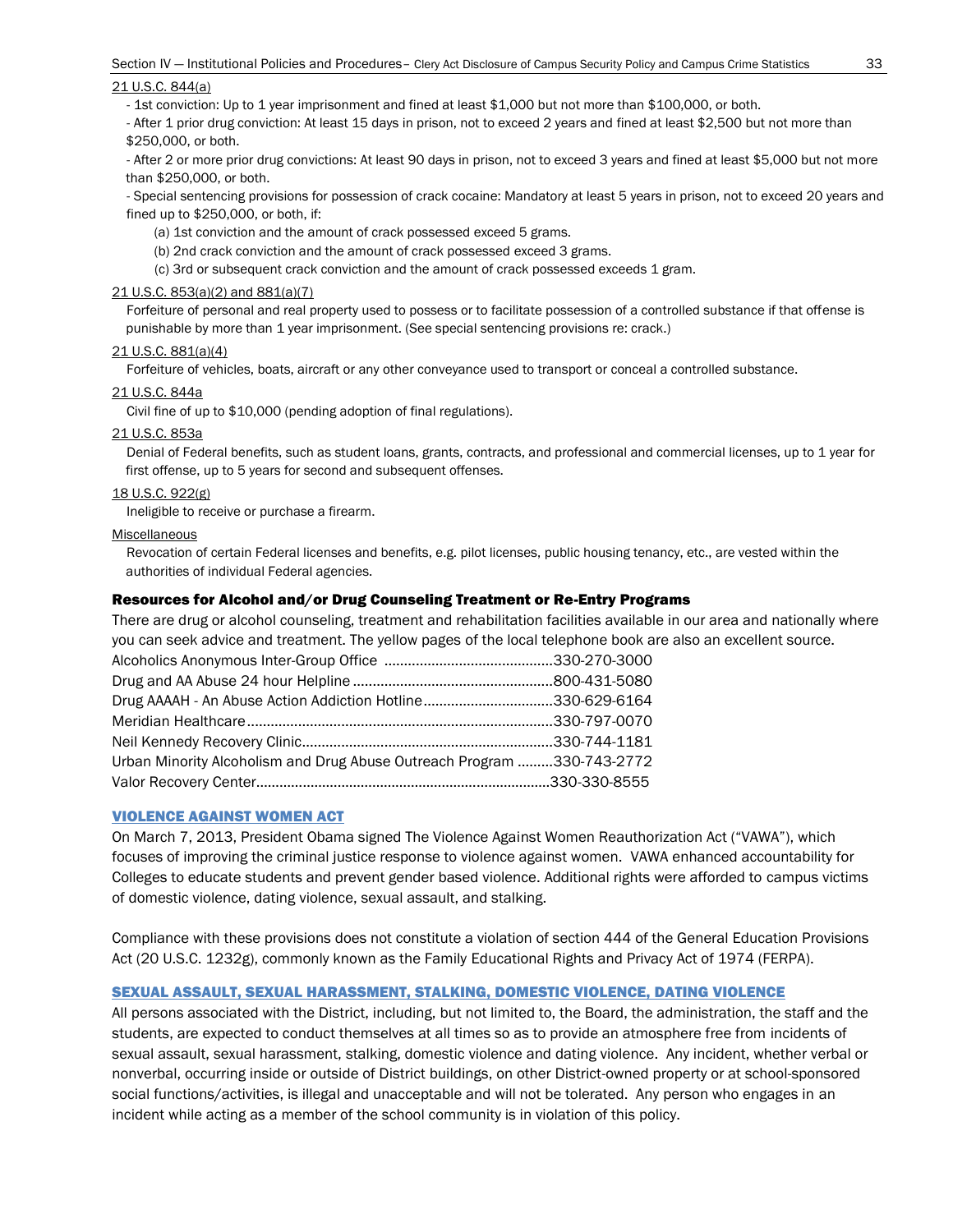The Board has developed complaint procedures which are available to every member of the school community. The Board has also identified disciplinary penalties which could be imposed on the offenders.

If you are a victim of a sexual assault, sexual harassment, stalking, domestic violence or dating violence at this institution, your first priority should be to get to a place of safety. You should obtain the necessary medical treatment even if you do not intend to report the assault. Prior to medical treatment/exam it is important not to bathe, shower, change one's clothes or disturb anything at the crime scene. The Adult Career Center strongly advocates that a victim or witness of any incident report the incident in a timely manner. Time is a critical factor for evidence collection and preservation. An incident that took place on campus should be reported directly to security personnel or the Administrator on duty in the Adult Business Office, who will assist the victim in reporting the incident to the Supervisor of the Adult Career Center. All reporting is on a voluntary and confidential basis. Filing a report with the Supervisor will not obligate the victim to notify law enforcement authorities, prosecute, nor will it subject the victim to scrutiny or judgmental opinions from the school. When a report is filed the ACC will provide the victim with a written explanation of his/her rights, resources and options. The school will assist a victim/survivor in notifying the proper law enforcement authorities if requested. Filing a police report will:

- a. Ensure that a victim receives the necessary medical treatment and tests.
- b. Provide the opportunity for preservation and collection of evidence helpful in prosecution, which cannot be obtained later.
- c. Assure the victim has access to confidential counseling from counselors specifically trained in the area of crisis intervention.

Victims or witnesses of sexual assault, domestic violence or dating violence should take steps to preserve evidence that may aid in obtaining a protective order or any administrative action and/or criminal prosecution that may result. Items that may serve as evidence include, but are not limited to: voice mails, emails, text messages, social media messaging, notes, or other correspondence that may be relevant. Depending on the situation, clothing worn by the victim and/or the accused may also be needed as evidence and should be preserved in its original state. Do not disturb the scene of the incident as police may want to photograph the scene.

If you are not sure what to do, you are encouraged to reach out to the Career Transitions Supervisor or any of the resources identified in the "*Resources for Victims of Sex Offenses"* section later in this catalog.

#### Protective Order

For more information on obtaining an Order of Protection visit the Mahoning County Domestic Relations Court resource page at www.mahoningdrcourt.org/domestic\_violence.htm.

#### Institutional Response to a Reported Sexual Assault, Sexual Harassment, Stalking, Domestic Violence or Dating Violence

Upon receiving information regarding sexual assault, stalking, domestic or dating violence, the Career Center may offer support to the victim, share options with the victim, encourage the victim to seek medical attention and/or counseling, and/or encourage the victim to file reports with the appropriate law enforcement authority. The Adult Career Center will follow up with reports of alleged misconduct that are brought to the attention of school officials in accordance with prescribed policies and the Student Code of Conduct. Alleged victims will be asked to provide information regarding the allegation. Whether the offense occurred on or off-campus, school officials will provide the victim with a written explanation of his/her rights, resources and options.

When the Supervisor is contacted, the Supervisor will assist the victim in notifying local law enforcement authorities if the victim so chooses. The victim may choose for the investigation to be pursued through the criminal justice system. Law enforcement officers will guide the victim through the available options and support the victim in his or her decision.

All matters in regard to an incident, including the identity of both the charging party and the accused, are kept confidential to the extent possible.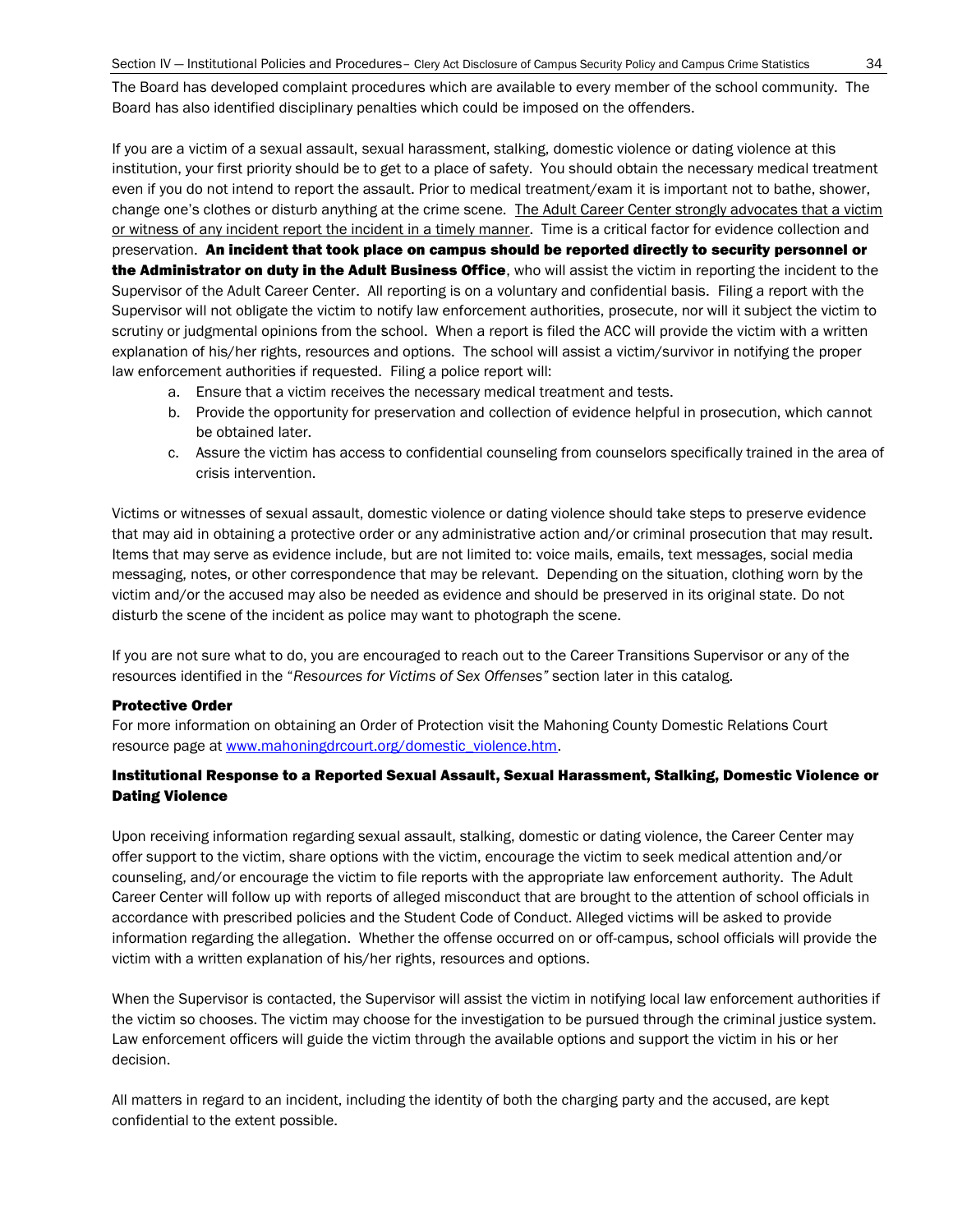Assistance will be made available in changing academic or externship situations after an alleged incident, if requested by the victim and if these changes are reasonably available regardless of whether or not the victim chooses to report the crime to local law enforcement. Students wishing to exercise this option should contact the Supervisor.

In addition to any criminal or civil remedies available under the law, any act of dating violence, domestic violence or stalking is a violation of and is subject to disciplinary proceedings under the ACC's Student Code of Conduct. The range of penalties shall include, but are not limited to: alteration of program schedule and/or externship site, loss of privilege, restitution for school property and damages, suspension, and termination.

The ACC disciplinary action proceedings shall provide a prompt, fair, and impartial investigation and resolution. The Supervisor is vested with the authority and responsibility for investigating all complaints in accordance with the procedures set forth by the MCCTC District. The accuser and the accused are entitled to the same opportunities to have others present during a disciplinary proceeding. A preponderance of evidence standard is applied. Both the accuser and the accused will be simultaneously informed in writing of the outcome of any institutional disciplinary proceeding. The accused and the accuser may appeal the results of the institutional disciplinary proceeding in writing to the CTS. Both the accuser and the accused will be informed of any change to the results that occur prior to the results becoming final and will be notified in writing when the results are final. Although discipline may be imposed against the accused upon finding guilt, retaliation is prohibited. Retaliation against a victim or any other party involved in submitting a report is prohibited and the Adult Career Center will respond to allegations of this type of behavior. Students are strongly encouraged to notify an administrator should this behavior occur.

The Campus Sex Crimes Prevention Act (CSCPA) of 2000 is a federal law that provides for the tracking of convicted sex offenders enrolled at, or employed by institutions of higher education. Federal law requires state law enforcement agencies to provide institutions of higher education with a list of registered sex offenders who indicate that they are enrolled at or employed by those institutions. This is available from the Career Transitions Supervisor. In addition, information on registered sex offenders is available at [www.mahoningsheriff.com.](http://www.mahoningsheriff.com/)

The CSCPA further amends the Family Educational Rights and privacy Act of 1974 (FERPA) to clarify that nothing in the Act can prohibit an educational institution from disclosing information provided to the institution concerning registered sex offenders. This statement is provided in compliance with the Campus Sex Crimes Prevention Act of 2000.

#### **Definitions**

Consent to Sexual Activity: Means actual agreement rather than merely submitting as the result of force or the threat of force.

Sexual Assault: Means an offense classified as a forcible or non-forcible sex offense under the uniform crime reporting system of the Federal Bureau of Investigation. A sexual assault is any form of non-consensual sexual activity. Sexual assault includes all unwanted sexual acts from intimidation to touching to various forms of penetration and rape.

Rape: Penetration, no matter how slight, of the vagina or anus with any body part or object, or oral penetration by a sex organ of another person, without the consent of the victim.

Sexual Harassment: Sexual harassment includes unwelcome sexual advances, requests for sexual favors, and other physical or verbal conduct of a sexual nature when it meets any of the following: submission to such conduct is made either explicitly or implicitly a term or condition of an individual's employment or academic status; submission to or rejection of such conduct by an individual is used as the basis for employment or academic decisions affecting such individual; such conduct has the purpose or effect of unreasonably interfering with an individual's work or academic performance or creating an intimidating, hostile, or offensive environment for working or learning.

Stalking: Means engaging in a course of conduct directed at a specific person that would cause a reasonable person to: fear for his or her safety or the safety of others; or suffer substantial emotional distress. In Ohio, stalking is defined as a pattern of conduct (two or more incidents in a short period of time), that is unwanted and causes mental distress. A broader definition of stalking: stalking is willful, malicious and repeated harassing or threatening of another person through activities such as following the individual, showing up at her/his home or workplace, sending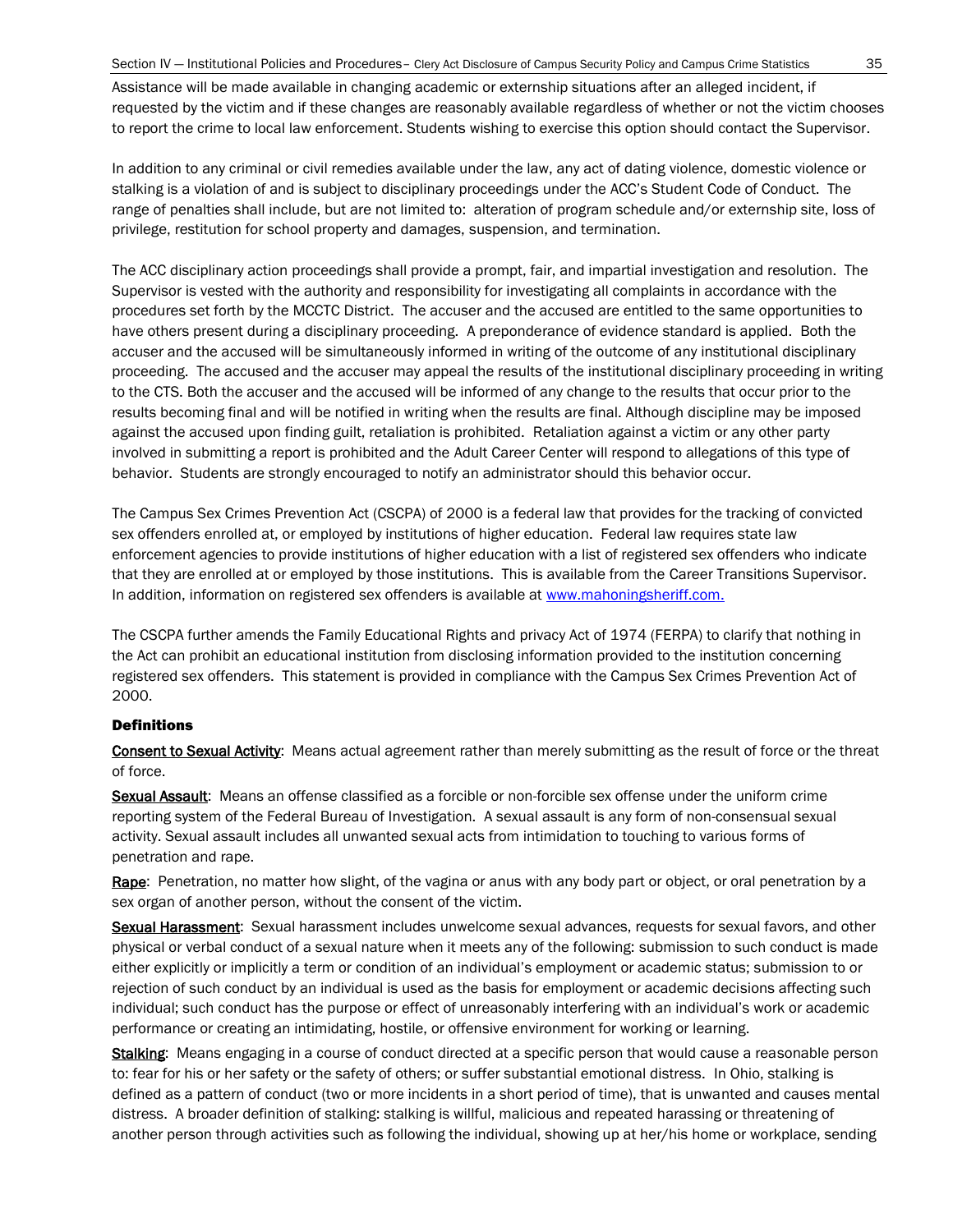unwanted messages (including e-mail or text messages) or objects, vandalizing property or making harassing phone calls. Telecommunications harassment (sometimes called "cyber stalking") is a crime under Ohio law. It is the use of e-mail, internet, instant messaging, social media, or other electronic devices to harass or abuse another person.

Domestic violence: Means a felony or misdemeanor crime of violence committed by: a current or former spouse or intimate partner of the victim; a person with whom the victim shares a child in common; a person who is cohabitating with or has cohabitated with the victim as a spouse or intimate partner, a person similarly situated to a spouse of the victim under the domestic or family violence laws of the jurisdiction receiving grant monies; or any other person against an adult or youth victim who is protected from that person's acts under the domestic or family violence laws of the jurisdiction.

Dating violence: Means violence committed by a person: who is or has been in a social relationship of a romantic or intimate nature with the victim; and where the existence of such a relationship shall be determined based on a consideration of the following factors: the length of the relationship, the type of relationship, and the frequency of interaction between the persons involved in the relationship.

#### Resources for Victims of Sex Offenses

Counseling can assist victims in understanding and working through their reactions to dating violence, domestic violence, and stalking, enhancing victim's coping skills and ability to deal with the events, and minimizing potential long-term effects of the events. Local and national resources exist to assist and support victims of sex offenses. Some of these include:

| Rape Crisis and Counseling Center (24 hour hotline)330-782-3936  www.compassfamily.org                                 |  |
|------------------------------------------------------------------------------------------------------------------------|--|
| Help Hotline Crisis Center Information Center330-782-5664  www.helphotline.org<br>East Palestine, Sebring, Beloit, and |  |
|                                                                                                                        |  |
|                                                                                                                        |  |
|                                                                                                                        |  |
| Burdman Group Sojourner House (24 hour)330-747-4040 www.burdmangroup.com                                               |  |
|                                                                                                                        |  |
|                                                                                                                        |  |
|                                                                                                                        |  |
|                                                                                                                        |  |
|                                                                                                                        |  |
|                                                                                                                        |  |
|                                                                                                                        |  |
|                                                                                                                        |  |

#### EDUCATION AND PREVENTION

MCCTC will present primary prevention and awareness programs for new students and new employees, in addition to on-going awareness campaigns related to prevention of sexual assault dating violence, domestic violence, and stalking for all students and employees.

#### BYSTANDER INTERVENTION

Simply put, a bystander is somebody who observes an act of violence, discrimination or other unacceptable or offensive behavior.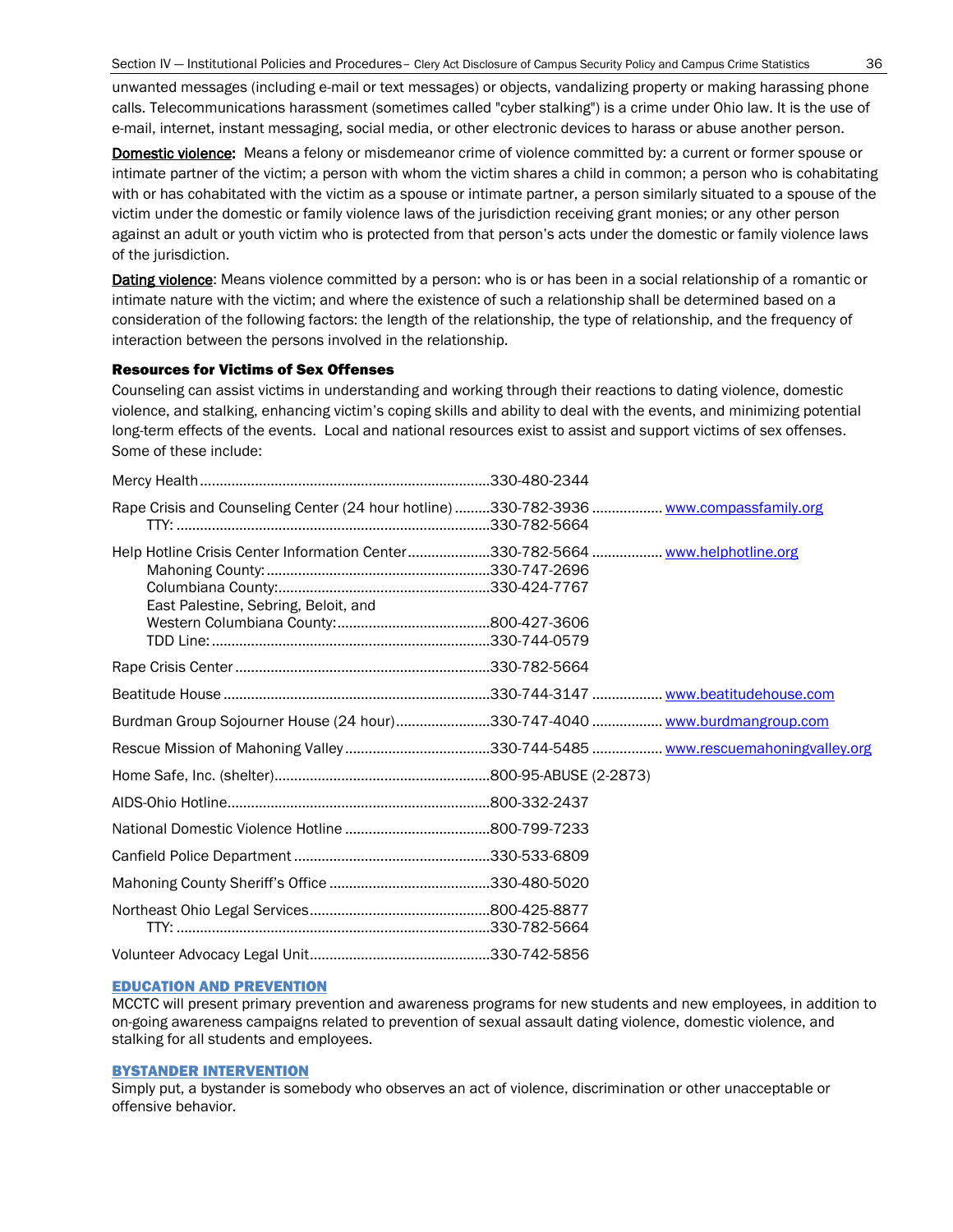#### Who are Bystanders?

Everyone is a potential bystander. However there are different types of bystanders. A bystander may choose to ignore the situation (i.e. passive bystanders), engage in the situation in a way that stops it (i.e. active bystanders), or engage in the situation in a way that exacerbates the situation (i.e. participants) (Adopted from the Prevent Connect Wiki)

#### What is Bystander Intervention?

We all have an important role in preventing sexual violence when we are confronted with problematic situations. Being an active bystander can include:

- Speaking out against statements, attitudes, or behavior that may perpetuate a culture endorsing violence as acceptable or inevitable
- Naming and stopping situations that could lead to a sexual assault
- Stepping in during a high-risk incident, whether by disruption, distraction, speaking up, or even calling for help so others can step in.
- Supporting and believing others when they feel uncomfortable or hurt
- Helping others respond to problematic situations

The goals of bystander intervention are manifold. While bystanders must ultimately be equipped with skills to be effective and supportive allies before a sexual assault ever takes place, bystanders must also be taught when to intervene and why. We all have a responsibility to derail and interrupt violence and violence-condoning attitudes on campus. Research shows that bystander intervention is a promising practice to help prevent the national public health problem of sexual assault on college campuses.

#### A Typical Bystander…

According to Latané and Darley (1970), a bystander goes through the following five phases before determining their course of action (to intervene or not):

- 1. Notice the situation
- 2. Interpret the situation as requiring intervention
- 3. Assume responsibility for intervening
- 4. Deciding how best to help
- 5. Confidence in capacity to help

#### An Active Bystander…

Commonly refers to the individual who takes the action to intervene in response to the observed incident. Being an active bystander does not mean that you should risk your personal safety, or that you need to become a vigilante. There are a range of actions that are appropriate, depending on you and the risky situation at hand. Remember, if you are ever worried for the immediate safety of yourself or others, you can decide to leave the situation and seek outside help – that's still bystander intervention!

#### The Ideal Bystander…

- Approaches everyone as a friend.
- Is honest and direct whenever possible.
- Tries to de-escalate the situation before it is a crisis.
- Avoids using violence as a means of intervention.
- Refrains from antagonizing or accusatory actions when possible.
- Asks for help from others present when needed.
- Knows when to call for professional assistance (Security, 911, Ambulance, Administrator).

#### CAMPUS CRIME STATISTICS

#### Classification and Definitions

Burglary vs. Larceny: An incident must meet three conditions to be classified as a burglary.

- There must be evidence of unlawful entry (trespass). Both forcible entry and unlawful entry no force are counted.
- The unlawful entry must occur within a structure, which is defined as having four walls, a roof, and a door.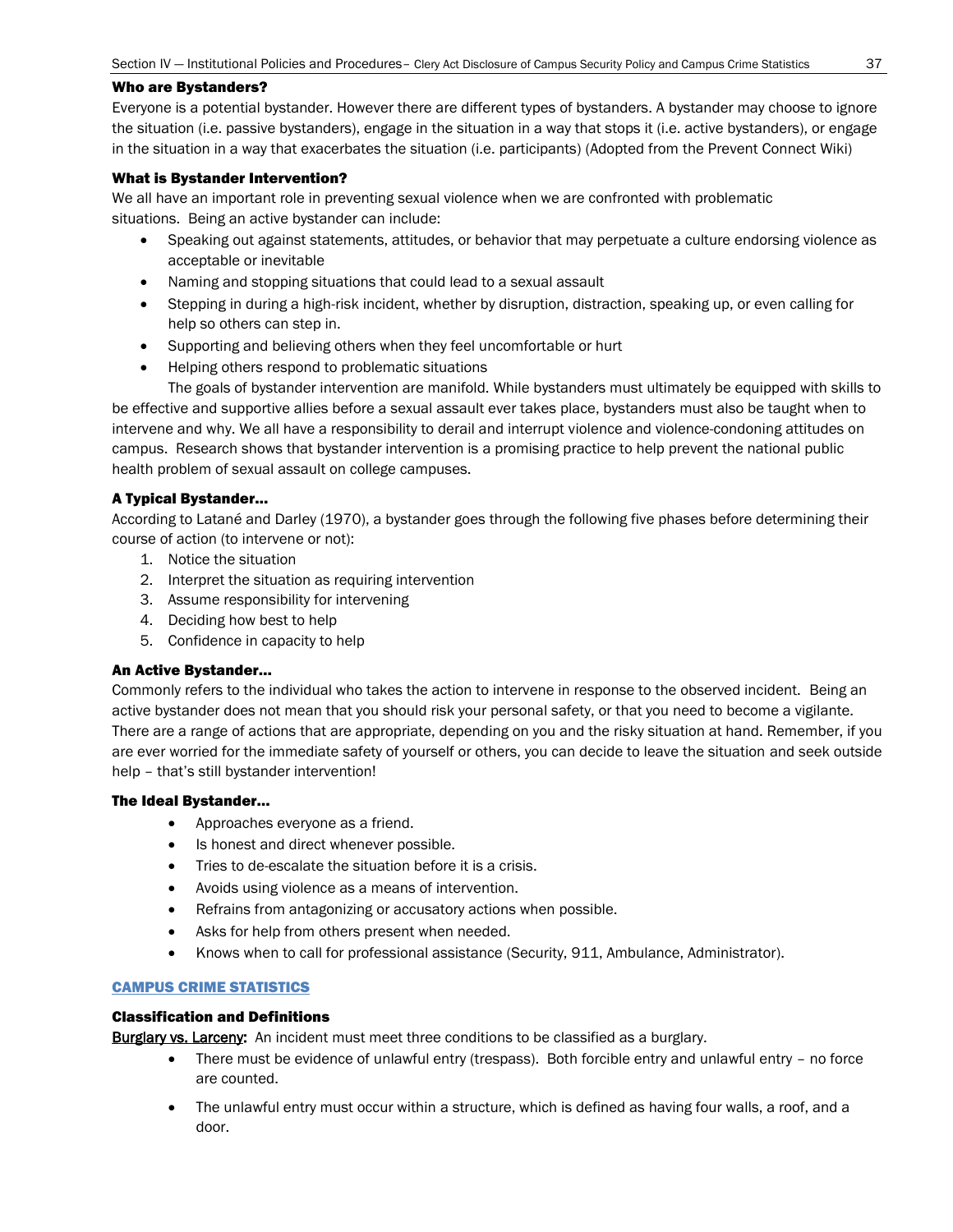• The unlawful entry into a structure must show evidence that the entry was made in order to commit a felony or theft. If the intent was not to commit a felony or theft, or if the intent cannot be determined, the proper classification is larceny.

Destruction, Damage, or Vandalism of Property: To willfully or maliciously destroy, damage, deface, or otherwise injure real or personal property without the consent of the owner or the person having custody or control of it.

Hate Crimes: Crimes of larceny-theft, simple assault, intimidation, and destruction, damage, or vandalism of property, and of other crimes involving bodily injury to any person, in which the victim is intentionally selected because of the actual or perceived race, gender, religion, national origin, sexual orientation, gender identity, ethnicity, or disability of the victim.

Intimidation: To unlawfully place another person n reasonable fear of bodily harm through the use of threatening words and/or other conduct, but without displaying a weapon or subjecting the victim to actual physical attack.

Larceny-theft (except motor vehicle theft): The unlawful taking, carrying, leading, or riding away of property from the possession or constructive possession of another. Attempted larcenies are included.

Simple Assault: An unlawful physical attack by one person upon another where neither the offender displays a weapon, nor the victim suffers obvious sever or aggravated bodily injury involving apparent broken bones, loss of teeth, possible internal injury, severe laceration, or a loss of consciousness.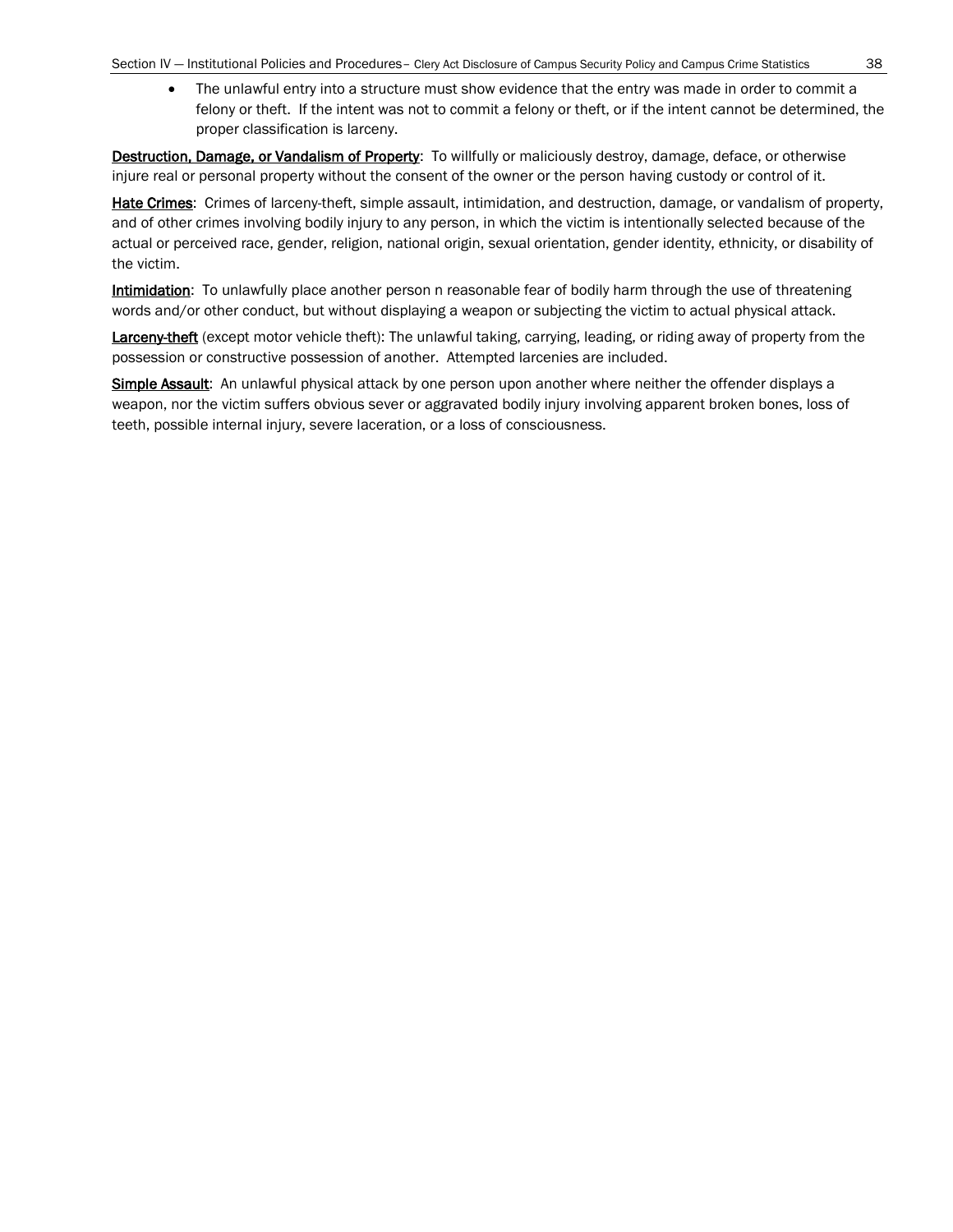The chart that follows is provided and updated annually as directed by the U.S. Department of Education through Public Law 101-542, The "*Criminal Awareness and Campus Security Act of 1990.*" The Clery Act requires postsecondary institutions report crimes that occur: on campus; in residence halls; in public property adjacent to and accessible from the campus; and in non-campus property. Crimes that do not occur in one of those areas are not reportable in the Annual Security Report. If a reported crime is found to be "unfounded" (determined by a sworn or commissioned law enforcement officer to be false or baseless) it will be removed from "Criminal Incidents" reporting and noted in the "Total Number of Unfounded Crimes."

|                                                                  |                 | Secondary Education /<br><b>High School</b> |                         |  | <b>Adult Career Center</b> |                |             |
|------------------------------------------------------------------|-----------------|---------------------------------------------|-------------------------|--|----------------------------|----------------|-------------|
| Criminal Incidents*                                              | 2018            | 2019                                        | 2020                    |  | 2018                       | 2019           | 2020        |
| Aggravated Assault                                               | 0               | $\Omega$                                    | 0                       |  | 0                          | 0              | 0           |
| Alcohol (Liquor law arrests)                                     | $\mathbf 1$     | 0                                           | $\mathbf 0$             |  | $\mathbf 0$                | $\mathbf 0$    | $\mathbf 0$ |
| Alcohol (Liquor law violations referred for disciplinary action) | $\mathsf{O}$    | $\mathbf 0$                                 | $\circ$                 |  | $\mathbf 0$                | $\mathbf 0$    | $\mathbf 0$ |
| Arson                                                            | $\mathbf 0$     | $\mathbf 0$                                 | $\mathbf 0$             |  | $\mathbf 0$                | 0              | 0           |
| <b>Burglary</b>                                                  | $\mathbf 0$     | $\mathbf 0$                                 | $\mathsf{O}$            |  | 0                          | 0              | $\mathbf 0$ |
| <b>Dating Violence</b>                                           | $\mathbf 0$     | $\mathbf 0$                                 | $\mathbf 0$             |  | 0                          | 0              | $\mathbf 0$ |
| Destruction/Damage/Vandalism of Property                         | $\mathbf 0$     | $\mathbf 0$                                 | $\Omega$                |  | $\mathbf 0$                | $\Omega$       | $\mathbf 0$ |
| Domestic Violence                                                | $\mathbf 0$     | $\mathbf 0$                                 | $\Omega$                |  | $\Omega$                   | $\Omega$       | $\mathbf 0$ |
| Drug Law Arrests                                                 | 3               | 16                                          | 4                       |  | 0                          | 0              | $\Omega$    |
| Drug Law Violations (referred for disciplinary action)           | 0               | $\Omega$                                    | $\mathbf 0$             |  | $\mathbf 0$                | $\mathbf 0$    | $\mathbf 0$ |
| <b>Hate Crimes</b>                                               | $\mathbf 0$     | 0                                           | $\mathbf 0$             |  | 0                          | 0              | 0           |
| Intimidation                                                     | $\mathbf 0$     | $\mathbf 0$                                 | $\mathbf 0$             |  | $\mathbf 0$                | $\mathbf 0$    | $\mathbf 0$ |
| Larceny-theft                                                    | $\mathbf 0$     | $\mathbf 0$                                 | $\mathbf 0$             |  | $\mathbf 0$                | $\mathbf 0$    | $\mathbf 0$ |
| Manslaughter - Negligent                                         | $\mathbf 0$     | $\mathbf 0$                                 | $\mathbf 0$             |  | $\mathbf 0$                | $\mathbf 0$    | $\mathbf 0$ |
| Menacing                                                         | $\mathbf 0$     | $\mathbf 0$                                 | $\Omega$                |  | $\mathbf 0$                | $\Omega$       | $\mathbf 0$ |
| Motor Vehicle Theft                                              | $\mathbf 0$     | $\mathbf 0$                                 | $\mathbf 0$             |  | 0                          | 0              | 0           |
| Murder/Non-Negligent Manslaughter                                | $\mathbf 0$     | $\mathbf 0$                                 | $\mathbf 0$             |  | $\mathbf 0$                | $\mathbf 0$    | $\mathbf 0$ |
| Robbery                                                          | $\mathbf 0$     | $\Omega$                                    | 0                       |  | $\Omega$                   | $\Omega$       | $\Omega$    |
| Sex Offenses - Forcible                                          | $\mathbf{1}$    | $\mathbf 0$                                 | $\Omega$                |  | 0                          | 0              | $\Omega$    |
| Sex Offenses - Non-forcible                                      | $\mathbf 0$     | $\mathbf 0$                                 | $\mathbf 0$             |  | 0                          | 0              | 0           |
| Simple Assault - Hate Crime                                      | $\mathbf 0$     | $\mathbf 0$                                 | $\circ$                 |  | $\mathbf 0$                | $\Omega$       | $\mathbf 0$ |
| <b>Stalking</b>                                                  | $\mathbf 0$     | $\mathbf 0$                                 | $\circ$                 |  | $\mathbf 0$                | $\Omega$       | $\mathbf 0$ |
| <b>Weapons Possession Arrests</b>                                | $\mathbf 0$     | $\mathbf{1}$                                | $\Omega$                |  | $\Omega$                   | $\Omega$       | $\Omega$    |
| Weapons Possession Violations (referred disciplinary action)     | 1               | 0                                           | $\mathbf 0$             |  | 0                          | 0              | $\mathbf 0$ |
| <b>TOTAL</b>                                                     | $6\phantom{1}6$ | 17                                          | $\overline{\mathbf{4}}$ |  | $\mathbf 0$                | $\mathbf 0$    | $\mathbf 0$ |
| <b>Total Number Of Unfounded Crimes</b>                          | $\mathbf{1}$    | 1                                           | 1                       |  | 0                          | $\overline{O}$ | 0           |

#### **Calendar Year: January - December Updated: 12/11/2020**

#### \*Incidents on record as supplied by the SRO from the Canfield Police Department (CPD).

MCCTC Adult Career Center is a commuter school with daytime students attending high school and industry credential adult classes. Evening students attend industry credential and short-term adult classes.

Since the 2002-2003 school year the high school has had a Canfield police officer (SRO) assigned to the building on a full-time basis during the daytime classes. The SRO has the authority to arrest individuals. There is security personnel scheduled for duty during evening classes. Security personnel do not have the authority to arrest individuals, but work directly with the Canfield Police Department on all reportable occurrences.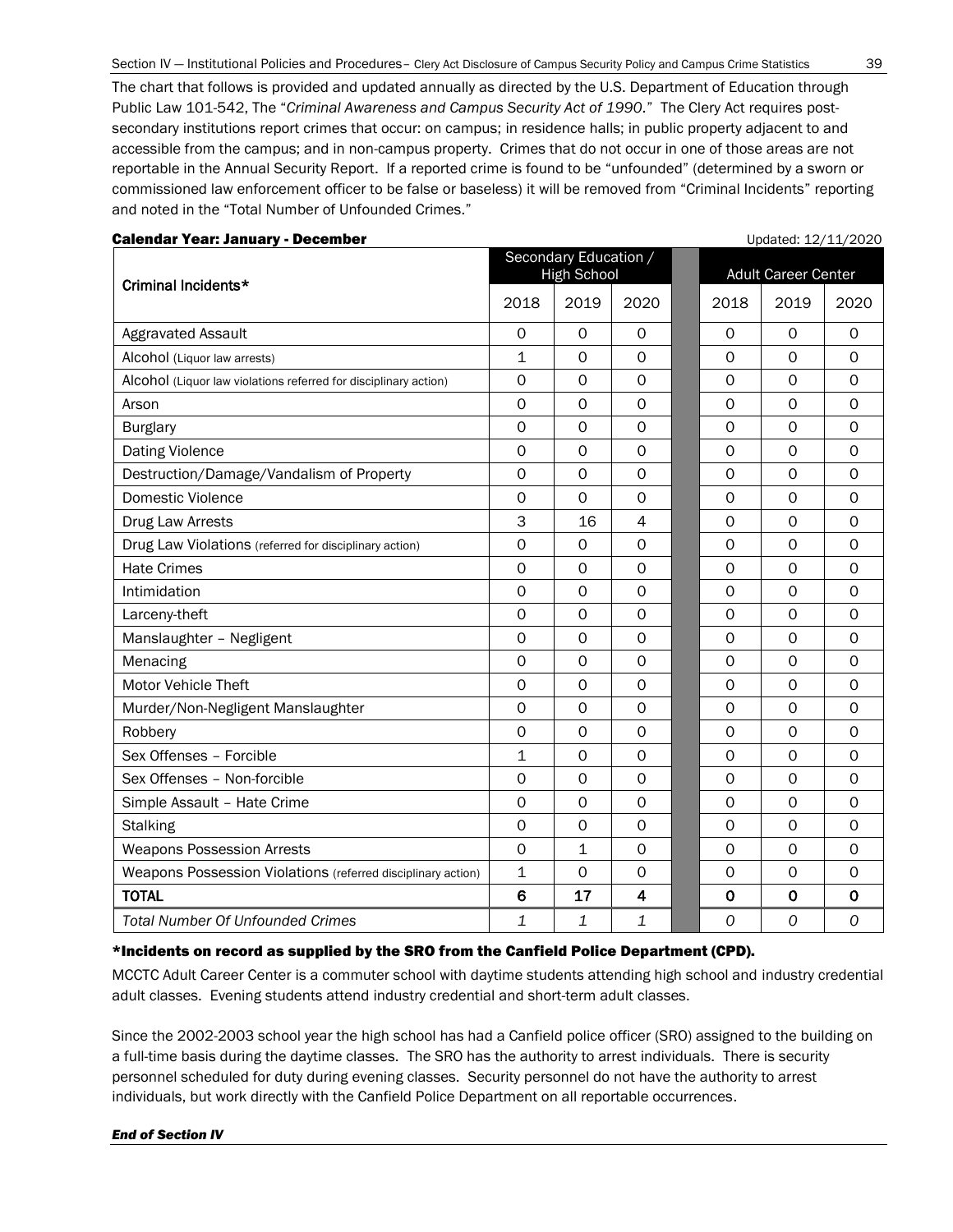#### STUDENT COMPLAINT PROCEDURE

The process to resolve a complaint is outlined by the following chain of command:



It is the policy of the Adult Career Center to maintain a complaint process available to all students that provides an open and meaningful forum for their complaints, the resolution of these complaints, and is subject to clear guidelines.

#### 1. Informal Complaint Stage

A student of the Adult Career Center seeking redress through grievance regarding attendance, academics, or conduct, must first attempt to resolve the matter orally or informally by following the chain of command. The student must first speak with his/her instructor or the Student Services Coordinator.

If the matter is not resolved at that point, an intermediate complaint procedure may be followed and the student may request to meet with the Student Services Coordinator or Program Coordinator as follows:

#### 2. Intermediate Complaint Stage

The Adult Career Center will receive and respond to complaints by written notification.

Should an agreed upon resolution not be reached, a written notification of the complaint must include the following information:

- 1. Name of the complainant.
- 2. Current address and phone number.
- 3. Date of written notification.
- 4. Program in which student is enrolled.
- 5. Statement of the complaint.
- 6. Signature of the student.

In response to the written request, the Student Services and/or Program Coordinator will:

- 1. Schedule a conference with the student filing the complaint within five (5) business days of receiving the written complaint once it has been established the proper channel have been followed;
- 2. Discuss the details and nature of the complaint;
- 3. Investigate the complaint and acknowledge the results of the inquiry/investigation and recommend action at that time or if further consideration is needed then a final decision will be given within five (5) business days following the Complaint Review Meeting.

Where this process does not result in a resolution of the complaint filed, the student may proceed to the formal complaint procedure.

#### 3. Formal Complaint Stage

The following procedures must be completed:

- 1. The student must contact the Adult Career Center office within three (3) business days to schedule the meeting with the Supervisor Adult Division.
- 2. All documentation in regards to the initial complaint will be provided to the Supervisor Adult Division for review including recommended action and results from the Complaint Review Meeting.
- 3. The nature and details of the complaint will be discussed and resolution will be recommended by the Supervisor Adult Division.
- 4. The recommended action will be provided to the student by written notification within five (5) business days.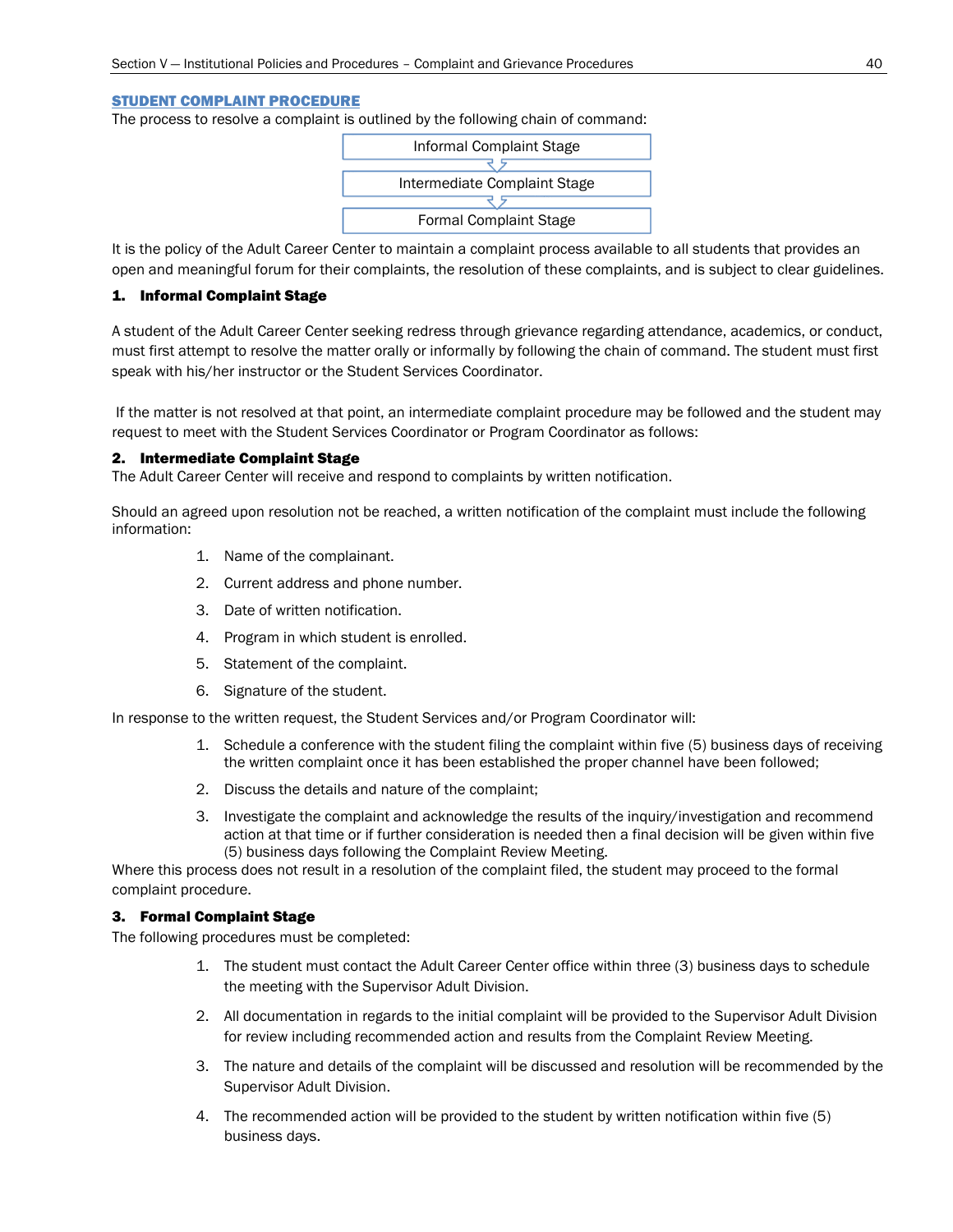#### TITLE IX AND SECTION 504 NONDISCRIMINATORY GRIEVANCE PROCEDURES

The Board of Education has established the following procedures for the orderly settlement of complaints of students.

In order to establish a more harmonious and cooperative relationship between the Board and its students, and to enhance the educational program of the District, it is hereby declared to be the purpose of these procedures to provide a means for orderly settlement of differences, promptly and fairly, as they arise and to assure equitable and proper treatment of students pursuant to established rules, regulations and policies of the District.

"Student" shall mean an individual enrolled in any formal educational program provided by the School District.

"PDA" shall mean any employee responsible for, or exercising any degree of supervision or authority over a student.

"Compliance Coordinator" shall mean the District official responsible for the coordination of activities relating to compliance with Title IX and Section 504.

#### Complaint Procedures

#### 1. Informal Stage

The aggrieved student shall orally present his/her grievance to Student Services Coordinator or the Program Coordinator who shall orally and informally discuss the complaint with the aggrieved individual within five (5) school days after the complaint has been presented to him/her. If such complaint is not satisfactorily resolved at this stage, the aggrieved individual may proceed to the intermediate stages.

#### 2. Intermediate Stage

Within five (5) school days after a determination has been made at the preceding stage, the aggrieved student may, in writing, present the complaint to the Supervisor Adult Division to whom his/her Program Coordinator is directly responsible, if such there be, who shall orally discuss the complaint with the aggrieved individual. The Supervisor Adult Division shall render a determination to the aggrieved individual within five (5) school days after the complaint has been presented to him/her. If such complaint is not satisfactorily resolved at this stage, the aggrieved individual may proceed to the formal stage.

#### 3. Formal Stage

Within five (5) school days after a determination has been made by the Program Coordinator and Supervisor Adult Division, the aggrieved student and Program Coordinator and Supervisor Adult Division in the case may submit written statements to the compliance coordinator setting forth the specific nature of the complaint, the facts relating thereto, and the determinations previously rendered.

If such is requested in written statement of either party pursuant to paragraph 1 above, the Compliance Coordinator shall notify all parties concerned in the case, of the time and place when an informal hearing will be held where such parties may appear and present oral and written statements supplementing their position in the case. Such hearings shall be held within five (5) school days of receipt of the written statements pursuant to paragraph 1. The preponderance of evidence standard will be applied in the proceedings.

The Compliance Coordinator shall render a determination within ten (10) school days after the written statements pursuant to paragraph one (1) have been presented to him/her, or ten (10) school days after the completion of the informal hearing.

#### Office of Civil Rights

If at this point, or at any time, the grievance has not been satisfactorily settled, further appeal may be made to: U.S. Department of Education - Office of Civil Rights

Plaza Nine Building, Room 300 55 Erieview Plaza Cleveland, Ohio 44114

Inquiries concerning the nondiscriminatory policy may be directed to: Director - Office for Civil Rights Department of Education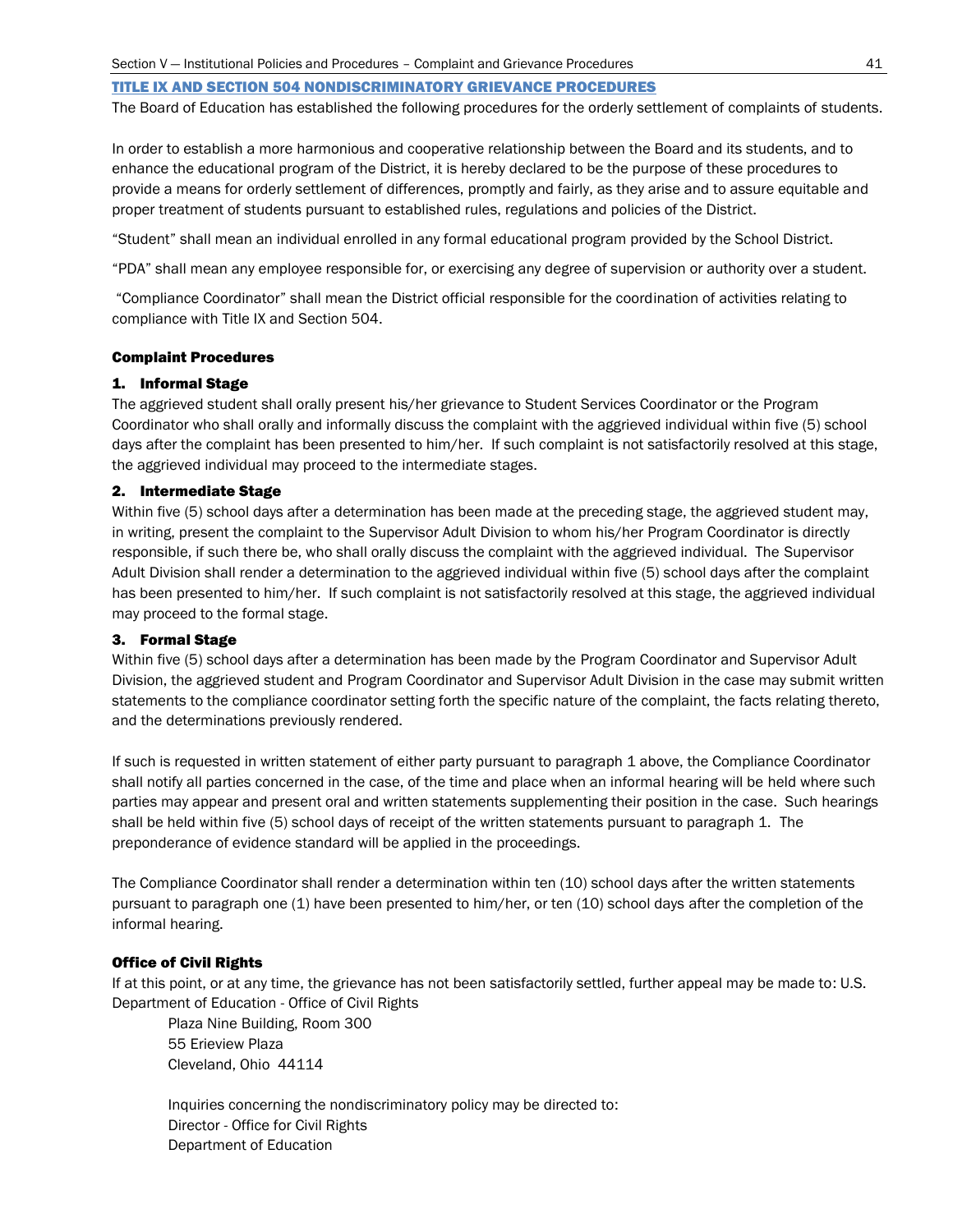Washington, D.C. 20201

The District's Coordinator, Compliance Coordinator, on request, will provide a copy of the District's grievance procedure and investigate all complaints in accordance with this procedure.

#### *End of Section V*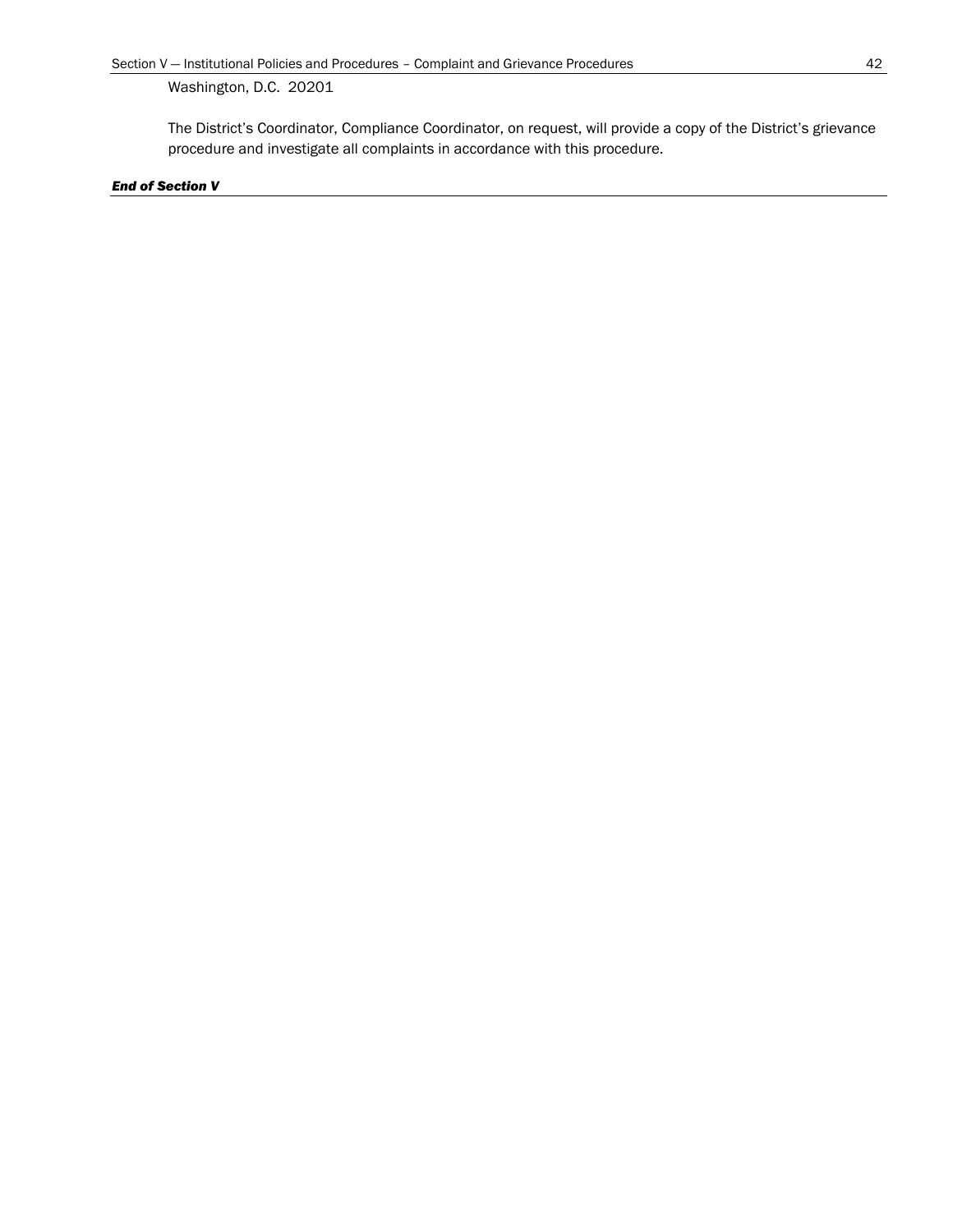#### PROGRAM HOURS AND TUITION COST – ACADEMIC YEAR 2021-2022

| Program                            | <b>Clock Hours</b> | <b>Tuition/Books/Fees</b> |
|------------------------------------|--------------------|---------------------------|
| Automotive Technology              | 900                | \$10,500,00               |
| <b>Medical Assistant</b>           | 945                | \$11,482.00               |
| <b>Medical Office Specialist</b>   | 740                | \$9,070.00                |
| Welding                            | 900                | \$10,718.00               |
| Emergency Medical Technician (EMT) | 172                | \$1,500.00                |
| Firefighter I                      | 184                | \$1,400.00                |
| Firefighter II                     | 84                 | \$850.00                  |

### INDUSTRY CREDENTIAL INSTRUCTORS

| Program                            | Instructor (s)                                                                    |
|------------------------------------|-----------------------------------------------------------------------------------|
| <b>HEALTH OCCUPATIONS</b>          |                                                                                   |
| <b>Medical Assistant</b>           | Cynthia Cassella, Jodi Coleman, Charlene Patrick                                  |
| <b>Medical Office Specialist</b>   | Cynthia Cassella, Joyce DePaola, Gina Dermotta, Darwin Minnis,<br>Kristen Shepley |
| <b>PUBLIC SAFETY</b>               |                                                                                   |
| Firefighter Level I                | <b>Chad Manchester</b>                                                            |
| Firefighter Level II               | John Lightly                                                                      |
| Emergency Medical Technician (EMT) | Frank Dispenza, Andrew Wolfgang                                                   |
| <b>TRADE AND INDUSTRY</b>          |                                                                                   |
| Automotive Technology              | John Anicas, Marc Silvestri, David Thirion                                        |
| Welding                            | Robert Kluchar                                                                    |

#### INDUSTRY CREDENTIAL STAFF MEMBERS

| <b>Adult Career Center Staff</b> | <b>Position</b>                                |
|----------------------------------|------------------------------------------------|
| Mary Mihalopoulos                | <b>Supervisor Adult Division</b>               |
| Andrew Frost III                 | Fire & Public Safety Program Administrator     |
| Jodi Glass                       | Recruiter/Marketing Coordinator                |
| Maxie Wirtz                      | Financial Aid and Student Services Coordinator |
| Jodi Coleman                     | Medical Training Program Coordinator           |
| Jim Jarvis                       | <b>Employment and Training Coordinator</b>     |
| Cindy Carosella                  | Secretary                                      |
| <b>Taylor Burnham</b>            | Secretary                                      |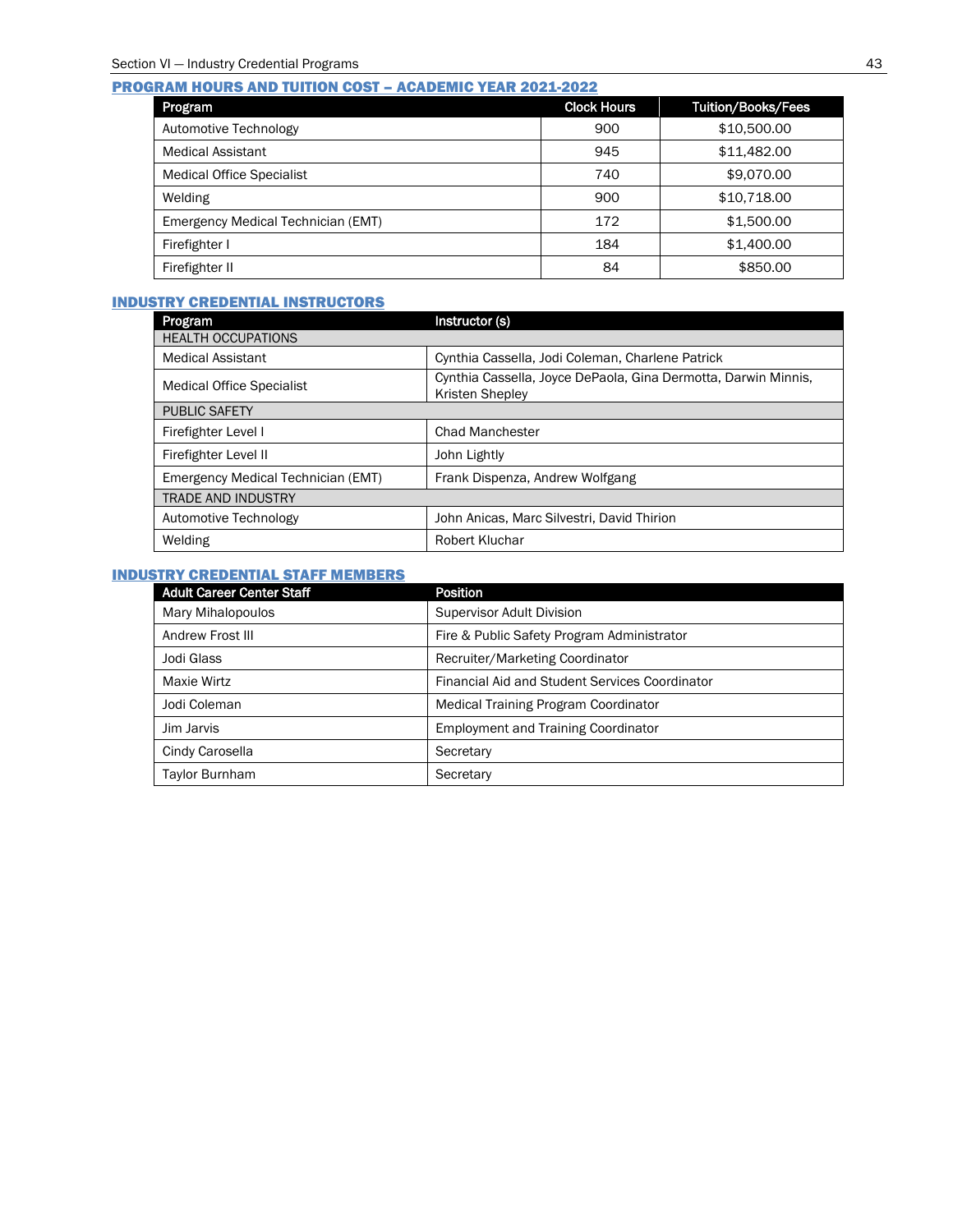#### AUTOMOTIVE TECHNOLOGY

Total Class Hours: 900 Published Weeks: 58 Academic Year: 900 hours/62 weeks

Required CASAS Scores: Reading – 239

**Entry Level Occupations:** Automobile Mechanic, Automotive Service Technician, Lube Technician, Quick Service Technician, Service Technician, Customer Service Writer Consultant

Class in session: Monday – Thursday, 6:00 p.m. – 10:00 p.m.

#### PROGRAM DESCRIPTION

This program combines classroom study and hands-on instruction designed to train students on the principles necessary to service, repair, and troubleshoot automotive systems. Students prepare for the Automotive Service Excellence certifications in Hydraulics Brakes, Maintenance and Light repair, Engine Repair, and the C1 for the Automobile Service Consultant.

#### EDUCATIONAL OBJECTIVES

- Personal Responsibility Demonstrate the ability to be on time daily, show responsibility of completing assignments, and be motivated in learning new and traditional aspects of chosen career.
- Human Relations Work in groups effectively. Recognize the diversity of cultural influences and values of peers.
- Critical Thinking and Problem Solving Critically analyze basic functions and techniques needed based on teachings of the course. Demonstrate evidence of reflections and integration from prior learning.
- Information Literacy Access and evaluate information from a variety of resources, including research from library, website searches, reading technical information and from peer discussion.
- Communication Read and listen actively to learn and communicate. Speak and write effectively for personal, academic, and career purposes.

Theory Lab

- Technology Select and apply appropriate technology tools for personal, academic, and career- related tasks. Students should demonstrate proficiency in the use of basic computer skills.
- Performance Skills Demonstrate abilities in shop maintenance and safety, engine systems, automatic transmission/transaxle, manual drive train and axles, suspension and steering, brakes, heating, ventilation, and air conditioning, functions of the hydraulic brake operation and brake procedure, and communication, sales, and customer relations skills, product knowledge and shop operations for the automotive service consultant.

#### SCOPE AND SEQUENCE

|                                       | <u>THEOLY</u> | <u>LdU</u> |  |
|---------------------------------------|---------------|------------|--|
| OSHA 10                               | 2             | 8          |  |
| Intro to Automotive Industry          | 4             | 12         |  |
| Maintenance and Light Repair          | 28            | 100        |  |
| Engine Repair                         | 28            | 100        |  |
| Steering and Suspension               | 30            | 60         |  |
| Automatic Transmissions and Transaxle | 40            | 40         |  |
| Manual Drive Trains and Axles         | 20            | 20         |  |
| <b>Electrical Electronics Systems</b> | 48            | 48         |  |
| <b>Brakes</b>                         | 12            | 52         |  |
| Heating and Air Conditioning          | 18            | 30         |  |
| Engine Performance                    | 60            | 20         |  |
| Lubrication and Cooling Systems       | 12            | 20         |  |
| Service Writer Consultant             | 20            | 20         |  |
| <b>Welding for Automotive</b>         | 5             | 15         |  |
| Career Readiness                      | 20            | 8          |  |
| TOTAL                                 | 347           | 553        |  |

(See Addendum B for course descriptions.)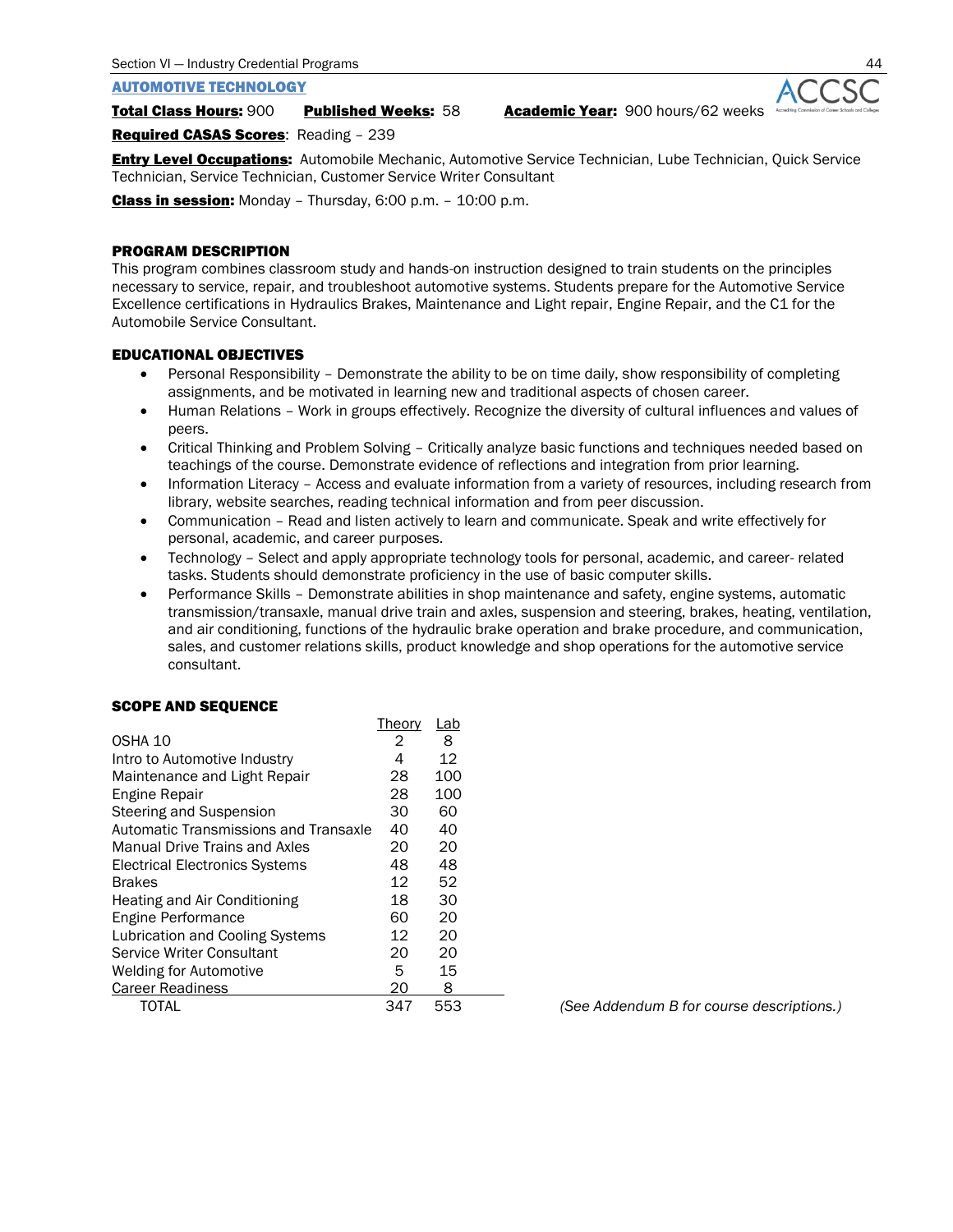#### MEDICAL ASSISTANT

Total Class Hours: 945 Published Weeks: 41 Academic Year: 945 hrs./39 wks.

Required CASAS Scores: Reading - 249, Total Math - 241 Prerequisites: HEP B Vaccine, TB Test

**Entry Level Occupations:** Medical Assistant in physician's office - both administrative and clinical, in an Emergency Room, in Ambulatory Surgical Centers, or any outpatient medical facility.

Class in session: Monday – Thursday, 8:30 a.m. – 3:30 p.m.

#### PROGRAM DESCRIPTION

The Medical Assistant program provides training to obtain entry-level employment in a clinical and/or administrative setting. Medical Assistants perform a variety of tasks such as assist in examination and treatment of patients, interview patients, measure vital signs, and record information on patient charts. They perform administrative functions such as greeting patients, updating and filing medical records, filling out insurance forms, scheduling appointments, arranging laboratory services, and handling billing.

Upon successful completion of the Medical Assistant program, students will take the National Certification Exam (Certified Medical Assistant/CMA) through AAMA. They will also take the National Phlebotomy Exam through NCCT. Background checks and/or drug screening may be required for needed clinical experiences and/or employment in the health care field.

#### EDUCATIONAL OBJECTIVES

- Personal Responsibility Demonstrate the ability to be on time daily, show responsibility of completing assignments, and be motivated in learning new and traditional aspects of chosen career.
- Human Relations Work in groups effectively. Recognize the diversity of cultural influences and values of peers.
- Critical Thinking and Problem Solving Critically analyze basic functions and techniques needed based on teachings of the course. Demonstrate evidence of reflections and integration from prior learning.
- Information Literacy Access and evaluate information from a variety of resources, including research from library, website searches, reading technical information and from peer discussion.
- Communication Read and listen actively to learn and communicate. Speak and write effectively for personal, academic, and career purposes.
- Technology Select and apply appropriate technology tools for personal, academic, and career- related tasks. Students should demonstrate proficiency in the use of basic computer skills.
- Clinical Skills Demonstrate ability to perform a variety of tasks such as assist in examination and treatment of patients, interview patients, measure vital signs, and record information on patient charts.
- Administrative Skills Demonstrate ability to perform administrative functions such as greeting patients, updating and filing medical records, filling out insurance forms, scheduling appointments, arranging laboratory services, and handling billing.

#### SCOPE AND SEQUENCE\*

| Administrative                            | Theory | Lab | Extrn. |
|-------------------------------------------|--------|-----|--------|
| <b>Medical Terminology</b>                | 48     | 15  |        |
| Medical Office Procedures I               | 45     | 30  |        |
| Medical Office Procedures II              | 65     | 29  |        |
| Simulated Chart for Medical Office/EHR    | 10     | 38  |        |
| <b>Medical Asst. Certification Review</b> | 5      | 8   |        |
| <b>Career Readiness</b>                   | 20     | 5   |        |
| Externship                                |        |     | 80     |
| Total                                     | 193    | 125 |        |

| Administrative                         | Theory | Lab | Extrn. | Clinical                                  | <b>Theory</b> | Lab  | Extrn. |
|----------------------------------------|--------|-----|--------|-------------------------------------------|---------------|------|--------|
| Medical Terminology                    | 48     | 15  |        | <b>Clinical Medical Assisting</b>         | 16            | 24.5 |        |
| <b>Medical Office Procedures I</b>     | 45     | 30  |        | Human Disease                             | 30            | 19   |        |
| Medical Office Procedures II           | 65     | 29  |        | <b>HIPAA</b>                              |               | 6.5  |        |
| Simulated Chart for Medical Office/EHR | 10     | 38  |        | Psychology                                | 18            | 3    |        |
| Medical Asst. Certification Review     | 5      | 8   |        | Anatomy and Physiology                    | 52            | 20   |        |
| Career Readiness                       | 20     | 5   |        | <b>Diagnostic Procedures</b>              | 10            | 11   |        |
| Externship                             |        |     | 80     | Pharmacology                              | 40            | 15.5 |        |
| Total                                  | 193    | 125 | 80     | Electronic Health Record                  | 10            | 16   |        |
|                                        |        |     |        | Assisting with Medical Specialties        | 29.5          | 30   |        |
|                                        |        |     |        | Phlebotomy                                | 40            | 53   |        |
|                                        |        |     |        | Friends & Family                          |               | 8    |        |
|                                        |        |     |        | CPR/AED/First Aid                         | 3.5           | 3.5  |        |
|                                        |        |     |        | <b>Medical Asst. Certification Review</b> | 4             | 4    |        |
|                                        |        |     |        | Externship                                |               |      | 80     |
|                                        |        |     |        | Total                                     | 253           | 214  | 80     |

\*Related and lab times may vary according to instructor's discretion.

*(See Addendum B for course descriptions.)*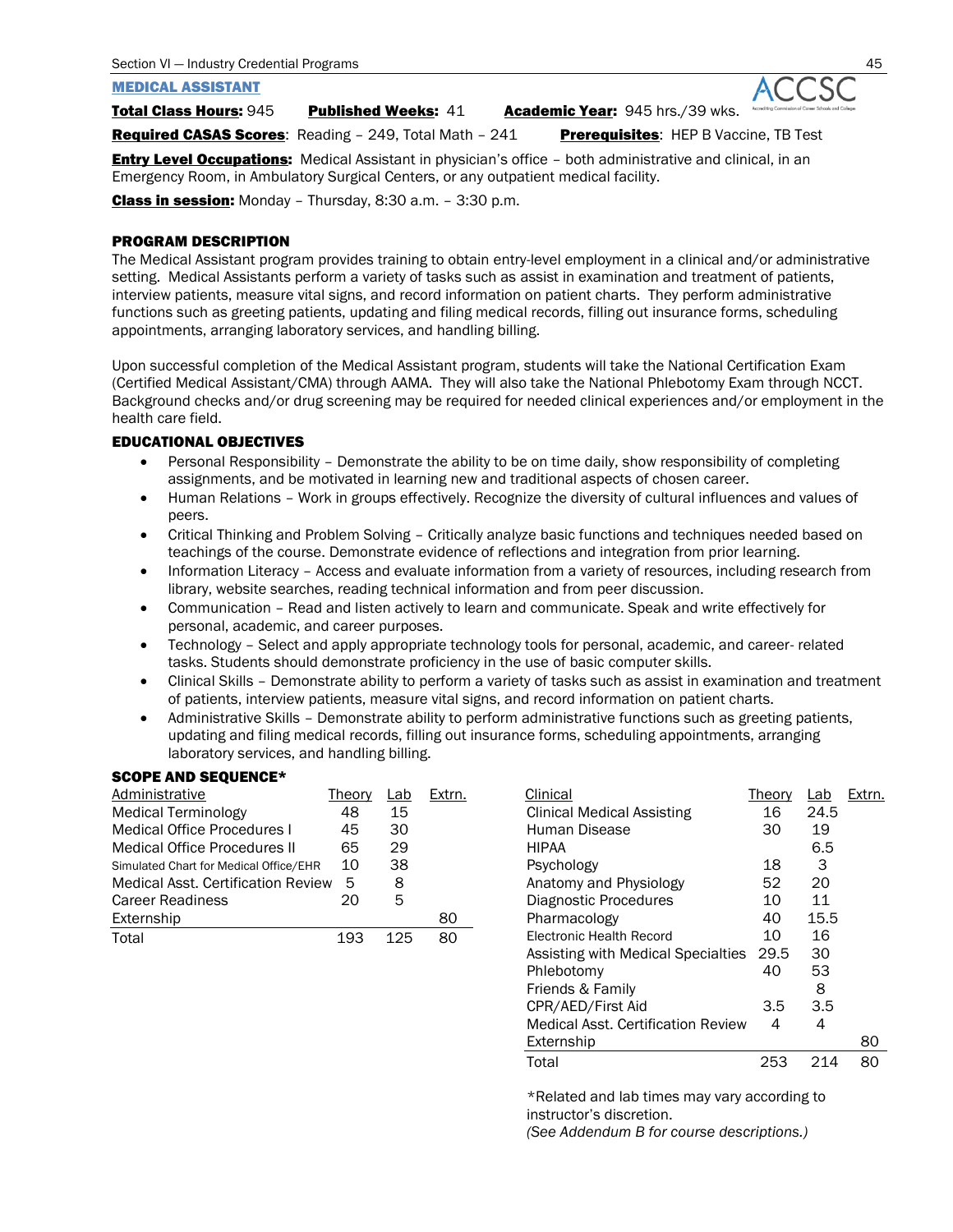Section VI — Industry Credential Programs 46

MEDICAL OFFICE SPECIALIST

Total Class Hours: 740 Published Weeks: 41 Academic Year: 740 hrs./38 wks.

Required CASAS Scores: Reading – 249

**Entry Level Occupations:** Medical Receptionist in any health care facility or physician's office; Coding Specialist in any ambulatory health care facility or physician's office; Billing Specialist in any ambulatory health care facility, physician's office or insurance company.

Class in session: Monday - Thursday, 5:00 p.m. - 10:00 p.m.

#### PROGRAM DESCRIPTION

This program provides training to be able to compile, process, and maintain medical records of patients in a manner consistent with medical, administrative, ethical, legal, and regulatory requirement of the health care system. The student will also be able to process, maintain, compile, and report patient information for health requirements and standards in a manner consistent with the healthcare industry. Upon completing this class the student will sit for National Certification in: Certified Medical Office Assistant, Certified Medical Coding & Billing.

#### EDUCATIONAL OBJECTIVES

- Personal Responsibility Demonstrate the ability to be on time daily, show responsibility of completing assignments, and be motivated in learning new and traditional aspects of chosen career.
- Human Relations Work in groups effectively. Recognize the diversity of cultural influences and values of peers.
- Critical Thinking and Problem Solving Critically analyze basic functions and techniques needed based on teachings of the course. Demonstrate evidence of reflections and integration from prior learning.
- Information Literacy Access and evaluate information from a variety of resources, including research from library, website searches, reading technical information and from peer discussion.
- Communication Read and listen actively to learn and communicate. Speak and write effectively for personal, academic, and career purposes.
- Technology Select and apply appropriate technology tools for personal, academic, and career- related tasks. Students should demonstrate proficiency in the use of basic computer skills.
- Administrative Skills Demonstrate ability to perform skills in healthcare settings such as: communication skills, scheduling appointments, computer skills, medical records, and making patient referrals.
- Coding and Billing Skills Students will be able to obtain insurance verification and authorizations, post insurance and patient payments to accounts, and perform medical coding and billing procedures. Students will be able to document and utilize electronic records.

#### SCOPE AND SEQUENCE

|                                        | Theory | Lab | Externship |
|----------------------------------------|--------|-----|------------|
| Medical Terminology                    | 40     | 23  |            |
| <b>Medical Billing</b>                 | 90     | 27  |            |
| <b>HIPAA</b>                           | 5      | 5   |            |
| Computers 101                          | 5      | 10  |            |
| CPR/AED/First Aid                      |        | 8   |            |
| Anatomy & Physiology                   | 70     |     |            |
| <b>Medical Office Assisting</b>        | 40     | 20  |            |
| Simulated Chart for Medical Office/EHR |        | 29  |            |
| Human Disease                          | 63     |     |            |
| <b>Medical Coding</b>                  | 150    | 50  |            |
| <b>Career Readiness</b>                | 20     | 5   |            |
| Externship                             |        |     | 80         |
| Total                                  | 483    | 177 | 80         |

(See Addendum B for course  $descriptions.$ )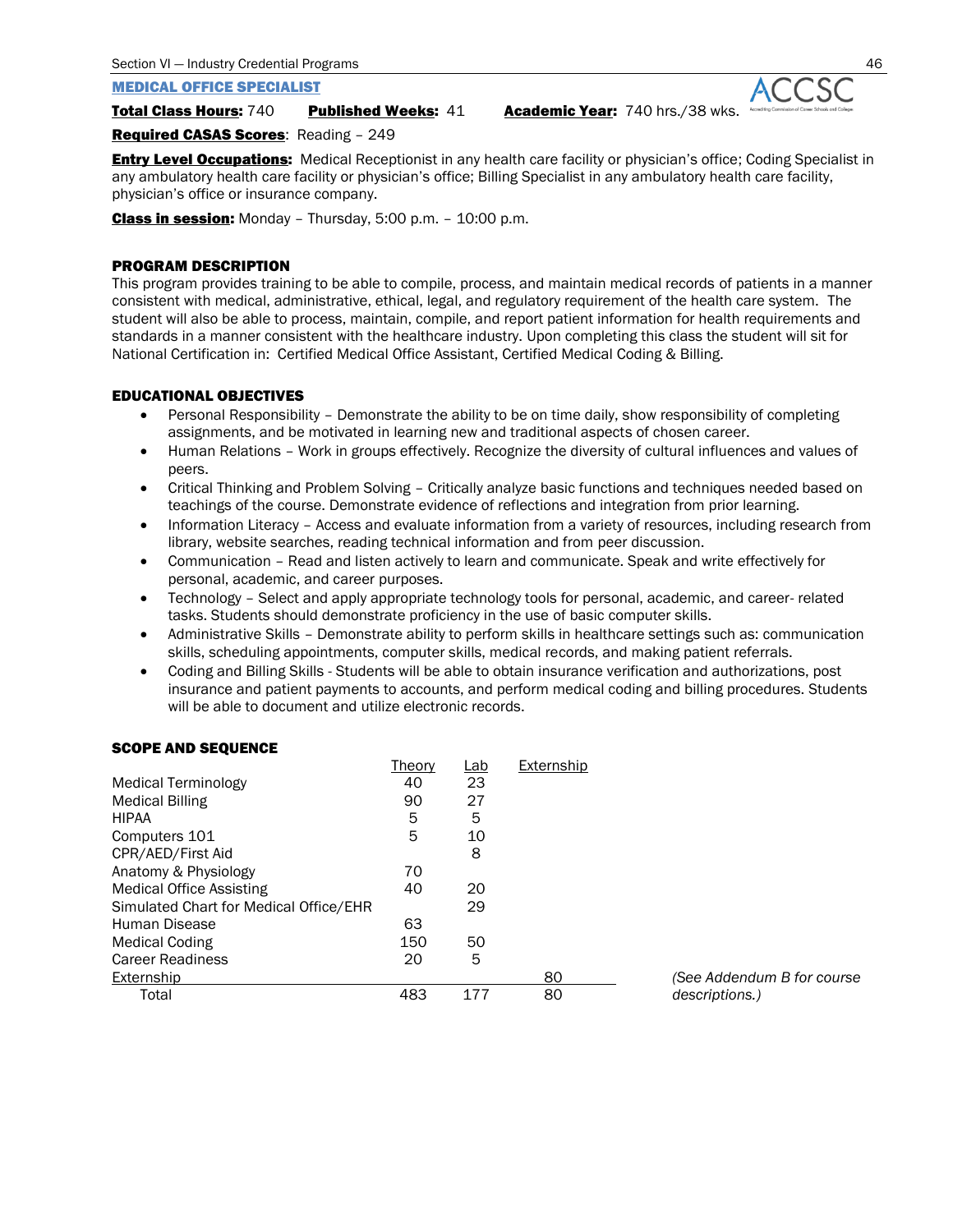#### WELDING

Total Class Hours: 900 Published Weeks: 51 Academic Year: 900 hours/47 weeks

Required CASAS Scores: Reading – 239, Math - 236

**Entry Level Occupations:** Welder, Fabricator, Finishing Technician, Fitter-Welder, MIG Welder, Spot Welder. Class in Session: Monday – Thursday, 5:00 p.m. – 10:00 p.m.

#### PROGRAM DESCRIPTION

This program is designed for students to gain entry level employment in the welding field, as well as making each student a proficient pipe welder using SMAW and TIG processes. The program also teaches MIG and Flux core welding, while providing skills for pipe welding and manufacturing, field and shop safety, pipe fitting skills and basic blueprint reading. Throughout the program, students have the opportunity to earn up to five welding credentials. Student test pieces are sent to an American Welding Society Accredited Testing Facility for inspection. Upon successful completion of the Welding program, graduates will receive a Career Passport with any certifications earned including American Welding Society Credentials and OSHA.

#### EDUCATIONAL OBJECTIVES

- Personal Responsibility Demonstrate the ability to be on time daily, show responsibility of completing assignments, and be motivated in learning new and traditional aspects of chosen career.
- Human Relations Work in groups effectively. Recognize the diversity of cultural influences and values of peers.
- Critical Thinking and Problem Solving Critically analyze basic functions and techniques needed based on teachings of the course. Demonstrate evidence of reflections and integration from prior learning.
- Information Literacy Access and evaluate information from a variety of resources, including research from library, website searches, reading technical information and from peer discussion.
- Communication Read and listen actively to learn and communicate. Speak and write effectively for personal, academic, and career purposes.
- Technology Select and apply appropriate technology tools for personal, academic, and career- related tasks. Students should demonstrate proficiency in the use of basic computer skills.
- Performance Skills Demonstrate abilities in blueprint reading, shop math, Stick, Mig, Tig and pipe welding.

|                          | Theory | Lab |
|--------------------------|--------|-----|
| Math I                   | 42     |     |
| Intro to Welding         | 30     | 24  |
| OSHA 10                  |        | 12  |
| Stick Welding I          | 20     | 132 |
| Stick Welding II         | 20     | 95  |
| MIG Welding I            | 10     | 76  |
| MIG Welding II           | 10     | 60  |
| Pipe Welding I           | 10     | 104 |
| Pipe Welding II          | 10     | 90  |
| <b>TIG Welding</b>       | 10     | 84  |
| <b>Blueprint Reading</b> | 36     |     |
| <b>Career Readiness</b>  | 20     | 5   |
| Totals                   | 218    | 682 |

#### SCOPE AND SEQUENCE

(See Addendum B for course descriptions.)

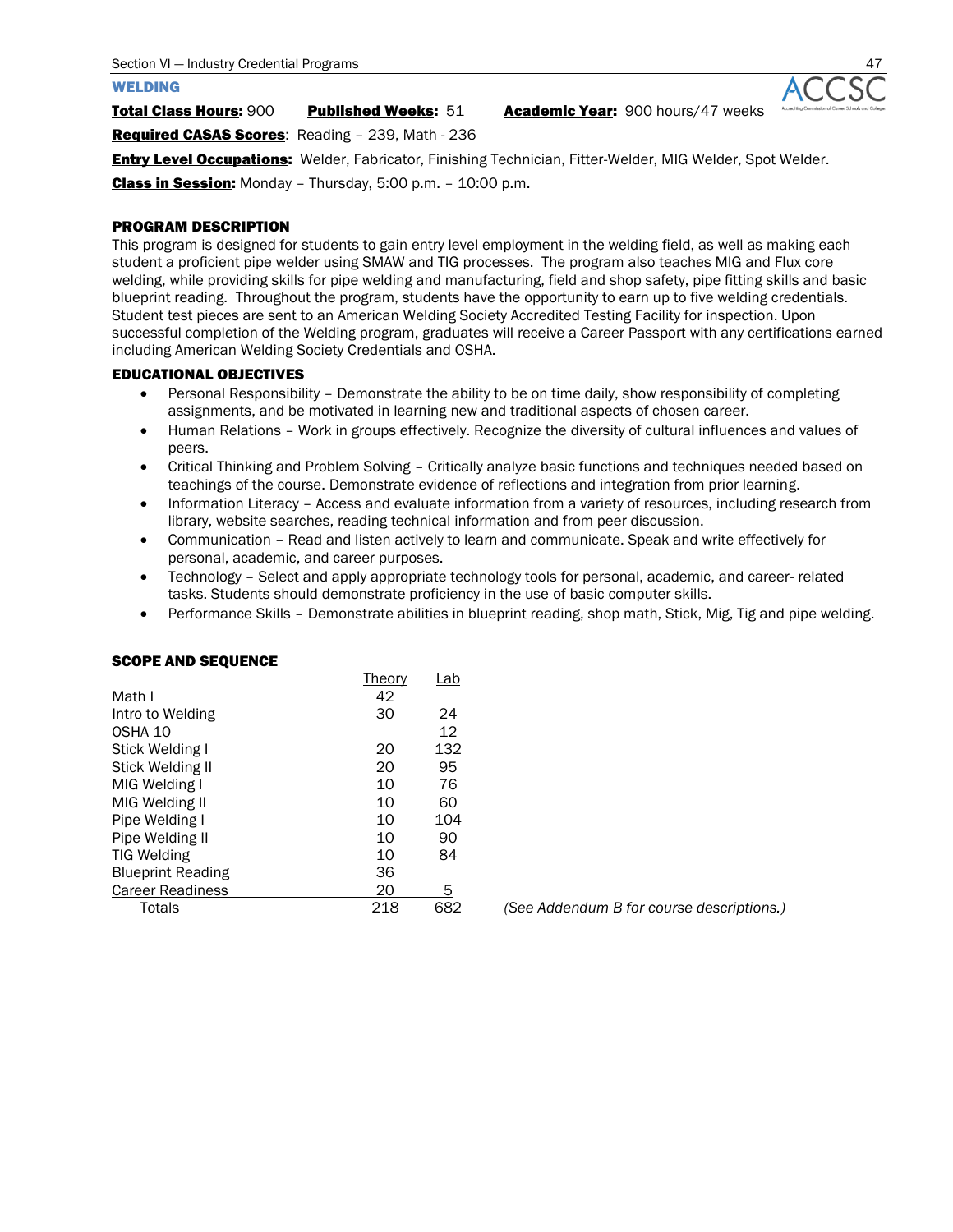#### EMERGENCY MEDICAL TECHNICIAN (EMT)

**Total Class Hours: 172 Published Weeks: 20** 

**Required CASAS Scores:** Reading - 249, Math - 236 **Prerequisites:** BCI Background Check

**Entry Level Occupations:** Emergency Medical Technician (EMT)

**Class in session:** Monday & Wednesday, 6:00 p.m.  $- 10:00$  p.m. (Sat. 9:00 a.m.  $- 5:00$  p.m.)

#### PROGRAM DESCRIPTION

This course is for any person seeking to become a state certified Emergency Medical Technician (EMT). At the Emergency Medical Technician level, coursework emphasizes emergency skills, such as managing respiratory, trauma, and cardiac emergencies, and patient assessment. Formal courses are often combined with time in an emergency room and ambulance. The program provides instruction and practice in dealing with bleeding, fractures, airway obstruction, cardiac arrest, and emergency childbirth. Students learn how to use and maintain common emergency equipment, such as backboards, suction devices, splints, oxygen delivery systems, and stretchers. All students must complete ambulance ride time and hospital patient observation time. The student must complete a set of skills performances that include the following: (5) assessments, (3) run sheets, and (1) self-evaluation. Graduates of approved Emergency Medical Technician training program must pass a written and practical exam. In order to sit for the National Registry Exam, students must successfully complete the course, achieve a 70% or higher on the FISDAP exam, and successfully complete Practical Skills Testing.

#### EDUCATIONAL OBJECTIVES

- Personal Responsibility Demonstrate the ability to be on time daily, show responsibility of completing assignments, and be motivated in learning new and traditional aspects of chosen career.
- Human Relations Work in groups effectively. Recognize diversity of cultural influences and values of peers.
- Critical Thinking and Problem Solving Critically analyze basic functions and techniques needed based on teachings of the course. Demonstrate evidence of reflections and integration from prior learning.
- Information Literacy Access and evaluate information from a variety of resources, including research from library, website searches, reading technical information and from peer discussion.
- Communication Read and listen actively to learn and communicate. Speak and write effectively for personal, academic, and career purposes.
- Technology Select and apply appropriate technology tools for personal, academic, and career- related tasks. Students should demonstrate proficiency in the use of basic computer skills.
- Performance Skills Demonstrate the ability to define Emergency Medical Services (EMS) Systems. Differentiate the roles and responsibilities of the Emergency Medical Technician (EMT) from other pre-hospital providers. Describe the roles and responsibilities related to personal safety. Discuss the roles and responsibilities of the Emergency Medical Technician (EMT) towards the safety of the crew, the patient and bystanders. Define medical direction and discuss the Emergency Medical Technician (EMT)'s role in the process. State the specific statutes and regulations of the state regarding the EMS system. Recognize the nature and seriousness of the patient's condition or extent of injuries to assess requirements for emergency medical care. Administer appropriate emergency medical care based on assessment findings of the patient's condition. Lift, move, position and otherwise handle the patient to minimize discomfort and prevent further injury. Perform safely and effectively the expectations of the job description.

#### SCOPE AND SEQUENCE

|                                        | <b>Theory</b>  | <u>Lab</u>     |                                           | Theory | Lab |
|----------------------------------------|----------------|----------------|-------------------------------------------|--------|-----|
| Program Preview                        |                |                | Toxicologic Emergencies                   |        |     |
| <b>Wellness and Safety</b>             | 4              |                | Trauma Overview                           | 4      |     |
| Anatomy, Physiology & Medical Term.    | 8              |                | Head, Spinal Cord, Face, Neck             |        |     |
| Scene Size Up                          | 2              |                | Abdominal Trauma                          | 2      | 2   |
| CPR, Safety, Legal, Ethical            | 2.5            | 3.5            | Bleeding, Soft Tissue Musculoskeletal     |        |     |
| <b>Patient Assessment</b>              | 8              | 4              | Trauma, Burns                             |        | З   |
| Pathophysiology                        |                |                | OB/GYN                                    | 6      |     |
| Life Span Vitals                       | 4              |                | Chest                                     |        |     |
| Lab Day/Assessment                     |                | 12             | The Combat Veteran                        |        |     |
| Lifting and Moving Patients            | 2              | $\overline{2}$ | Pediatrics, Geriatrics, Patients          |        |     |
| Documentation, Communication           | $\overline{2}$ |                | With Special Challenges                   | 8      | 8.5 |
| Shock                                  | 3              |                | Ambulance Operations, Air Medical Resp.   | 4      |     |
| General Pharmacology                   | 3.5            |                | Gaining Access, Hazmat                    | 4      |     |
| Airway Mgmt., Ventilation, Oxygenation | 4              |                | Mass Casualty, Terrorism                  | 6.5    |     |
| <b>Respiratory Emergencies</b>         | 4              |                | <b>Hospital Patient Observation</b>       |        |     |
| Seizure, Diabetic                      |                | 4              | <b>Skills Practice</b>                    |        |     |
| Cardiovascular Emergencies             | 4              |                | Skills Testing, Computer Testing          |        | 6   |
| Altered Mental Status, Stroke          |                |                | Total                                     | 116    | 56  |
| Anaphylactic Reaction                  |                | 4              | (See Addendum B for course descriptions.) |        |     |
| Abdominal, Environmental               | 6.5            |                |                                           |        |     |

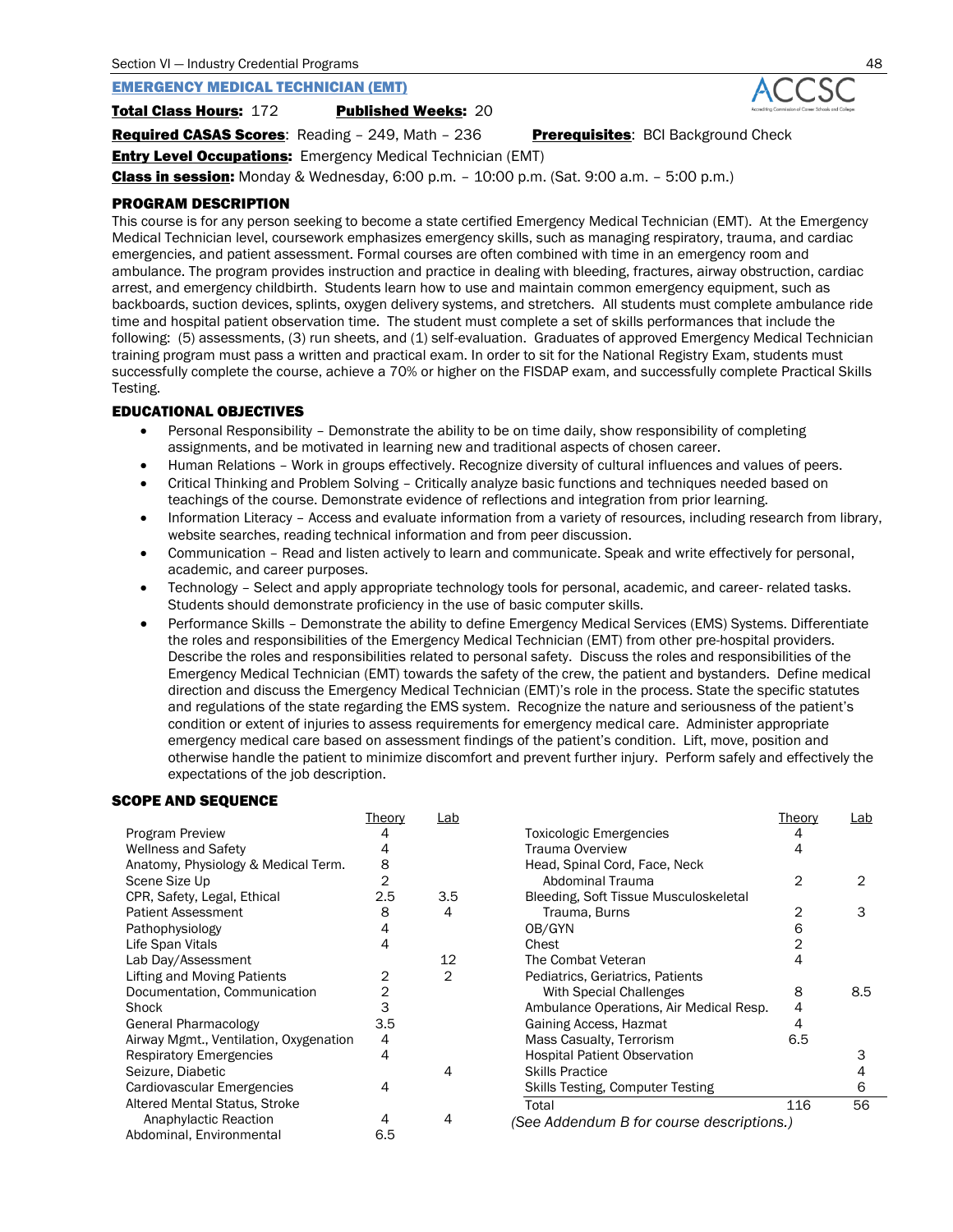#### FIREFIGHTER I

Total Class Hours: 184 Published Weeks: 16

Required CASAS Scores: Reading - 239

**Entry Level Occupations: Firefighter Level I** 

Class in session: Monday, Wednesday 6p-10p, Saturday 8a-5p

#### PROGRAM DESCRIPTION

This course provides the training, knowledge and skills required to become state certified firefighter trained to the Firefighter I level. Upon completion, students must pass a State of Ohio test to become certified.

Theory Lab

#### EDUCATIONAL OBJECTIVES

• Performance Skills – Rescue victims from burning buildings and accident sites. Search burning buildings to locate fire victims. Administer first aid and cardiopulmonary resuscitation to injured persons. Dress with equipment such as fire resistant clothing and breathing apparatus. Drive and operate fire fighting vehicles and equipment. Move toward the source of a fire using knowledge of types of fires, construction design, building materials, and physical layout of properties. Respond to fire alarms and other calls for assistance, such as automobile and industrial accidents. Assess fires and situation and report conditions to superiors to receive instructions, using two-way radios. Position and climb ladders to gain access to upper levels of buildings, or to rescue individuals from burning structures. Create openings in buildings for ventilation or entrance, using axes, chisels, crowbars, electric saws, or core cutters.

#### SCOPE AND SEQUENCE

|                                            | THEOLY                  | <u>Lav</u> |  |
|--------------------------------------------|-------------------------|------------|--|
| Firefighter Health & Safety                | 5                       | 3          |  |
| Introduction & History of the Fire Service | 3                       |            |  |
| <b>Fire Service Communications</b>         | $\overline{c}$          | 1          |  |
| Fire Hose and Streams                      | 4                       | 8          |  |
| Salvage and Overhaul                       | 2                       | 3          |  |
| Search and Rescue                          | $\overline{2}$          | 4          |  |
| <b>Water Supply</b>                        | $\overline{c}$          | 4          |  |
| <b>Building Construction</b>               | 3                       |            |  |
| HazMat                                     | 16                      | 8          |  |
| Fire Suppression                           | 6                       | 9          |  |
| Ladders                                    | $\overline{c}$          | 8          |  |
| <b>Forcible Entry</b>                      | 3                       | 5          |  |
| Ventilation                                | 3                       | 5          |  |
| PPE & SCBA                                 | 4                       | 6          |  |
| Life Safety Initiatives                    | 4                       |            |  |
| Ropes & Knots                              | 2                       | 4          |  |
| Fire Behavior                              | 4                       |            |  |
| Portable Fire Extinguishers                | $\overline{c}$          | 3          |  |
| <b>Firefighter Survival</b>                | $\overline{\mathbf{c}}$ | 4          |  |
| Vehicle Rescue and Extrication             | 2                       | 4          |  |
| Live Burn                                  |                         | 8          |  |
| <b>EMS</b>                                 | 8                       |            |  |
| <b>EVOC</b>                                | 8                       | 8          |  |
| <b>TOTAL</b>                               | 89                      | 95         |  |

While total instructional hours will remain constant, the instructor reserves the right to change unit hours based on individual classes.

*(See Addendum B for course descriptions.)*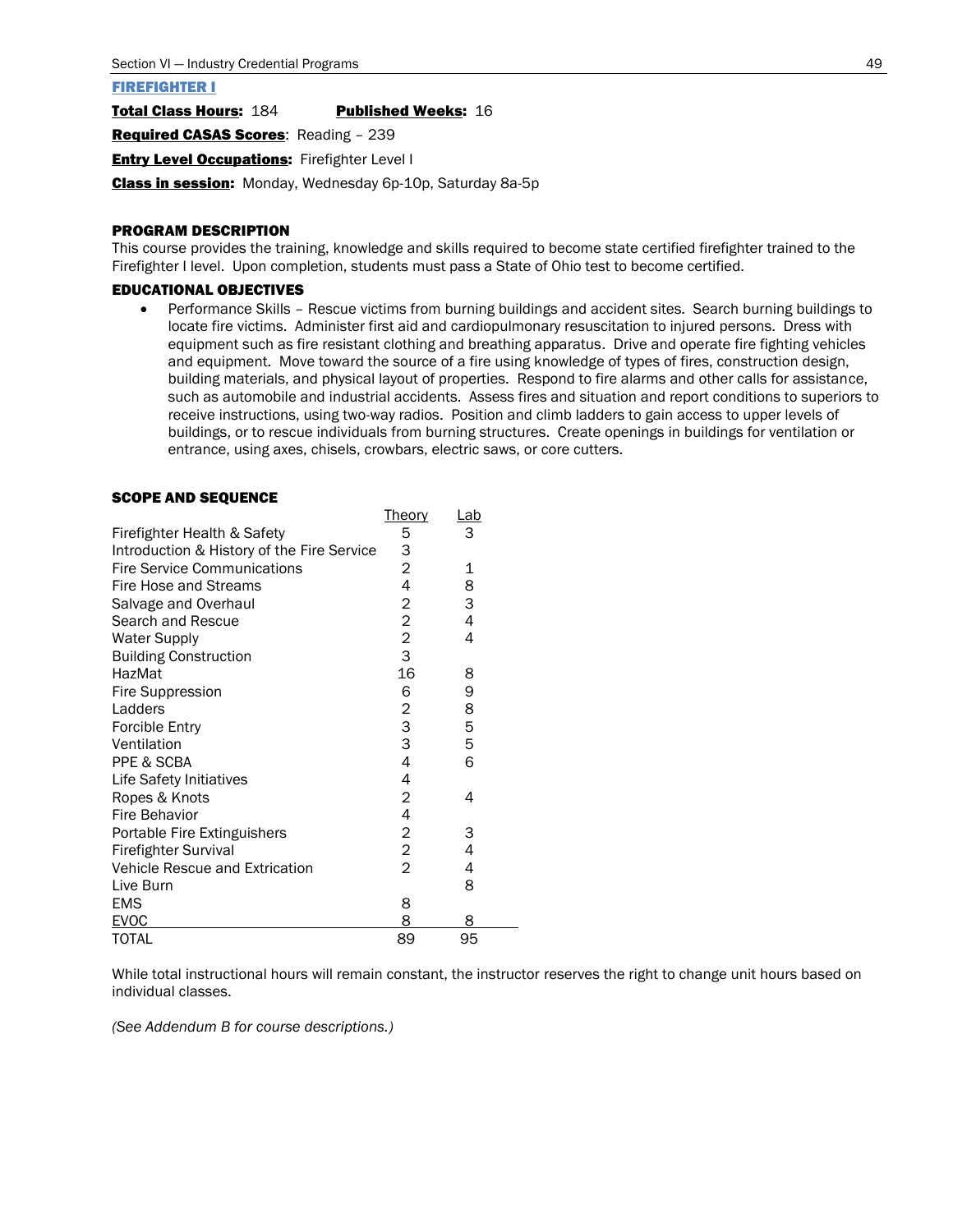#### FIREFIGHTER II

Total Class Hours: 84 Published Weeks: 13

Required CASAS Scores: Reading - 239

**Entry Level Occupations:** Firefighter Level II

Class in session: Tuesday, Thursday 6p-10p, Sunday 8a-5p

#### PROGRAM DESCRIPTION

This course provides the training, knowledge and skills required to become a state certified firefighter trained to the Firefighter II level (full-time fire fighter). Upon completion, students must pass a State of Ohio test to become certified as a Level II Firefighter.

#### EDUCATIONAL OBJECTIVES

• Performance Skills – Rescue victims from burning buildings and accident sites. Search burning buildings to locate fire victims. Administer first aid and cardiopulmonary resuscitation to injured persons. Dress with equipment such as fire resistant clothing and breathing apparatus. Move toward the source of a fire using knowledge of types of fires, construction design, building materials, and physical layout of properties. Assess fires and situation and report conditions to superiors to receive instructions, using two-way radios. Create openings in buildings for ventilation or entrance, using axes, chisels, crowbars, electric saws, or core cutters.

#### SCOPE AND SEQUENCE

|                                               | Theory         | <u>Lab</u>     |  |
|-----------------------------------------------|----------------|----------------|--|
| Introduction & History of the Fire Service II | 1              |                |  |
| <b>Establish and Transfer Command</b>         | 1              | 2              |  |
| <b>Firefighter Health and Safety</b>          | 2              |                |  |
| <b>Building Construction</b>                  | $\overline{c}$ |                |  |
| PPE & SCBA                                    | $\overline{c}$ | 2              |  |
| <b>Fire Service Communications II</b>         | $\overline{c}$ | $\overline{2}$ |  |
| <b>Forcible Entry</b>                         | $\mathbf 1$    |                |  |
| Ladders                                       | $\mathbf{1}$   |                |  |
| Ropes & Knots                                 | 1              |                |  |
| Fire Behavior                                 | 2              |                |  |
| Portable Fire Extinguishers                   | $\overline{1}$ |                |  |
| Ventilation                                   | $\mathbf{1}$   |                |  |
| <b>Water Supply</b>                           | 1              |                |  |
| Fire Hose & Streams                           | 2              | 5              |  |
| Origin and Cause                              | $\mathbf{1}$   | 1              |  |
| Fire Prevention and Education                 | 2              | 6              |  |
| Search and Rescue                             | $\mathbf{1}$   | 3              |  |
| <b>Firefighter Survival</b>                   | 1              | 3              |  |
| <b>Fire Protection Systems</b>                | 3              |                |  |
| Foam                                          | $\overline{c}$ | 2              |  |
| Gas Cylinder/Flammable Liquid Fire Attack     | 3              | $\overline{7}$ |  |
| <b>Vehicle Fires</b>                          | $\overline{1}$ |                |  |
| Scene Lighting Equipment                      | $\mathbf{1}$   | 1              |  |
| Vehicle Rescue and Extrication                | $\overline{2}$ | 4              |  |
| <b>Technical Rescue</b>                       | 0.5            | 0.5            |  |
| Live Burn                                     |                | 8              |  |
| TOTAL                                         | 37.5           | 46.5           |  |

While total instructional hours will remain constant, the instructor reserves the right to change unit hours based on individual classes.

*(See Addendum B for course descriptions.)*

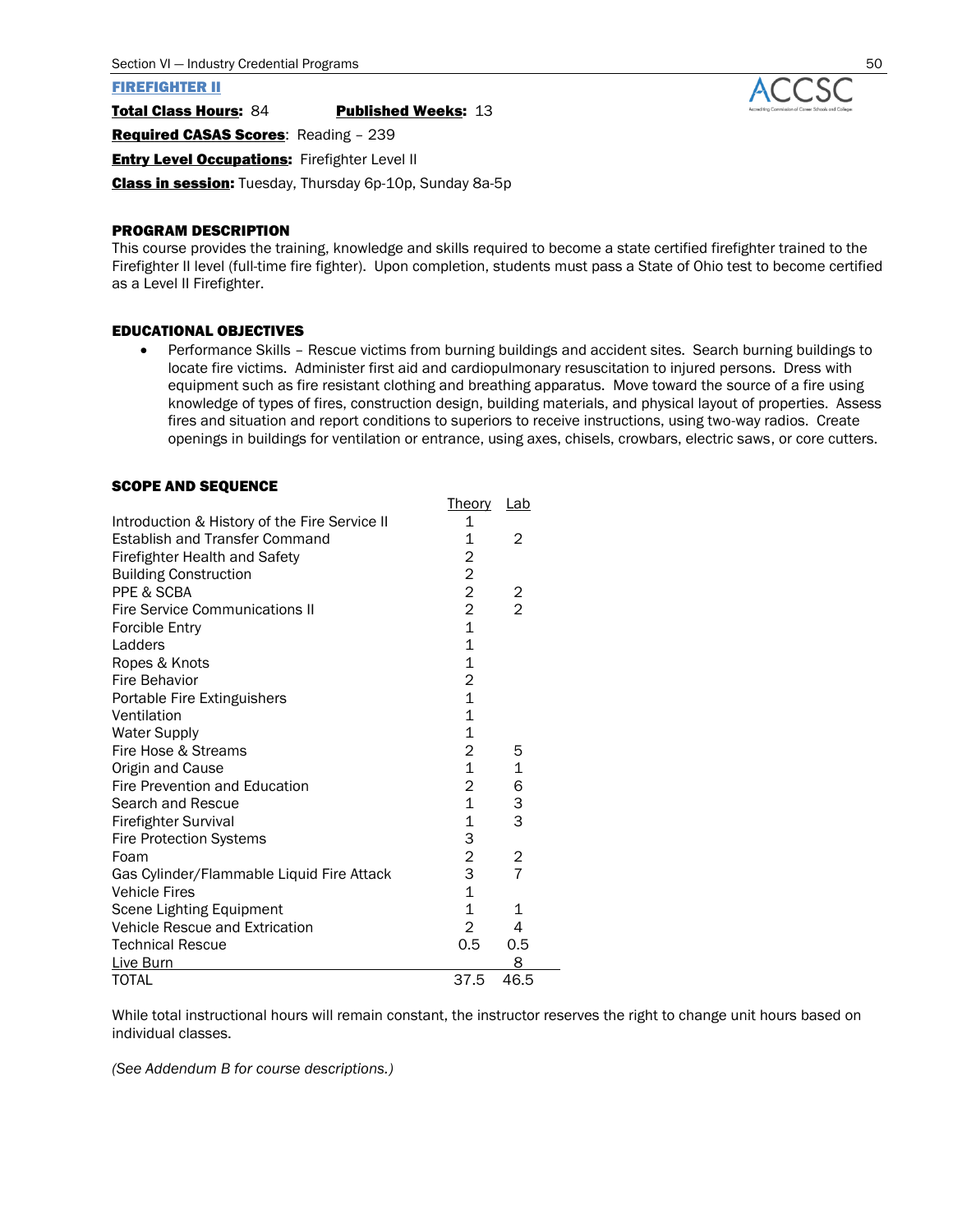#### COMPLETION RATES FOR PAST INDUSTRY CREDENTIAL PROGRAMS

The *Student Right to Know Act* requires schools to disclose completion rate statistics to employees, students, and potential students. The following reflect enrollment data in Title IV eligible Industry Credential Programs only. Additional gainful employment information including Median Loan Debt, CIP and SOC Codes and Occupations available on the Program page on our website at [www.mahoningctc.com](http://www.mahoningctc.com/index) or by accessing the links listed at the bottom of this page. An academic year runs July  $1<sup>st</sup>$  – June 30<sup>th</sup>.

#### ACCSC Graduation and Employment Rates

Graduation and employment rates are reported annually in October to our accrediting body, ACCSC. Rates are based on: (1) students who started their program between the reporting dates determined by ACCSC; (2) graduate students who were employed for a reasonable period of time and considered sustainable (e.g., not a single day of employment).

|                                               | Automotive<br><b>Technology</b> | <b>EMT</b>                | Firefighter II           | Medical<br><b>Assistant</b> | Medical<br>Office<br><b>Specialist</b> | Welding                  |
|-----------------------------------------------|---------------------------------|---------------------------|--------------------------|-----------------------------|----------------------------------------|--------------------------|
| Program Reporting Dates                       | July 2018 -<br>June 2019        | Sept. 2019 -<br>Aug. 2020 | Dec. 2019 -<br>Nov. 2020 | Jan. 2019 –<br>Dec. 2019    | Jan. 2018 –<br>Dec. 2018               | Dec. 2018 -<br>Nov. 2019 |
| <b>Students Starting Program</b>              | $\overline{7}$                  | 39                        | 12                       | 13                          | 12                                     | 27                       |
| Students Available for<br>Graduation          | 7/100%                          | 39/100%                   | 12/100%                  | 13/100%                     | 12/100%                                | 27/100%                  |
| Graduates within 150%<br>Program Length       | 6/86%                           | 25/64%                    | 12/100%                  | 13/100%                     | 11/92%                                 | 23/85%                   |
| <b>Graduates Furthering</b><br>Education      | 0/0%                            | 0/0%                      | 0/0%                     | 0/0%                        | 0/0%                                   | 0/0%                     |
| Graduates Unavailable for<br>Employment       | 0/0%                            | 0/0%                      | 0/0%                     | 0/0%                        | 0/0%                                   | 0/0%                     |
| Graduates Available for<br>Employment         | 6/100%                          | 25/100%                   | 12/100%                  | 13/100%                     | 11/100%                                | 23/100%                  |
| Graduates Employed in Field                   | 6/100%                          | 13/52%                    | 12/100%                  | 13/100%                     | 8/73%                                  | 12/52%                   |
| Graduates Employed in<br>Unrelated Occupation | 0/0%                            | 1/4%                      | 0/0%                     | 0/0%                        | 1/9%                                   | 5/22%                    |
| <b>Graduates Unemployed</b>                   | 0/0%                            | 0/0%                      | 0/0%                     | 0/0%                        | 0/0%                                   | 0/0%                     |
| Graduates Employment<br>Unknown               | 0/0%                            | 11/44%                    | 0/0%                     | 0/0%                        | 2/18%                                  | 6/26%                    |

#### ACCSC Annual Reporting – G&E Charts, October 2021

#### Placement Rate Methodology :

Placement Rate Percentage is determined by taking the number of student graduates employed in the field of study divided by the number of graduates available for employment.

Graduates Employed in the Field  $=$  Employment Rate

Graduates Available for Employment

*Exclusions*: Students graduates meeting any of the following conditions are excluded from the "graduates available for employment" calculation: (1) graduates that continue on with education in an accredited institution of higher education on at least a half-time basis; (2) graduates unavailable for employment due to the onset of a medical condition (3) graduates employed in jobs not related to the training obtained from the school's program; (4) unemployed graduates; (5) graduates for which no information about employment or unemployment is available.

#### *End of Section VI*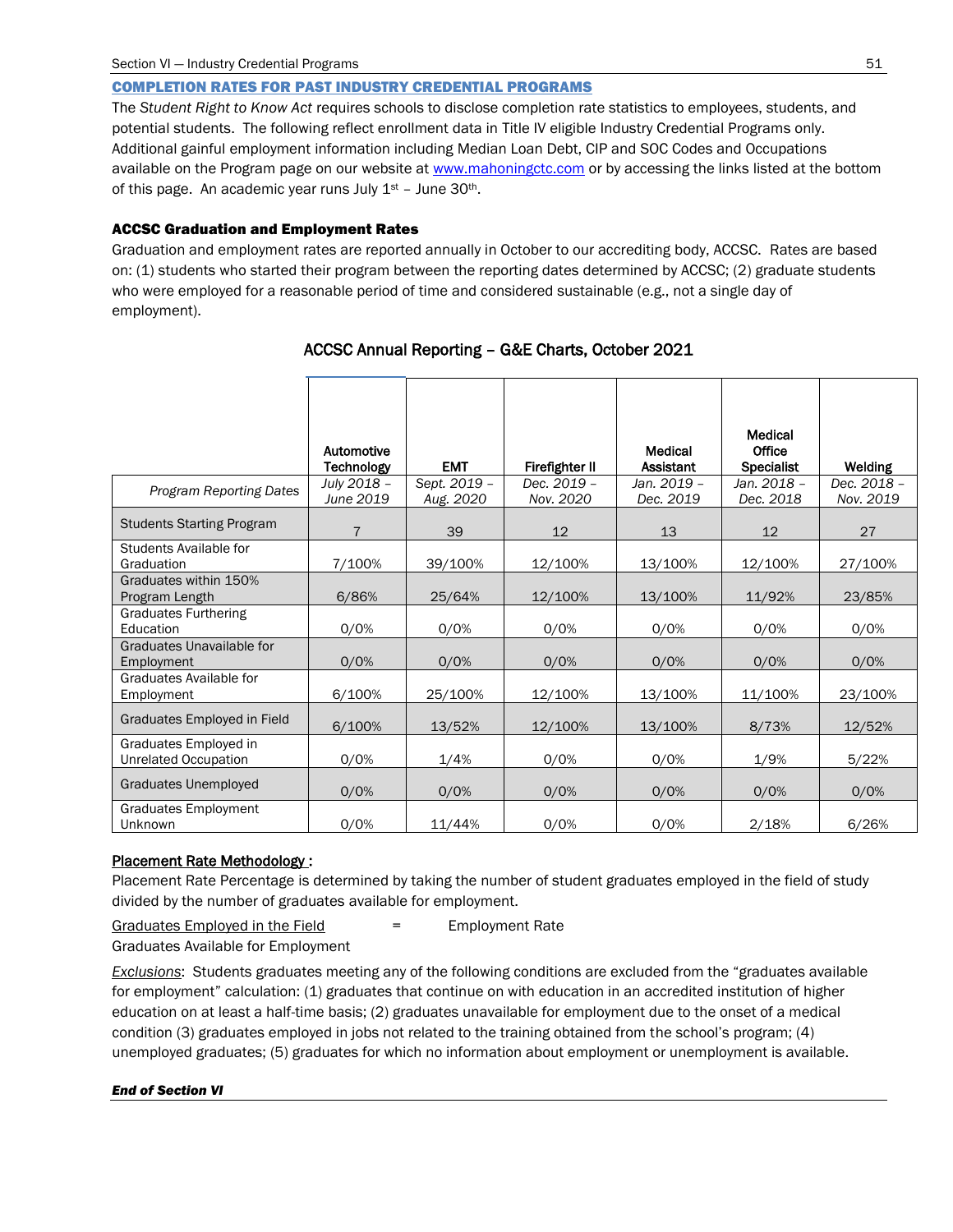## ADULT CAREER CENTER Mahoning County CTC *Post-Secondary Adult Career Center (PACE)*

## ADDENDUM A

# **Financial Aid Procedures**

2021-2022 FINANCIAL AID FISCAL YEAR

(July 1, 2021 – June 30, 2022)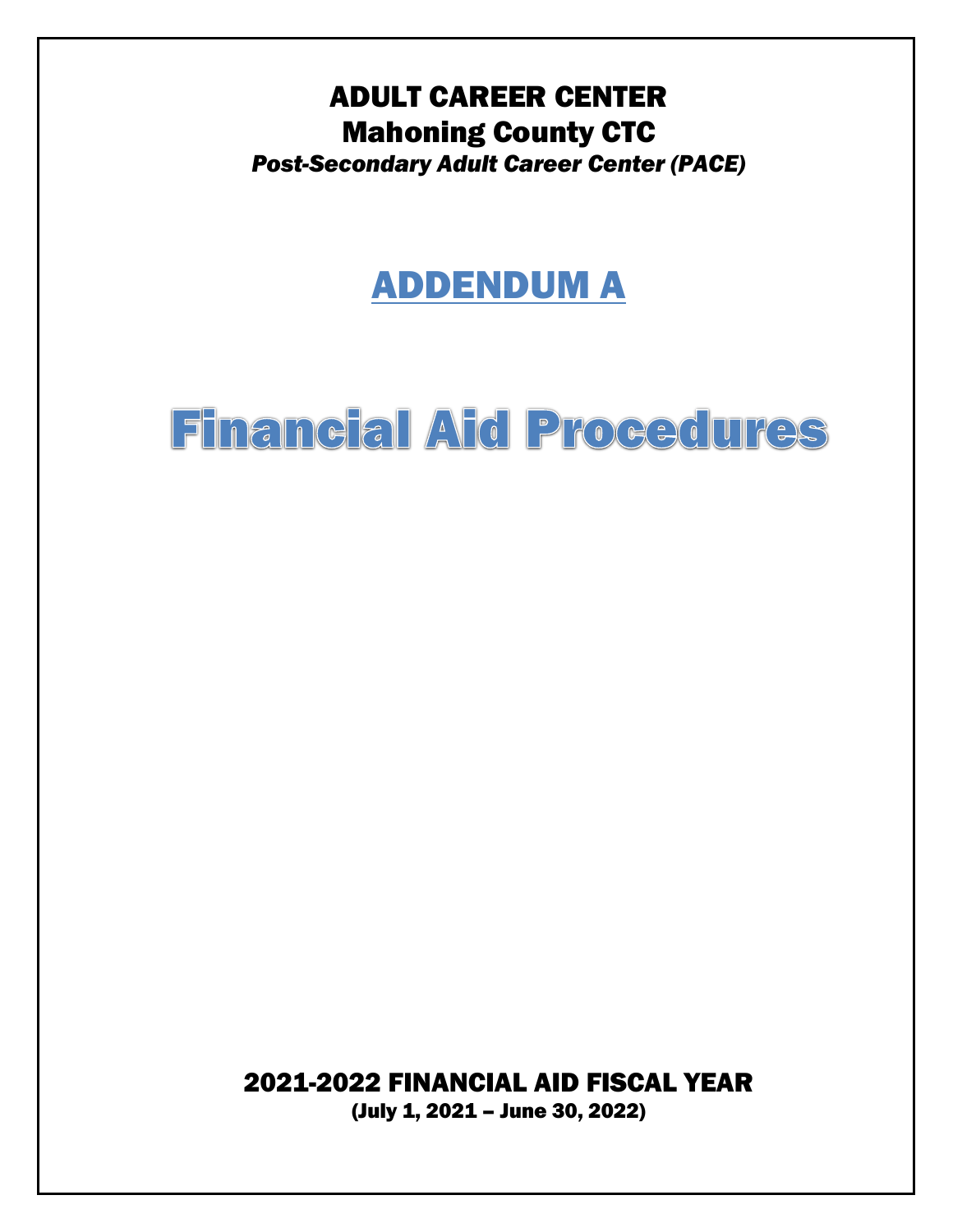#### GENERAL INFORMATION

In addition to the policies and procedures found in the previous pages of this Student Consumer Catalog, the following Financial Aid Policies and Procedures also apply to students in Industry Credential Programs receiving the Pell Grant and/or Direct Student Loans.

The information contained in this document was derived from: The Federal Student Aid Catalog 2018-2019 and 2019-2020, and 2020-2021. The U.S. Department of Education has a toll-free number to answer questions about Federal Student Aid Programs. This number is 1-800-4-Fed-Aid (1-800-433-3243). Information is also available from the Department of Education a[t http://www.ed.gov.](http://www.ed.gov/)

#### STATEMENT OF PRINCIPLES

The primary purpose of the financial aid programs shall be to provide financial assistance to accepted students who, without such aid, would be unable to attend the Adult Career Center.

The Adult Career Center recognizes its obligation to assist in realizing the national goal of quality educational opportunity. The Adult Career Center, therefore, works with schools, community groups, and other educational institutions in support of this goal.

Parents of dependent adult students are expected to contribute according to their means, taking into account their income, assets, number of dependents, and other relevant information. Independent students, themselves, are expected to contribute from their own assets and earnings including appropriate borrowing against future earnings.

Financial aid will be offered only after determining that the resources of the family are insufficient to meet the student's educational expenses. The amount of aid offered will not exceed the amount "needed" (See Addendum A, Cost of Attendance) to offset the difference between the student's educational expenses and the family's resources.

Because the amount of financial assistance awarded reflects the economic circumstances of the student and his/her family, the school will refrain from any public announcements of the amount of aid awarded, and encourage the student and others to respect the confidentiality of this information.

All documents, correspondence and conversations between and among the aid applicant, his/her family and Financial Aid Officer are confidential and entitled to the protection ordinarily arising from a counseling relationship.

#### **CONFIDENTIALITY**

Student financial aid records are considered confidential and hence are only available to authorized financial aid personnel for the purpose of making and maintaining financial aid offers.

Students who transfer from this institution into another post-secondary institution may be required to have a Financial Aid Transcript sent to the new school. Students who apply for SNAP Benefits (food stamps) or other financial assistance must request in writing a release of financial aid information.

#### STUDENT FINANCIAL AID RECORDS

Student financial aid records are kept on file at the Adult Career Center following graduation. These records include, but are not limited to: attendance, grade reports, ISIR, supporting financial aid information and billing records. After four (4) years, the financial aid records are archived and maintained for a minimum of four (4) additional years.

Students may request in writing copies of their records or may make an appointment to review records with the Financial Aid and Student Services Associate in the Adult Career Center office. An appointment must be scheduled within two (2) school days of the student's request. The record must be reviewed in the presence of the Supervisor or designee. The student must sign a release prior to the file review. A student may have a representative review the record with him/her.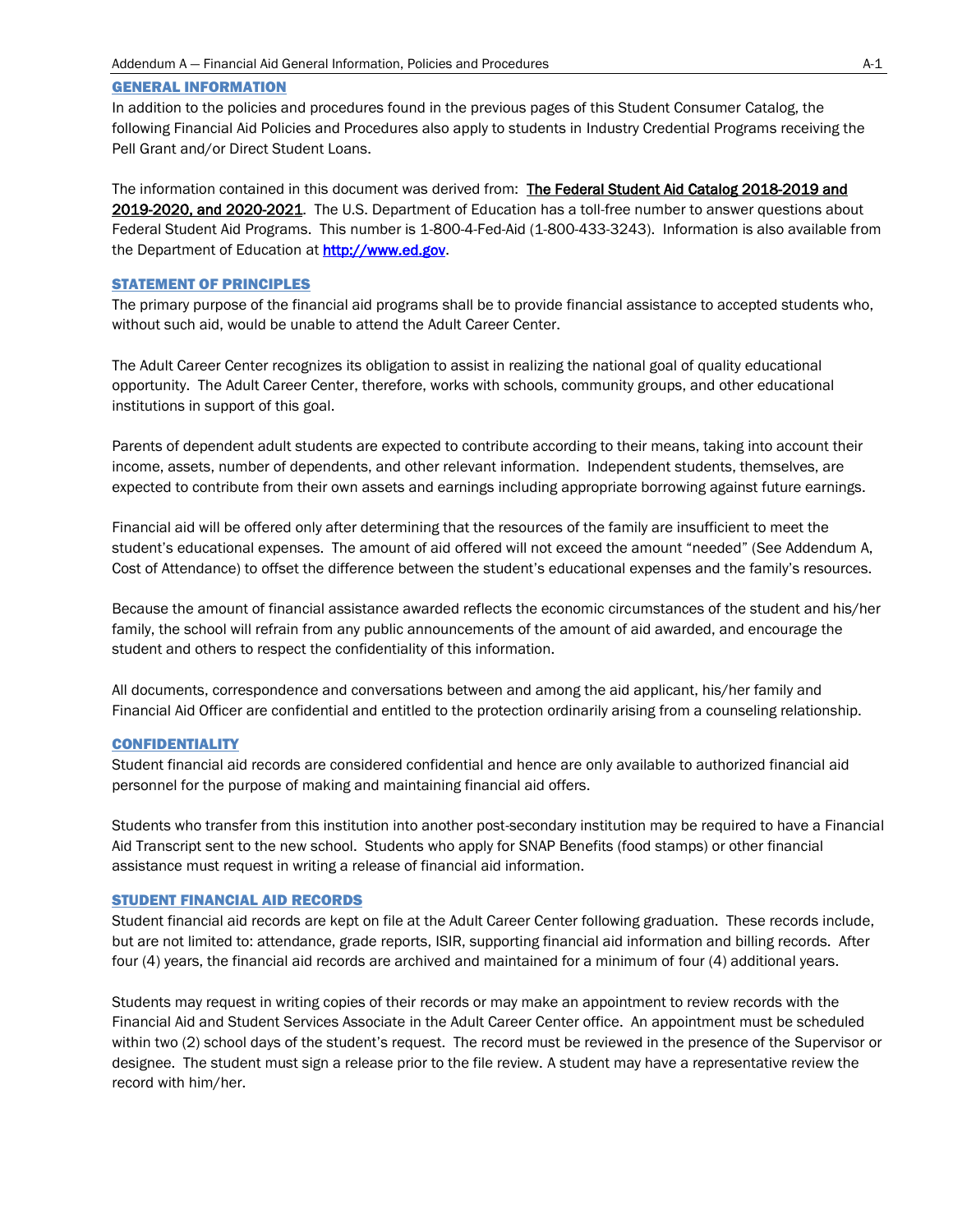#### ELECTRONIC NOTIFICATION AND AUTHORIZATION DISCLOSURE

The Mahoning County Career and Technical Center utilizes secure electronic process to provide notices, make disclosures, and collect authorizations from Adult Career Center Students and Staff.

Information to be disclosed this year;

| Financial Aid Offer | <b>Verification Requests</b> |
|---------------------|------------------------------|
| Disbursement Notice | Enrollment Information       |
| Grade Reports       | Attendance Reports           |

**Credit Balance Notice** Other as Determined

Information regarding Federal Financial Aid will be securely disseminated by the Financial Aid and Student Services Representative via student email through Docusign.com. *Financial Aid & Student Services Coordinator: McKenzie Wirtz; [maxie.wirtz@mahoningctc.com](mailto:maxie.wirtz@mahoningctc.com)*

Additional pertinent or secure information may be securely disseminated by the Adult Career Center Business Office Support Staff and Adult Career Center Supervisor via student email through Docusign.com. *Adult Career Center Supervisor: Mary Mihalopoulos; [mary.mihalopoulos@mahoningctc.com](mailto:mary.mihalopoulos@mahoningctc.com)*

Upon request, individuals are entitled to a paper copy of any notice, disclosure, or authorization provided by the MCCTC Adult Career Center. To request a paper copy students may contact the Adult Career Center Office at 330.729.4100.

#### FRAUD

Students, parents, or other individuals who purposely give false or misleading information to fraudulently obtain federal funds may be fined, be sentenced to jail, or both. If misreported information or altered documentation is suspected, the submitting parties will be asked to resubmit accurate, unaltered documentation for verification. If the parties do not wish to resubmit, they must present in writing a signed letter stating the information and/or documentation they are providing is accurate, complete and without alterations. Individuals still suspected of misreporting information or altering documentation will be reported to the Office of Inspector General U.S. Department of Education and any evidence will be provided.

#### TYPES OF FINANCIAL ASSISTANCE

The MCCTC Adult Career Center participates in the following U.S. Department of Education student financial aid (SFA) programs:

- Federal Pell Grant (Title IV)
- Direct Student Loans

#### Pell Grant

Provides financial aid that does not have to be repaid. The Pell Grant is awarded based on the student's financial need. Any student wishing to receive a Federal Pell Grant at this institution must meet the eligibility requirements established by the U.S. Department of Education. To receive a Federal Pell Grant a student must complete the Free Application for Federal Student Aid (FAFSA). Students with a Bachelor's Degree are not eligible for a Pell Grant.

#### Direct Student Loans

Direct Student Loans are borrowed money from the Federal Government that must be repaid with interest. There are two types of Direct Loans: subsidized and unsubsidized. Your school determines which ones and how much you are eligible to receive based on Federal guidelines.

#### • Subsidized Direct Loan

This loan is offered on the basis of need. The Federal Government pays the interest while the borrower is in school, during the grace period and during authorized periods of deferment. Interest is paid by the Department of Education (ED) under these circumstances. Repayment will begin six months after the borrower ceases to be enrolled in the program.

#### • Unsubsidized Direct Loan

This loan is not offered on the basis of need, and interest accrues on the borrower's account during in-school, deferment, grace and repayment periods. The unsubsidized loan is the difference between the cost of attendance and other aid (including subsidized loan) not to exceed limits set by the Federal Government.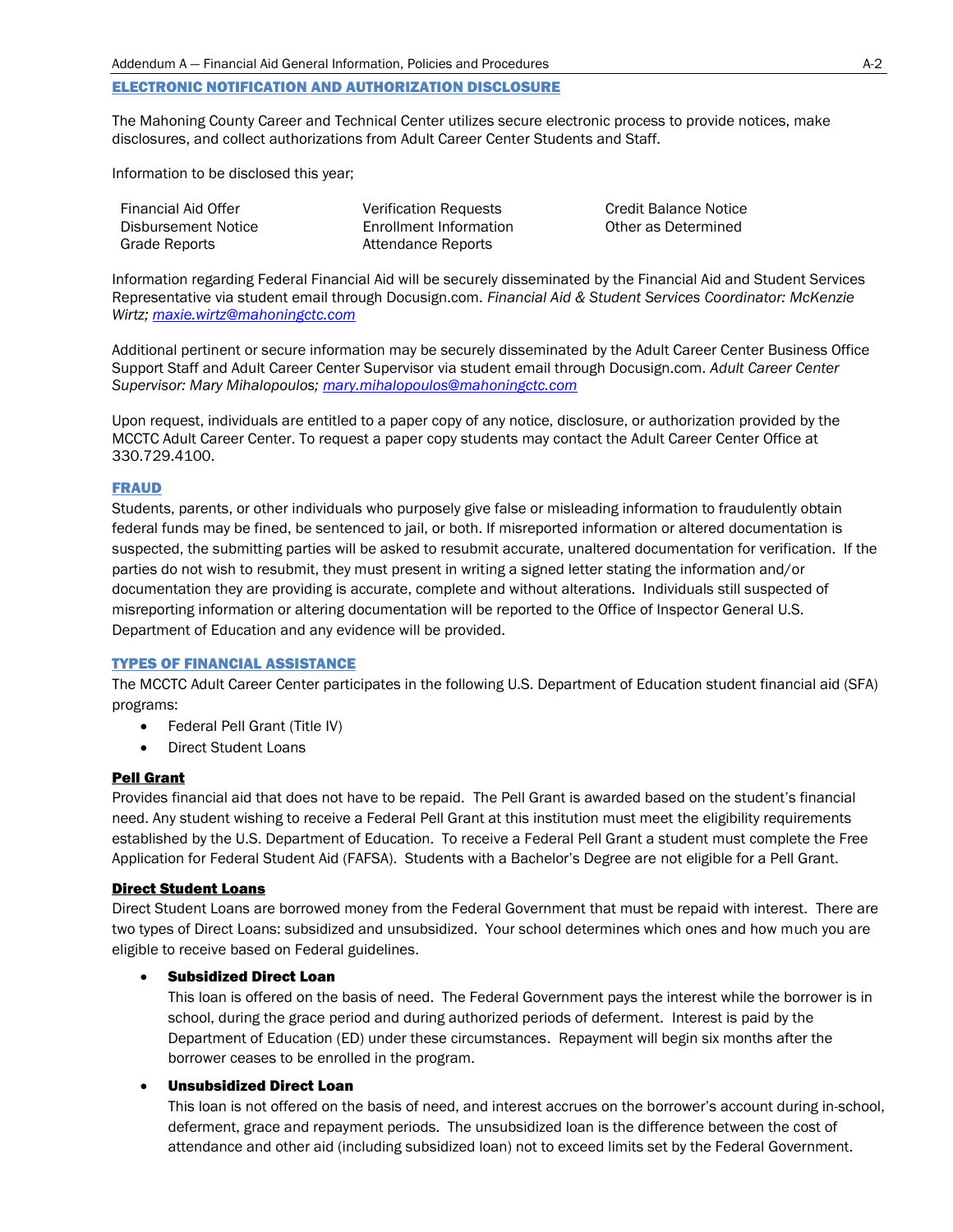The borrower has the option of repaying the interest during in-school, deferment or grace periods. Repayment will begin six months after the borrower ceases to be enrolled in the program.

#### Business or Agency Sponsorship

MCCTC Adult Career Center works with various businesses and agencies that fund qualified applicants for training programs. The school also works with businesses that have training dollars for their employees and various tuition assistance plans. Students using such funding for tuition payment must meet with the Financial Aid Officer to complete the registration process.

- **Department of Veteran Affairs (VA):** Federal training monies available to veterans of the U.S. Armed Services. For eligibility or to apply contact the Mahoning Veterans Service Office at 330-740-2451, call 1 888-442-4551 or visit [benefits.va.gov/gibill.](http://benefits.va.gov/gibill) Student must complete the appropriate application, submit their Certificate of Eligibility letter to the Financial Aid Office and then the Financial Aid Office will certify enrollment once the student has started classes.
- Trade Adjustment Assistance (TAA): Assistance may be available for students who have lost jobs or had hours and wages reduced because of foreign trade. Contact your employer, local Ohio Bureau of Employment Services office or local Ohio Means Jobs location.
- **Workforce Investment Act (WIA):** Assistance may be available for students who are economically disadvantaged or dislocated workers. Contact your local Ohio Means Jobs for information and eligibility requirements.
- **Opportunities for Ohioans with Disabilities (OOD):** Previously, Bureau of Vocational Rehabilitation (BVR); Financial aid may be available from this local agency for students with physical, mental or emotional disabilities that present a handicap to employment. Contact your local area Bureau of Vocational Rehabilitation.

#### **Self-Pay, Interest-Free Payment Plan**

A self-pay, interest-free payment plan is available to assist those students paying all or a portion of their tuition expense. Application for the payment plan is available through the Adult Career Center office. Payments must be made on time according to the payment plan contract. Student account must be paid in full at the end of each payment period, prior to any externship and in order to graduate.

#### STUDENT ELIGIBILITY FOR FEDERAL STUDENT AID

Under Section 484 of the Higher Education Act (HEA), to receive aid from major student aid programs, a student must meet the following eligibility criteria:

- 1. Have financial need;
- 2. Have a high school diploma or a High School Equivalency Certificate;
- 3. Be enrolled or accepted for enrollment in an eligible degree or certificate program.
- 4. Be a U.S. Citizen, Permanent Resident, or eligible Non-citizen;
- 5. Have a valid Social Security Number;
- 6. Not owe an overpayment on Title IV grants or loans;
- 7. Not be in default on a Title IV loan;
- 8. Have returned fraudulently obtained Title IV funds if convicted of or pled guilty or no contest to charges;
- 9. Not have fraudulently received Title IV loans in excess of annual or aggregate limits;
- 10. Have repaid Title IV loan amounts in excess of annual or aggregate limits if obtained inadvertently;
- 11. Sign a statement of educational purpose and a certification statement on overpayment and default (both found on Free Application for Federal Student Aid (FAFSA);
- 12. Once enrolled, make satisfactory academic progress

#### High School Evaluation Information and Foreign Diplomas

If the US DOE or the school questions the validity of the high schools' credentials, the institution will first check the "Unacceptable Proof of Graduation" list. If the high school is on that list it will be judged as unacceptable. If it is not on that list but the institution still questions the validity of the high school credential we will ask for a transcript from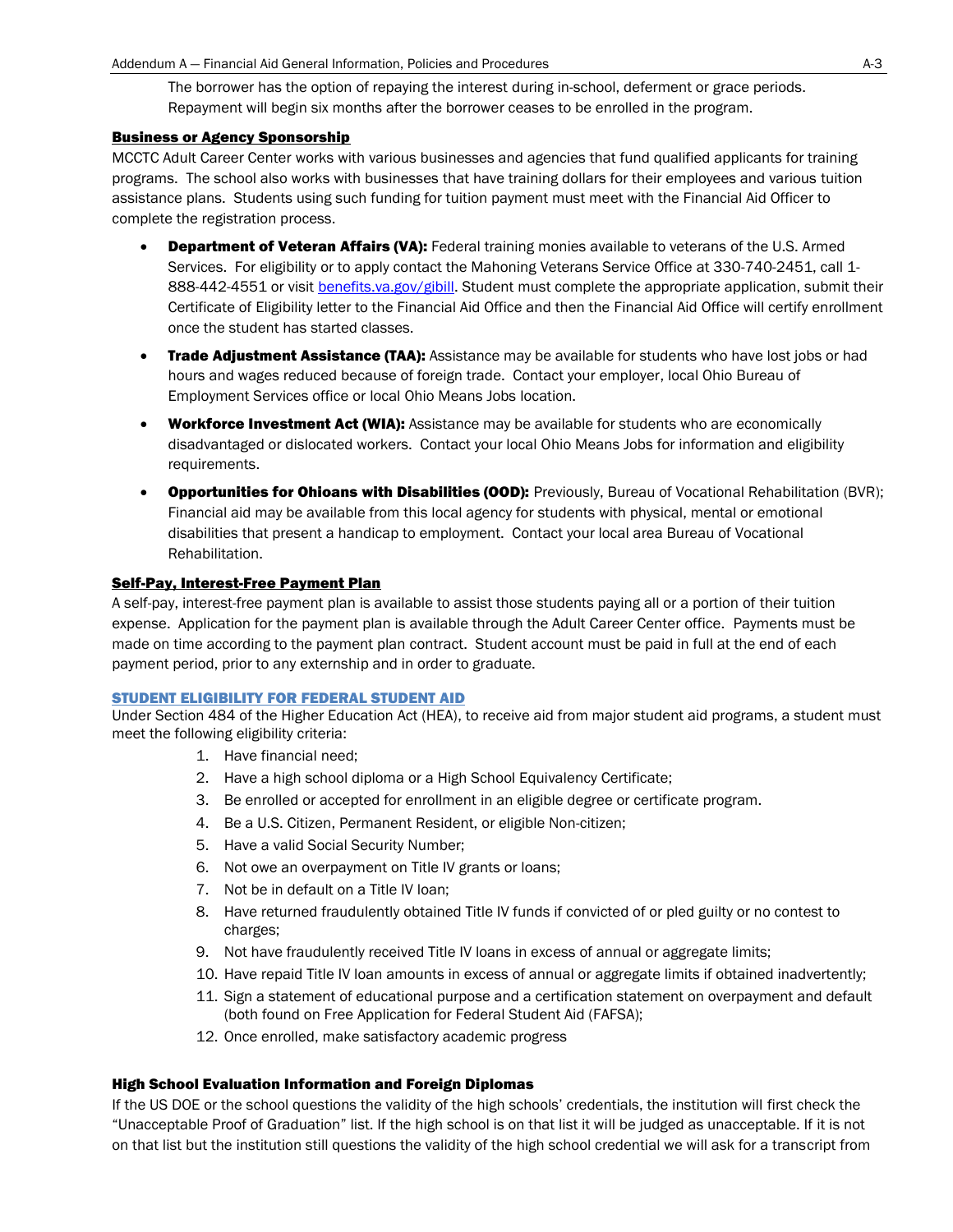the high school showing classes completed and passed. If the Adult Career Center is still not satisfied as to the validity of the credential, we may contact the states' Department of Education in which the school is located to ascertain if the high school is approved by the state.

*If your diploma is from a foreign country you must:*

- 1. Have the diploma translated into English
- 2. Once the diploma has been translated into English it must be reviewed by a credential evaluator to determine if it is equivalent to a U.S. diploma.
- 3. Student must submit the credential evaluator's determination information in its original format.

A list of evaluators who belong to The National Association of Credential Evaluation Services can be found on-line at [http://www.naces.org.](http://www.naces.org/) This list is for your comparison. The Adult Career Center does not recommend one agency above another. Evaluators do charge for this service and it can take several weeks, so be sure to start this process early in your enrollment process.

The final determination on the validity of high school credentials rests solely with the MCCTC Adult Career Center.

#### FINANCIAL NEED

Aid from most major programs is offered on the basis of financial need with the exception of unsubsidized Direct Student Loans. When applying for Federal Student Aid, the information reported is used in a formula established by the U.S. Congress that calculates Expected Family Contribution (EFC), (an amount a student and his/her family are expected to contribute toward education). If the EFC is below a certain amount, a student will be eligible for a Federal Pell Grant, assuming he/she meets all other eligibility requirements. The EFC is used in an equation to determine financial need:



The school's Financial Aid Officer (FAO) calculates cost of attendance (COA). Cost of attendance calculations include: tuition, fees, books, supplies, transportation, living and some miscellaneous allowances. The cost of attendance for a student is an estimate of a student's educational expenses for the period of enrollment. COA is made up of direct and indirect costs. Direct costs are charges for which the student will be billed directly by MCCTC Adult Career Center, including tuition and fees. Tuition and fees are approved annually by the MCCTC School Board. Direct costs reflect the actual charges applied to all students' accounts. Indirect costs are estimated educational expenses the student may incur such as books and supplies, personal expenses, an allowance for transportation, living expenses and other miscellaneous expenses. While actual costs may vary from student to student, these estimates are established by researching the average costs for these items. Car payments, credit card debt and other personal debt are not included in the student's educational budget. The cost of attendance sets the limit on the total aid that a student may receive for purposes of the Direct Loans and is one of the basic components of the Pell Grant calculation. The amount a student and his/her family are expected to contribute toward that cost is subtracted from COA. If there is an amount left over, a student is considered to have financial need. In determining need for aid from the Student Financial Aid Programs, the FAO must first consider other aid that a student might receive.

The Financial Aid Officer puts together a financial aid package that comes as close as possible to meeting a student's need utilizing the types of financial assistance the student is eligible for. However, the amount offered may fall short of the total program costs. The balance of costs is the student's responsibility.

A publication called the **EFC Formula Book**, which describes how a student's EFC is calculated, may be requested in writing to:

> Federal Student Aid Information Center P.O. Box 84 Washington, D.C. 20044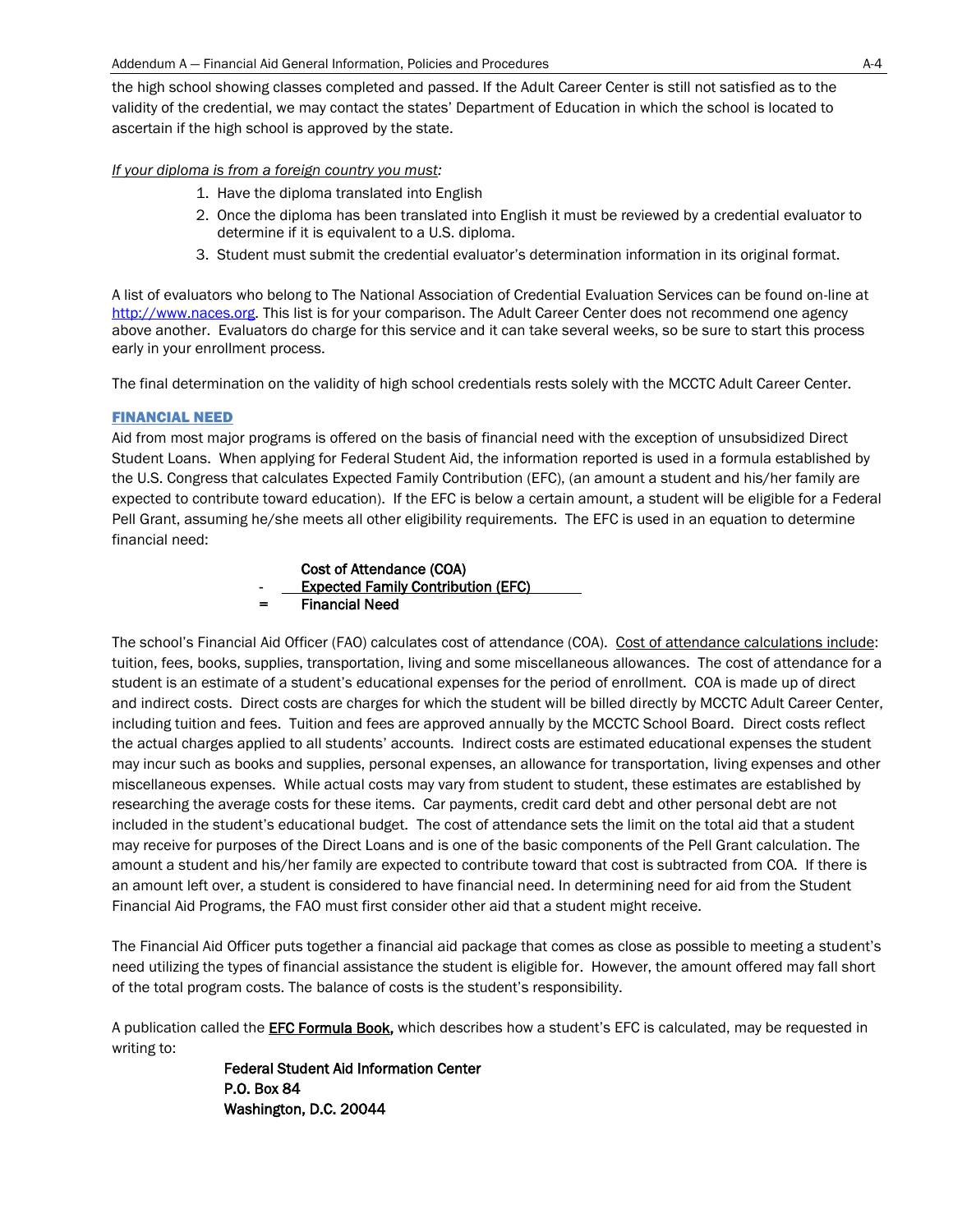#### FAFSA APPLICATION PROCESS

Students who wish to apply for Federal Student Aid should complete and submit the Free Application for Federal **Student Aid (FAFSA)**. The FAFSA can be submitted in three (3) ways:

- 1. Online: Visit [fafsa.ed.gov](http://fafsa.ed.gov/) to find the electronic application.
- 2. Paper Mail: Complete a paper FAFSA and mail to the address listed on the application.
- 3. Mobile App: Download the myStudentAid Mobile App and complete the FAFSA on your phone.

Students and parents should answer application questions as it pertains to them on the day they are filling out the FAFSA. Pay special attention to any questions on income because most errors occur in this area. When completing the FAFSA on the Web students and parents are strongly encouraged to use the IRS Data Retrieval Tool, if available, to import data from their Federal tax return and not change it. The IRS Data Retrieval Tool allows students and parents who are using FAFSA on the Web and who have already submitted their federal tax return to electronically transfer their tax data from the IRS database. The IRS Data Retrieval Tool is the fastest, easiest, and best way to document tax return data.

When applying, certain records must be available. These records are listed on the application. All records and other materials used in completing the application should be saved. These materials may be needed later to prove that the information reported is correct. This process is called verification (see Addendum A, Verification).

Check that the reported information is accurate. Make a photocopy of the application (or print out a copy of the FAFSA Express or FAFSA on the Web application) before it is submitted. A copy of the data submitted should be kept for personal records. A student needs to apply only once each school year for Federal financial aid. Students who applied for Federal student aid for the previous school year should be able to file a Renewal Free Application for Federal Student Aid (Renewal FAFSA). Those who qualify to use the Renewal FAFSA will have fewer questions to answer. Most of the information on the form will be preprinted and will be the same as the information previously provided (plus any corrections that were processed). Students should update any information that has changed since the date of their last application. For most of the Federal Student Aid programs, the FAFSA (or Renewal FAFSA) is the only form a student needs to file. To receive a Direct Loan, additional forms will need to be completed. Contact the Financial Aid Officer for additional information.

#### Remember, applying for Federal student aid is FREE.

However, to be considered for non-Federal aid, a student may have to fill out additional forms and pay a processing fee. Read the instructions carefully when completing the FAFSA or the Renewal FAFSA. Most mistakes are made because students do not follow instructions.

Apply as soon AFTER October 1<sup>st</sup>, as possible (application cannot be made before this date). Do not sign, date or send an application before October 1<sup>st</sup>.

Re-application must be made each year for Federal aid. If changing schools, financial aid does not automatically transfer with the student. Check with the new school to find out what steps must be taken to continue receiving aid.

Following application, data will be processed when received by the processing system. A Student Aid Report (SAR) will be received in the mail approximately three (3) weeks after mailing in the paper FAFSA or the signature page that can be printed from FAFSA on the Web. The SAR will report the information from the application and, if there are no questions or problems with your application, the SAR will report Expected Family Contribution (EFC), the number used in determining a student's eligibility for Federal Student Aid. The results will also be sent to the schools listed on the application if the schools can receive the information electronically. The MCCTC Adult Career Center's School Code is 017282.

When the SAR is received, review it carefully to make certain it is correct. If any changes are necessary, the school can submit the corrections. If the student applied by using FAFSA on the Web, corrections can be made online using the student's FSA ID to access the application.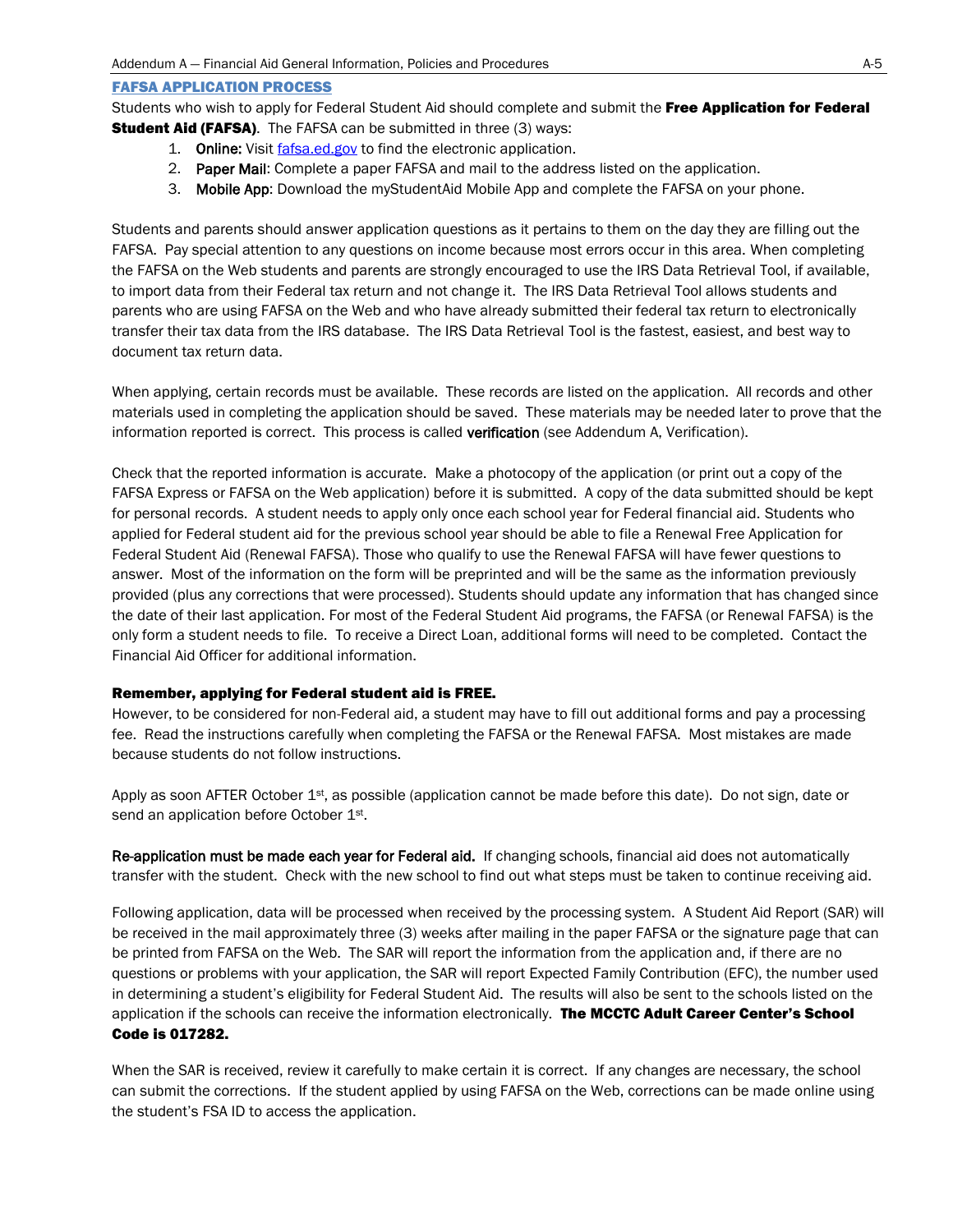#### DEPENDENCY STATUS

When applying for Federal Student Aid, answers to certain questions will determine whether a student is considered dependent upon his/her parents. If dependent, a student must report parents' income and assets as well as his/her own. If independent, a student must report only his/her own income and assets (and those of a spouse if married).

Students are classified as dependent or independent because Federal Student Aid (FSA) programs are based on the idea that students (and their parents or spouse, if applicable) have the primary responsibility for paying for their postsecondary education. Students who have access to parental support (dependent students) should not receive needbased federal funds at the expense of students who do not have such access (independent students). Note that a student reaching the age of 18 or 21 or living apart from his/her parents does not affect dependency status.

#### A student is considered dependent if all of the following apply:

- 1. You are under age 24,
- 2. Not married, and
- 3. Have no dependent children.

\*Not living with parents or not being claimed by them on tax forms does not make you an independent student for purposes of applying for federal student aid. *Unusual circumstances will be considered on an individual basis.*

#### A student is considered independent if at least one of the following statements applies to the student:

- 1. Were you born before January 1, 1998;
- 2. As of today, you are married (Also answer "Yes" if you are separated but not divorced.);
- 3. At the beginning of the 2021-22 school year, you will be working on a master's or doctorate program (such as an M.A., M.B.A., M.D., J.D., Ph.D., Ed.D., graduate certificate, etc.);
- 4. You are currently serving on active duty in the U.S. armed forces for purposes other than training (If you are a National Guard or Reserves enlistee, you are on active duty for other than state or training purposes);
- 5. You are a veteran of the U.S. armed forces\*(*See Below);*
- 6. You now have or will have children who will receive more than half of their support from you between July 1, 2021 and June 30, 2022;
- 7. You have dependents (other than your children or spouse) who live with you and who receive more than half of their support from you, now and through June 30, 2022;
- 8. At any time since you turned age 13, both your parents were deceased, you were in foster care, or you were a dependent or ward of the court;
- 9. It has been determined by a court in your state of legal residence that you are an emancipated minor or that someone other than your parent or stepparent has legal guardianship of you (you are now an adult but were in legal guardianship or were an emancipated minor immediately before you reached the age of being an adult in your state;
- 10. At any time on or after July 1, 2020, you were determined to be an unaccompanied youth who was homeless or were self-supporting and at risk of being homeless, as determined by (a) your high school or district homeless liaison, (b) the director of an emergency shelter or transitional housing program funded by the U.S. Department of Housing and Urban Development, or (c) the director of a runaway or homeless youth basic center or transitional living program\*\*(*See Below)*

#### *Key:*

*\*Answer No (you are not a veteran) if you (1) have never engaged in active duty (including basic training) in the U.S. armed forces, (2) are currently a Reserve Officers' Training Corps (ROTC) student or cadet or midshipman at a service academy, (3) are a National Guard or Reserves enlistee activated only for state or training purposes, or (4) were engaged in active duty in the U.S. armed forces but released under dishonorable conditions. Also answer No if you are currently serving in the U.S. armed forces and will continue to serve through June 30, 2022.*

*\*Answer Yes (you are a veteran) if you (1) have engaged in active duty (including basic training) in the U.S. armed forces or a National Guard or Reserves enlistee who was called to active duty for other than state or*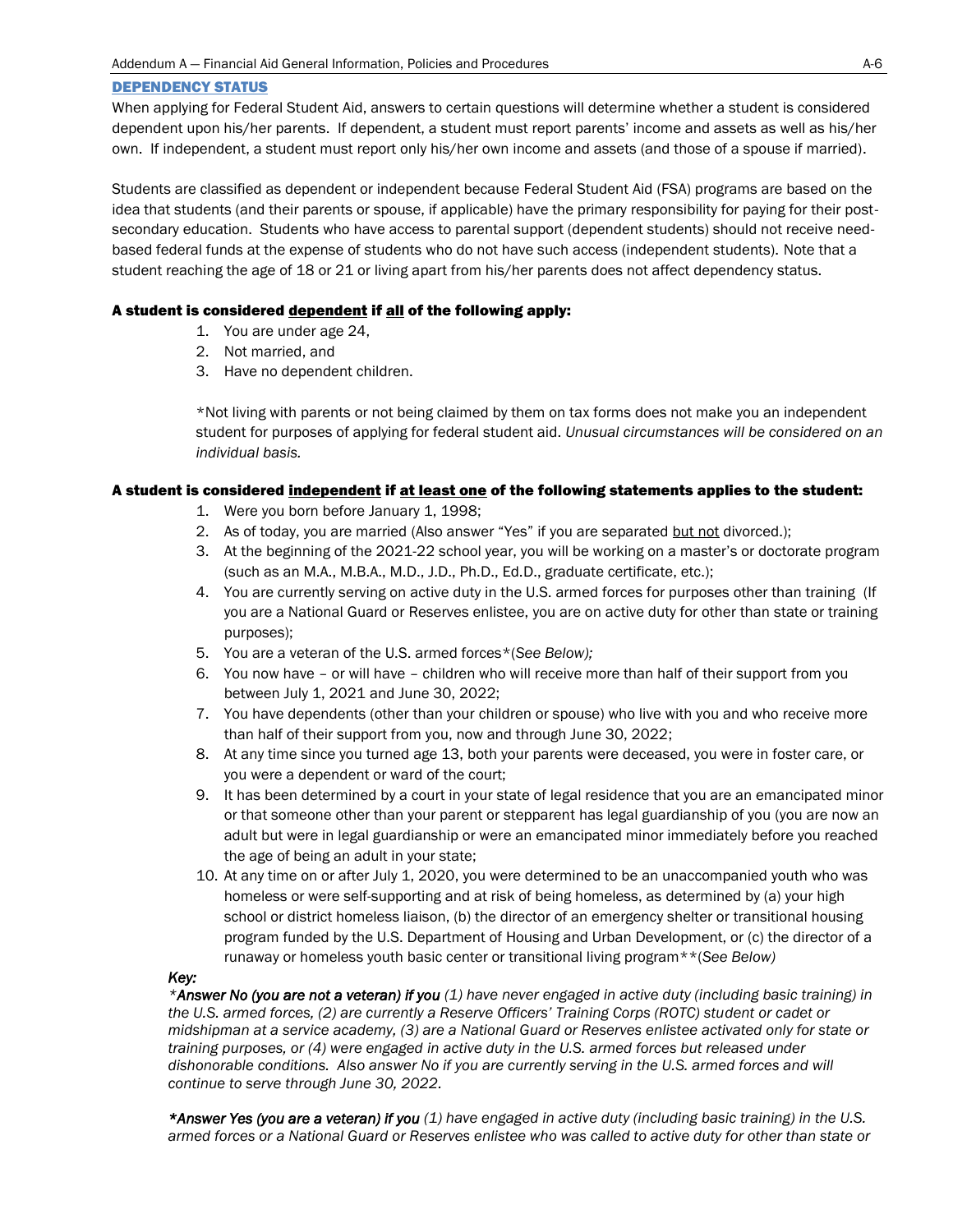*training purposes, or were a cadet or midshipman at one of the service academies and (2) were released under a condition other than dishonorable. Also answer Yes if you are not a veteran now but will be one by June 30, 2022.*

*\*\* If you do not have a determination that you are homeless, but you believe you are an unaccompanied youth who is homeless or self-supporting and at risk of being homeless, answer "No" to the FAFSA questions concerning being homeless. Then contact your financial aid office to explain your situation. "Homeless" means lacking fixed or regular housing. You may be homeless if you are living in shelters, parks, motels, hotels, cars, or temporarily living with someone else because you have nowhere else to go.*

If a student under age 24 believes he/she may qualify as an independent student, the school will ask for written proof before applying for or changing the status of an application for federal student aid. If there are unusual circumstances that might classify a student as independent, even though none of the above criteria apply, the student must prove independence by providing any additional documentation requested by the Financial Aid Officer. The required documentation must be submitted to the Financial Aid Officer within 15 working days of the request. The Financial Aid Officer will notify the student of his/her status within 10 business days.

#### VERIFICATION

Because students and parents make errors on their application, there is a process for verifying applications and making corrections. The CPS (Central Processing System) selects which applications are to be verified. MCCTC Adult Career Center is also required to verify the accuracy of any FAFSA applications, whether selected by the CPS or not, believed to be inaccurate, containing conflicting and/or incomplete information. It is the policy of MCCTC Adult Career Center that all applications selected for verification must be verified and all conflicting information must be resolved before disbursing FSA funds.

The documentation needed for verification varies according to the item needing verified. All applicants selected must fill out and sign a verification worksheet provided by the school certifying the accuracy of the information being reported. The Financial Aid Officer (FAO) will advise students and parents on the documentation to be submitted along with the worksheet. Applicants selected for verification must submit the required forms and documentation to the FAO within fifteen (15) working days of receiving the verification worksheet. Because of the effect verification can have on a student's Pell awards and loan amounts, if the 15 day timeframe extends after the first day of class the student should make every effort to provide all required documentation prior to the program start date. All documents required for verification must remain in the student's financial aid file at the Adult Career Center. It is school policy not to disburse any Title IV funds until verification is complete.

Upon receipt of the verification documentation, the Financial Aid Officer will compare the information in the documents with the applicant's original FAFSA. If the information on tax transcripts, verification worksheets, or other required documentation does not match the information the student or parents entered on the FAFSA, (a) the Financial Aid Officer will use information from the verification documents to correct the FAFSA, or (b) the student may make corrections to their FAFSA under the guidance of the school's Financial Aid Officer.

If corrections made result in a change in the student's EFC and financial aid offer amounts, the student will be notified within 14 days of the date of the FAFSA correction and presented with a revised financial aid offer.

If applicable, an applicant whose FAFSA information is selected for verification is required to complete verification before MCCTC would exercise any form of Professional Judgement to adjust the applicant's cost of attendance or the value of data items required to calculate the EFC.

If discrepancies are found after disbursing FSA funds, the conflicting information must still be reconciled and appropriate action taken to correct the FAFSA information. If corrections result in a change in the student's EFC and Title IV aid amounts, the student will be notified as stated above. The student will also be notified in writing if they are required to return any Title IV funds they may have already received.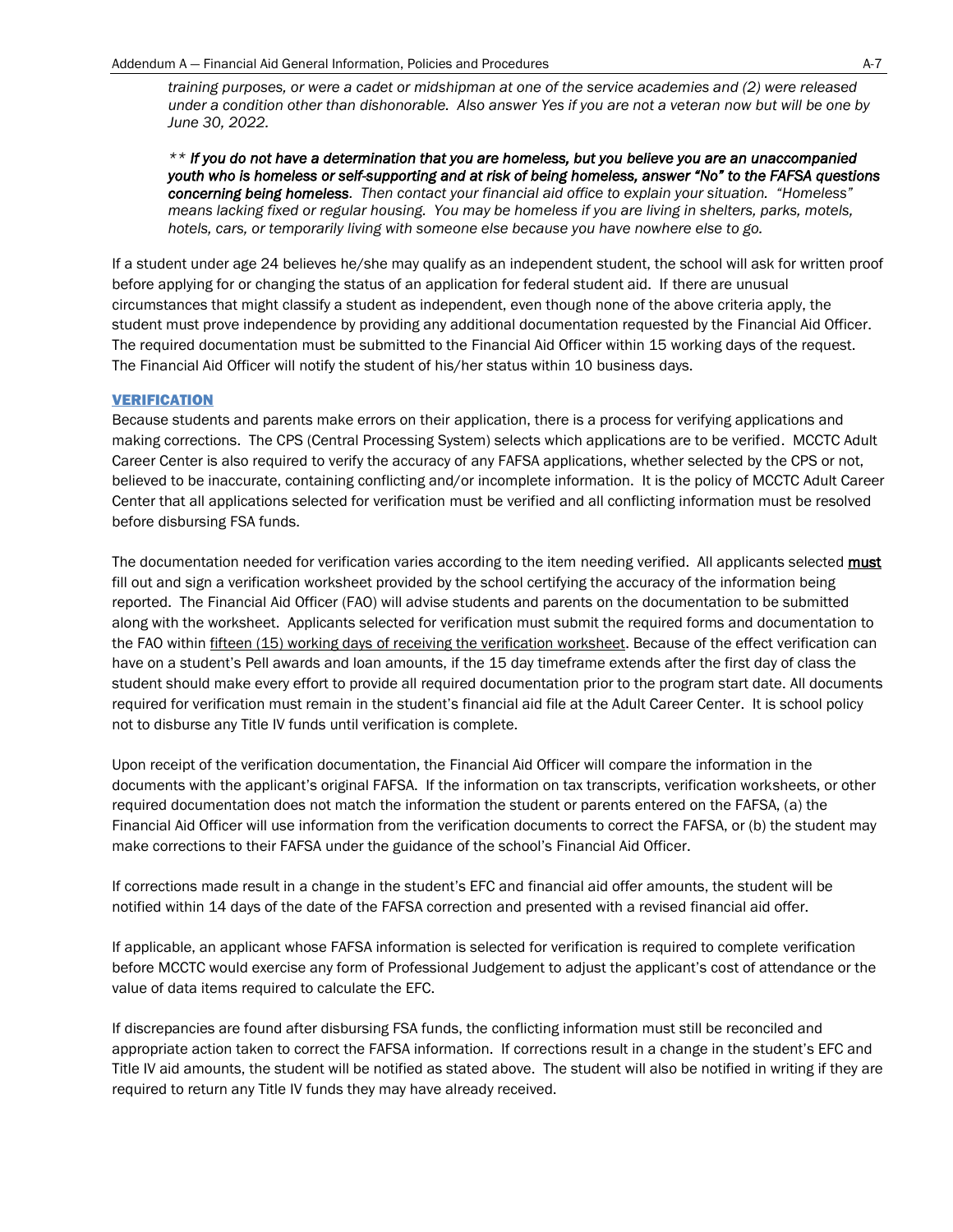Applicants who fail to submit the required worksheet and accompanying documentation within 15 working days of receiving the verification worksheet may forfeit aid and the following consequences may occur:

- 1. The student's payment status will be changed to "self-pay;"
- 2. The student's financial aid offer may be reduced;
- 3. The student's financial aid offer may be delayed causing the student to make payments for tuition and fees until financial aid can be secured;
- 4. The student might not receive aid from other sources.

*Any credible information indicating that an applicant of Title IV, HEA program assistance may have engaged in fraud or other criminal misconduct in connection with his/her application will be referred to the Office of Inspector General of the Department of Education for investigation upon finding*.

#### SPECIAL CIRCUMSTANCES/PROFESSIONAL JUDGMENT

If a student's income for the current year will be significantly lower than the prior-prior year due to extenuating circumstances he/she may wish to file for special circumstances. Keep in mind, if your Expected Family Contribution (EFC) is already zero, special consideration is not necessary. Some examples of special circumstances include: being homeless or a dislocated worker, death of a parent or spouse, or separation or divorce. Special circumstances must be requested in writing to the Financial Aid Officer. Students must schedule a meeting with the Financial Aid Officer in order to discuss their specific situation. Supporting documentation must be provided in a timely manner for all students requesting special circumstances. The review will be based upon the documentation provided.

#### CHANGE OF CIRCUMSTANCES

Students are responsible to report any significant changes of circumstances to the Financial Aid Officer including enrollment status, permanent address, phone number and email.

#### DIRECT LOAN APPLICATION PROCESS

The William D. Ford Federal Direct Loan Program is part of the Federal Student Aid program of the U.S. Department of Education. These are low-interest loans that help students pay the cost of attending a post-secondary school.

Direct loans may pay only for education costs not covered by other sources of financial aid. Because this is not free money, students should research cost-free options such as grants, scholarships, and other sources of aid before requesting and accepting an education loan.

#### Students may qualify for a Direct Loan if:

- 1. You are a U.S. citizen, national, or eligible non-citizen, and provide your valid social security number;
- 2. You are enrolled at least half-time at an eligible institution, and maintain satisfactory academic progress (as determined by your school);
- 3. You are not in default on any federal education loan unless satisfactory arrangements to repay have been made;
- 4. You do not owe a refund on any Title IV grant.
- 5. You do not have student loans in active bankruptcy.

#### Students applying for a Federal Direct loan must complete the following steps:

- 1. File a FAFSA. You may complete the Free Application for Federal Student Aid (FAFSA) online at [fafsa.ed.gov.](http://fafsa.ed.gov/)
- 2. School determines and certifies eligibility. Upon acceptance for admission, your school's financial aid office determines your need for different types of financial aid using information from the FAFSA and other submitted forms.
- 3. Complete a Master Promissory Note (MPN) online at [studentaid.gov.](http://studentloans.gov/) The MPN is a contract that legally obligates you to repay your student loan. It is important that you complete and thoroughly understand the paperwork, and that you agree with the terms of the loan as described in the MPN packet. Keep a copy of all paperwork for your records.
- 4. Complete required Entrance Counseling session online at [studentaid.gov.](http://studentloans.gov/)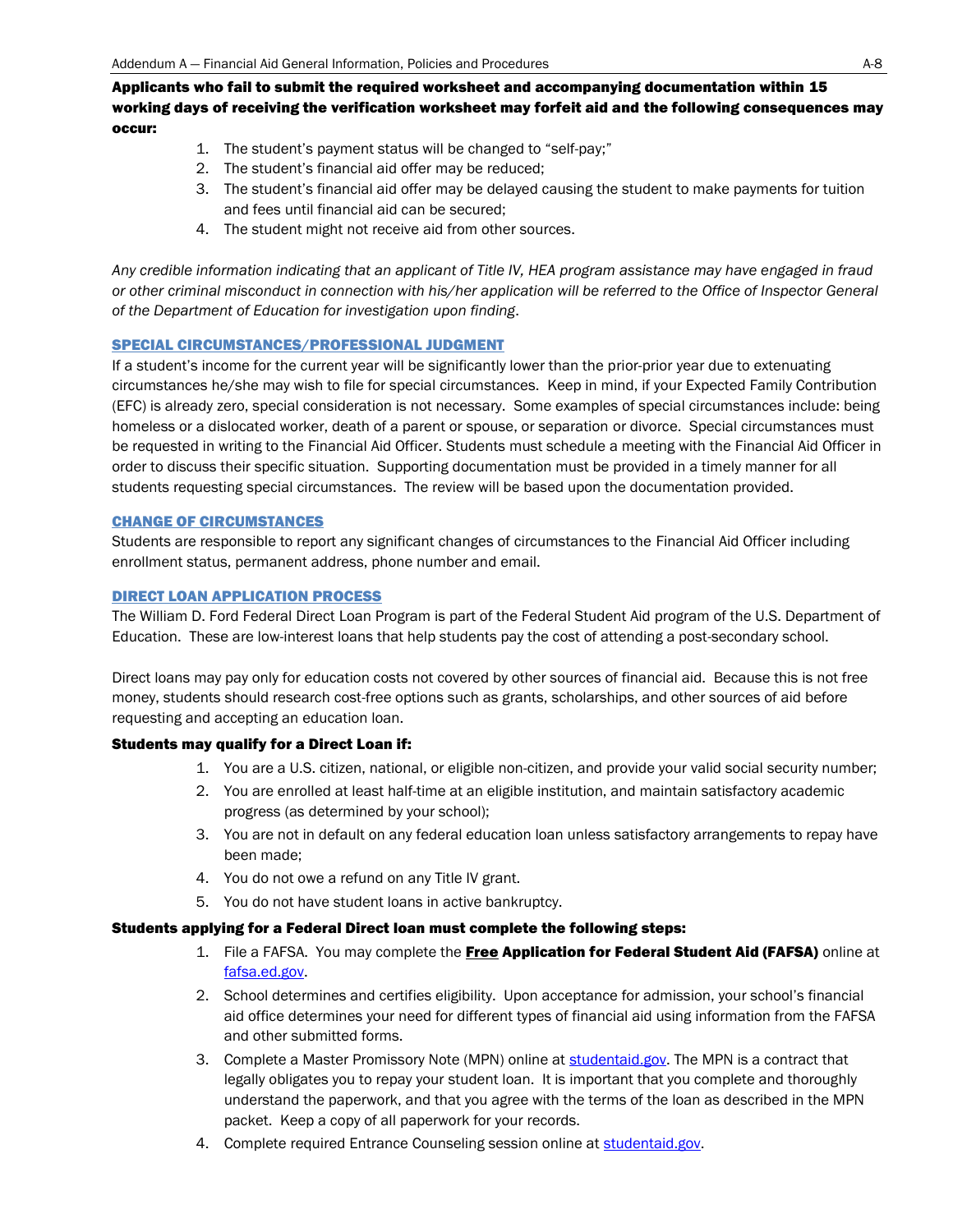- 5. Student submits printed proof of completed MPN and Entrance Counseling to the Financial Aid Office at MCCTC.
- 6. Notice of loan guarantee sent, loan disbursed. After the loan is guaranteed, A Notice of Guaranty and Disclosure will include all loan information such as amount of the loan, interest rate, origination fee, and an anticipated disbursement schedule. If money remains after the bills are paid, the school will credit the difference to the student.
- 7. Complete required online Exit Counseling session at [studentaid.gov](http://studentloans.gov/) for loan repayment regarding their responsibility.

#### EARNING FEDERAL STUDENT AID

Although a student's aid is scheduled for each award year, the student earns the funds as he completes the scheduled hours in each payment period. Students earn Title IV funds by successfully attending classes. When a student is withdrawn for any reason, either by choice or by the school, the student may not have earned the full amount of Title IV funds that he was originally scheduled to receive. This means the student may end up owing money to MCCTC Adult Career Center and/or the Department of Education. (See sections "Financial Aid Standards of Academic Progress" and "Withdraws and Termination" later in this Addendum A for more information.)

#### AID DISBURSEMENT

If a students' FAFSA application is selected for verification, aid will not be disbursed until verification is complete and any conflicting information is corrected. Initial loan funds will not be disbursed until first-time borrowers sign a valid Master Promissory Note on file or on COD. First-time borrowers must also complete online Entrance Counseling prior to any disbursements. Aid is applied to the student's account as it is received to cover books, tuition and supplies. When all aid is credited the same day, Pell Grant funds are considered to be credited first. Total aid received from all sources, including agency funding, cannot exceed program Cost of Attendance (see Addendum A, Financial Need/COA). Refunds are not processed until a credit balance occurs on the student account. Any resulting credit balance for the payment period is refunded to the student after processing through the Treasurer's Office. Allow up to 14 days from the date the credit balance occurred on the student account to receive a refund check.

Title IV aid for Industry Credential Programs of 600-899 hours in length will be prorated. Prorated aid is calculated using the decimal method using standard rounding rules. Industry Credential Programs 900 or more hours in length are entitled to the maximums set forth by the Federal Government.

Industry Credential Programs are divided into payment periods within an academic year (ex: a 900 hour program has two (2) payment periods of 450 hours each). Aid will be disbursed in two (2) equal disbursements – one (1) disbursement in the first payment period and one disbursement in the second payment period. If a program crosses over into a new award year, students may be eligible for additional aid and will need to renew their FAFSA to determine eligibility for the new award year. Crossover payment periods with less than 450 hours will have two disbursements within the same payment period.

Students must successfully complete the required clock hours and weeks in a payment period before receiving disbursements for a subsequent payment period. Students who have not yet successfully attended the required clock hours and weeks will delay previously established disbursement dates.

No more than 30 days prior to loan disbursements students will receive written notification of the pending disbursement. Students may cancel any or all anticipated loan disbursement amounts by notifying the Financial Aid Officer by the required date on the notice.

#### FINANCIAL AID STANDARDS OF ACADEMIC PROGRESS

#### MAXIMUM TIMEFRAME TO COMPLETE

The maximum timeframe of completion to remain eligible for financial aid is 111.11% of the published length of a program (100 / 90% = 111.11%). For example, a published program length of 45 weeks must be completed in 50 calendar weeks (45 x 111.11% = 49.9995).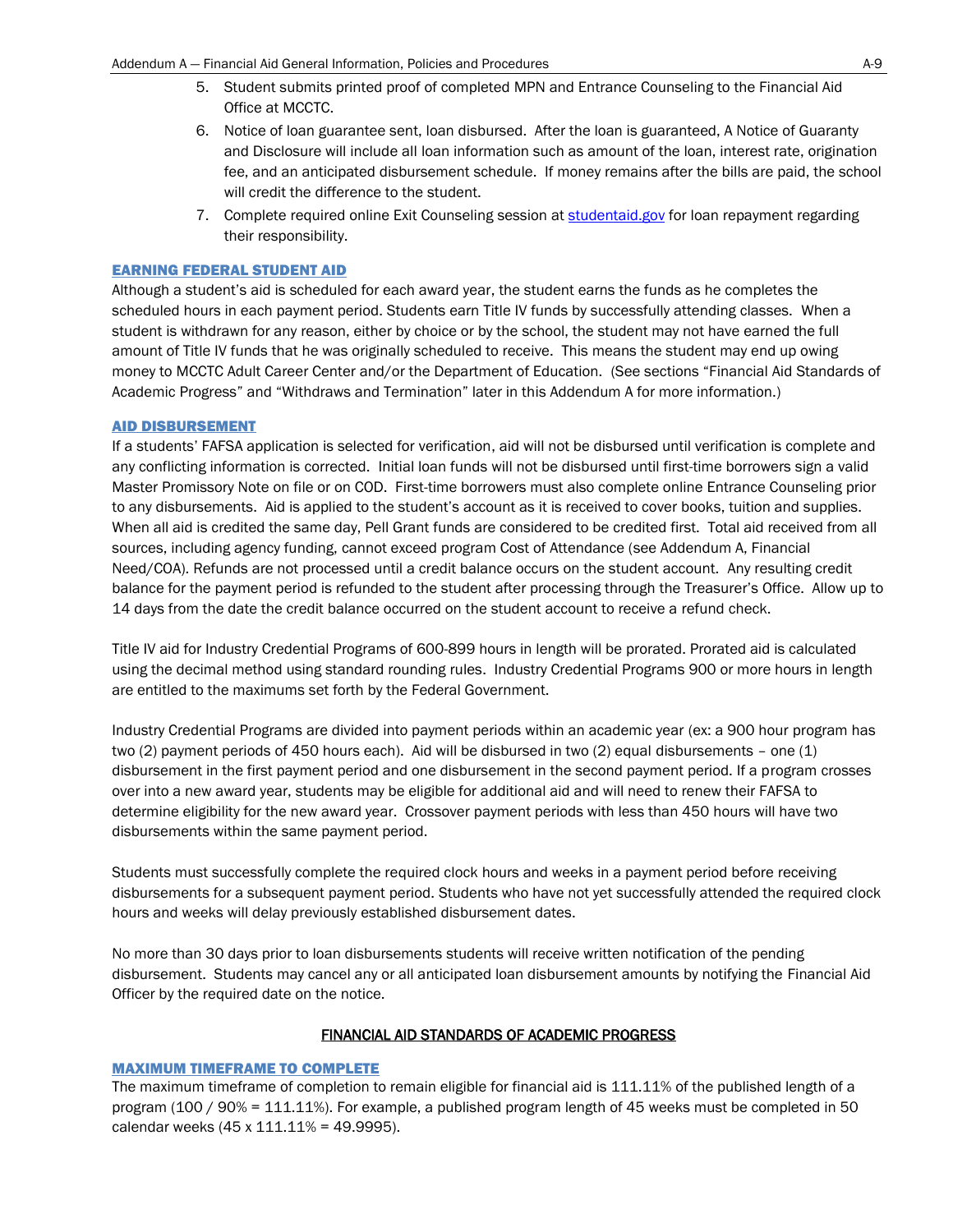#### PACE OF COMPLETION

All students must successfully complete at least 90% of their cumulative attempted clock hours to stay on pace with the maximum timeframe requirements. Attempted clock hours are the hours a student attends each payment period. Pace of progress is measured by taking the cumulative clock hours successfully completed by the student divided by the number of cumulative clock hours the student attempted through the end of the payment period or period of enrollment.

#### FINANCIAL AID STANDARDS OF ACADEMIC PROGRESS

*The Financial Aid Standards of Academic Progress, as well as the Financial Aid Appeals Process, are separate and distinct policies and procedures from the school's policies on attendance and academic progress in order to remain in your program.*

As per federal regulations any student receiving Title IV funds such as a Pell Grant and/or a Direct Student Loan must maintain requirements regarding attendance and academic progress. Failure to maintain these requirements will place the student in jeopardy of losing federal financial aid until action is taken to regain eligibility.

Satisfactory Academic Progress (SAP) is determined by both attendance/pace of progress criteria (90% or better) and academic average criteria (73% or higher). To be considered eligible for Title IV funds, students must qualify for both quantitative (attendance) and qualitative (academic) standards.

For financial aid purposes, satisfactory progress for clock hour programs is evaluated at the point where the student's scheduled clock hours for the payment period have elapsed, regardless of whether the student attended them.

A student not meeting standard academic progress at the end of a payment period will be placed on Warning Status for one payment period. Students who fail to make satisfactory progress after the warning period lose their aid eligibility. A student whose financial aid eligibility is terminated may submit an appeal to the Financial Aid Office (see next section "Financial Aid Appeals Process"). A student whose appeal is approved will have financial aid eligibility reinstated on a Probationary basis for a maximum of one payment period. Determination of warning and/or probation is based upon a cumulative average of the academic and attendance status. Students will be sent written notification if their status changes as a result of the SAP evaluation. It is the student's responsibility to track both their attendance and grades within each payment period to ensure they are meeting FA-SAP requirements.

As per school policy, tuition and fees no longer funded due to loss of aid eligibility are the student's responsibility to pay.

#### Financial Aid Satisfactory Academic Progress Terms:

Warning: Status assigned to a student who fails to meet satisfactory academic progress requirements. A warning is issued at the end of a payment period. Warning status lasts for one payment period only. Students who fail to make satisfactory progress after the warning period lose their aid eligibility unless they successfully appeal and are placed on probation.

Appeal: Formal process by which a student requests a review of the circumstances that have resulted in the student not working toward successful completion of coursework and losing eligibility of Federal financial aid.

**Probation:** A status the school assigns to a student who is failing to make satisfactory academic progress and who successfully appeals and is working on an academic plan. Probation period cannot exceed one payment period.

#### FINANCIAL AID APPEALS PROCESS

When a student loses FSA eligibility based on failure to meet satisfactory progress, he or she may appeal that result on the basis of undue hardship or mitigating circumstances (see below). A financial aid appeal can be made by the student to the Financial Aid Officer for a review of circumstances. Each case will be reviewed on an individual basis considering attendance, hours to complete, and grades.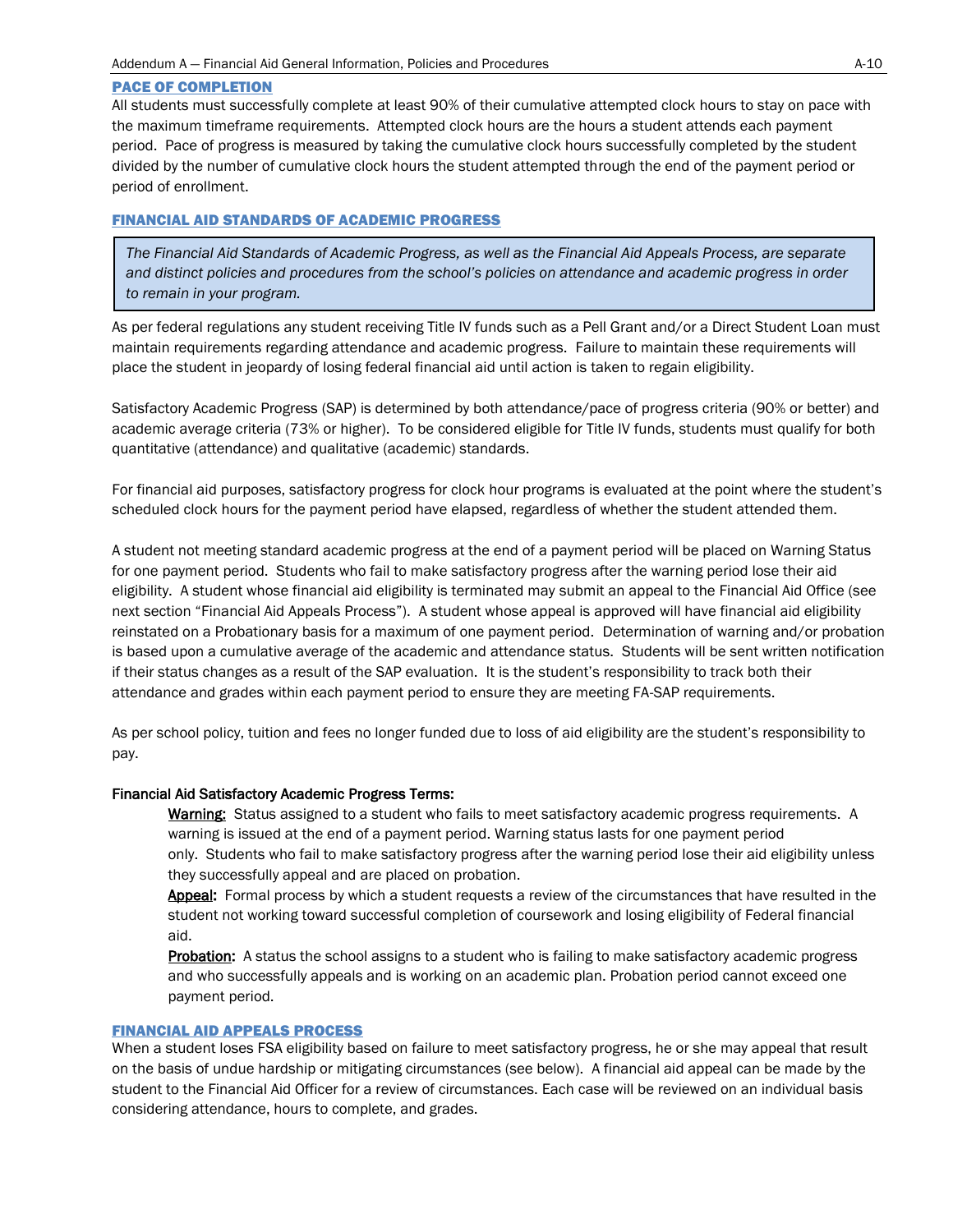Financial aid appeals must be written or typed and signed by the student and include supporting documentation. The appeal must explain why the student failed to make satisfactory progress and what about their situation has changed that will allow the student to demonstrate satisfactory academic progress at the end of the next payment period. The financial aid appeal must be submitted to the Financial Aid Officer within five (5) days of notification of ineligibility of aid. The Financial Aid Officer will meet with the Lead Program Instructors, Adult Career Center Supervisor, and other relevant individuals as necessary to discuss the circumstances of the appeal and develop an academic plan if the appeal will be approved. The academic plan will outline the process/timeframe/work assignments necessary for the student to regain SAP and financial aid eligibility. No more than 40 clock hours can be made-up in the academic plan.

If a student's appeal is approved, the student must agree in writing to the academic plan. The student will be placed on financial aid probation status. The student will be permitted to make up assignments and tests as per the academic plan. These grades will be taken into consideration when calculating a student's academic grade average. The school will monitor the student's compliance with the plan. The student is considered eligible for Title IV funds while meeting the terms of the plan. If the student does not meet SAP (academic and attendance) requirements according to the timeframe and requirements of the academic plan, termination of aid eligibility will result and the student will be placed on "self-pay" status for their remaining tuition balance.

If the appeal is not granted or the student does not agree to the academic plan, termination of aid eligibility will result and the student will be placed on "self-pay" status for their remaining tuition balance.

If a student is granted a financial aid appeal, only one financial aid appeal will be granted during the program length.

#### GROUNDS FOR FINANCIAL AID APPEAL – MITIGATING CIRCUMSTANCES

A financial aid appeal must be based on an undue hardship or mitigating circumstances which make it impossible for the student to meet the satisfactory academic progress requirement. Mitigating circumstances are defined as and limited to: death in the immediate family, hospitalization of the student, documented medical problems or other special circumstances such as work-related transfers, natural disasters, weekend military service and family emergencies. Mitigating circumstances are events outside of the student's control and are unavoidable. The appeal must be supported with appropriate written documentation from legitimate sources. Students who accumulate excessive absences for life experiences such as transportation problems, child care problems, routine doctor's appointments, occasional illness, etc. will not be awarded an appeal. Students must anticipate these situations and be prepared for them before they occur.

#### WITHDRAWALS OR TERMINATION

Students receiving the Pell Grant, Direct Student Loans and/or other financial assistance who are planning to withdraw should call or meet with the Financial Aid Officer (FAO) before exiting from an Industry Credential Program. Regardless of circumstances, students who are withdrawn or terminated from a Pell-eligible Industry Credential Program are subject to the U.S. Department of Education's Return of Title IV Funds Policy (see next section). Though a student's aid is determined prior to the start of each payment period, the student earns the funds as he completes the period. When a student is withdrawn, the student may not have earned the full amount of Title IV funds that he was originally scheduled to receive. The student earns his Title IV funds by successfully attending classes. If the student received less assistance than the amount that he earned, he may be able to receive those additional funds. If the student received more assistance than he earned, the excess funds must be returned by the school and/or the student upon leaving school. This means the student may end up owing money to MCCTC Adult Career Center and/or the Department of Education.

#### When calculating Title IV funds, the official withdrawal date will be the last day of classroom attendance

as indicated on the classroom sign-in sheet. The amount of assistance that the student has earned is determined on a pro rata basis. For example, if he completed 30% of the payment period, he earned 30% of the assistance he was originally scheduled to receive. Once the student has completed more than 60% of the payment period, he earns all the assistance that he was scheduled to receive for that payment period.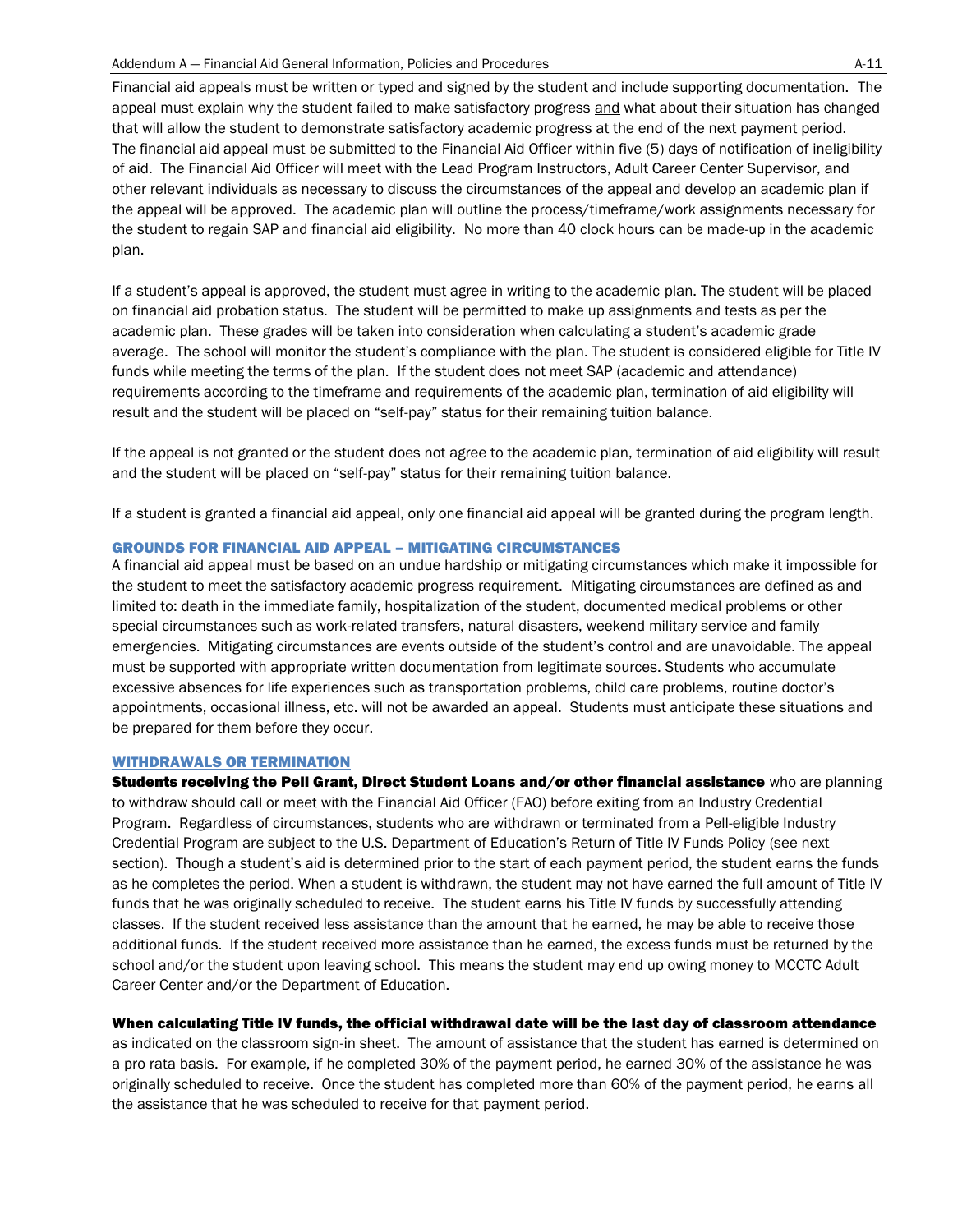#### Addendum A — Financial Aid General Information, Policies and Procedures A-12

If the student did not receive all of the funds that he earned, the student may be due a post-withdrawal disbursement. If the post-withdrawal disbursement includes loan funds, the school must get the student's permission before it can disburse them. The student may choose to decline some or all of the loan funds so that he doesn't incur additional debt. The school may automatically use all or a portion of the student's post-withdrawal disbursement of grant funds for tuition and fees. The school needs the student's permission to use the post-withdrawal grant disbursement for all other school charges. If the student does not give permission for the funds to be used for other school charges, the student will be offered the funds. However, it may be in the student's best interest to allow the school to keep the funds to reduce the student's debt at the school.

There are some Title IV funds that the student may have been scheduled to receive that cannot be disbursed once the student withdraws because of other eligibility requirements. For example, if the student is a first-time, first-year undergraduate student and has not completed the first 30 days of the program before withdrawing, the student will not receive any Direct Loan funds that he would have received had he remained enrolled past the 30<sup>th</sup> day. If the student (or school) receives excess Title IV program funds that must be returned, the school must return a portion of the excess equal to the lesser of:

- 1. The student's institutional charges multiplied by the unearned percentage of his funds, or
- 2. The entire amount of excess funds.

The school must return this amount even if it didn't keep this amount of the student's Title IV program funds. If the school is not required to return all of the excess funds, the student must return the remaining amount.

Any loan funds that the student must return, the student will repay in accordance with the terms of the promissory note. That is, the student will make scheduled payments to the holder of the loan over a period of time. It is also the student's responsibility to complete federal loan exit counseling online a[t studentloans.gov.](http://studentloans.gov/)

Any amount of unearned grant funds that the student must return is called an overpayment. The maximum amount of a grant overpayment that the student must repay is half of the grant funds received or were scheduled to receive. The student does not have to repay a grant overpayment if the original amount of the overpayment is \$50 or less. The student must make arrangements with the school or the Department of Education to return the unearned grant funds.

The requirements for Title IV program funds when the student withdraws are separate from any refund policy of MCCTC Adult Career Center. Therefore, the student may still owe funds to the school to cover unpaid institutional charges. The school may also charge the student for any Title IV program funds that the school was required to return. It is the student's financial responsibility to pay any remaining balance to the ACC within 30 days of notification for the total program tuition based on the school's refund policy. Please see the section titled "Withdrawal and Refund Policy" found earlier in this Student Consumer Catalog for the Adult Career Center's refund policy and procedures for officially withdrawing from the Adult Career Center.

The only mark given for withdrawing from an Industry Credential Program once classes have begun is a "W." If a student withdraws from a program and wishes to return, he must first meet the requirements for reapplying to the Adult Career Center (see section "Reapplying to the Adult Career Center" earlier in this Student Consumer Catalog). Depending on the timeframe and SAP at the time of withdrawal, financial aid may not be available if readmitted. The student may also need to renew their FAFSA to determine aid eligibility.

#### Leave of Absence

The Adult Career Center does not grant official leave of absence. Therefore, a student who is unable to attend classes for an extended period of time should withdraw from the training program and reapply when circumstances allow for re-entry.

#### FEDERAL POLICY FOR RETURNING TITLE IV FUNDS – R2T4 POLICY

The law specifies how the Adult Career Center must determine the amount of Title IV program assistance that a student earned if he withdraws from school. The school will use the federal policy for Returning Title IV funds to determine whether any money needs to be returned to the U.S. Department of Education or disbursed. The school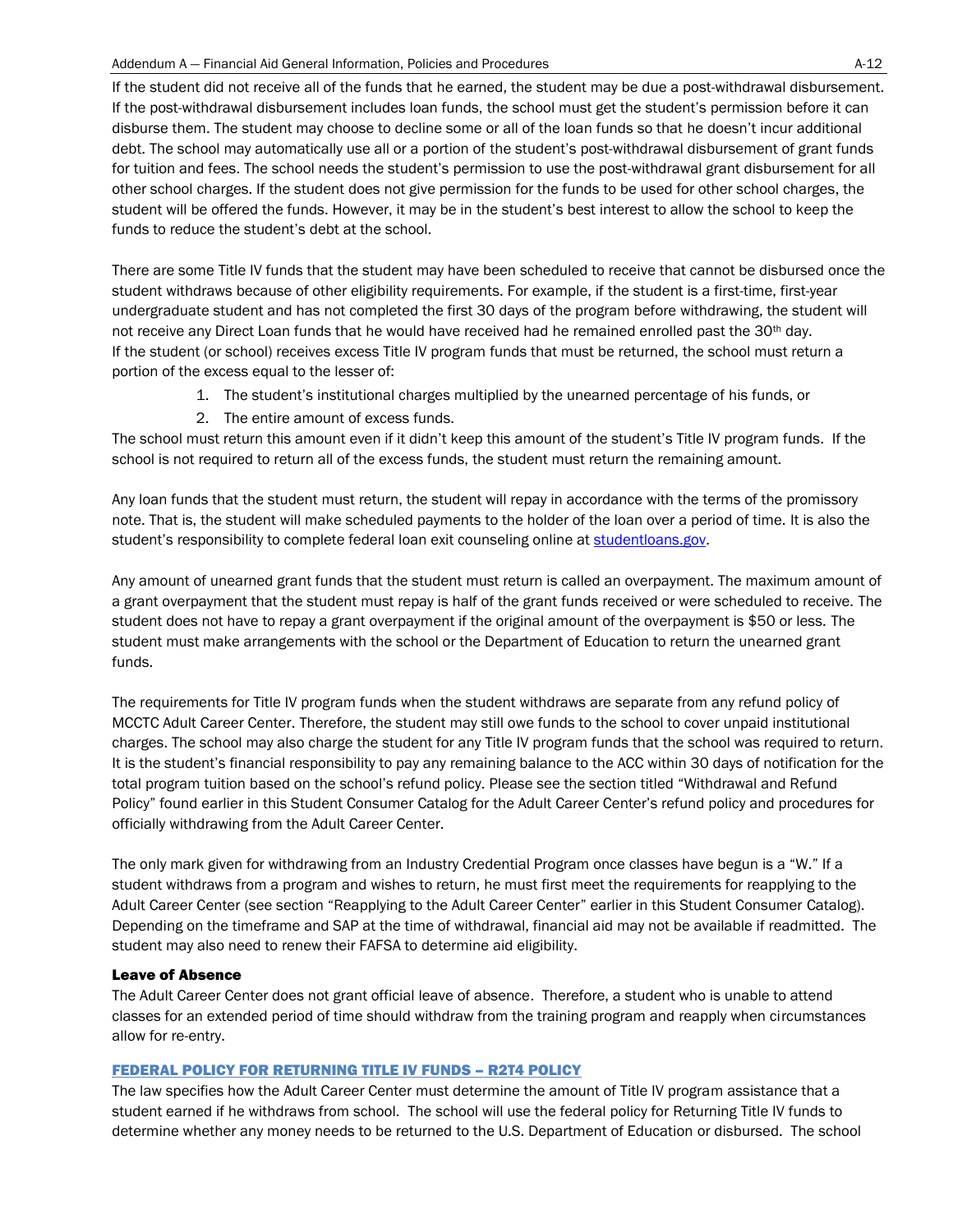will use the "Treatment of Title IV Funds When a Student Withdraws from a Clock Hour Program" (R2T4) worksheet. The following is a breakdown of that procedure:

- Divide clock hours scheduled to have been completed as of the withdrawal date in the payment period by the total clock hours in the period. After at least 60% has been completed, 100% of Title IV aid is earned. The 60% threshold cannot be reached by rounding up.
- If 60% or less of the hours are completed, proceed with the following calculation:
	- Multiply the percentage determined by the above calculation by the Total Title IV aid disbursed and that could have been disbursed for the period.
	- Determine if the amount represents a post-withdrawal disbursement or Title IV aid to be returned.

#### Post withdrawal disbursements:

- Must be made from available grant funds.
- Must be disbursed within 90 days of the school's determination that the student withdrew.
- Must be credited to the student's account for outstanding current period changes. (May include minor prior academic year charges.)
- Any remaining post-withdrawal disbursement must be offered to the student within 30 days of the school's determination that the student withdrew. The school will identify type and amount of funds, explain the option to accept/decline all or part of the funds, and advise that a response from the student must be received within 14 days of the school's determination of withdrawal. If a response is received late from the student, the school may or may not disburse the remaining funds. If the school opts not to disburse funds because of the student's late response, the school must send a notice (in writing or electronically) of the outcome of request.

#### AMOUNT OF UNEARNED TITLE IV AID DUE FROM SCHOOL

The school returns the lesser of institutional costs x percentage unearned Title IV Aid and the amount of Title IV Aid to be returned. Institutional costs are educational expenses such as: tuition and fees, room and board, books, supplies, equipment, etc. that students must purchase from the school. If the school must return unearned aid, funds received for unsubsidized and subsidized Direct Stafford Loans are returned prior to any Pell grant funds. Federal returns required by the school will be made within 45 days of the determination date.

#### STUDENT RIGHTS AND RESPONSIBILITIES

As a recipient of Federal Student Aid, a student has certain rights he/she should exercise, and certain responsibilities that must be met. Knowing what they are will enable the student to make better decisions about educational goals and how to best achieve them.

#### Student Rights:

- 1. The right to know what financial aid programs are available at the school.
- 2. The right to know the deadlines for submitting applications for each of the financial aid programs available.
- 3. The right to know how financial aid will be distributed, how decisions on the distribution are made and the basis for these decisions.
- 4. The right to know how financial need was determined. This includes how costs for tuition and fees, books and supplies, and miscellaneous expenses are considered.
- 5. The right to know what resources (such as parental contribution, other financial aid, assets, etc.) were considered in the calculation of need.
- 6. The right to know how financial needs (determined by the institution) will be met.
- 7. The right to request an explanation of the various programs in the student aid package.
- 8. The right to know the school's refund policy.
- 9. The right to know how the school determines whether a student is making satisfactory progress and what happens if he/she is not.

#### Student Responsibilities:

- 1. All application forms must be completed accurately and submitted on time to the Financial Aid Office.
- 2. Correct information must be provided. In most instances, misreporting information on financial aid application forms is a violation of law and may be considered a criminal offense, which could result in indictment under the U.S. Criminal Code.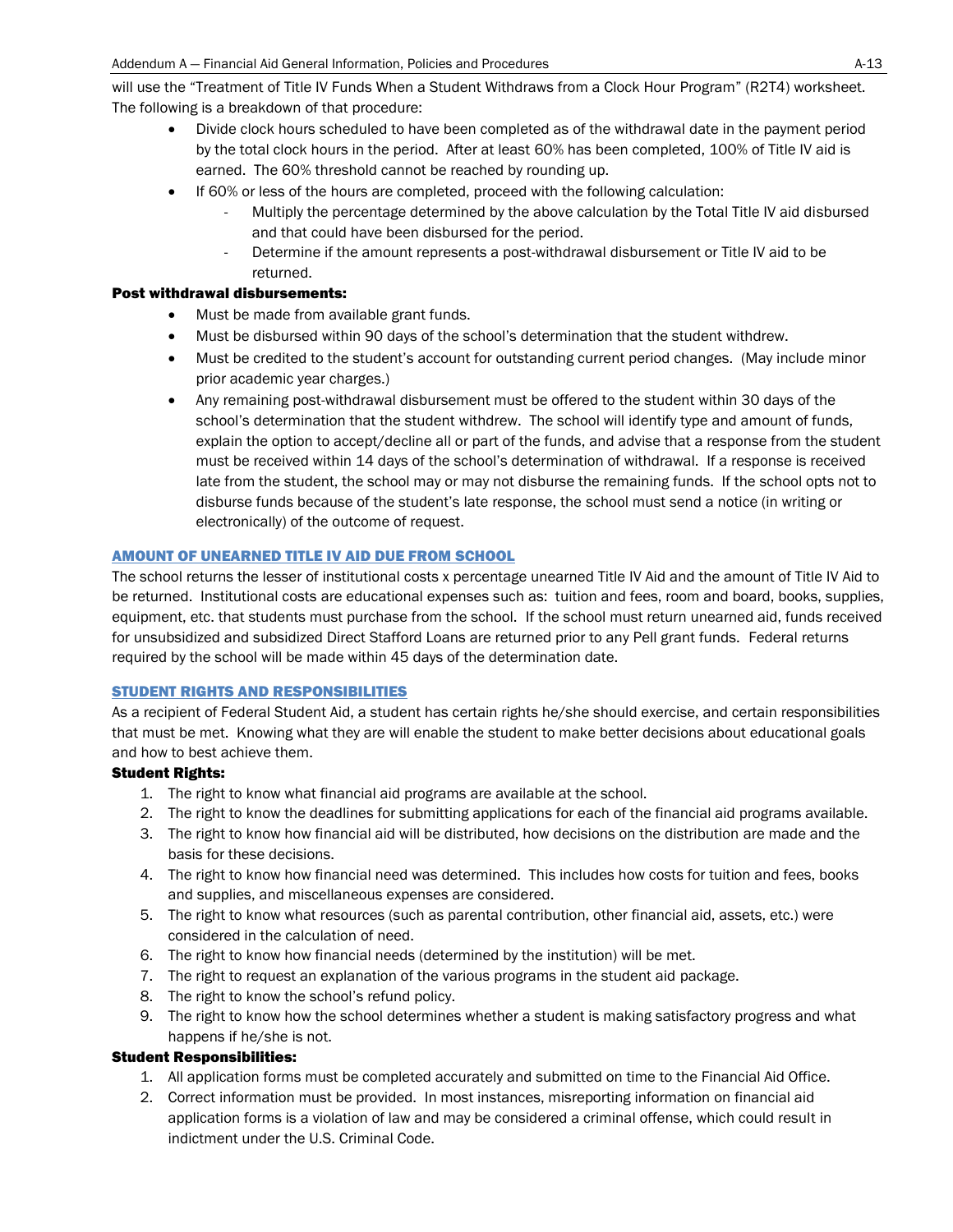- 3. All documentation, verification, corrections and/or new information requested by either the financial aid office or the agency to which you submitted an application must be provided in writing.
- 4. A student is responsible for reading and understanding all forms that are to be signed and for keeping copies of them.
- 5. Responsibility must be accepted for all agreements that are signed.
- 6. Be aware of and comply with the deadlines for application or reapplication for aid.
- 7. Be aware of the school's refund procedures.
- 8. Carefully consider the information which the school provides about its program and performance to prospective students before deciding to attend.
- 9. Attend Entrance and Exit meetings pertaining to financial aid.
- 10. Complete required online MPN, Entrance and Exit Counseling and submit documentation to the Financial Aid Office of your school showing successful completion.
- 11. Promptly respond to requests made by the Financial Aid Office.

#### FSA STUDENT LOAN OMBUDSMAN

If after making every effort to resolve a dispute about your federal student loan with either your student loan servicer or school, the FSA Student Loan Ombudsman's Office is available to student loan borrowers for further inquiry. The Ombudsman Group is a neutral, informal, and confidential resource to help resolve disputes about your federal student loans.

#### Contact Information:

| Via on-line assistance: | http://studentaid.gov/repay-loans/disputes/prepare |
|-------------------------|----------------------------------------------------|
| Via telephone:          | 877-557-2575 (toll free)                           |
| Via fax:                | 606-396-4821                                       |
| Via mail:               | FSA Ombudsman Group                                |
|                         | P.O. Box 1843                                      |
|                         | Monticello. KY 42633                               |

#### REFERENCE INFORMATION

*Source: The Federal Student Aid Catalog (2017-2018, 2018-2019) from the U.S. Department of Education*

For answers to questions about financial student aid, call the MCCTC Adult Career Center's Financial Aid Officer or The Federal Student Aid Information Center between 8:00 a.m. - Midnight (Eastern Time) Monday through Friday: Toll-Free 1-800-4-FED-AID (1-800-433-3243). Counselors at this number can:

- Assist in completing the FAFSA
- Indicate whether a school participates in the Federal student aid programs and provide the school's student loan default rate
- Explain Federal student aid eligibility requirement
- Explain the process of determining financial need and awarding aid
- Send Federal student aid publications to you
- Find out if a student's Federal student financial aid application has been processed
- Request a copy of a student's Student Aid Report (SAR)
- Provide notification of a change in address
- Have a student's application information sent to a specific school

Information may also be requested by writing to the Federal Student Aid Information Center at the following address:

Federal Student Aid Information Center P.O. Box 84 Washington, D.C. 20044

INTERNET ADDRESSES FOR FINANCIAL AID ASSISTANCE

FAFSA on the Web: [fafsa.ed.gov](http://fafsa.ed.gov/)

Assistance in completing the FAFSA: <https://studentaid.ed.gov/sa/fafsa/filling-out>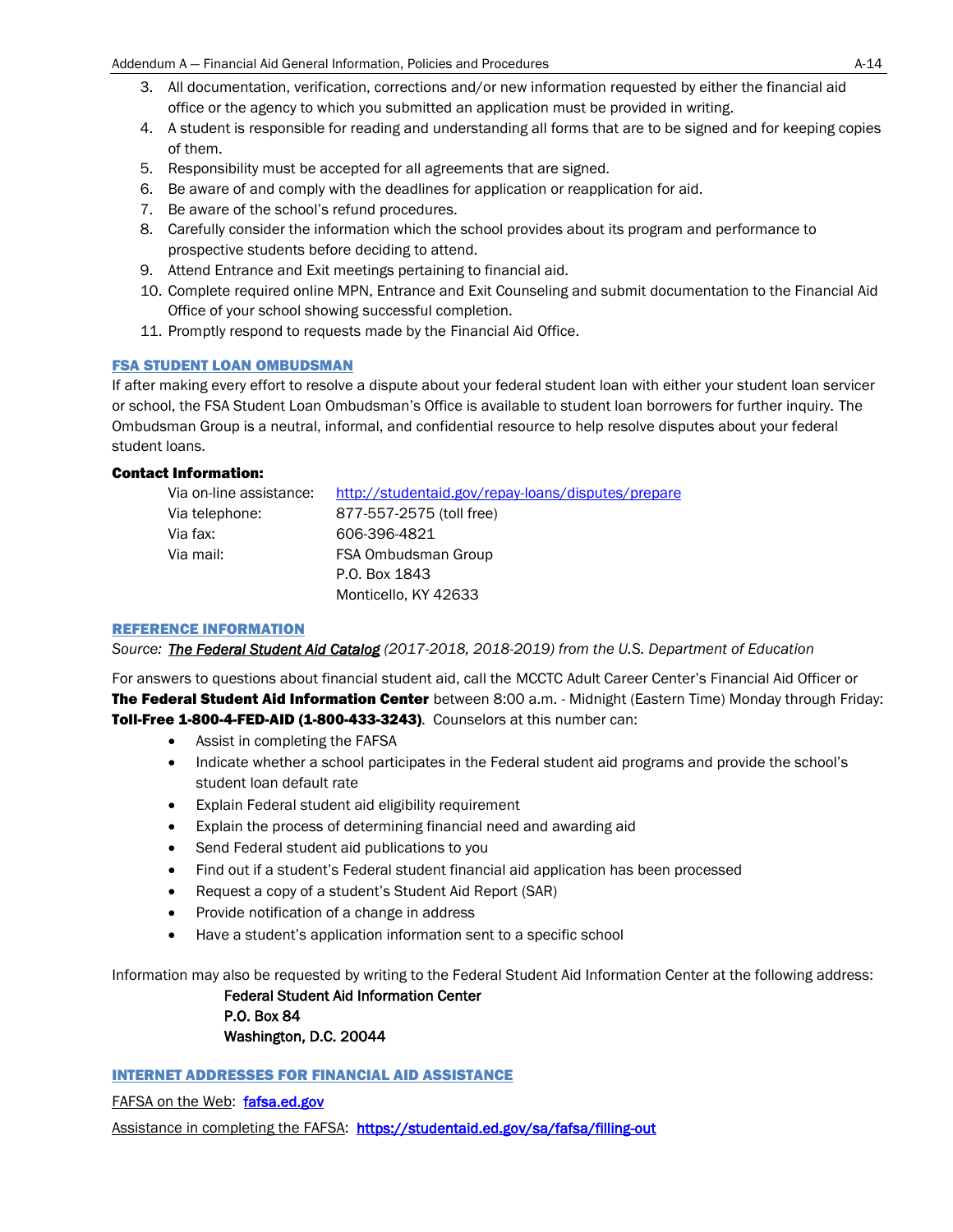Financial Aid information from the U.S. Department of Education: studentaid.ed.gov

Access Your Title IV Aid Data via the National Student Loan Data System: [www.nslds.ed.gov](http://www.nslds.ed.gov/)

Federal School Code Search: <https://fafsa.ed.gov/FAFSA/app/schoolSearch>

### VETERAN ASSISTANCE

Veteran Student's Education Call Center: [1-888-442-4551](http://www.fafsa.ed.gov/)  Veteran Website: benefits.va.gov/gibill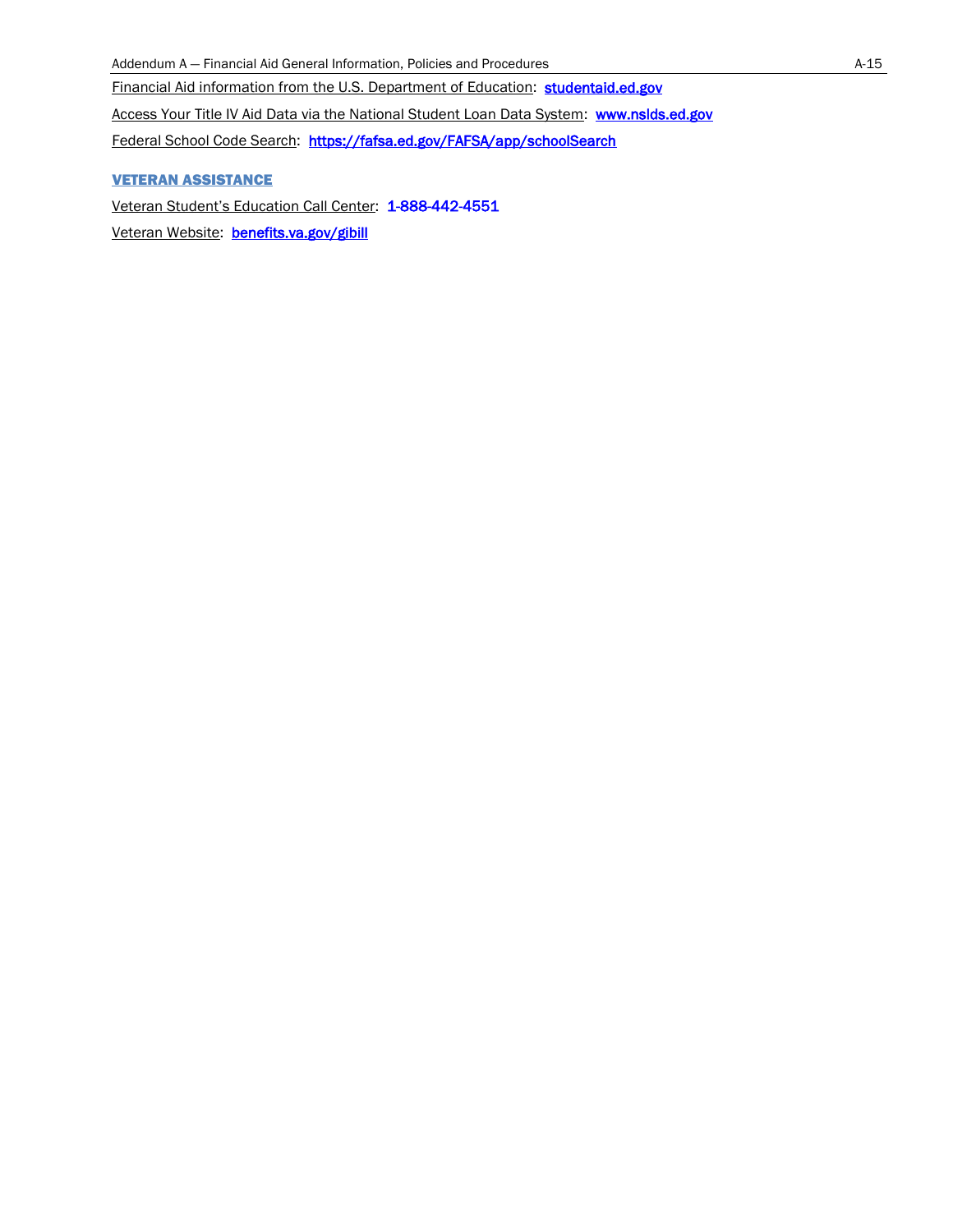ADULT CAREER CENTER Mahoning County CTC *Post-Secondary Adult Career Center (PACE)*

## ADDENDUM B

# **Facility Equipment and** Ceneral Course Descriptions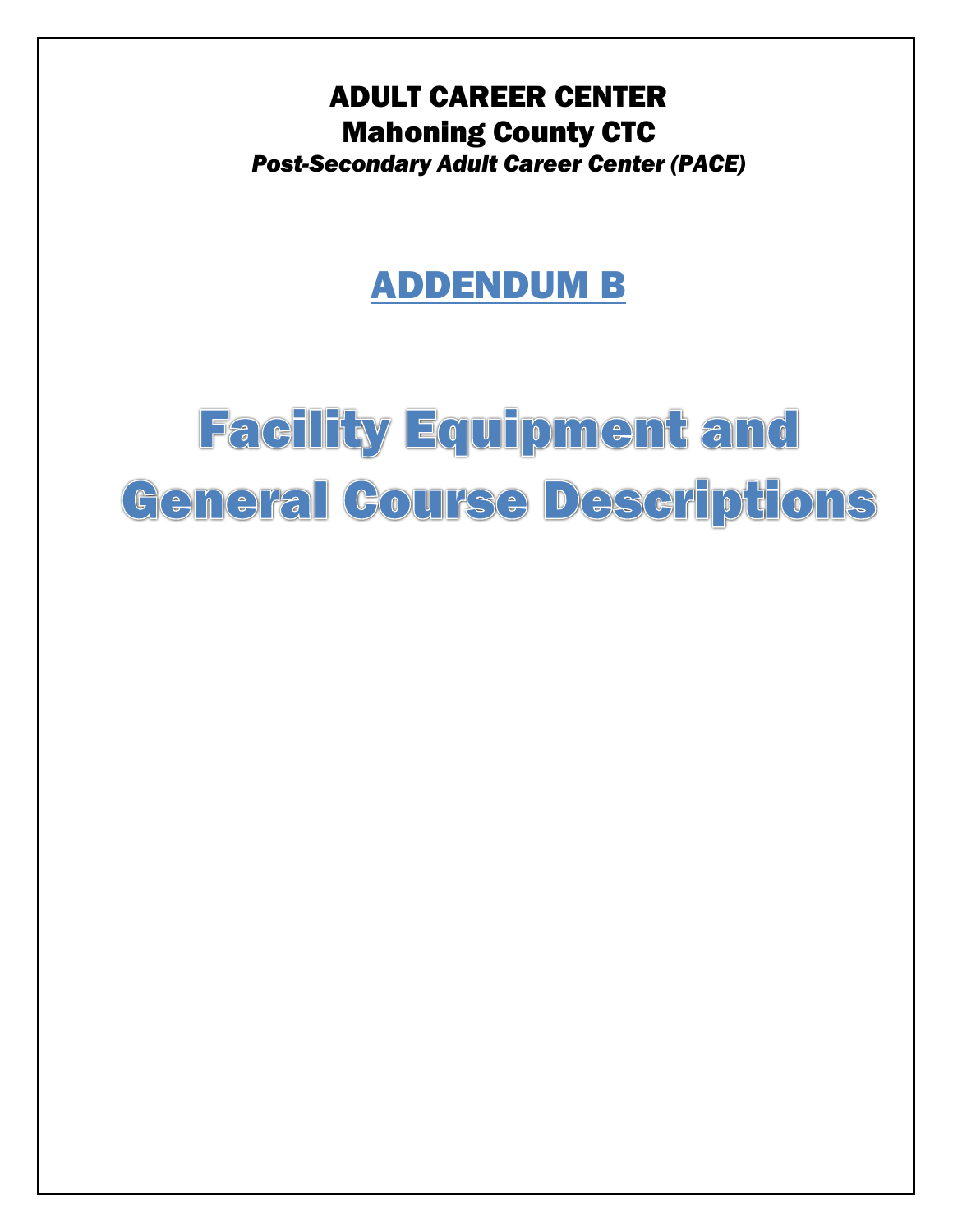#### FACILITY EQUIPMENT AND SUPPLIES

#### Commons Area B/ Cafetorium

Various Round Tables & Chairs• Various Rectangle Tables & Chairs •Projector •Microwave (6) • Hand Washing Station with 4 Sinks • Vending Machines (4) • Touchless Water Bottle Refill Station (3) • Hand Washing Station with 3 Sinks • 2 Laptop Charging Stations • Hand Sanitizing Station

#### Computer Labs (2; each lab contains the following)

Computers A-09 (67) • Computers B-01 (28) • Printer • Smart Board • Projector • Microsoft Windows and Office Programs • Internet Access • Wireless Internet Access • Hand Sanitizing Station

#### Learning Resource Center

Computers (16) • Microsoft Windows and Office Programs • Internet access • Wireless Internet Access • Printer • Smart Board • Projector • Dry Erase Boards •Calculators • Study Manipulatives • Assistive Technology; Text-to – Speech • Access to Online Tutorials/Programs including: the Mahoning County Public Library, Learning Express Library, WIN Learning, and more • Resource Materials: Industry/Occupational Periodicals, Academic Content Books, Academic Skill Books, Textbook CD & DVD Tutorials • Hand Sanitizing Station

#### Automotive Technology

Hydraulic Lifts (5) • Alignment Rack (1) • Tool Boxes with Tool Sets (5) • Brake Lathes • Automobiles • Engines •Classroom Area with Smart Board •Computers (7) • Hand Sanitizing Station

#### EMT

Ambulance • 12 Lead AED • Various Medical Simulators including Manikins• Oxygen • Bandages •All equipment found on an Ambulance • Smart Board • Projector• In-class Ambulance Simulator •Variety of Cots and Stair Chairs • Various Electronic Diagnostic and Treatment Equipment • Hand Sanitizing Station

#### Fire Safety

One fire truck • Self-contained Breathing Apparatus (SCBA) •Personal Protective Equipment • All Hand Tools Associated with a Fire Engine • Fire Extinguishers • Confined Space Trailer • Burn Container for Live Burns • Mobile Burn Container• Fire Tower for Rescue Training; Ladders, High Angle, Rappelling •Jaws of Life • Fire Hose • Ground ladders of all sizes • HazMat Tools and Equipment • Smart TV with HDMI Hookup • Thermal Imaging Camera (2) • Search & Rescue Maze (2) • Pitched Roof for Ventilation (2) • Flat Roof for Ventilation • Forcible Entry Doors (2) • Prop for Flammable Gas Fire • Hose Washer & Dryer •Various Building Construction Materials & Props •Rescue Manikins (2) • Other Fire and Rescue Equipment Associated with Course Competencies • Hand Sanitizing Station

#### Medical

Blood Sugar Monitor (3) • Bottles of Strips (3) • Portable Autoclave • Various Phlebotomy Supplies including but not limited to Blood Tubes, Needles, Bandages, etc. • Hemoglobin/Hematocrit Testing System • Artificial Arms for Venipuncture Training (3) • Artificial Hand for Venipuncture Training (1) • Laerdal Mannequins (6) • Hospital Beds (6) • Bed linens • Exam Tables (5) • Privacy Curtains around Exam Tables •EKG Machine (1) •Simulated Doctor's Offices (1) •Hospital Gowns • Wash Cloths, Towels, Soaps, etc. to Train on Personal Care Skills • Wheelchairs (6)• Hoyer Lift (1) • Walkers (6) • Canes (6) • Crutches (4) • Foley Catheters and Bags (2) • Bedside Commodes (1) • Laundry Cart (1) • Laundry Basket (2) • Washer (1) • Dryer (1) • Gait Belts (7) • Various Needles for Injection Training • Various Simulated Injectable Medication for Training • Pulse Oximetry• Thermometers• Stethoscopes • Sphygmomanometers • Laboratory Testing Supplies i.e. Urine Dip Sticks, Clinitek Urine Analyzer, Microscopes, Microscope Slides •Dressing Supplies • Medication Cart • Laboratory Chairs • Laptops (20)• Printer • Smart Board (1) • Projector (1) • Simulated Blood Pressure Arm (1) • Portable X-Ray Machine (1) • Lightbox (1) • Electronic Blood Pressure Monitoring System (1) • Baby Scale (1) • Balance Scale (3) • Anatomical Torso (1) • Anatomy Flip Chart (1) • Urine Drug Testing Supplies • Adding Machines (15) • Administrative/Office Supplies •Hand Sanitizer **Station** 

#### Welding

Hypertherm Plasma Cutter • Oxyacetylene Cutter • Tract Burner • Shear ( 3/8 Capacity 8ft bed) • Ironworker Shear • Hydraulic Press • Portable Grinders (30) • Bench Grinders (2) • Lincoln Electric Power MIG Machines (10) • Lincoln Electric TIG Machines (20) • Miller & Hobart Stick Machines (2) • Lincoln Electric Multi-Process Machines (10) • Miller Stick Machines (4) • Horizontal Bandsaw • Drill Press • Smart Board • Projector • Sandblasting Machine • Forklift • Hand Sanitizing Station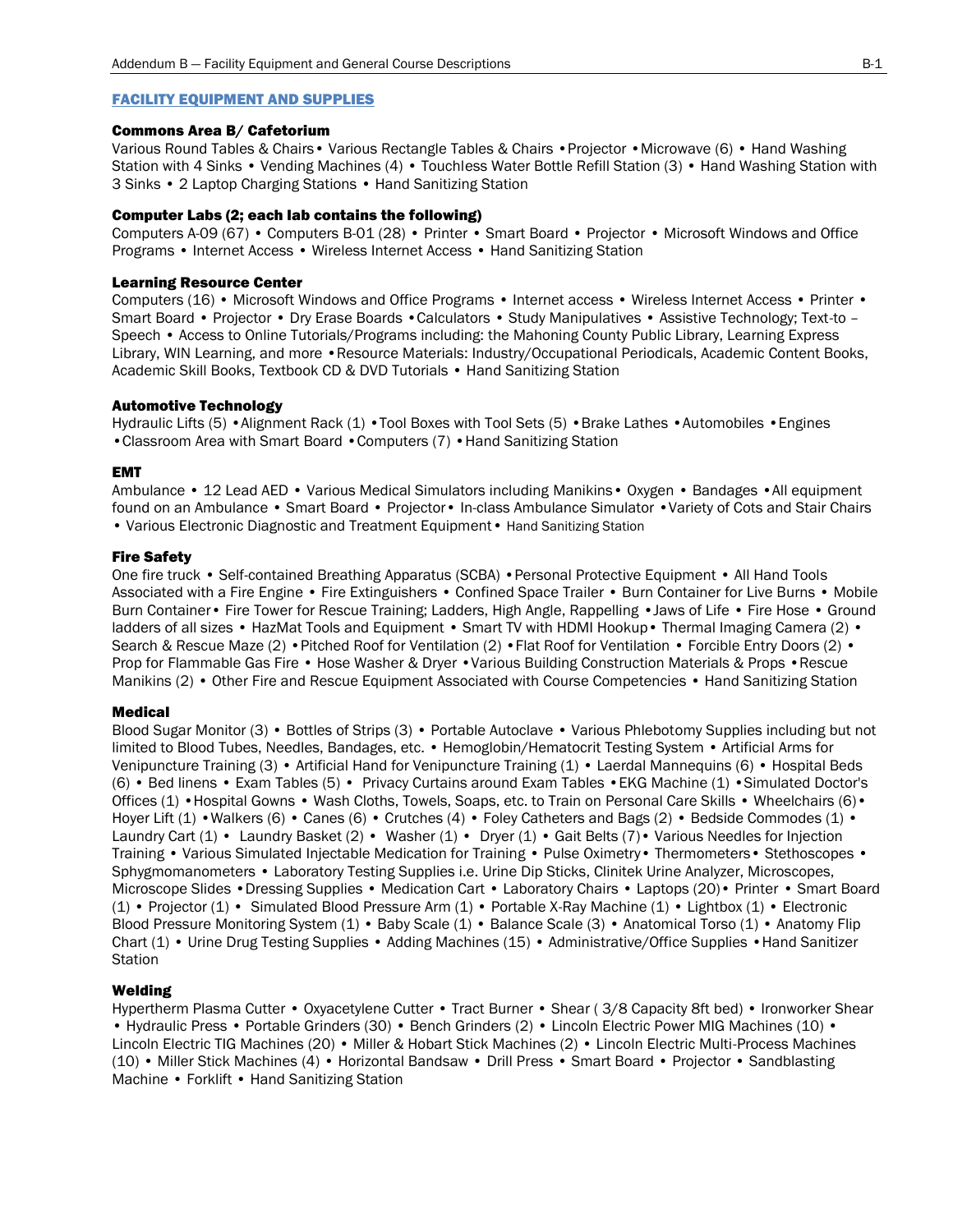#### GENERAL COURSE DESCRIPTIONS

Abdominal and Environmental Emergencies: Lecture on how to recognize and treat abdominal emergencies and injures. Lecture on environmental conditions that can be responsible for EMT and patient hazards. How to recognize and alter these conditions. (EMT)

Airway Management Ventilation and Oxygenation: Understand the bodies use of oxygen and the signs and symptoms associated with poor oxygenation. Instruct proper ventilation and oxygenation techniques and when to use them. (EMT)

Altered Mental Status, Stroke, Anaphylactic Reaction: Practical and didactic education of how to recognize and treat the patients with altered mental status due to multiple potential causes. (EMT)

Ambulance Operations, Air Medical Response: Driving techniques and concerns while driving an ambulance with the flow of traffic and in an emergency. Calling for and landing an air medical transport. (EMT)

Anatomy and Physiology: Structure and organization of human body systems; Function of human body systems; Terminology related to the body system. (Medical Assistant; Medical Office Specialist)

Anatomy, Physiology & Medical Terminology: Lecture on the body's anatomical components and how they function within the body. Define medical terms commonly used in the medical field (EMT)

Assisting With Medical Specialties: Apply critical thinking skills in performing patient care; Emergency preparedness; Ophthalmology/Otolaryngology; Dermatology; Gastroenterology; Urology; Male/Female Reproduction; Orthopedics; Neurology; Endocrinology; Pulmonary; Geriatrics/Pediatrics. (Medical Assistant)

Automatic Transmissions and Transaxle: Fundamentals and operation of a hydraulic automatic transmission including: components, service procedures, maintenance procedures and diagnostic services. (Automotive Technology)

Bleeding, Soft Tissue, Musculoskeletal Trauma, Burns: Lecture and practical education on traumatic injuries pertaining to soft tissue and skeletal components of the body. Demonstrate the proper treatment protocols with hands-on scenarios. Lecture on burns including the severity and treatment. (EMT)

Blueprint Reading: Covers the basic content and exercise to enable someone to be a competent reader of blueprints. Learn the technical skills and tools in sketching. (Welding)

**Brakes:** Overview of the hydraulic break system components; Description and operation of the systems. Instruction will include, but is not limited to: hydraulic disk brakes, hydraulic valves, caliper systems, drum brakes, with an introduction to the ABS system. (Automotive Technology)

Building Construction: Describe the impact of fire on common building materials; Explain the impact of fire on construction classifications; List the main types of occupancy classifications; Describe the basic construction of building components (Firefighter I; Firefighter II)

Cardiovascular Emergencies: Lecture on the signs and symptoms of lung and heart emergencies. Understand the proper course of treatment associated with the different types of cardiovascular emergencies. (EMT)

Career Readiness: Students understand the soft skills and employability skills identified by our business and industry partners as skills needed for successful, long-term employment. Students are provided with career and academic advising and preparation for employment search including resume building, cover letter writing, and interviewing practice. (Automotive Technology, Medical Assistant; Medical Office Specialist, Welding)

Chest: Lecture on the structural components and physiology of the chest. Recognize the signs and symptoms of chest injuries both internal and external. (EMT)

Clinical Medical Assisting: Preparing for a career as a medical assistant, and learning basic skills necessary to function as a medical assistant. Skills include taking vital signs, blood pressure, height and weight, and collecting a basic patient history. Emphasis is placed on the principles of infection control and scope of practice. (Medical Assistant)

Combat Veteran: Explaining the special needs of combat veterans with regard to physiological issues. These issues mostly include PTSD and how to treat and recognize the signs. (EMT)

Computers 101: Students learn introductory and intermediate elements of Microsoft Word and Microsoft Excel. (Medical Office Specialist)

CPR/AED/First Aid: Learn basic cardio resuscitation and how to use automated exterior defibrillator. Lean to handle common emergency situations. (Medical Assistant; Medical Office Specialist)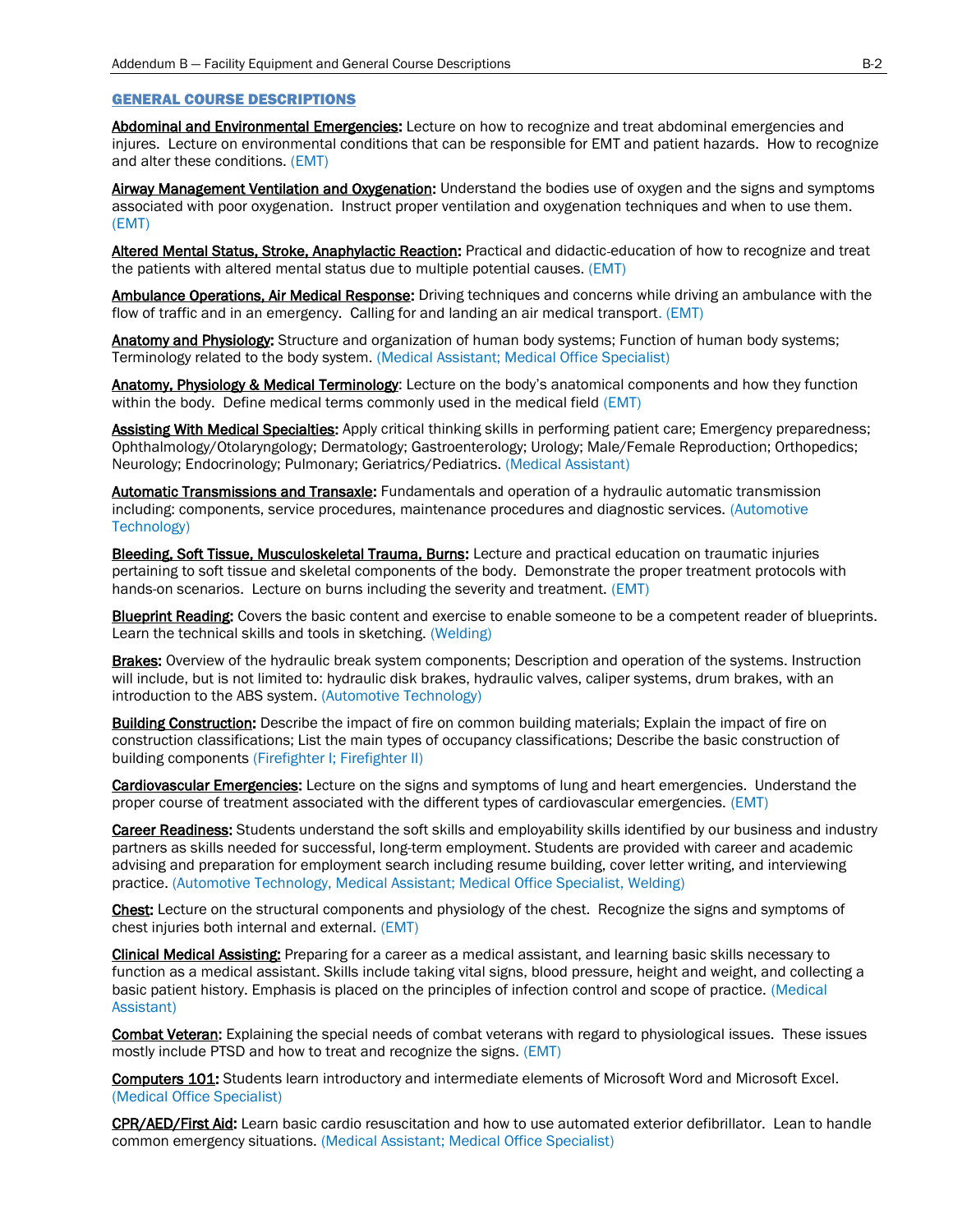CPR, Safety, Legal, Ethical: Instructions on use and skills to preform CPR on adult, child and infant. Legal and ethical concerns while functioning as an EMT and possible consequences. (EMT)

Diagnostic Procedures: Assisting in Surgery; Diagnostic Imaging. (Medical Assistant)

**Documentation and Communication:** Review and practice proper documentation of a patient encounter and the different uses for a trip sheet. Communication equipment used and correct methods of use. (EMT)

Electrical Electronics Systems: Introduction to theory, terminology, identification of symbols and wire diagrams, test equipment and meters for diagnostic purposes and repair procedures. This class will also cover batter fundamentals, starting, charging and wiring systems. (Automotive Technology)

**Electronic Health Record:** Charting procedures to meet legal requirements, and maintaining medical records accurately and concisely. (Medical Assistant)

**EMS:** Learn how emergency medical services coordinate their response to emergencies. (Firefighter I)

**Engine Performance:** Learn the subsystems of ignition, fuel, induction, and emissions control. Testing and diagnosis of these systems will be included. (Automotive Technology)

Engine Repair: Course includes identification of all engine components, engine tear down procedures, engine measurement procedures, cleaning and inspection and engine assembly. (Automotive Technology)

Establish and Transfer Command: Describe the characteristics of the Incident Command System; Explain the organization of the Incident Command System; Describe how to function in the Incident Command System; Explain the process of initiating incident operations. (Firefighter II)

**Externship:** Hands-on learning opportunities provided by educational institutions partnering with companies to give students short practical experiences in their field of study. (Medical Assistant; Medical Office Specialist)

EVOC: Learn procedures, rules and operations of driving a fire apparatus. (Firefighter I)

Fire Behavior: Explain the science of fire as it relates to energy, forms of ignition, and models of combustion; Describe the impact of thermal energy on heat, temperature, and heat transfer; Recognize the physical states of fuel; explain the relationship between oxygen content and life safety; Identify the products of self-sustained chemical reactions; Explain the factors that affect fire development; Recognize signs, causes, and effects of rapid fire development; Describe the methods through which firefighting operations can influence fire behavior. (Firefighter I; Firefighter II)

Fire Hose and Streams: Learn the basic fire hose characteristics; Describe different causes of and prevention methods for hose damage; Identify basic inspection, care, and maintenance methods for fire hose; Compare various uses for hose appliance and tools; Recognize different methods for handling hoselines; Learn various methods for advancing hoselines; Learn the basics of operating and maintaining hand-line nozzles; Identify factors impacting pressure loss or gain; Learn fire stream patterns and their limiting factors; Learn the ways vaporization and stream relate to the extinguishment properties of water; Learn the characteristics of various master stream devices and considerations when deploying , supplying, and staffing master streams. (Firefighter I; Firefighter II)

Fire Service Communications: Explain the procedures for receiving emergency and nonemergency external communications; Describe the information required to dispatch emergency services; Describe the systems used for internal communications; Explain radio limitations that may impact internal communications; Describe radio procedures used for internal communications; Handle emergency and nonemergency calls; Use portable radio for routine emergency traffic. (Firefighter I)

Fire Service Communications II: Discuss the aspects that makeup on scene communications; Define emergency traffic; Explain the information gathered by, and the importance of, post incident reports; Describe how to collect necessary information for a thorough incident report; Explain the consequences of an incomplete or inaccurate incident report; Describe how to use the National Fire Incident Reporting System Data Entry Tool. (Firefighter II)

Fire Prevention and Education: Understand the role of the firefighter in planning for and conducting private dwelling fire safety surveys; Explain the components that must be considered when developing fire and life safety presentations; Recognize considerations that must be addressed when giving presentations to young children and fire station tours; Describe the role of a firefighter in planning for and conducting pre-incident planning surveys; Describe how a pre-incident survey is preformed; List the typical target hazards that may be found in a community. (Firefighter II)

Fire Protection Systems: Describe fire alarm systems; Identify alarm initiating devices; Explain the ways automatic sprinkler systems work; Describe standpipe and hose systems; Explain the ways smoke management systems work. (Firefighter II)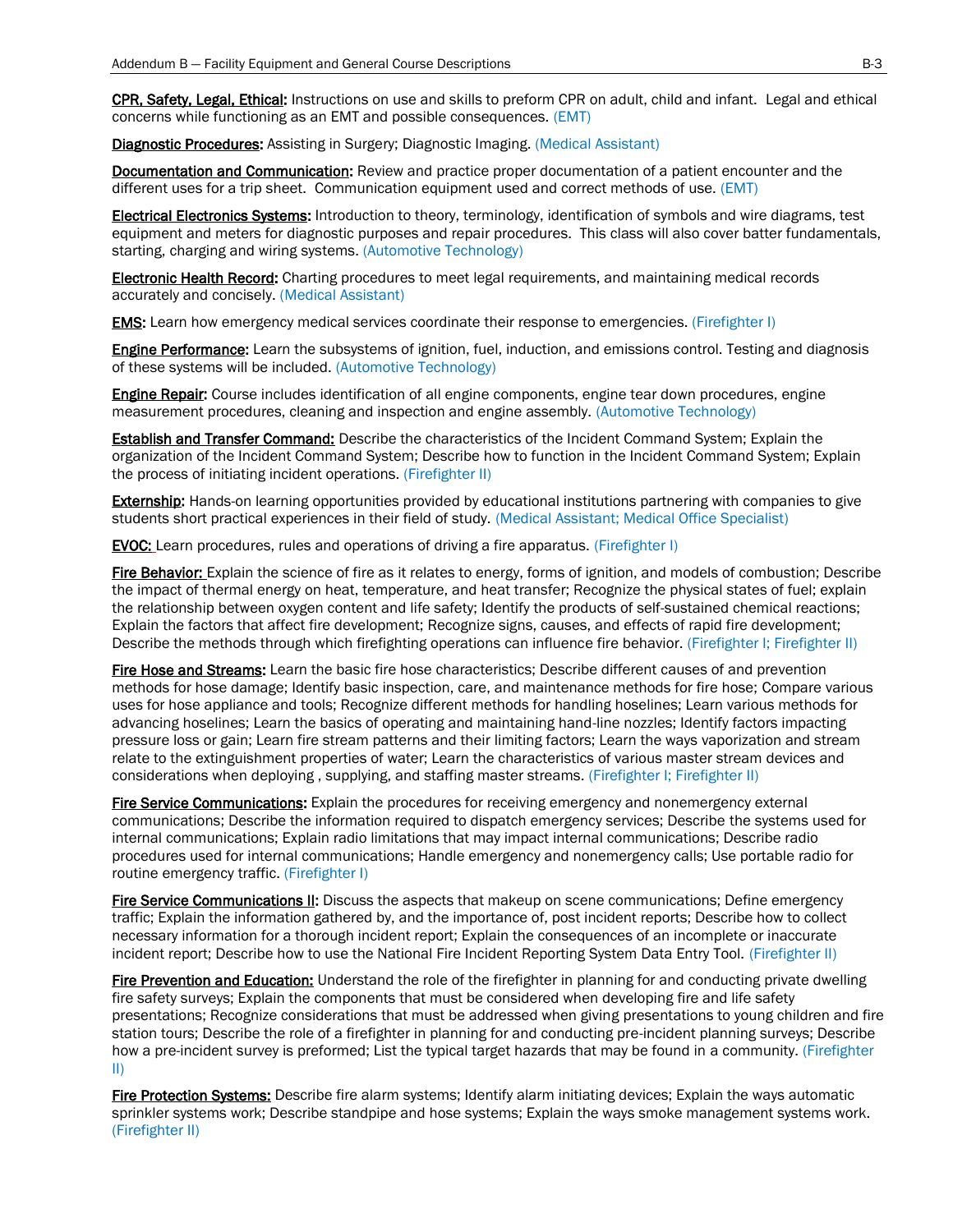Fire Suppression: Learn considerations when suppressing structure fires; Identify hazards and actions associated with suppressing Class C and Class D fires; Learn methods of fire control through exposure protection and controlling building utilities; Describe the types of motor vehicles and the characteristics of vehicle fires; Learn the influences on ground cover fires and the methods used to attack ground cover fires. (Firefighter I)

Firefighter Health & Safety: Learn the main types of job related firefighter fatalities, injuries, and illness; Describe the NFPA standards related to firefighter safety and health; Identify OSHA regulations and how they relate to firefighters; Learn the concept of risk management; Describe safe vehicle operations, riding safety on the apparatus, general guidelines for tools and equipment, and scene lighting operation; Learn accident prevention; Summarize guidelines for scene management; Describe department health and safety programs and the importance of personal accountability. (Firefighter I; Firefighter II)

Firefighter Survival: Explain firefighter survival methods; Explain what survival actions firefighters can take when needed; Describe the actions of a Rapid Intervention Team when locating a downed firefighter. (Firefighter I; Firefighter II)

Foam: Describe the methods by which firefighting foam prevents or controls a hazard; Identify foam concentrates; Explain the factors that impact foam expansion and selection; Describe methods by which foam may be proportioned; Explain the advantages and disadvantages of various foam proportions, delivery devices, and generating systems; Identify causes of poor foam production; Distinguish among various foam application techniques; Identify hazards and ways to control them. (Firefighter II)

Forcible Entry: Explain the basic principles of forcible entry; Describe the basic construction of locksets; List and describe the tools used for forcible entry; Describe considerations a firefighter must take when using a forcible entry tool; Indicate steps needed to care for and maintain forcible entry tools; Explain considerations a firefighter must take when forcing through various types of windows and covers; Describe forcible entry methods for breaching walls and floors; Indicate methods for forcing fences and gates. (Firefighter I; Firefighter II)

Forklift: Access to the proper materials for safe operation and maintenance of a forklift. Learn about the lift truck. fork lift physics, lift truck operation, lift truck safety, maintenance, and refueling/recharging. (Welding)

Friends & Family: Students bring in friends & family members to help obtain 30 successful sticks prior to their written phlebotomy examination. (Medical Assistant)

Gaining Access, Hazmat: Lecture on how to identify and manage hazardous situations. The students are educated on how to determine if immediate attention can be given at a scene and when to step back and wait for the scene to become safe. (EMT)

Gas Cylinder/Flammable Liquid Fire Attack: Learn safety precautions that should be taken at flammable/combustible liquid fire incidents; Recognize methods used when coordinating operations at a property protected by a fire suppression system; Explain ways to use water to control Class B fires; Compare methods used to suppress bulk transport vehicle fires and flammable gas incidents. (Firefighter II)

General Pharmacology: Provide an overview of the common medications proscribed to patients. Understand the medications available for use by the EMT-B and those prescribed to the patient that the EMT-B can assist patient with administering. (EMT)

Haz-Mat: Discuss emergencies related to the manufacturing, transportation of, and accidental release of hazardous materials, and how to mitigate an emergency situation; Learn Hazmat regulations, standards and laws; Identify hazards, properties, effects, and potential harm; Learn safety response and prevention methods. (Firefighter I)

Heating and Air Conditioning: Basic principles of heating and cooling in an automotive application. (Automotive Technology)

Head, Spinal Cord, Face, Neck, and Abdominal Trauma: Lecture and practical education on traumatic injuries associated with the head, neck and back. Instruct the student on the recognition and treatment of these traumatic injuries. (EMT)

HIPAA: Learn protocols and proficiencies needed for the health care setting. (Medical Assistant; Medical Office Specialist)

Hospital Patient Observation: Provide observation of a clinical experience in a hospital setting. (EMT)

Human Diseases: Study of human diseases, pathophysiology concepts and terminology related to the body systems. (Medical Assistant; Medical Office Specialist)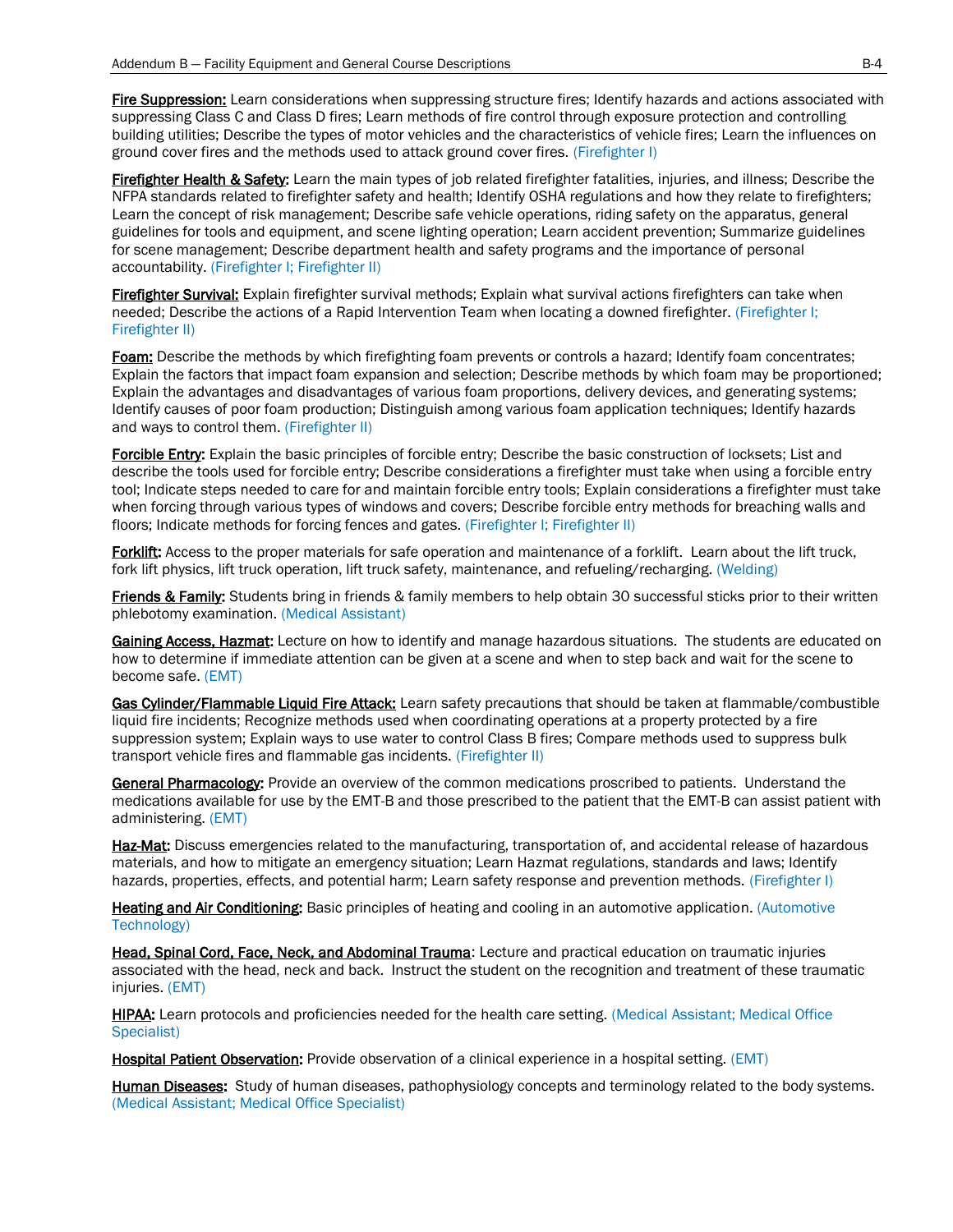**Intro to Automotive Industry:** Course will encompass employer's needs, qualifications and certifications, shop safety procedures, and soft skills associated with record keeping and collaboration with business and industry. (Automotive Technology)

Introduction & History of the Fire Service: Summarize the history of the fire service; Explain the organizational characteristics, cultural challenges, and cultural strengths that influence the fire service; Describe the mission of the fire service; Describe the organization of the fire department; Distinguish among functions of fire companies; Summarize primary knowledge and skills the firefighter must have to function effectively; Distinguish among primary roles of fire service personnel; Describe, Locate and Distinguish between fire department SOPs, rules and regulations, and Standard Code; Understand the Incident Command System(Firefighter I)

Introduction & History of the Fire Service II: Summarize the history of the fire service, organizational characteristics, primary knowledge and skills the firefighter must have to function effectively; Describe the role of the firefighter II within the organization; Distinguish among the primary roles of fire service personnel. (Firefighter II)

Introduction to Welding: Learn Welding safety, basic electricity and welder components. Learn oxy-acetylene cutting and overview on GMAW, GTAW and SMAW welding. (Welding)

Lab Day/Assessment: Time to review and practice skills discussed during the didactic portion of the EMT class. (EMT)

Ladders: Describe different construction types of ground ladders; Identify the parts of a ladder including markings and labels; Recognize the types of ladders used in the fire service; Explain the considerations addressed by ladder inspection, cleaning, and maintenance; Describe safety guidelines used when handling ladders; Explain considerations taken when selecting, lifting, and lowering a ladder; Identify basic considerations and requirements for ground ladder placement. (Firefighter I; Firefighter II)

Life Safety Initiatives: Students learn the sixteen life safety initiatives that inform the safety culture of the United States fire service. (Firefighter I)

Life Span Vitals: Understanding how to assess medical vital signs in a patient including blood pressure, heart rate and respiratory rate. Understanding what these vital signs indicate and what measures to take for treatment. (EMT)

Lifting and Moving Patients: Proper lifting and moving techniques to safely move a patient without causing injury to the EMT. Includes equipment designed for assisting in the lifting and moving. (EMT)

Live Burn: Training exercises that involve the use of an unconfined open flame or fire in a structure or other combustibles to provide a controlled learning environment. Students practice using direct, indirect, and combination attack methods in personal protective equipment. *Additionally, Firefighter II students practice establishing incident command and coordinating interior attack methods.* (Firefighter I; Firefighter II)

Lubrication and Cooling Systems: Understand the components, maintenance and testing procedures of the lubrication and cooling systems. (Automotive Technology)

Maintenance and Light Repair: Instruction includes maintenance schedules and types of light repair needed to start as an entry level maintenance technician. (Automotive Technology)

Manual Drive Trains and Axles: Instruction on clutch operation, manual transmissions, service and diagnostics and drive line operation. (Automotive Technology)

Mass Casualty, Terrorism: Lecture on how a mass casualty is different from other calls and how to function during this type of call. Description of terrorist events and WMD that might be involved. (EMT)

Math I: Learn fundamental math skills including an introduction to algebra. Gain knowledge of whole numbers, fractions and decimals using both the English Standard and Metric systems, signed numbers, equations and formulas, ratios and percentages, fundamentals of algebra, measurement precision, accuracy and tolerance, and customary measurement systems. Practical workplace applications or applied math problems will be used for problems reflecting normal workplace examples. (Welding)

Medical Assistant Certification Review: Students will review coursework to prepare for the Certified Medical Assistant Certification Exam. (Medical Assistant)

Medical Billing: Roles and responsibilities of a health insurance specialist; Introduction to health insurance; Managed health care; Life cycle of an insurance claim; Legal and regulatory issues; HCFA reimbursement issues; Accurately completing the HCFA 1500 claim form; Commercial carriers; Blue Cross and Blue Shield plans; Medicare; Medicaid; TRICARE; Workers compensation. (Medical Office Specialist)

Medical Coding: Why medical coding is necessary; Who uses medical coding; Employment opportunities; Introduction to health insurance; Life cycle of an insurance claim; Legal and regulatory consideration; Confidentiality. How to use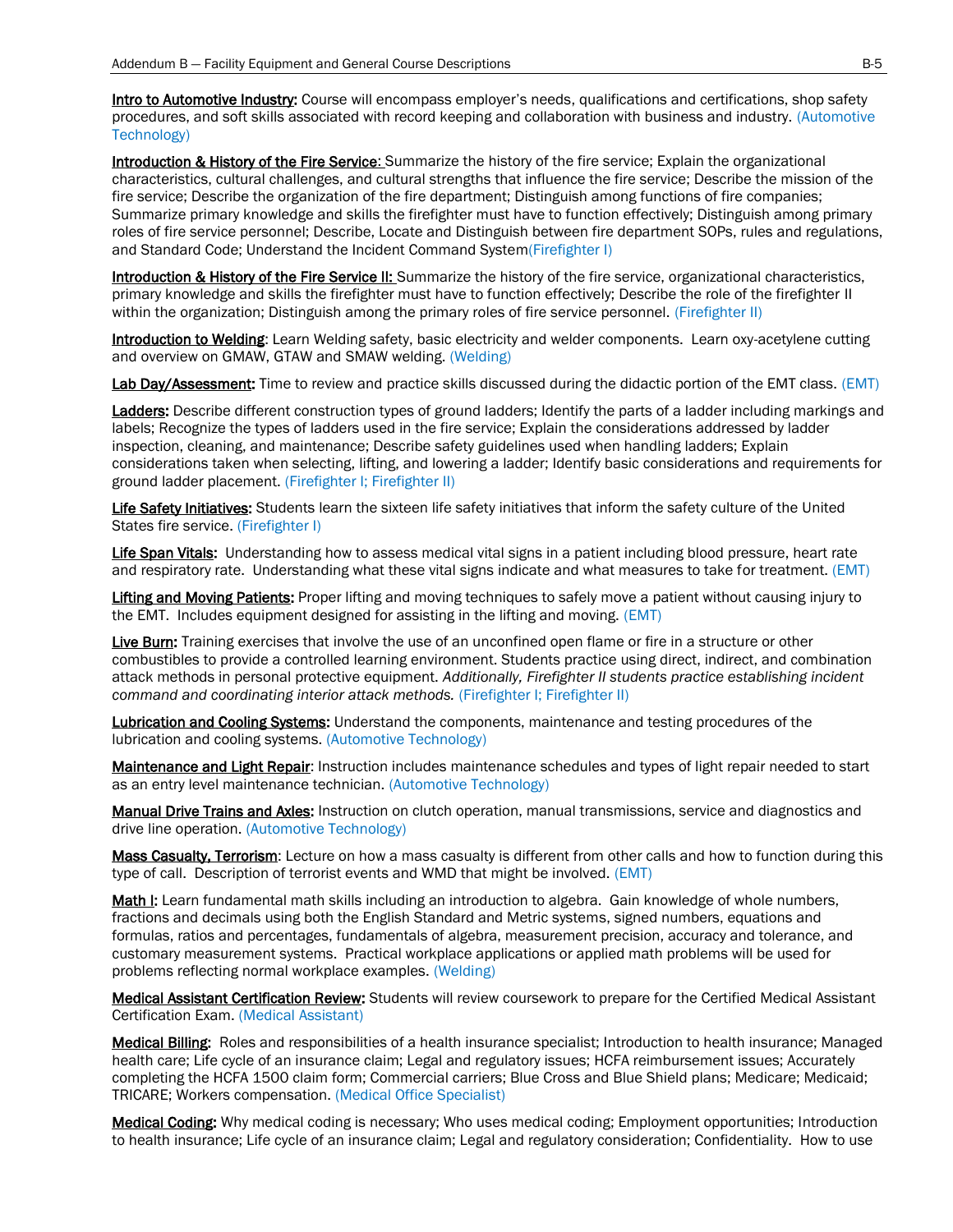the book; Categories within book, symbols, keys; Abbreviations; HCFA guidelines on ICD-10 coding; Primary vs. principal diagnosis codes; Numeric to definition; Clinical statements to ICD-10 code; Special ICD-10 coding for neoplasms, drugs and chemical, accidents, and special disorders. (Medical Office Specialist)

Medical Office Assisting: Telephone skills; Greeting and processing patients; Appointment scheduling; Documentation; Office procedures; Office management; Payroll records and office expenses; Patient privacy, HIPPA and patient confidentiality. (Medical Office Specialist)

Medical Office Procedures I: Introduction to Administrative Medical Assistant: Telephone techniques: Office environment and daily operations; Greeting and processing patients. (Medical Assistant)

Medical Office Procedures II: Medical records management; Establish and organize patient records; Basics of procedural coding; Understand all aspects of medical coding and health insurance claims; Financial and practice management; Bookkeeping/Accounting; Billing/Collections; Insurance follow-up. (Medical Assistant)

Medical Terminology: Application of word elements to medical classifications; Pronunciation rules; Medical terms used in the description of diseases, General body terminology; Classification of medical terms, elements, prefixes, roots, and suffixes. Demonstrate understanding of rules for combining word parts to write medical terms correctly; Build and analyze medical terms with combining forms and suffixes; Word roots and medical terminology of bodily systems; Medical abbreviations. (Medical Assistant; Medical Office Specialist)

MIG Welding I: Learn the MIG Welding processes, advantages of GMAW, limitations of GMAW, uses of different inert gases and their effects and uses. (Welding)

MIG Welding II: Learn the development of the skills in all position and weld technology necessary to meet qualifications established by the American Welding Society. Emphasis is placed on thorough development of the skills required to pass certification tests. Students learn the skills necessary for S.T.T certification testing. Students practice FCAW Uphill on 6g Pipe and GMAW Downhill 6g. (Welding)

OB/GYN: Lecture on the female reproductive anatomy with special concentration on the delivery of newborn babies. (EMT)

Origin and Cause: Explain the reasoning for conducting a fire investigation; Describe the role of the firefighter, criminal investigators and insurance investigators; Explain the importance of protecting a fire scene to aid in origin and cause determination; Describe the steps needed to secure a property; Describe how the point of origin is determined; Describe how fire cause is determined; List the types of evidence that may be found at a fire scene; Explain chain of custody; Describe techniques for preserving fire scene evidence; Describe the evidential items and conditions that may be observed during fire-ground operations; Describe the crime of arson. (Firefighter II)

OSHA 10: Introduction to OSHA, StartSafe Stay/Safe, covers flammable & combustible liquids, hand/power tools, materials handling, walking working surfaces, stairway / ladders, disaster preparedness, welding & cutting, safety & health programs, fall hazards, personal protective equipment, blood borne pathogens, electrocution hazards, fire prevention & protection, machine guarding, hazard communication, ergonomics, preventing workplace violence and emergency action. (Welding, Automotive Technology)

Pathophysiology: Instruction of fundamental knowledge of the pathophysiology of the bodies multiple systems. Understand how the multiple systems work together to sustain life. (EMT)

Patient Assessment: Evaluating both a trauma and medical patient through a primary and secondary assessment to make treatment and destination Decisions. This includes hands-on scenarios in the lab. (EMT)

Pediatrics, Geriatrics, Patients with Special Challenges: Care and treatment of various age groups and related emergencies. Special challenges: dealing with developmentally disabled populations and care issues involved. Explore a wide variety of issues with all age groups and understand the special needs of these patients. The students are prepared for these issues with both lecture and hands-on scenarios. (EMT)

Pharmacology: Define what drugs are, identify their sources, and understand how they work; Understand the agencies and federal laws that regulate drugs; Learn origin, nature, chemistry, effect and use of drugs; Understand math skills necessary to prepare medication; Learn safety factors and administration of medications; Learn the major classes of pharmaceutical products. (Medical Assistant)

Phlebotomy: Venipuncture/Finger sticks; Specimen collection; Transportation, handling and processing of specimens. (Medical Assistant)

Pipe Welding I: This course begins with a study of basic pipe welding techniques, manual skills required for pipe welding, and develop proper welding techniques for each position according to the A.P.I. and A.S.M.E. codes. (Welding)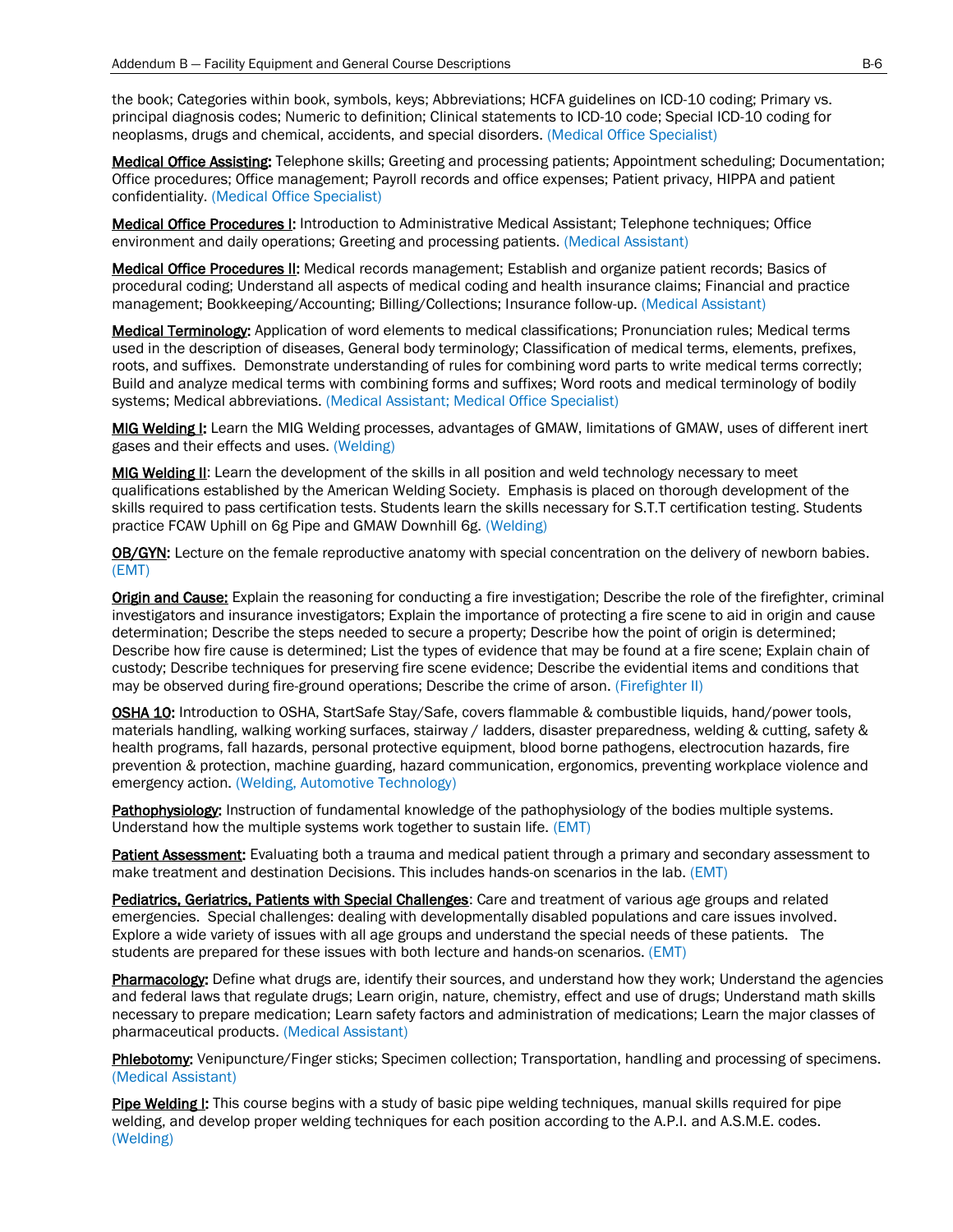Pipe Welding II: This course continues with the study of pipe welding techniques, and thorough development of laboratory skills related to low pressure systems, high pressure systems, and storage tanks and continues with a study of the actual experience in layout, cutting, assembly and installation of pipe systems. Additionally students learn skill preparation for S.T.T Testing in 6g welding for GMAW Downhill and FCAW Uphill. (Welding)

Portable Fire Extinguishers: Explain portable fire extinguisher classifications; Describe types of portable fire extinguishers; Define the ratings in a portable fire extinguisher rating system; Explain the considerations taken when selecting and using portable fire extinguishers; Identify procedures used for the inspection, care, and maintenance of portable fire extinguishers. (Firefighter I; Firefighter II)

Personal Protective Equipment and Self-Contained Breathing Apparatus (PPE & SCBA): Describe the purpose of PPE; Describe characteristics of each type of PPE; Summarize guidelines for the care of personal protective clothing; Explain safety considerations for PPE; Identify respiratory hazards; Identify types of respiratory protective equipment and their limitations; Explain the methods for storing respiratory equipment; Describe donning and doffing considerations for protective breathing apparatus; Summarize considerations for breathing apparatus inspection and care; Identify safety precautions for refilling SCBA cylinders; Explain procedures for replacing SCBA cylinders; Explain safety precautions for SCBA use; Describe nonemergency and emergency exit indicators and exit techniques (Firefighter I; Firefighter II)

Program Preview: Overview of the career as an EMT. (EMT)

Psychology: Understand the psychological and social factors of patients. (Medical Assistant)

Respiratory Emergencies: Lecture on the physiology of the respiratory system. Understand the conditions that alter proper respirations and the course of treatment for these emergencies. (EMT)

Ropes & Knots: Compare and contrast the characteristics of life safety rope and utility rope; Learn basic guidelines for rope maintenance; Explain reasons for placing rope out of service; Describe webbing and webbing construction; Describe parts of a rope and considerations in tying a knot; Describe knot characteristics and knot elements; Describe characteristics of knots commonly used in the fire service; Select commonly used rope hardware for specific applications; Understand hoisting safety considerations. (Firefighter I; Firefighter II)

Salvage and Overhaul: Philosophy of loss control; Describe the ways pre-incident planning impacts loss control; Determine appropriate salvage procedures; Compare and contrast different types of salvage covers; Explain ways to cover openings during salvage operations; Explain methods used to maintain fire safety during overhaul; Describe factors that influence locating hidden fires; Identify different overhaul procedures; Describe tools needed for overhaul and how to maintain them; Learn how a thermal imager can be used during overhaul; Learn the basic uses for an air monitor; Describe the recognition and emergency actions to be taken upon the activation of high and low level alarms; Learn ways to recognize obvious signs of area origin; Learn the relationship between fire cause classification and cause determination; recognize signs of arson; Learn the importance of and techniques for preserving evidence. (Firefighter I)

Scene Lighting Equipment: Identify types of emergency scene lighting equipment; Describe the safety precautions to take when working with lighting equipment; Describe how to operate lighting equipment; Describe equipment maintenance procedures. (Firefighter II)

Scene Size Up: Evaluation scene for safety concerns for self, partner, patient and by-standers. (EMT)

Search and Rescue: Learn the impact of building construction and floor plans on structural search techniques; Explain size-up and situational awareness considerations during structural searches; Summarize safety guidelines for structural search and rescue; Differentiate between primary and secondary search techniques; recognize basic search methods. (Firefighter I; Firefighter II)

Seizure, Diabetic: Understand the pathophysiology of all types of seizures. Provide hands-on experiences associated with seizures. Lecture on the signs and symptoms of seizures along with the proper course of treatment. (EMT)

Service Writer Consultant: Students learn the primary principles of communications, customer relations, sales skills, and estimate writing in addition to a review of automotive industry curriculum basics. (Automotive Technology)

Shock: Lecture on the signs and symptoms of Shock including Hypovolemic, Cardiogenic, Anaphylactic, Septic and Neurogenic. Recognize the signs and symptoms as well as the proper course of treatment. (EMT)

SIM Chart for Medical Office/EHR: Overview of how to manage electronic health records (EHRs) in different healthcare settings. (Medical Assistant; Medical Office Specialist)

Skills Practice: Time spent in the lab practicing and demonstrating an understanding of emergency skills. (EMT)